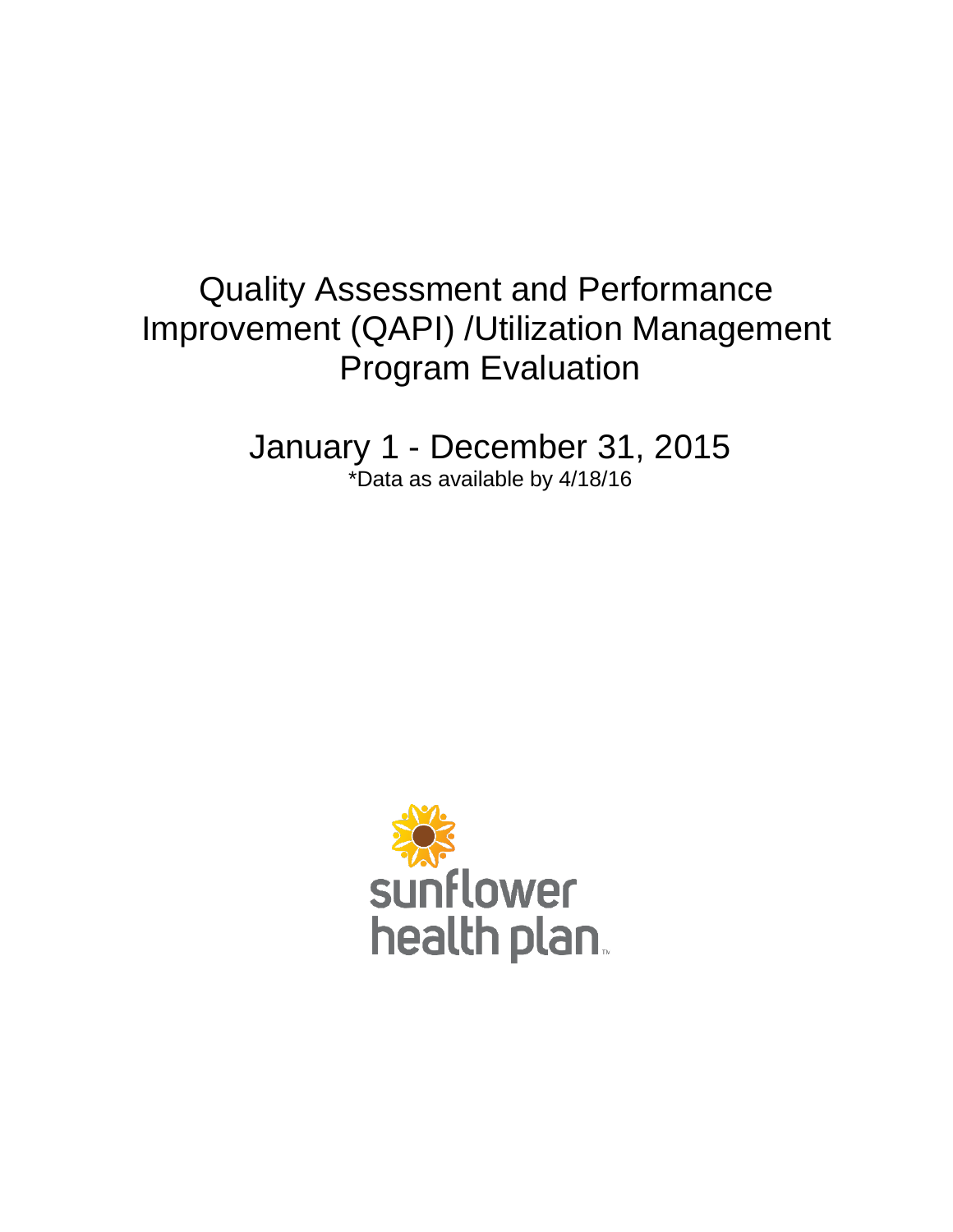#### **Introduction**

The purpose of this evaluation is to provide a systematic analysis of Sunflower Health Plan's (Sunflower) performance of the Quality Iimprovement (QI) activities and to evaluate the overall effectiveness of the Quality Assessment and Performance Improvement (QAPI) Program. The QI Department has established reporting QI activities as outlined in the QI Work Plan. This evaluation is focused on activities and interventions completed during the period of January 1 - December 31, 2015. The QAPI, QI Work Plan and QI Program Evaluation are reviewed and approved at least annually by the Quality Improvement Committee (QIC) and the Sunflower Health Plan's Board of Directors (BOD).

### **Mission**

Sunflower strives to provide improved health status, successful outcomes, both member and provider satisfaction in an environment focused on coordination of care. As an agent of the Kansas Department of Health and Environment (KDHE) and the Kansas Department of Aging and Disability Services (KDADS) and by partnering with local healthcare providers, Sunflower seeks to achieve the following goals for our stakeholders:

- Ensure access to primary and preventive care services in accordance with the Department of Health and Environment - Division of Health Care Finance and KDADS standards;
- Ensure care is delivered in the best setting to achieve optimal outcomes;
- Improve access to necessary specialty services;
- Encourage quality, continuity, and appropriateness of medical care;
- Provide medical coverage in a cost-effective manner.

All Sunflower programs, policies and procedures are designed with these goals in mind.

#### **Purpose**

The purpose of the Quality Improvement Program is to utilize sound methodologies to objectively and systematically plan, implement and monitor ongoing efforts that demonstrate improvements in member safety, health status, outcomes, and satisfaction. This is accomplished through the implementation of a comprehensive, organization-wide system for ongoing assessments to identify opportunities for improvement.

### **Member Demographics and Service Area**

Sunflower Health Plan began operation as a managed care health plan serving the Kansas Medicaid population on January 1, 2013. Sunflower intends to continue to grow its membership by providing excellent customer service including contacting all new members, welcoming them to the Plan, and providing information about covered services including those related to disease prevention and management. Sunflower plans to retain members by offering coordination of care, financial incentives for targeted healthy behaviors, health education workshops, healthy lifestyle programs, disease management, case management, a network of providers that meets the needs of the membership, and conducting a member satisfaction survey with follow-up interventions to address any identified opportunities for improvement.

Assessment of Sunflower's membership population has been completed annually from 2013 through 2015. A systematic review was undertaken to determine if there have been material changes in the population that would require the case management program to be substantially revised.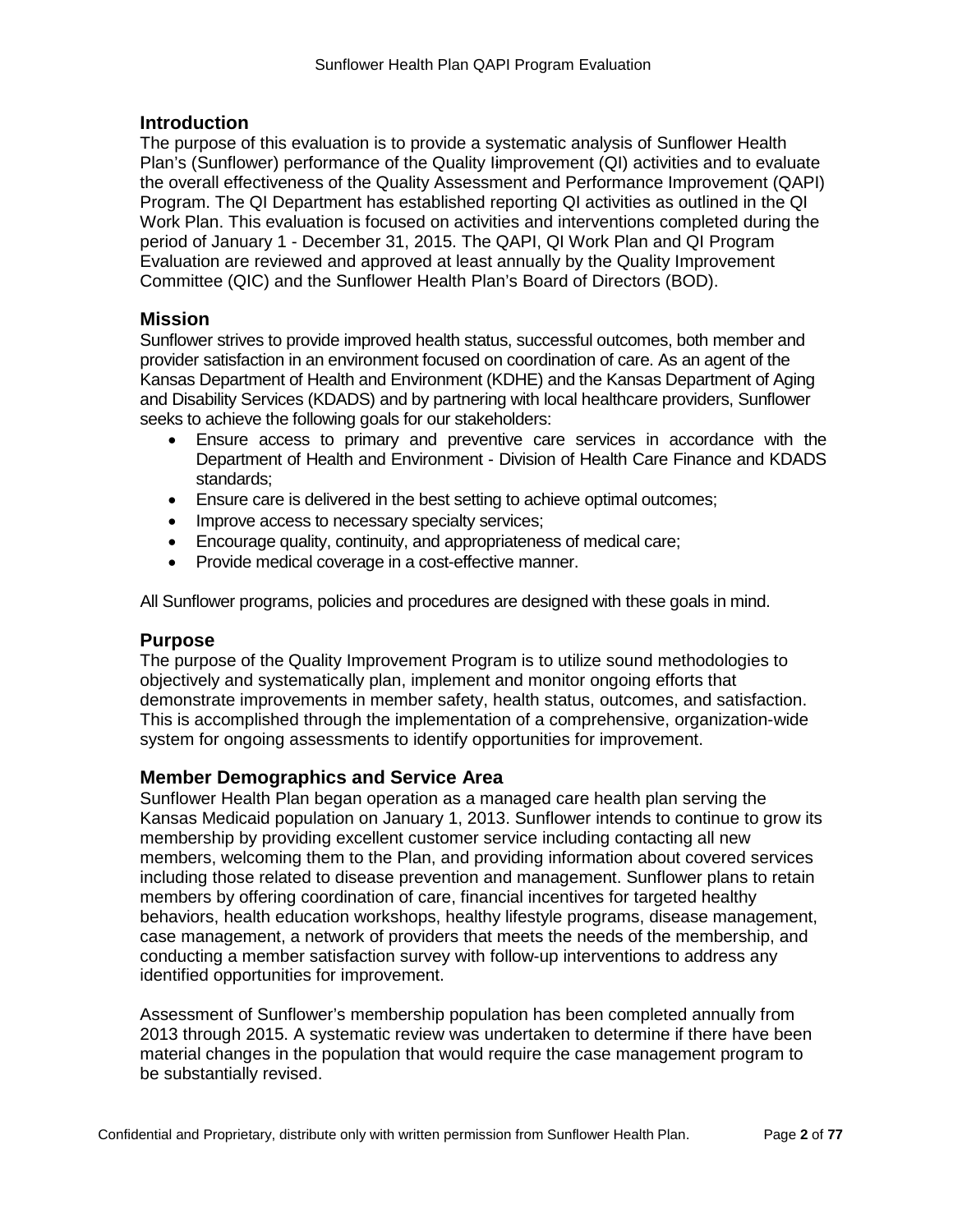# **Membership Characteristics**

Sunflower is in its third year of operations and has demonstrated below, TANF and CHIP members consistently make up the majority of the Sunflower membership. The children aged 0-10 also consistently comprise nearly half of the membership each year. Males and females are fairly equally distributed. Sunflower's membership by month data demonstrates there has been little change by product line and overall the Sunflower membership by product line has remained stable.

The Sunflower membership characteristics for 2013 through 2015 are shown in the tables below:

| Product     | 2013 | 2014 | 2015 | Age<br>Group | 2013 | 2014  | 2015 | Gender | 2013 | 2014 | 2015 |
|-------------|------|------|------|--------------|------|-------|------|--------|------|------|------|
| <b>CHIP</b> | 15%  | 14%  | 14%  | $0 - 10$     | 47%  | 48%   | 47%  | M      | 54%  | 46%  | 54%  |
| Foster      |      |      |      |              |      |       |      |        |      |      |      |
| Care        | 4%   | 4%   | 4%   | 11-20        | 26%  | 25%   | 26%  | F      | 46%  | 54%  | 46%  |
| <b>LTC</b>  |      |      |      |              |      |       |      |        |      |      |      |
| Dual        | 6%   | 6%   | 3%   | 21-30        | 7%   | 7%    | 7%   |        |      |      |      |
| LTC         |      |      |      |              |      |       |      |        |      |      |      |
| Non-        |      |      |      |              |      |       |      |        |      |      |      |
| Dual        | 3%   | 3%   | 6%   | 31-40        | 5%   | 5%    | 5%   |        |      |      |      |
| SSI         |      |      |      |              |      |       |      |        |      |      |      |
| Dual        | 5%   | 4%   | 1%   | 41-50        | 4%   | 3%    | 4%   |        |      |      |      |
| <b>SSI</b>  |      |      |      |              |      |       |      |        |      |      |      |
| Non-        |      |      |      |              |      |       |      |        |      |      |      |
| Dual        | 8%   | 7%   | 10%  | 51-60        | 4%   | 4%    | 4%   |        |      |      |      |
| <b>TANF</b> | 60%  | 62%  | 61%  | 61-70        | 3%   | 2%    | 3%   |        |      |      |      |
| Total       | 100% | 100% | 100% | 71-80        | 2%   | 2%    | 2%   |        |      |      |      |
|             |      |      |      | 81-90        | 2%   | 1.70% | 2%   |        |      |      |      |

| Age<br>Group | 2013 | 2014 | 2015 | Gender | 2013 | 2014 | 2015 |
|--------------|------|------|------|--------|------|------|------|
| 0-10         | 47%  | 48%  | 47%  | M      | 54%  | 46%  | 54%  |
| 11-20        | 26%  | 25%  | 26%  |        | 46%  | 54%  | 46%  |

The table below reflects the 2015 membership for each product periodically throughout the year demonstrating relative consistency.

 $91+$  0 0 1%

|                 | <b>CHIP</b> | <b>Foster</b><br>Care | <b>LTC</b><br><b>Dual</b> | <b>LTC</b><br>Non-<br>Dual | <b>SSI</b><br><b>Dual</b> | <b>SSI</b><br>Non-<br><b>Dual</b> | <b>TANF</b> | <b>Total</b> |
|-----------------|-------------|-----------------------|---------------------------|----------------------------|---------------------------|-----------------------------------|-------------|--------------|
| 2/2015          | 19,639      | 5,309                 | 9,091                     | 3,920                      | 6,473                     | 10,625                            | 90,498      | 145,555      |
| 4/2015          | 20,172      | 5,396                 | 9,013                     | 3,881                      | 6,416                     | 10,529                            | 90,949      | 146,356      |
| 7/2015          | 20,240      | 5,442                 | 8,937                     | 3,893                      | 2,381                     | 14,259                            | 88,018      | 143,170      |
| 10/2015         | 20,043      | 5,415                 | 8,897                     | 3,956                      | 2,322                     | 14,232                            | 86,996      | 141,861      |
| 12/2015         | 19,948      | 5,453                 | 8,796                     | 4,009                      | 2,252                     | 14,153                            | 88,561      | 143,172      |
| % of Membership | 13.93%      | 3.81%                 | 6.14%                     | 2.80%                      | 1.57%                     | 9.89%                             | 61.85%      | 100.00%      |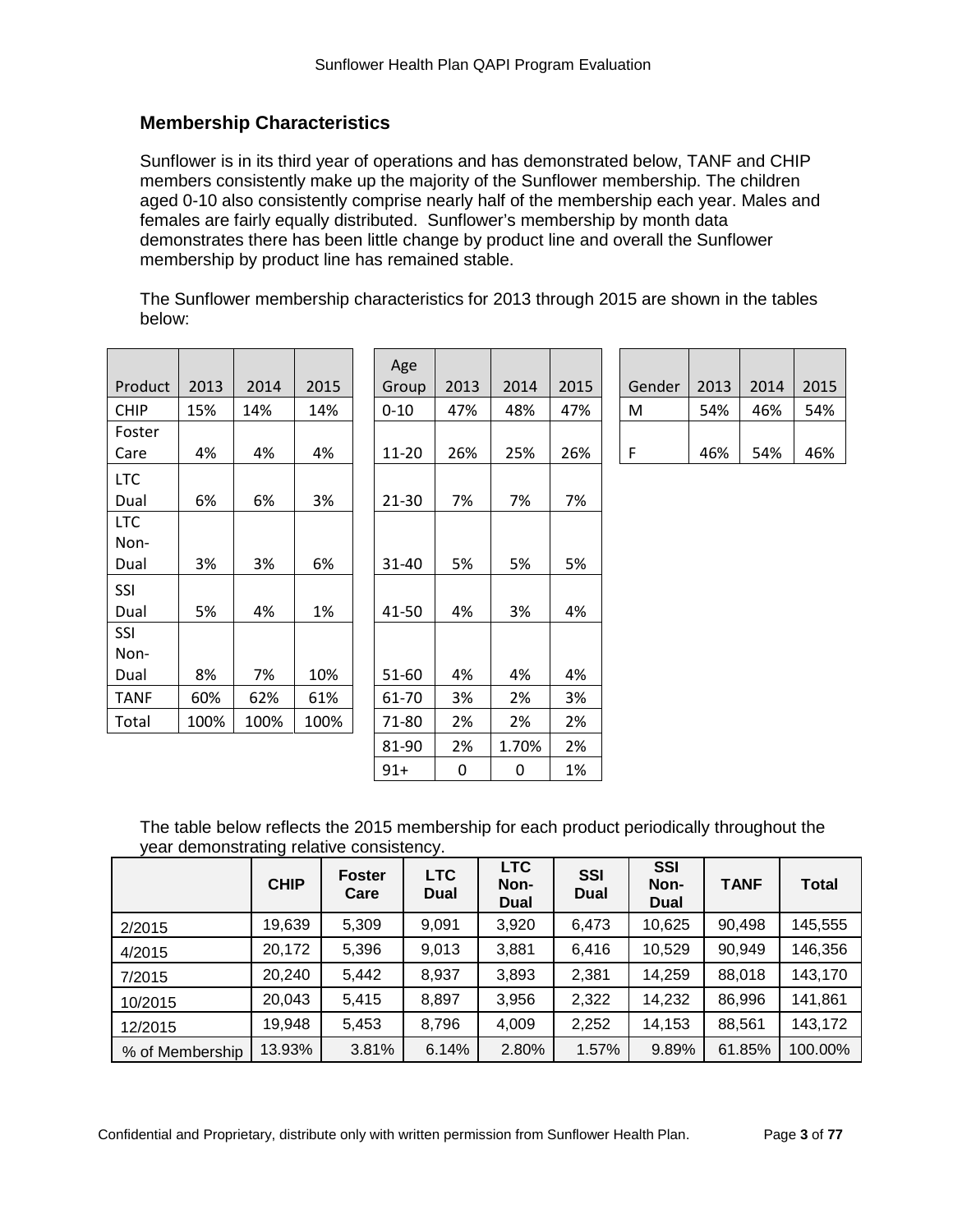|                         | <b>CHIP</b> | Foster<br>Care | LTC.<br>Dual | LTC<br>Non-Dual | <b>SSI Dual</b> | SSI Non-<br>Dual | <b>TANF</b> | Total   |
|-------------------------|-------------|----------------|--------------|-----------------|-----------------|------------------|-------------|---------|
| 2014                    | 19,868      | 5,330          | 8,922        | 3.994           | 6.400           | 10,638           | 89,609      | 144,761 |
| 2015                    | 19,948      | 5.453          | 8,796        | 4.009           | 2,252           | 14,153           | 88,561      | 143,172 |
| Percentage<br>of change | 0.40%       | 2.30%          | $-1.41%$     | 0.38%           | $-64.81%$       | 33.04%           | $-1.17%$    | $-1.10$ |

Below are Sunflower's 2015 year-end information and percentage of change from 2014 to 2015.

The following are the percent of the total membership that each of Sunflower's products comprised, 2014 compared to 2015.

| Percentage<br>οf<br>membership | CHIP  | Foster<br>Carel | LTC<br>Dual | LTC<br>Non-<br>Dual | SSI<br>Dual | SSI Non-<br>Dual | <b>TANF</b> | Total  |
|--------------------------------|-------|-----------------|-------------|---------------------|-------------|------------------|-------------|--------|
| 2014                           | 13.7% | 3.7%            | 6.2%        | 2.8%                | 4.4%        | 7.3%             | 61.9%       | 100.0% |
| 2015                           | 13.9% | 3.8%            | 6.1%        | 2.8%                | 1.6%        | 9.9%             | 61.9%       | 100.0% |

When comparing the year-end information Sunflower's total membership decreased from 144,761 in 2014 to 143,172 in 2015, a decrease of 1.10%. In 2015, Sunflower's largest membership group was Temporary Assistance for Needy Families (TANF), making up 62% of the population which has remained consistent over the last two years. Followed by Children's Health Insurance Program (CHIP) as second highest population served by Sunflower. It has been noted that year over year the membership of SSI Duals has decreased while the SSI Non-Duals has increased. Little movement was seen overall by product in 2015 for Sunflower.

For 2015, Sunflower's membership remained stable as there were no changes with regard to expansion of Medicaid in Kansas. Members have an annual open enrollment period to change MCO's. As most members do not act upon making change, Sunflower does not expect much member movement to be reflected in 2016.

| <b>Language Line</b><br><b>July 14 - June 15</b> | <b>Number of calls</b> | <b>Percentage of Total</b> |
|--------------------------------------------------|------------------------|----------------------------|
| <b>Spanish</b>                                   | 9799                   | 94.07%                     |
| <b>Burmese</b>                                   | 159                    | 1.53%                      |
| <b>Russian</b>                                   | 133                    | 1.28%                      |
| <b>Vietnamese</b>                                | 82                     | .79%                       |
| Somali                                           | 45                     | .43%                       |
| All other languages                              | 199                    | 1.9%                       |
| Total                                            | 10417                  | 100%                       |

# **Languages Spoken by Sunflower Members**

Sunflower assesses members' linguistic needs based on the state eligibility files which query members on their primary language spoken, 72.85% of Sunflower members speak English, 23.07% did not report a primary language, and 3.14% speak Spanish. A detailed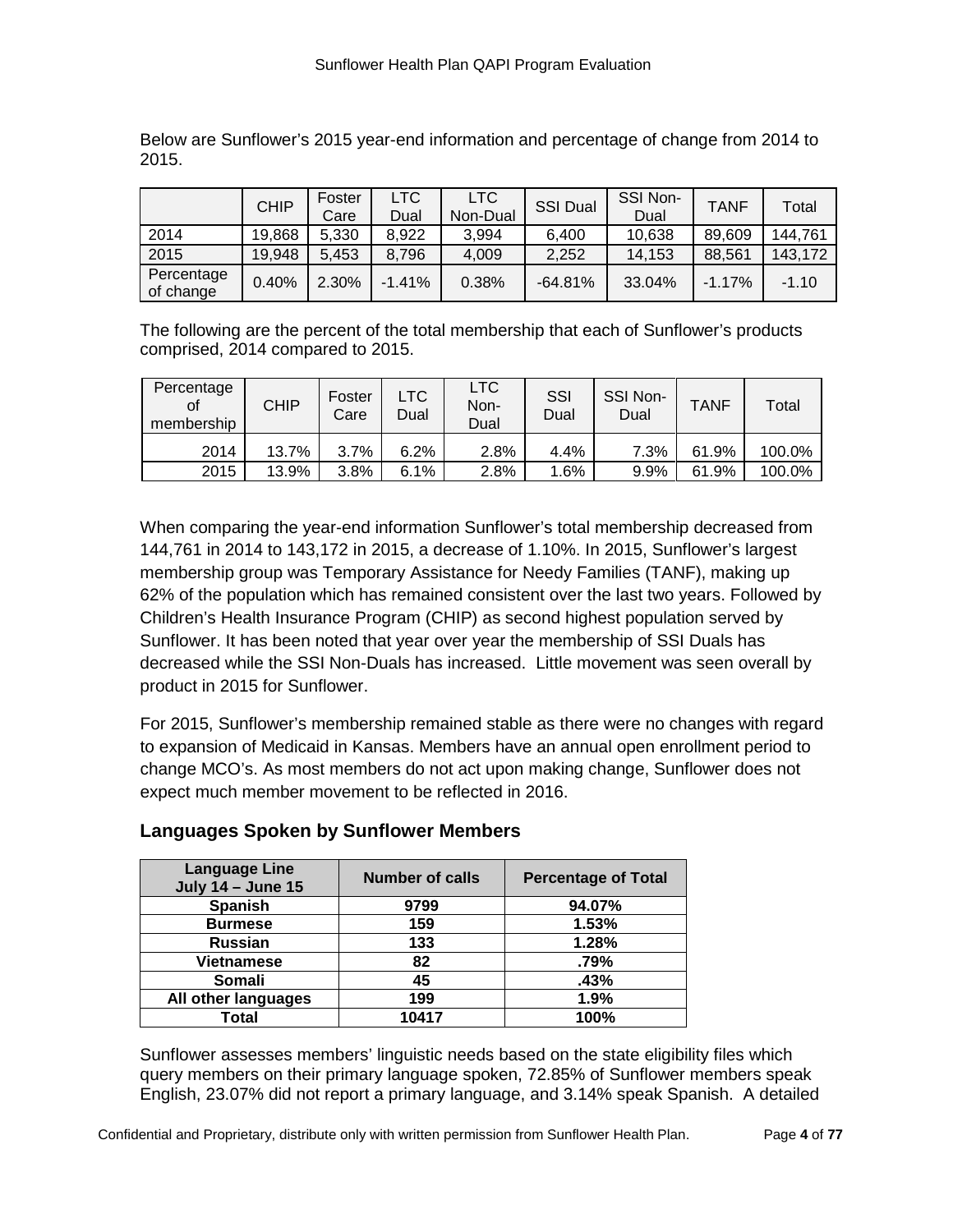breakdown of other less common languages are below. Sunflower membership mix of Spanish speaking members is less than 2013 US Census Bureau data which reports a Spanish speaking rate of 7.2%, which was also considered.

Sunflower offers language assistance services to members who require translation services. Services are available for both telephonic and on-site interactions and can be arranged by Sunflower case management or Customer Service staff for member interactions with both Sunflower staff and network providers. The table above represents the top five languages for which members have requested translation services by unique interactions. Sunflower also has two Spanish-speaking and one Russian-speaking Customer Services Representatives on staff. One Customer Service Supervisor and Quality Specialist I from the Customer Service team are also Spanish speaking to ensure that our Spanish speaking members are well served.

# **Race/Ethnicity**

.

The table below reflects race and ethnicity and is based on members who responded to the 2015 CAHPS survey and responded to provide designated race/ethnicity on the survey. This data provided allows for comparison to the designated race/ethnicity provided on the 2014 CAHPS surveys as well.

| <b>Race / Ethnicity Category</b> | <b>2014 Child</b><br><b>CAHPS</b> | <b>2015 Child</b><br><b>CAHPS</b> |
|----------------------------------|-----------------------------------|-----------------------------------|
| White                            | 81.3%                             | 79.5%                             |
| <b>Black /African American</b>   | 20.4%                             | 15.0%                             |
| Hispanic / Latino**              | 23.7%                             | 30.5%                             |
| Asian                            | 4.8%                              | 3.6%                              |
| Hawaiian / Pacific Islander      | 2.4%                              | 1.4%                              |
| American Indian / Alaskan        | 6.1%                              | 6.3%                              |
| Other                            | 11.1%                             | 13.2%                             |

| <b>Race / Ethnicity Category</b> | 2014 Adult<br><b>CAHPS</b> | <b>2015 Adult</b><br><b>CAHPS</b> |
|----------------------------------|----------------------------|-----------------------------------|
| White                            | 75.8%                      | 80.1%                             |
| <b>Black /African American</b>   | 16.8%                      | 15.4%                             |
| Hispanic / Latino**              | 12.9%                      | 11.1%                             |
| Asian                            | 3.9%                       | 2.2%                              |
| Hawaiian / Pacific Islander      | 0.2%                       | 0.6%                              |
| American Indian / Alaskan        | 7.4%                       | 8.0%                              |
| Other                            | 8.0%                       | 7.2%                              |

\*Race/Ethnicity will not equal 100% because they are separate questions on the CAHPS survey. "Other" includes all response options that are not shown.

Results from the 2015 CAHPS surveys for both adult and child populations indicate that there was consistency with respect to the race/ethnicity of the Sunflower membership in comparison from 2014 to 2015. The majority of Sunflower membership is white followed by Black/African Americans and then by the Hispanic/Latino membership. This remains consistent with results demonstrated on both the adult and child 2014 CAHPS surveys as well.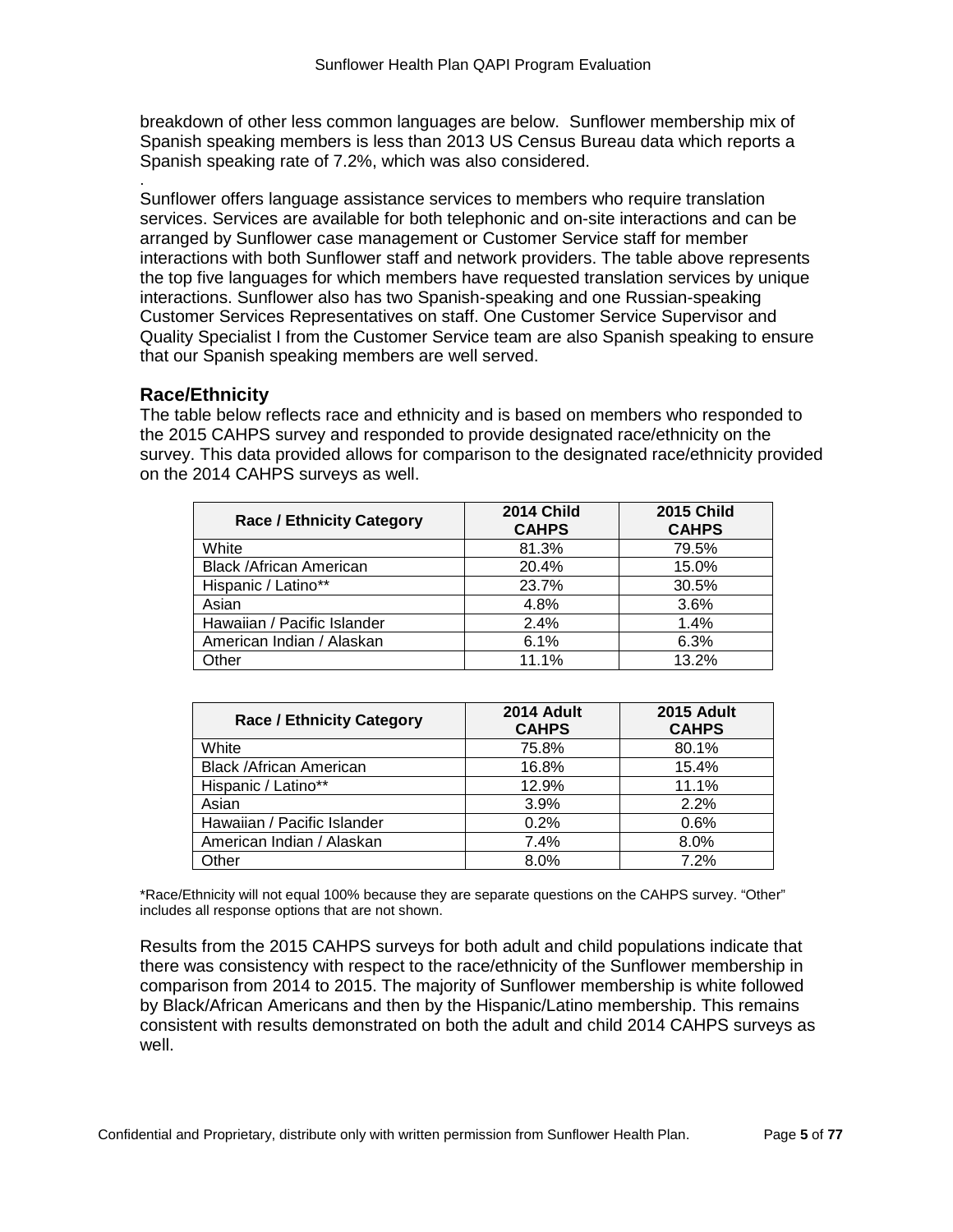# **Program Overview**

Sunflower continues to be committed to the provision of a well-designed and wellimplemented QAPI Program. Sunflower's culture, systems and processes are structured around its mission to improve the health of all enrolled members. The QAPI Program utilizes a systematic approach to quality using reliable and valid methods of monitoring, analysis, evaluation and improvement in the delivery of health care provided to all members, including those with special needs. This systematic approach to quality improvement provides a continuous cycle for assessing the quality of care and services in such areas as preventive health, acute and chronic care, behavioral health, over and under-utilization, continuity and coordination of care, patient safety, and administrative and network services.

### **Scope**

The scope of the QAPI Program is comprehensive and addresses both the quality and safety of clinical care and quality of services provided to Sunflower's members including medical, behavioral health, dental and vision care. Sunflower incorporates all demographic groups, lines of business, benefit packages, care settings, and services in its quality improvement activities, including preventive care, emergency care, primary care, specialty care, acute care, short-term care, long-term care, and ancillary services.

Sunflower's QAPI Program monitors the following:

- Acute and chronic care management
- Behavioral health care
- Care Management
- Compliance with member confidentiality laws and regulation
- Compliance with preventive health guidelines and practice guidelines
- Continuity and coordination of care
- Data collection, analysis and reporting
- Delegated entity oversight
- Department performance and service
- Employee and provider cultural competency
- Fraud and abuse detection, prevention and reporting
- Home support service utilization for LTSS services
- Information Management
- Marketing practices
- Member enrollment and disenrollment
- Member Grievance System
- Member satisfaction
- Customer Services
- Network performance
- Organization Structure
- Patient safety
- Primary Care Provider changes
- Pharmacy
- Provider and Plan after-hours telephone accessibility
- Provider appointment availability
- Provider Complaint System
- Provider network adequacy and capacity

Confidential and Proprietary, distribute only with written permission from Sunflower Health Plan. Page **6** of **77**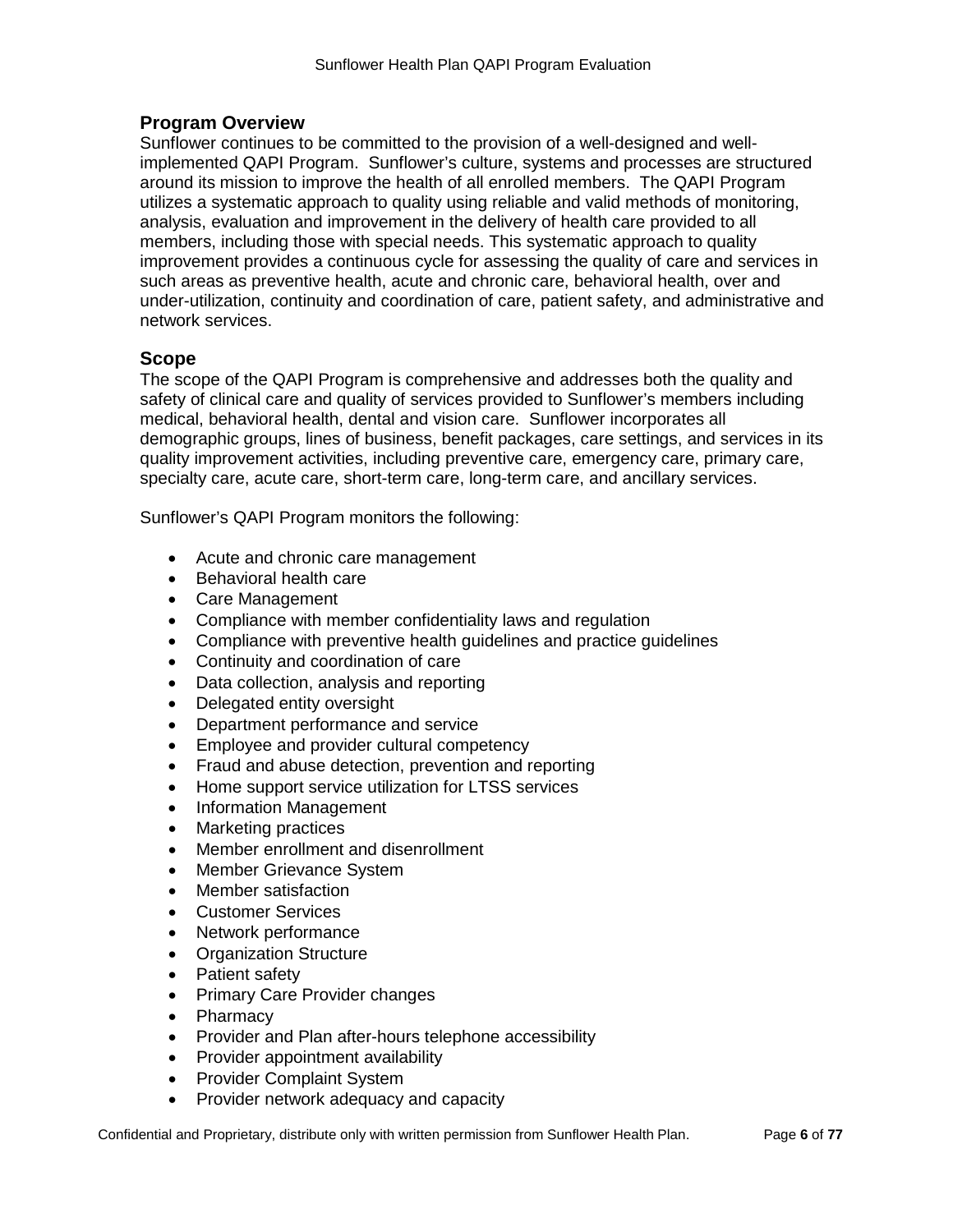- Provider satisfaction
- Provider Services
- Selection and retention of providers (credentialing and re-credentialing)
- Utilization Management, including under and over utilization
- Policies to support the QAPI program

#### **Goals**

Sunflower's primary quality improvement goal is to assess, monitor, and measure improvement of the health care services provided to members served by the Plan. Sunflower will ensure quality medical care is provided to members, regardless of payer source, eligibility category or location of services whether provided in an acute setting, home and community-based setting.

QAPI Program goals include but are not limited to the following:

- A high level of health status and quality of life will be experienced by Plan members;
- Support of members to pursue options to live within their community to enhance their quality of life;
- Network quality of care and service will meet industry-accepted standards of performance;
- Plan services will meet industry-accepted standards of performance;
- Fragmentation and/or duplications of services will be minimized through integration of quality improvement activities across Plan functional areas;
- Member satisfaction will meet Sunflower's established performance targets;
- Preventive and clinical practice guideline compliance will meet established performance targets. This includes, but is not limited to, compliance with immunizations, prenatal care, diabetes, asthma, early detection of chronic kidney disease and EPSDT guidelines. (Early Periodic Screening, Diagnosis and Treatment Program). Plan will measure compliance with clinical practice guidelines until 90% or more of relevant network providers are consistently in compliance;
- Compliance with all applicable regulatory requirements and accreditation standards will be maintained.

### **Objectives**

Sunflower's QAPI Program objectives include, but are not limited to, the following:

- To establish and maintain a health system that promotes continuous quality improvement;
- To adopt evidence-based clinical indicators and practice guidelines as a means for identifying and addressing variations in medical practice;
- To select areas of study based on demonstration of need and relevance to the population served;
- To develop standardized performance measures that are clearly defined, objective, measurable, and allow tracking over time;
- To utilize Management Information Systems (MIS) in data collection, integration, tracking, analysis and reporting of data that reflects performance on standardized measures of health outcomes;
- To allocate personnel and resources necessary to: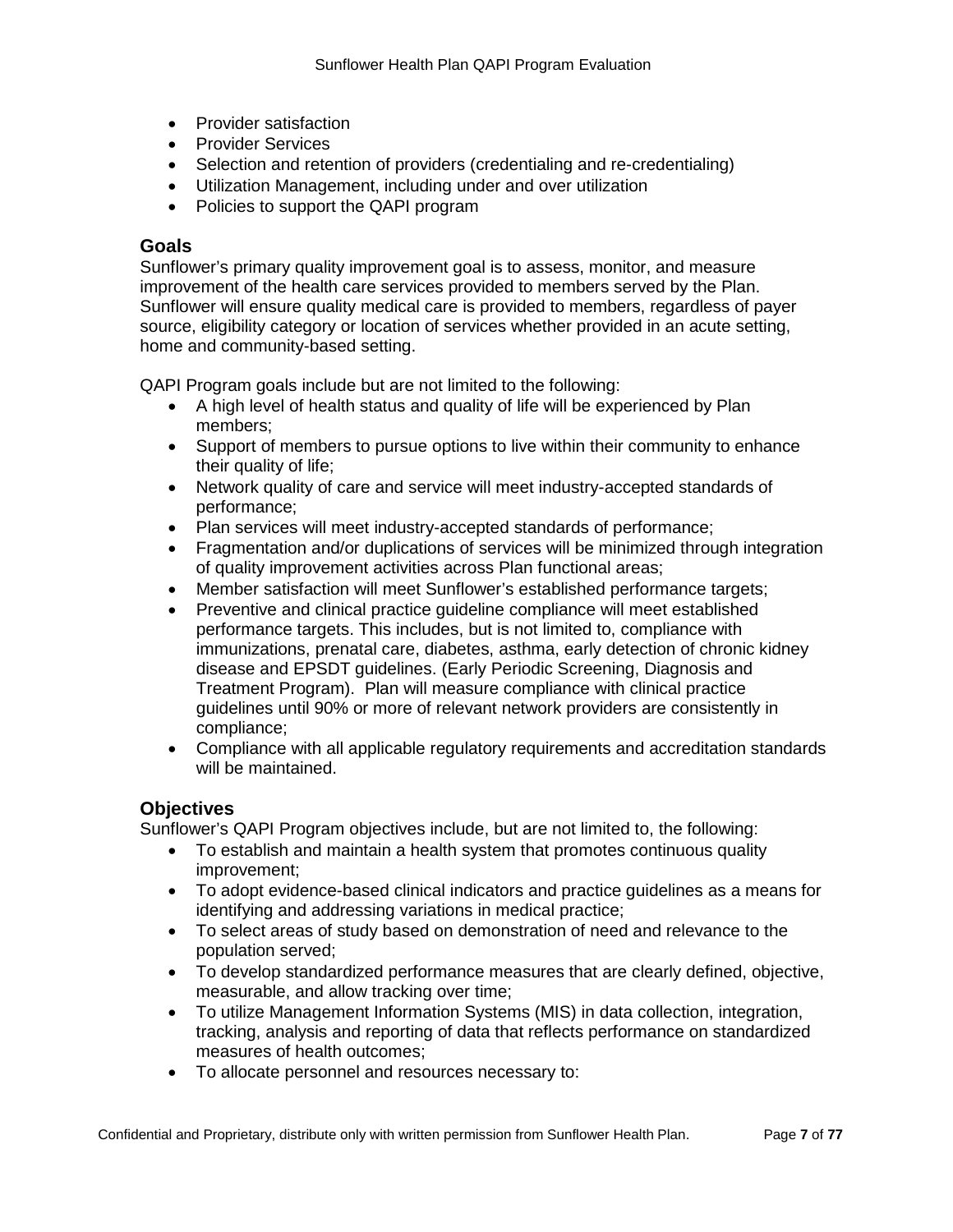- support the quality improvement program, including data analysis and reporting;
- meet the educational needs of members, providers and staff relevant to quality improvement efforts;
- To seek input and work with members, providers and community resources to improve quality of care provided to members;
- To develop partnerships with new stakeholders and providers to establish services and relationships to support home and community based services and LTC residential options;
- To oversee peer review procedures that will address deviations in medical management and health care practices and devise action plans to improve services;
- To establish a system to provide frequent, periodic quality improvement information to participating providers in order to support them in their efforts to provide high quality health care;
- To recommend and institute "focused" quality studies in clinical and non-clinical areas, where appropriate.

# **Committee Structure**

Quality is integrated throughout Sunflower, and represents the strong commitment to the quality of care and services for members. To this end, Sunflower has established various committees, subcommittees, and ad-hoc committees to monitor and support the QAPI Program. Ultimate authority for the QAPI Program is held by the Board of Directors. The Quality Improvement Committee (QIC) is the senior management lead committee reporting to the Board of Directors, and is supported by various sub-committees as noted below.

# **Board of Directors**

The Sunflower Board of Directors oversees development, implementation and evaluation of the QAPI Program. The BOD has ultimate authority and accountability for oversight of the quality of clinical and non-clinical care and services provided to Members. Sunflower's Board of Directors reports to the Centene Board of Directors as Sunflower is a whollyowned subsidiary of Centene Corporation. The Board supports the QAPI Program by:

- Adopting the initial and annual QAPI Program and establishing mechanisms for monitoring and evaluating quality, utilization, and risk;
- Supporting recommendations from the Quality Improvement Committee for proposed quality studies and other QI initiatives;
- Providing the resources, support and systems necessary for optimum performance of QI functions;
- Designating the Chief Medical Director (CMD) as Sunflower's Senior Executive for Quality Improvement (SEQI); and
- Reviewing the QAPI Program, Work Plan, and QAPI Program Evaluation annually to assess whether program objectives were met, and recommending adjustments when necessary.

The Board delegates the operating authority of the QAPI Program to the Quality Improvement Committee (QIC), with operational oversight by the SEQI. Sunflower senior management staff, clinical staff, and network providers, who may include primary,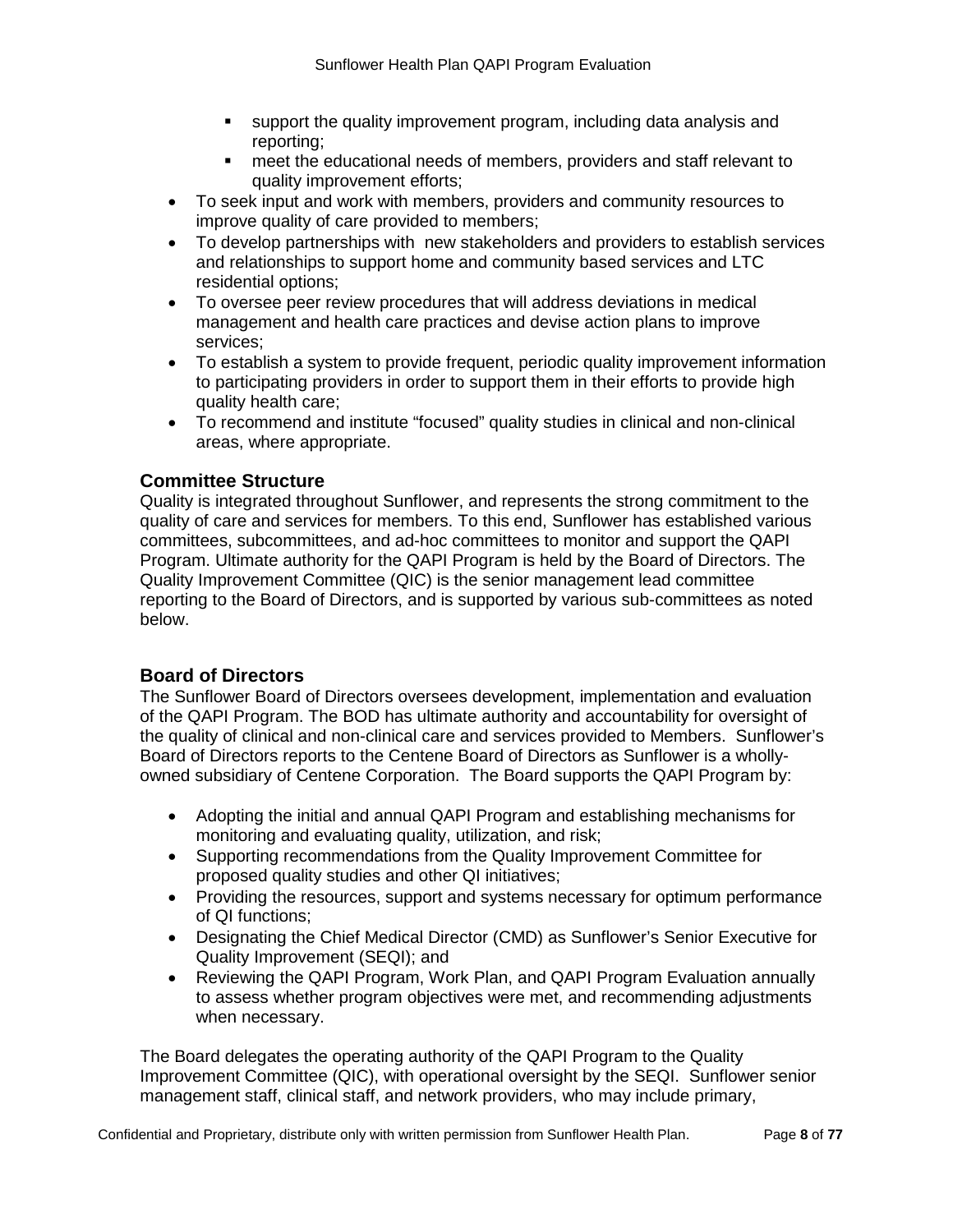specialty, behavioral, dental and vision health care providers are involved in the implementation, monitoring and directing of the relative aspects of the quality improvement program through the QIC, which is directly accountable to the BOD.

### **Quality Improvement Committee (QIC)**

The QIC is Sunflower's senior level committee accountable directly to the Board of Directors. The purpose of the QIC is to provide oversight and direction in assessing the appropriateness of care and service delivered and to continuously enhance and improve the quality of care and services provided to members. This is accomplished through a comprehensive, plan-wide system of ongoing, objective, and systematic monitoring; the identification, evaluation, and resolution of process problems; the identification of opportunities to improve member outcomes; the education of members, providers and staff regarding the Quality Improvement (QI), Utilization Management (UM), and Credentialing programs.

The QIC is composed of Sunflower's CEO/President, Chief Medical Director, Associate Medical Director, and QI senior leadership, along with other Sunflower executive staff representing Medical Management (including Utilization Management and Case Management), Network Development/Contracting, Customer Service, Compliance, and Pharmacy departments, with other ad hoc members as necessary. Additional QIC attendees include staff responsible for clinical appeals and Waste Abuse and Fraud. The first QIC meeting was held December 19, 2012, prior to implementation of KanCare, and met four times in 2014. The QIC met at minimum quarterly in 2015.

#### **Credentialing Committee**

The Credentialing Committee is a standing subcommittee of the QIC and is responsible for administering the daily oversight and operating authority of the Credentialing Program. The QIC is the vehicle through which credentialing activities are communicated to the Board of Directors. The Credentialing Committee is responsible for the credentialing and re-credentialing of physicians, non-physician practitioners, facilities, long-term care providers, and other practitioners in Sunflower's network, and to oversee the credentialing process to ensure compliance with regulatory and accreditation requirements. The Credentialing Committee is facilitated through Centene's corporate office and is composed of Sunflower's Chief Medical Director and Associate Medical Director, Centene's Corporate Credentialing Director, network physicians, and other Sunflower QI staff. The Credentialing Committee met 11 times in 2015. Typically the Credentialing Committee meets monthly and on an ad-hoc basis.

The Credentialing Department is responsible for ensuring all practitioners are appropriately licensed and experienced in their field. This is accomplished through applying rigorous standards that verifies practitioner's license, education, training, experience, certification, malpractice history, work history, and quality of care attributes. To become a participating provider in the Sunflower network, each practitioner must meet the minimum qualifications as outlined by the State of Kansas and the National Committee for Quality Assurance (NCQA). The Credentialing Department is housed at Centene's corporate offices. The table below reflects the 2015 Credentialing report for Sunflower.

Sunflower's number of practitioners in network for 2015 was 15,884 which was up from 14,369 in 2014. In 2015, Sunflower practitioners started through the process of being re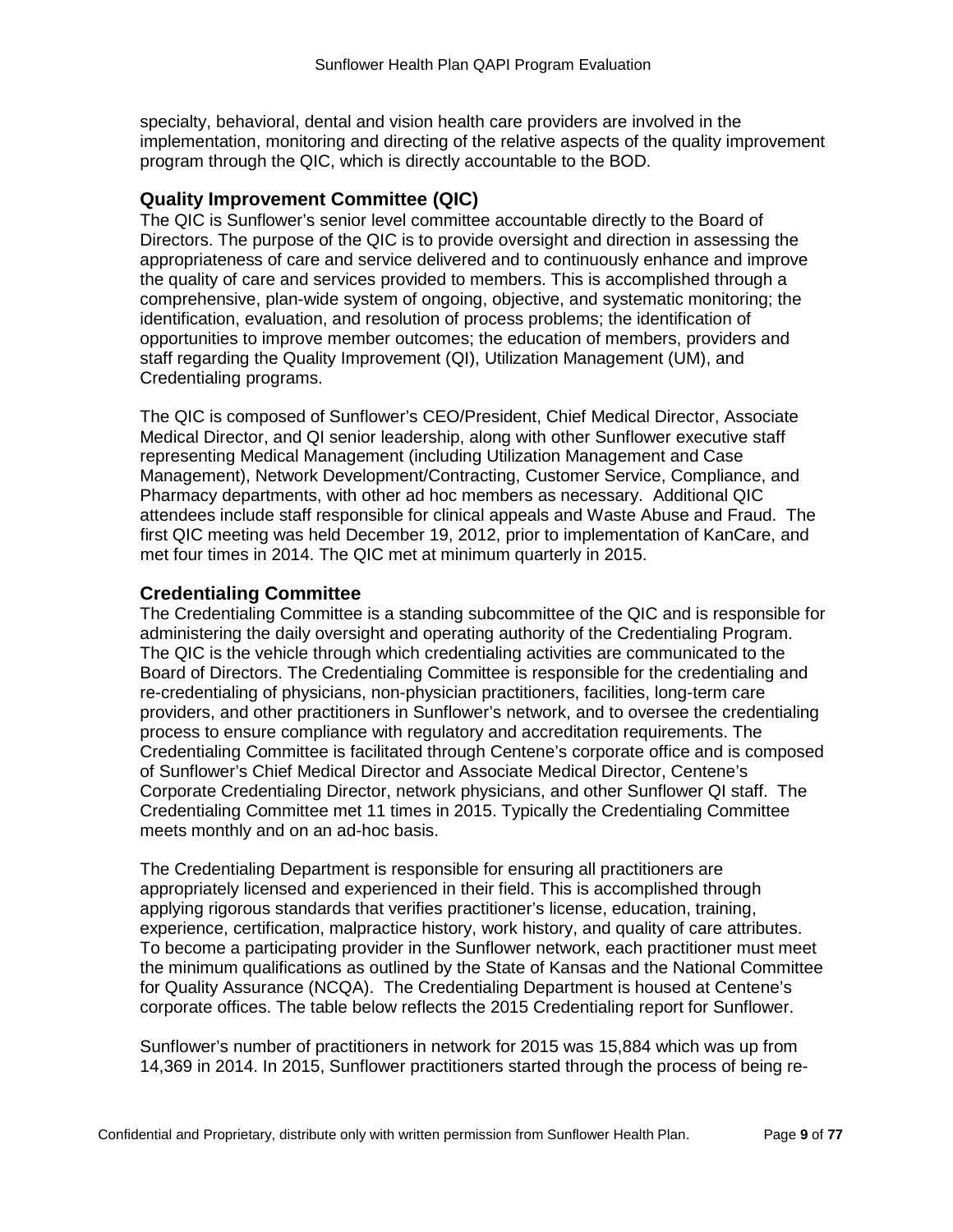credentialed which numbered 987. 100% of those were successfully re-credentialed timely. These details are depicted in the table that follows.

| 2015 Credentialing Statistics                                                               |        |  |  |  |  |
|---------------------------------------------------------------------------------------------|--------|--|--|--|--|
| Total number of practitioners in network (includes delegated<br>providers) as of 12/31/2015 | 15,884 |  |  |  |  |
| Initial Credentialing (excludes delegated)                                                  |        |  |  |  |  |
| Number initial practitioners credentialed                                                   | 907    |  |  |  |  |
| Average Credentialing TAT From Complete Application to Committee<br>(Days)                  | 12.41  |  |  |  |  |
| Recredentialing                                                                             |        |  |  |  |  |
| Number practitioners re-credentialed                                                        | 987    |  |  |  |  |
| Number practitioners re-credentialed within 36 month timeline                               | 987    |  |  |  |  |
| % re-credentialed timely                                                                    | 100%   |  |  |  |  |
| Terminated/Rejected/Suspended/Denied                                                        |        |  |  |  |  |
| Number with cause                                                                           | ∩      |  |  |  |  |
| Number denied                                                                               | 0      |  |  |  |  |

### **Pharmacy and Therapeutic Committee**

The Pharmacy and Therapeutics (P&T) Committee is a standing subcommittee of the QIC and is responsible for administering the daily oversight and operating authority of the Pharmacy Program. The QIC is the vehicle through which pharmacy monitoring and reporting activities is communicated to the Board of Directors. The P&T Committee ensures Sunflower provides a high quality, cost effective preferred drug list (PDL), an effective pharmacy program, and addresses quality and utilization issues related to pharmaceutical prescribing patterns, practices, and trends. The P&T Committee is a multidisciplinary team composed of Sunflower's Chief Medical Director, Associate Medical Director, Pharmacy Director, network physicians, and other executive staff. For 2015, P&T met three times. Typically, the P&T Committee meets quarterly.

#### **Utilization Management Committee**

Daily oversight and operating authority of utilization management activities is delegated to the Utilization Management Committee (UMC) which reports to the QIC and ultimately to the Sunflower Board of Directors. The UMC is responsible for the review and appropriate approval of medical necessity criteria and protocols and utilization management policies and procedures. Additionally, the UMC monitors and analyzes relevant data to detect and correct patterns of potential or actual inappropriate under- or over-utilization which may impact health care services, coordination of care and appropriate use of services and resources as well as member and practitioner satisfaction with the UM process. The UMC is composed of Sunflower's Chief Medical Director, Associate Medical Director, Sunflower's Vice Presidents of Medical Management, and other operational staff as needed. For 2015, UM Committee met. Typically, the UM Committee meets quarterly.

### **HEDIS Steering Committee**

The HEDIS Steering Committee oversees Sunflower's HEDIS process and performance measures. The Committee reports directly to the QIC and reviews monthly HEDIS rate trending, identifies data concerns, and communicates both plan and corporate initiatives to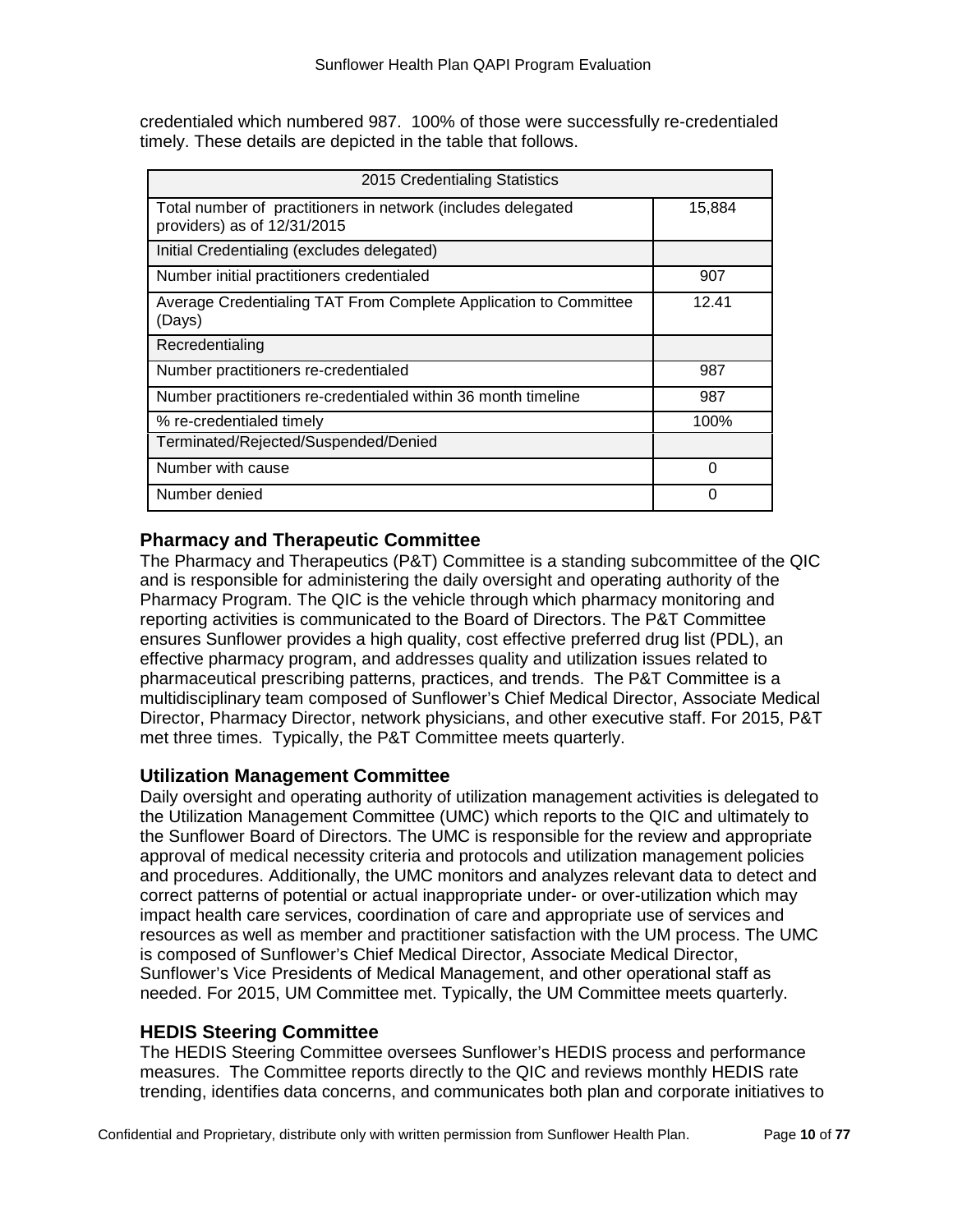Sunflower Senior Leadership. The Committee directs clinical, non-clinical, member and provider initiatives to improve selected HEDIS scores. The HEDIS Steering Committee oversees the implementation, progression and outcomes monitoring of initiatives specific to HEDIS, recommends resources necessary to support the on-going improvement of HEDIS scores, reviews/establishes benchmarks or performance goals for HEDIS and oversee delegated vendor roles in improving HEDIS scores. The Committee meets a minimum of quarterly and is facilitated by the HEDIS Coordinator. Membership includes the senior leadership of QI, the CEO/President, Chief Medical Director, Associate Medical Director, and Vice Presidents of Medical Management, with representation from Contracting/Network Management, Member/Provider Services, and Pharmacy. The HEDIS Steering Committee meets quarterly and met four times in 2015.

# **Peer Review Committee**

The Peer Review Committee (PRC) is an ad-hoc committee of the QIC and is responsible for reviewing inappropriate or aberrant service by a provider including alleged quality of care concerns, adverse events, and sentinel events where initial investigation indicates a significant potential or a significant, severe adverse outcome has occurred, or other cases as deemed appropriate by the Chief Medical Director. The PRC is expected to use their clinical judgment in assessing the appropriateness of clinical care and recommending a corrective action plan that will best suit the particular provider's situation. For 2015, PRC met on five occasions to review cases and make recommendations as appropriate.

# **Performance Improvement Team**

The Sunflower Performance Improvement Team (PIT) is an internal, cross-functional quality improvement team that facilitates the integration of a culture of quality improvement throughout the organization. The PIT is responsible for gathering and analyzing performance measures, performing barrier and root cause analysis for indicators falling below desired performance, and making recommendations regarding corrective actions/interventions for improvement. The PIT is also responsible for overseeing the implementation of recommended corrective actions/interventions from the QIC and/or its supporting subcommittees, monitoring the outcomes of those improvement efforts and reporting back to the designated committee.

The PIT meets monthly and includes representation from each functional area within Sunflower. Membership includes staff that conducts or directly supervises the day-to-day activities of the departments, i.e. Case Management, Compliance, Member Connections, Contracting, Customer Services, Network Development, Prior Authorization, Provider Relations/Services, Quality Improvement or other members as determined by the topic under discussion. The PIT met eleven times in 2015, with several subcommittee meetings of the PIT to address items such as the CAHPS survey results and Pay for Performance (P4P) activities. The PIT typically meets monthly.

Three subcommittees report to the PIT, as described below:

# **Member and Community Advisory Committee (MCAC)**

The goal of the Member and Community Advisory Committee (MCAC) is to solicit member input into the Quality Improvement Program, operations, and services that are provided to members. The purpose of the MCAC is to act as a focus group to facilitate member and community perspective on the quality of care and services offered by Sunflower Health Plan and to offer recommendations for improvement to Customer Services and community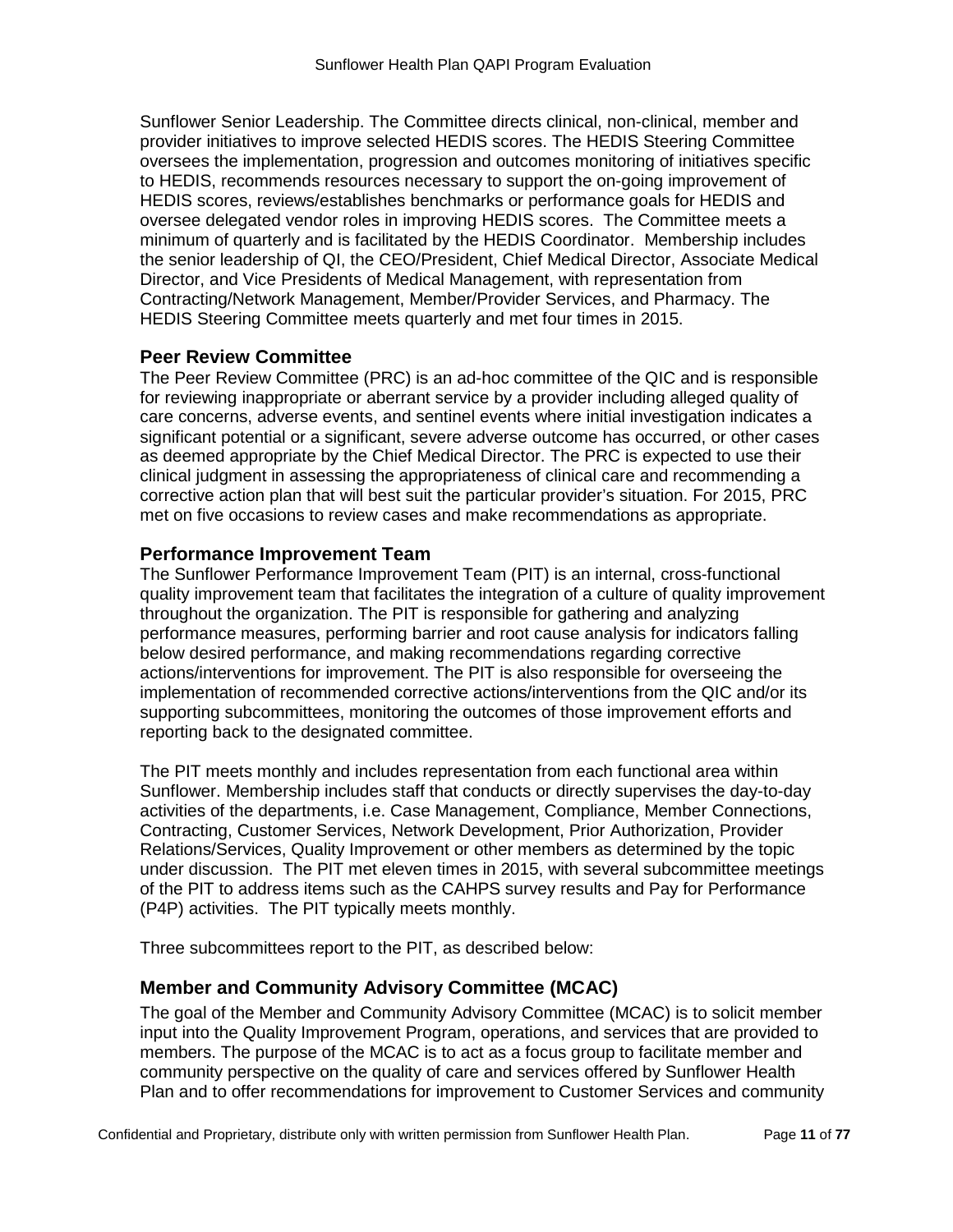engagement, assisting the plan to remain member centric and provide services and activities that improve member quality of care and satisfaction. The MCAC met three times in 2015.

#### **Joint Operations Committees**

The Joint Operations Committees (JOCs) are active sub-committees of the PIT, whose primary function is to provide guidance to, and oversight of, the operations affecting the scope of functions of delegated vendors, including review of periodic activity reports from delegated vendors, ensuring compliance with all NCQA standards and regulations related to the delegation relationship, and recommending actions to address any identified opportunities for improvement in delegated services. The purpose of the JOCs is to provide oversight and assess

| Vendor                                                     | <b>Number</b><br>Οf<br>meetings<br>in 2015 |
|------------------------------------------------------------|--------------------------------------------|
| National Imaging Association                               |                                            |
| <b>US Scripts</b>                                          | 4                                          |
| Logisticare                                                | 13                                         |
| <b>NurseWise</b>                                           |                                            |
| /Dental Health and Wellness                                | 5                                          |
| Nurtur                                                     |                                            |
| OptiCare                                                   |                                            |
| Cenpatico Behavioral Health (CBH)                          |                                            |
| Cenpatico Physical, Occupational,<br>Speech Therapy (STRS) |                                            |

the appropriateness and quality of services provided on behalf of Sunflower to members. The JOCs includes representation from each Sunflower functional area as well as representation from the delegated vendors.

# **Grievance and Appeals Committee**

The Grievance and Appeals Committee (GAC) is a subcommittee of the QIC and is responsible for tracking and analysis of member grievances and appeals including type and timeliness of resolution, performing barrier and root cause analysis, and making recommendations regarding corrective actions as indicated. The GAC is composed of Sunflower's Chief Medical Director, Pharmacy Director, QI leadership, Grievance Coordinator, Clinical Appeals Coordinator, QI Nurse and representatives from Customer Service. The GAC provides summary reports to the QIC at regular intervals, but no less than quarterly. The GAC met four times in 2015. Meetings typically are held quarterly or more frequently as needed.

### **Quality Improvement Department Structure and Resources**

The QI resources were evaluated, and it was determined additional resources were needed to meet the needs of the QAPI Program during 2014. The QI department is now composed of the following members:

- Chief Medical Director, serving as the Senior Executive for Quality Initiatives (SEQI) (member by position and role)
- Medical Director of Utilization Management (member by position and role, not formal reporting structure)
- Vice President, Quality Improvement (Nurse)
- Director, QI (Nurse)
- Quality Improvement Coordinator (Nurse) 2 total
- EPSDT Coordinator
- HEDIS Coordinator
- Grievance Coordinator
- Appeals Coordinator
- NCQA Coordinator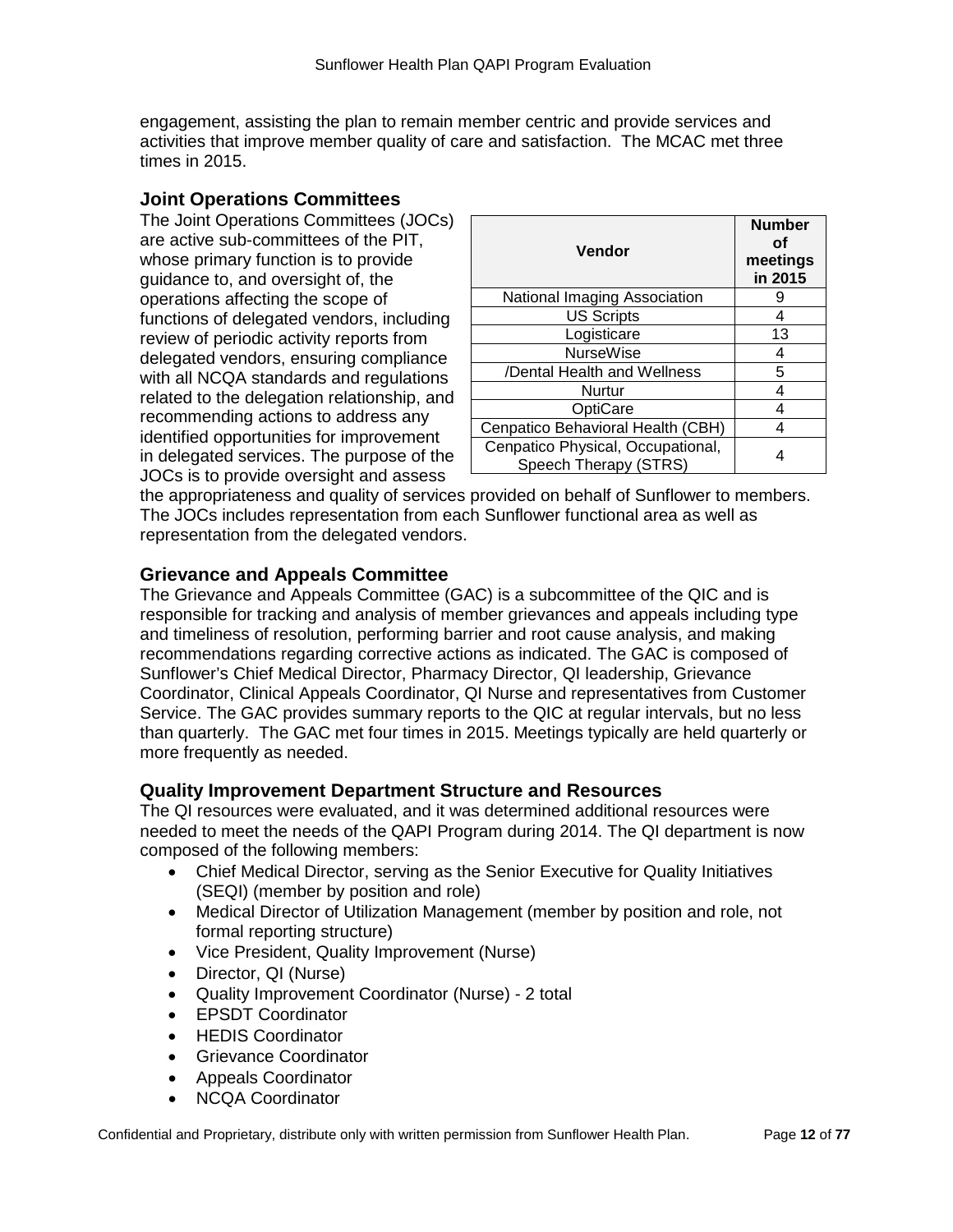- P4P Coordinator
- Clinical Appeals Coordinator (Nurse) 2 total, 1 promoted to Lead
- QI Analyst
- QI Project Manager
- Centene Corporate support.

### **Quality Leadership in 2015**

Following the transition in the QI leadership for Sunflower that occurred in 2014, the leadership in Quality remained consistent throughout 2015. The Vice President of Quality Improvement remained in position who reported directly to the COO. The plan Medical Director left the plan early in 2015. However, that same Medical Director returned to Sunflower late in 2015. During the interim, there was coverage by another plan Medical Director that allowed for leadership and coverage without any lapse in physician leadership. This allowed the plan Medical Director to easily step back in as the SEQI and easily provide continued leadership and oversight of QI. There was turnover of two staff persons in 2015 in the QI Department, with one member joining another team at the plan and one leaving the organization. Routine assessments of work volume and progress with respect to plan priorities allow for reallocation of staff resources to address needs encountered in work volume spikes and also to address priority areas that are in need.

In 2015, the employment positions at Sunflower have remained relatively consistent as the plan membership had minimal change and product lines remained unchanged following the addition of case managers to adequately handle the addition on February 1, 2014, when Sunflower assumed responsibility for approximately 4,000 members in the I/DD waiver program. Staffing needs continue to be assessed on an ongoing basis to ensure the plan is able to accommodate member needs, improve quality, and to adequately address the volume of routine audits and reporting uniquely required by the state contract.

### **Compliance Program**

Sunflower's Compliance Department, in conjunction with Centene Corporate, is responsible for ongoing monitoring and investigation of potential waste, abuse and fraud related to providers, members, and internal staff. Sunflower's Compliance Department is responsible for establishing and maintaining an effective compliance program that meets the seven elements as defined by Office of Inspector General (OIG).

In 2015, Sunflower underwent two on site reviews of the Health Homes program to ensure that contract compliance, member and provider needs were being met. The data reviewed included Health Assessment Plan data, HEDIS data unique to the Health Home population, and processes specifically aimed at ensuring appeals, grievances and quality of care concerns were being addressed appropriately. Sunflower also had an onsite audit related to the state contract. Additionally, in 2015 KFMC our EQRO performed validation of the following surveys: Provider Survey, Mental Health Survey, CAHPS to include both adult and child surveys. The results all included minimal recommendations with none noted at the level of immediate need for mitigation or action plan. Sunflower also underwent Performance Measure Validation survey in early 2015 and the opportunities identified on the survey were addressed. Sunflower complied with record requests for quarterly HCBS documentation audit requests (over 500 records per quarter) for the first 3 quarters of 2015 and have not received any reports of the findings from those audits. Sunflower participated in an Information Systems Capability Assessment ICSA audit in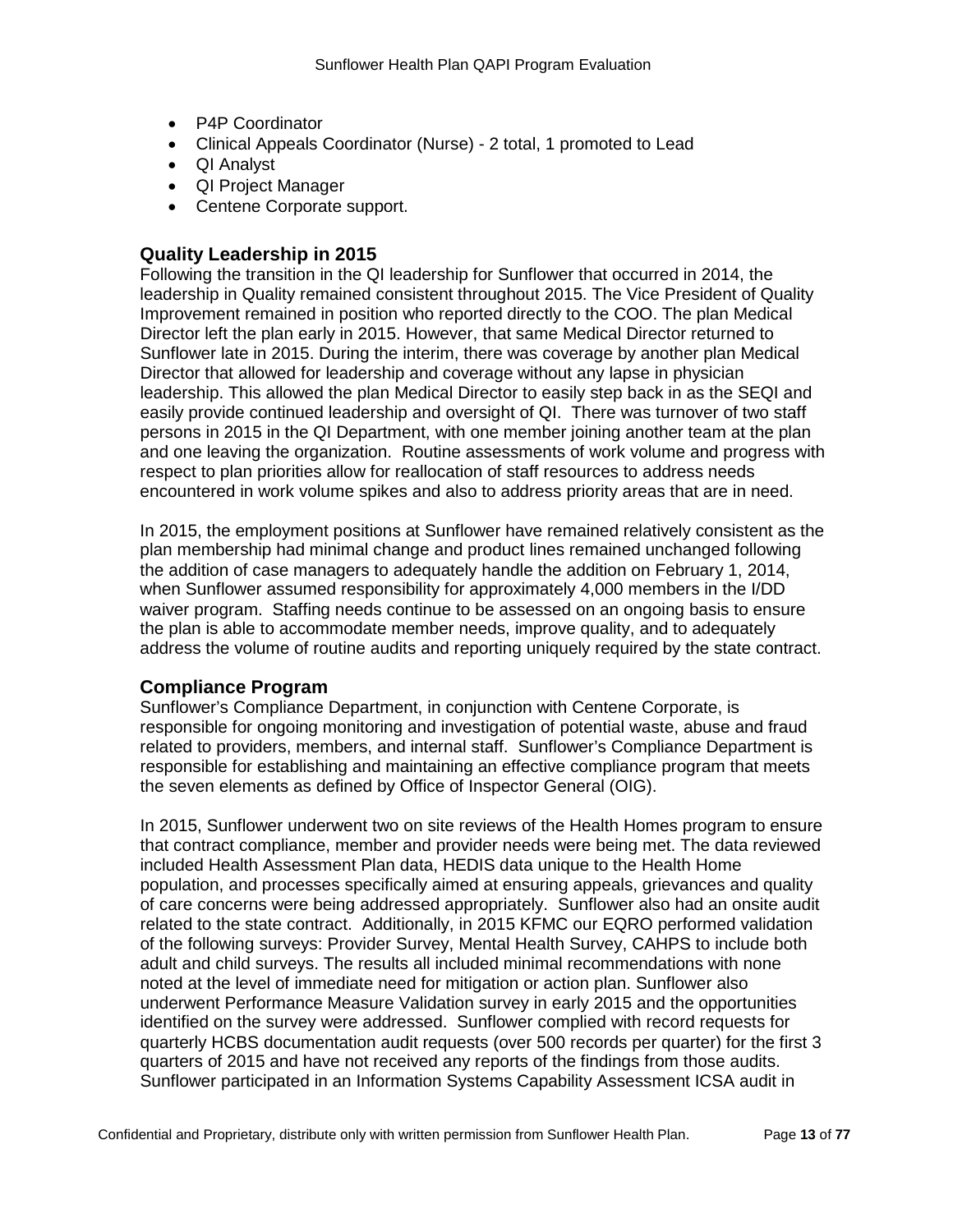2015 and was determined to have an infrastructure that enables collection, analysis and reporting of data to support quality assessment and improvement activities. Additionally, the system provides capability of tracking enrollees should they change programs allowing for continual assessment of continuity of enrollees. The system also provides ability to restrict reports to KanCare data and stratification by product line for report submission to State up to CMS. Sunflower anticipates further discussion and identification of areas for improvement from these data audits in 2016.

# **Health Insurance Portability and Accountability Act (HIPAA) of 1996 Compliance and Confidential Information**

Sunflower is required to establish policies and procedures which address privacy and confidentiality of member information. Specific policies detail Magnolia's safeguards, collection, use and disclosure of protected health information (PHI) and how PHI is shared with the members based upon HIPAA. In accordance with Sunflower's policy, the following tasks are undertaken to ensure the protection of member information:

- Quarterly Desk Audits.
- Annual compliance training for all personnel.
- New Hire Compliance and HIPAA Training.
- Member complaints regarding management of health information are monitored.
- All member information will be maintained in secure systems and hard copies will be kept in locked locations.

All employee desk and work areas were audited to make sure that member PHI was secured, laptops were locked and PHI was disposed of properly. The Compliance Department conducted four desk audits in 2015 and the results revealed 30 infractions out of 434 desks/workspaces audited This resulted in a 93% compliance rate with securing PHI.

### **QAPI Program Effectiveness**

Throughout 2015, the QI Department continued its collaboration with all organizational departments to facilitate continuous improvement in performance by empowering all stakeholders through education, communication, and evaluation. Sunflower has continued to improve the quality of care and services provided to the membership through continuous assessment of patterns, trends and identification of barriers to desired outcomes.

Sunflower continues to strive to include network physicians in the program through committee participation. Sunflower believes physician involvement ensures influencing network-wide safe clinical practices and improving care provided to membership.

### **Quality Improvement Work Plan**

The QI Department developed a QI Work Plan that details all activities to ensure it is operational. Activities include a due date and a synopsis of the activity including implementation and the progress. The QI Work Plan was approved by Sunflower's Board of Directors and QIC and is updated quarterly. The Sunflower QI Department collaborated with all organizational departments to develop a comprehensive program.

The 2015 QI Work Plan defines the activities, the person(s) responsible for the activity, the date of expected task completion and the monitoring techniques that will be used to ensure completion within the established timeframe. The QI Work Plan is presented to the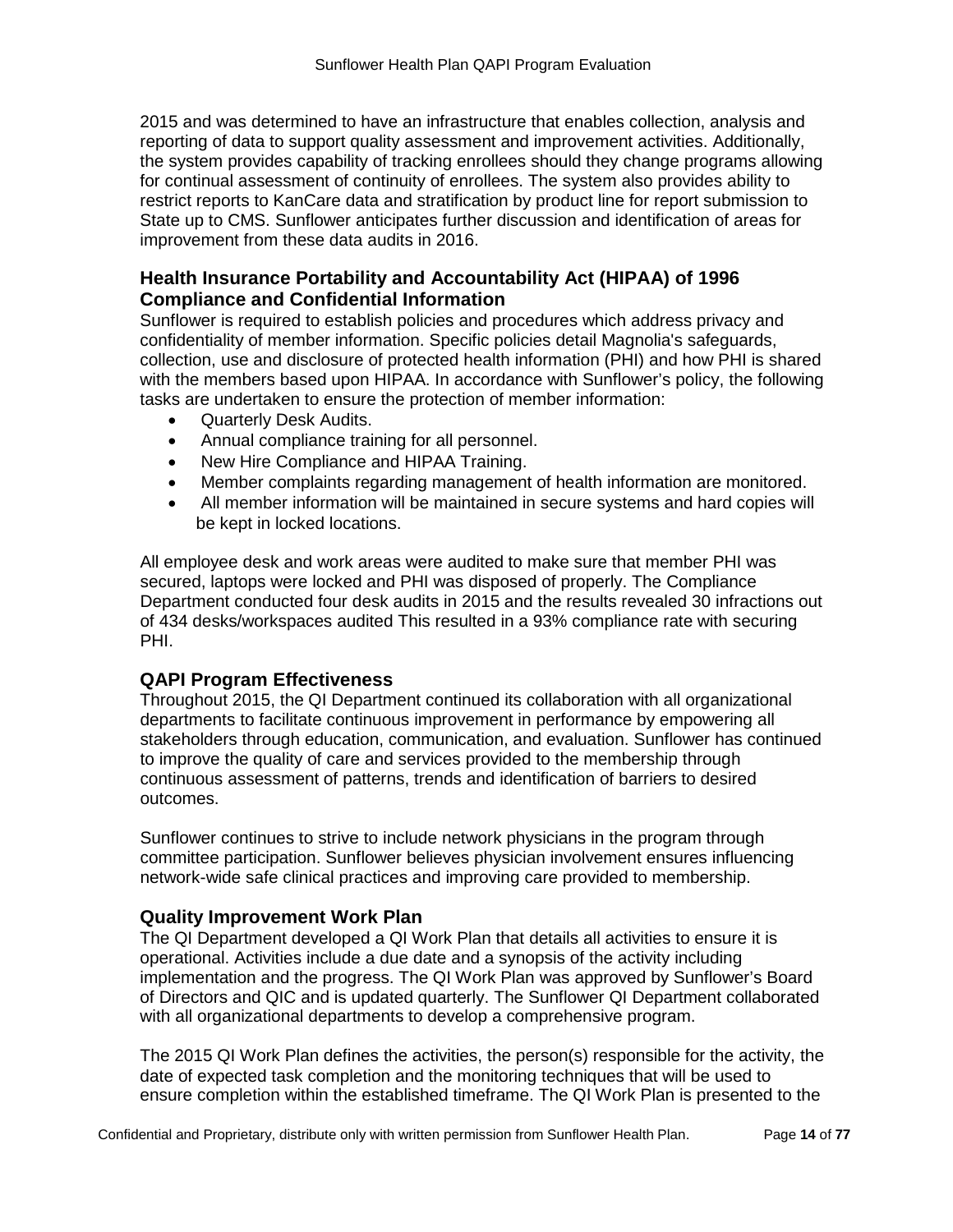QIC on an annual basis for approval, through the annual evaluation process and at regular intervals throughout the year. The 2016 QI Work plan is currently being updated and will be provided to the QIC for review and approval.

# **Quality Improvement Program Integration**

The QI Program Evaluation, QI Program Description, and the QI Work Plan are integrated. The year-end QI Program Evaluation identifies barriers, opportunities for improvement, results and recommended interventions. The QI Evaluation is then used to make modifications to the coming year's QI Program Description and to create the key metrics of the QI Work Plan.

Strengths and Accomplishments:

- Quality Improvement continued to have two nurse leaders with Quality Improvement experience.
- Medical Director directly involved in Quality initiatives
- Committee membership and structure revised and functional to support activities.
- Quality improvement initiatives and focus studies identified, using trend of data starting to take more shape with plan experience.
- Successfully continued support for HCBS services, developing an expansive network, implementing case management, and refining operations in claims processing to meet the member and provider needs.
- Continued refinement around P4P metrics and development of tracking tools, supporting reports, comprehensive intervention plans, and reporting tools.
- Noted improvements in both the Member and Provider satisfaction surveys. Development of comprehensive plans for future improvement opportunities using multidisciplinary team.
- Continued use of skill in HEDIS operations to allow for the plan to do over-reads during hybrid season, optimization of data captured through state immunization registry and collection of supplemental data for potential impact on HEDIS measures in 2015.
- Continued to evaluate and update systems to incorporate state reporting criteria to reduce reporting errors and automate some reporting functions.
- Continued use of templates for trending of Grievances and Appeals and Quality of Care issues data for more in depth analysis and display for team members and Committee, allowing improvement opportunities to be more easily identified.
- Continue to review all Sunflower and vendor grievance and appeals documentation, revising and creating more consistency to reduce member confusion.
- Continued used of developed reports to identify cases at risk of not meeting turnaround time (TAT) for grievances and appeals before they are out of TAT.
- Utilize developed process in documentation system to route AIRS so all documentation remains in single entry/record and includes QOC nurse and CM in feedback.
- Monitoring of reports to do surveillance of routine QOC issues on whole population, allowing focused review when there are findings and trending of certain types of at risk diagnosis patterns.
- Continue to evaluate and refine processes for State Fair Hearings, including documentation storage, and increasing reliability and quality of work product to Office of Administrative Hearings (OAH).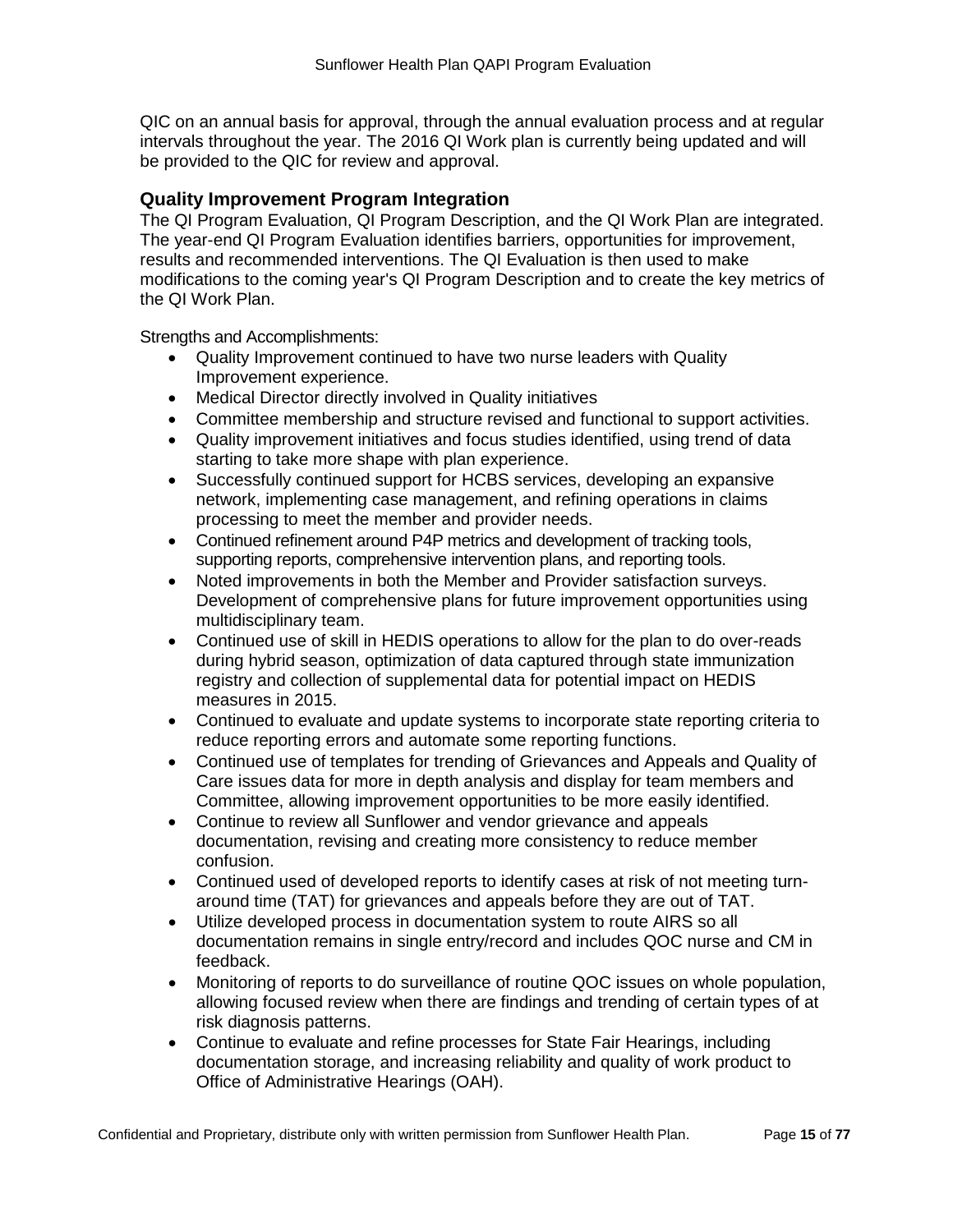- TAT for timely resolution was met for CY 2015 for both Grievances and Appeals.
- Case Management worked with 12,869 members in 2015.
- NurseWise responded to 11,490 calls from Sunflower members.
- Participated in approximately 115 member outreach health fairs/community events.
- Participated in approximately 72 provider conferences and seminars, presenting and providing information or as a conference participant.
- Partnered with Nurtur to provide disease management services for Sunflower members. Nurtur enrolled 2992 members in active health coaching and 1806 in education programs in 2015.
- Answered 178,474 calls in the call center in 2015 with a 94.79% service level. The average speed to answer was 11 seconds.
- The Sunflower Customer Services/Provider Services call center provides education and referral services to members and providers. The call center received and responded to an average of 3,432 calls weekly regarding benefit inquiries, concerns, complaints, and request for arranging services.
- Expanded sources for supplemental data that allow better HEDIS data capture to reduce provider record request burden.
- Utilized WebIZ, state immunization registry to improve capture of immunization data for **HEDIS**
- Provided \$2.7M in value added services to our membership and \$780,259 for in-lieu of services.
- Achieved an overall claims payment average TAT of 6.54 days on over 325,000 claims a month.

Opportunities for Improvements:

- HEDIS rates are a focus of improvement; Sunflower continues to evaluate resources and opportunities for education and incentives to improve rates.
- Sunflower continues to work on P4P interventions for 2016.
- Sunflower will implement interventions to continuously improve Member and Provider satisfaction with Sunflower services and operations.
- Sunflower will continue to develop and expand trending reports for data analysis and focused intervention.
- Developed and implemented new MCO collaborative HPV PIP in 2015.
- Closed the Pre-Diabetes PIP after all members completed programs.
- Implement additional outreach to internal and external partners to share results of quality improvement activities.
- Continue to work with the other Kansas Medicaid MCOs on issues to improve care to Medicaid beneficiaries as necessary.

# **QUALITY PERFORMANCE MEASURES AND OUTCOMES**

# **Performance Improvement Projects**

Sunflower is required by state contract to have at least two Performance Improvement Projects (PIPs) annually. Additionally it is required that one of those is related to behavioral health. Sunflower started out 2015 with two PIPs that were related to Pre-Diabetes Management and Initiation and Engagement for Alcohol and Other Drugs. Late in 2015, Sunflower worked with fellow MCOs to close out the Prediabetes Management PIP and implemented a new PIP that focused on improving the compliance with HPV vaccination rates for adolescent females.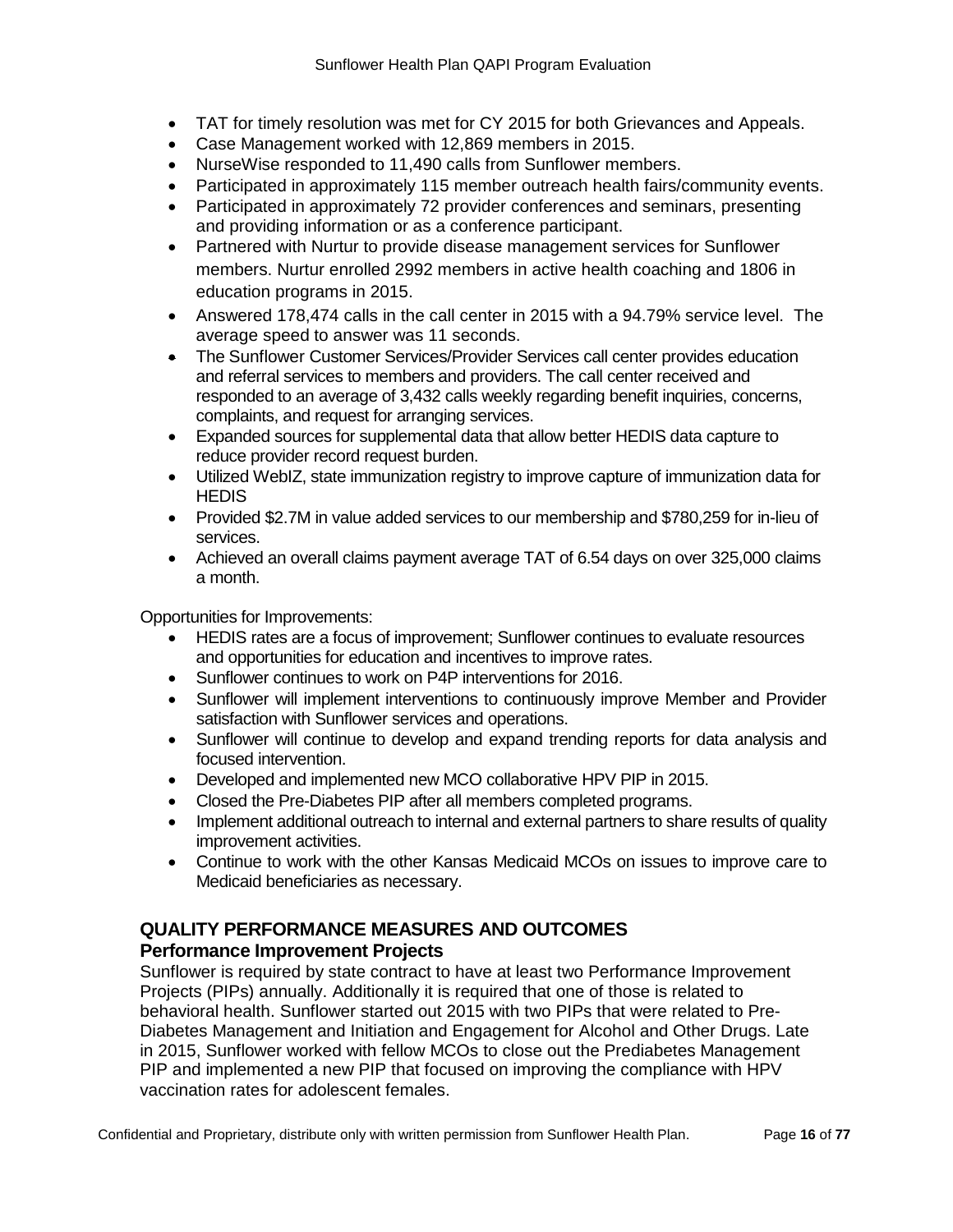### **Pre-Diabetes Management**

The Pre-Diabetes PIP program was initiated in 2015 with members participating in the program choices provided to members identified as being at risk for diabetes. The PIP program offers choices to members in Southeast Kansas, Wichita and Kansas City area to allow the members to choose an opportunity to participate in a program that allows them to increase their knowledge, activity and decrease the likelihood of developing diabetes through implementing changes in their diet and daily activities. The members have the option of participating in multiple programs, including the Diabetes Prevention Program (DPP) offered at the YMCA's located in the Wichita and Kansas City areas.

There was a second option developed by the MCO's called the KanBeWell program that includes educational materials that are specific to healthy eating, increasing activity and monitoring their diet/activity on a log provided to the members. For the members located in Southeast Kansas they had the option to participate in KanBeWell program due to limitations of the DPP program's availability in that area of the state. The overall goals for the members who choose to participate in one of these programs is to help them determine their risk for developing diabetes, learn about healthy eating, increasing activity and allow them to modify the factors in their lifestyle that decrease their risk for developing diabetes. Results from the members' participation will be determined.

Sunflower made outreach attempts to the 225 eligible members with 15 of them who were willing to enroll in one of the programs offered. Sunflower had two member who completed the programs offered with one completing the KBW and one completing the DPP program. Sunflower noted multiple barriers on the responses back from members who did not wish to participate initially or decided to discontinue participation in their program of choice. Due to the lack of participation and statistical significance from this PIP, the three MCOs proposed closing the PIP out after the members that were in a program successfully completed to allow them to benefit from the programs. The state accepted the proposal to close this PIP out and the last member completed the program in the fourth quarter of 2015.

### **Human Papilloma Virus (HPV) Vaccination**

As a result of the state requirement for collaborative performance improvement projects, Sunflower worked in collaboration with the other two MCOs to propose a new PIP focusing on increasing the compliance with the HPV vaccination rates in Kansas. Kansas HPV vaccination rates were noted in 2015 to be the lowest in the nation and clearly indicated an area for improvement. The focus was based on the HEDIS measure for HPV vaccinations with the performance being based on the numbers of female adolescents who turn 13 years old in the measurement year who have completed the series of three HPV vaccinations. This collaborative PIP was proposed to the state late in 2015 and was approved for implementation in 2015 which allowed one quarter to implement and focus interventions on this improvement related specifically to this measure.

Each of the MCOs had a separate goal for 2015 performance that was based of their HEDIS 2015 final rate for the measure. Sunflower's baseline was the HEDIS 2015 rate was 21.67% for measurement year 2014. This rate exceeded the 2014 Quality Compass 50th percentile of 19.21%. Therefore, the goal for 2015 performance was established to be 22.03% which if met will continue to demonstrate exceeding the 5oth percentile according to the 2015 Quality Compass which has been noted to be 21.9%.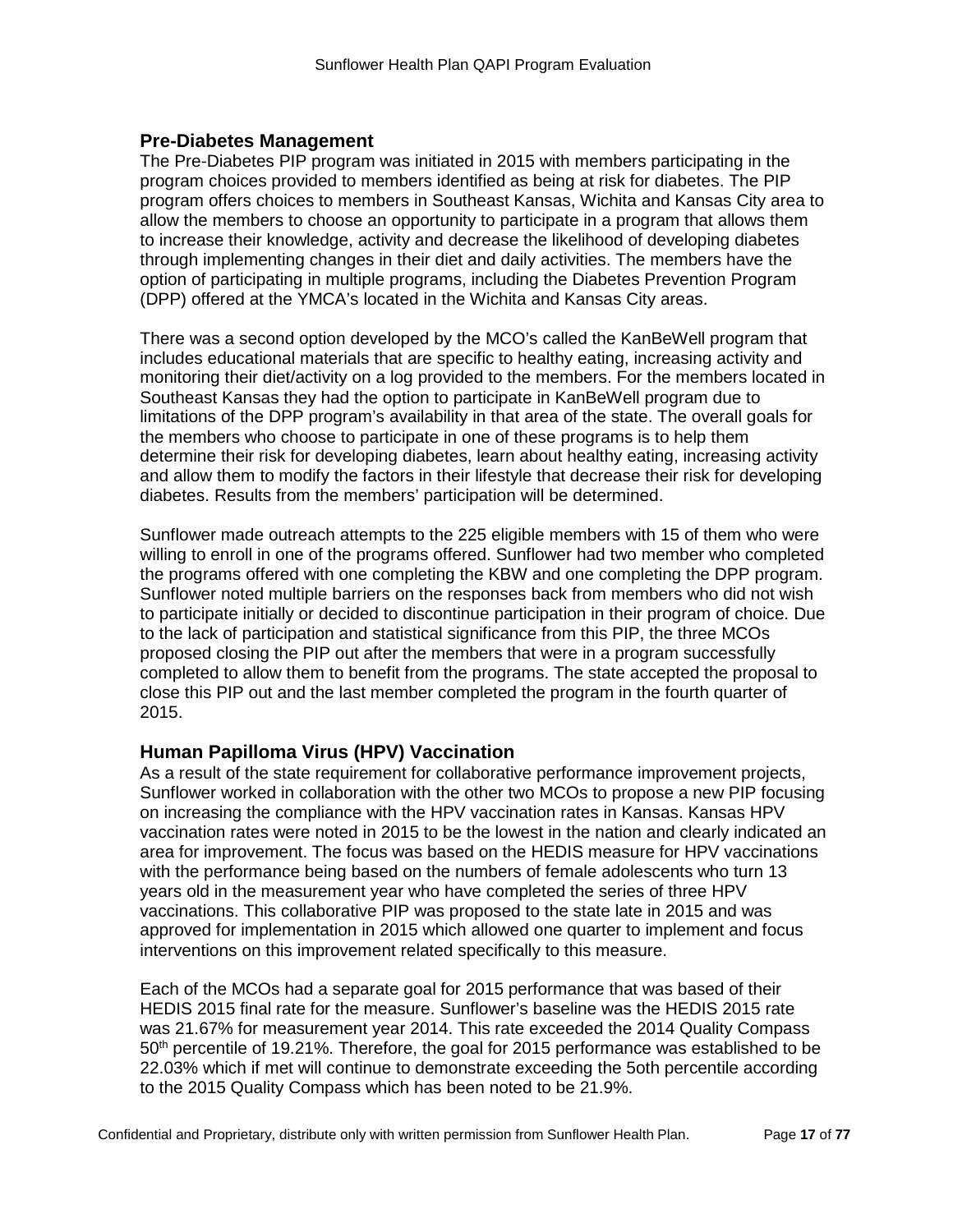The three MCOs started with provider profiles to raise provider awareness and enlist their assistance with member compliance. Letters were also sent to the parents/guardians of the members who were non-compliant to provide educational material to help increase awareness and understanding related to the importance of the vaccination with the intended outcome of increasing the vaccination rate. Additionally, efforts were initiated with multiple clinics to offer extended hours to provide well child visits and vaccinations that were not limited to just the HPV vaccination. Outreach to members by phone was implemented to assist in scheduling appointments and arranging transportation to promote attendance with appointments. Educational materials were provided on the plan website as resources specifically aimed to assist providers with having conversations related to HPV vaccinations with parents of adolescents. These resources included a webinar that offered CME credits through February of 2016.

# **Initiation and Engagement for Alcohol and Other Drugs**

Sunflower selected this PIP topic after meeting with the State and obtaining approval. The PIP is administered and monitored by Cenpatico, Sunflower's Behavioral Health affiliate, with oversight provided by Sunflower. Sunflower and Cenpatico provide quarterly and ad hoc updates to the State regarding progress and barriers. In 2015, initiated additional steps to help identify members earlier with regard to ER admissions and secondary diagnoses. Started utilizing a new application called ACHESS with two providers to keep members actively engaged in their treatment. Also, utilizes MyStrength program to support members.

Initiation Phase – Member: Upon initiation of treatment, Sunflower begins care coordination to improve initiation of substance use disorder treatment. In follow-up, Cenpatico care coordinators/case managers reach out to the member to help them with:

- Transportation Assistance.
- How to contact a mental health case manager/care coordinator.
- Overview of behavioral health care coordination/disease management programs.
- Substance Use Disorder (SUD) fact sheet.
- Early detection of members through ER admission
- Use of secondary diagnoses to identify members earlier

In the event SUD is identified during an inpatient event, care coordination is triggered for the purpose of guiding the member towards engagement into treatment. This intervention is then documented in the clinical care management system, TruCare.

Engagement Phase – Member: At weeks two and three of member SUD treatment, the Sunflower care management teams conduct outreach and follow up calls with members in SUD treatment for members receiving Case Management services. The calls will be documented in the case management note section in TruCare. The calls are designed to:

- Engage members in continued treatment.
- Ensure members are scheduled for their continued SUD follow up services and schedule the service if needed.
- Assess for treatment compliance barriers and identify resources for the members to improve access.

Confidential and Proprietary, distribute only with written permission from Sunflower Health Plan. Page **18** of **77**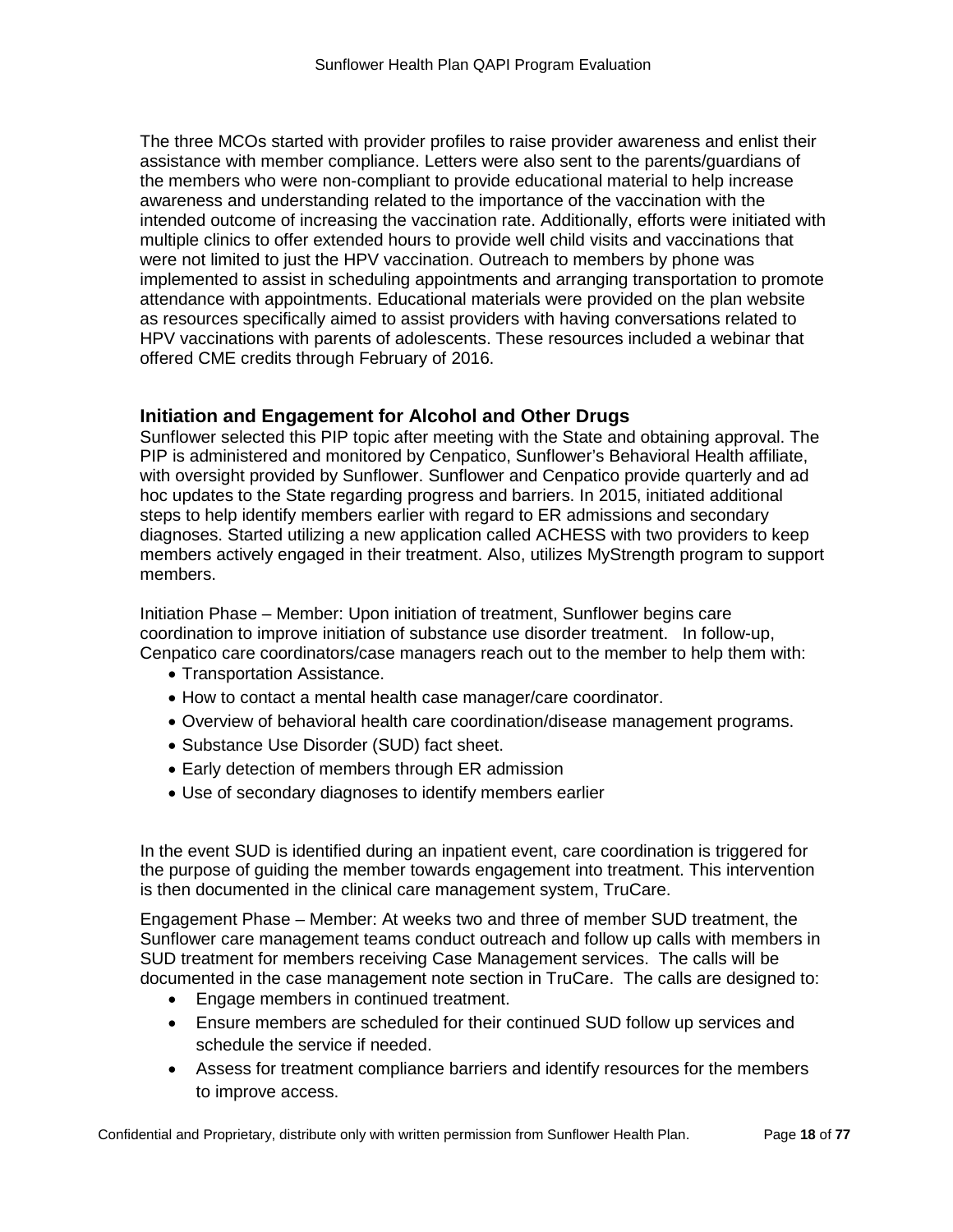- ACHESS application aims at assisting those with alcoholism abstain in their recovery
- MyStrength program is an online resource to assist with management of depression and/or anxiety for use at home that includes personalized daily articles, videos, quotes and utilizes evidence based learning modules with goals, weekly action plans and tools to help be successful.

Initiation – Providers: Sunflower continuously provides technical assistance and training to its SUD providers. Sunflower distributes the Sunflower behavioral health provider newsletter biannually, which contains:

- Names, contact numbers and overview of all Sunflower behavioral health/cooccurring programs.
- Information to access transportation assistance.
- Training for MCO/Provider staff on motivational interviewing is available for all Sunflower behavioral health providers through our E-learning module. Sunflower tracks provider participation in trainings completed through E-Learning, and is exploring additional provider incentives for their staff to participate in ongoing professional development.

Cenpatico care coordinators and case managers also work with the Providers to insure engagement with treatment and ask about any barriers the providers may see to prevent the member from successfully completing treatment.

Continuation – Providers:

- Deliver member access and provider performance reports each quarter to all SUD providers.
- Establish provider mental health access line that connects providers with Sunflower behavioral health clinicians for assistance with SUD screening and treatment referral.

The interventions identified above were selected to support member and provider education regarding available resources for improved access to SUD services; serve to support member engagement in the critical pathway measured by the HEDIS indicators; support member adherence to SUD treatment protocols; and support clinician adherence to best practices in SUD treatment.

Technical assistance and provider trainings are expanded as needed based on analysis of interim monitoring and annual measurement findings. All intervention data is collected at the point of delivery of the intervention; documented member outreach efforts are included in the Sunflower electronic care management system, TruCare. Intervention data is analyzed and presented in conjunction with interim monitoring study indicator data at the following frequencies: quarterly and annually. Statistical testing for impact/correlation of effectiveness of interventions to the study indicators is conducted at least annually to support barrier analyses and identification of additional intervention opportunities. All interventions are culturally and linguistically appropriate.

The analysis was performed according to the data analysis plan. The results and findings present numerical data in a way that provides accurate, clear and easily understood information. The analysis identifies initial and repeated measurements, statistical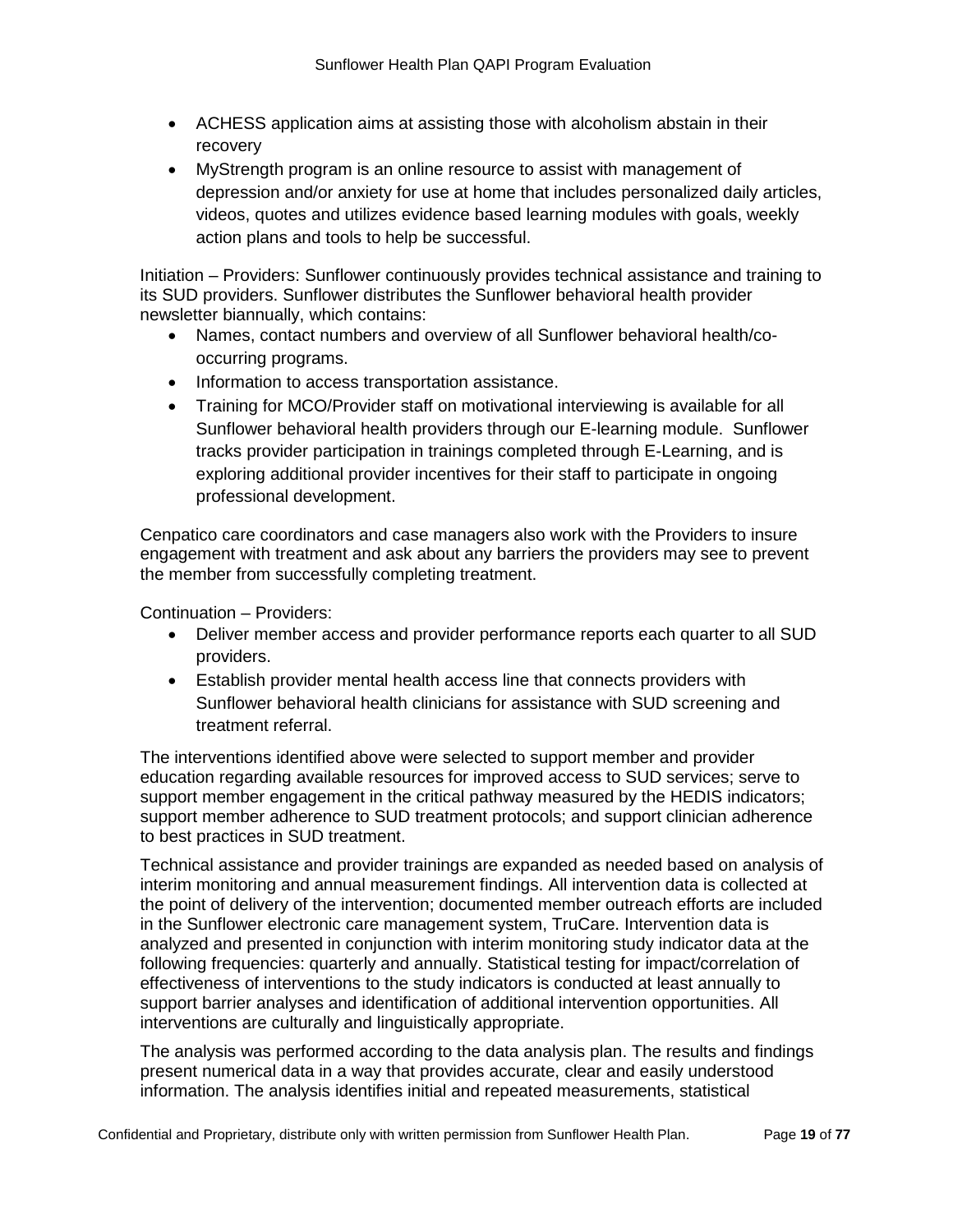significance, factors that influence comparability of initial and repeat measurements, and factors that threaten internal and external validity. The analysis includes an interpretation of the extent to which the PIP was successful and follow-up activities.

Sunflower and Cenpatico Behavioral Health continued to encounter challenges in 2015 related to reporting. There have been insufficiencies noted with the state systems allowing for early identification of pregnant women who are using and also the IV drug users. The 2014 report was finalized at the end of 2015.This also resulted in the delay of the 2015 report.

There were success noted for 2015. All members who are identified as needing SUD treatment are referred to a care coordinator or case manager. Trainings continued in 2015 with the Providers around Motivational Interviewing and ASAM criteria. There is a pilot project in development to determine the efficacy of the ACHESS mobile application which supports members through their recovery process. Two providers have been identified to participate in the pilot project. Meetings have been held monthly with providers to address any issues that may arise regarding initiation and engagement of members.

# **NCQA Accreditation**

Sunflower received accredited status with the National Committee for Quality Assurance (NCQA) effective May 21, 2014. As a result, Sunflower is preparing for the NCQA accreditation renewal through the remainder of 2016. The next NCQA survey is anticipated for end of February, 2017. In preparation for the review, Sunflower continues to review all plan and quality improvement processes to be consistent with NCQA standards. During 2014 and 2015, additional refinements were made to hardwire accreditation compliance into processes including revision of member letters with auto attachments that include appeal information, development of a process for policy review, and training of new staff on documentation requirements. In 2015 readiness reviews/audits, and ongoing health plan NCQA education and reminders. Additionally in 2014 an individual was hired to lead NCQA efforts to ensure the plan had a focus on continued readiness. Sunflower continued its efforts to prepare for NCQA accreditation by sending Quality team leadership and staff member to NCQA conference in 2015 and worked very closely with corporate resources on NCQA compliance.

# **Healthcare Effectiveness Data Information Set (HEDIS®)**

HEDIS is one of the most widely used data sets used in performance measurement in the United States. The measures include performance measures pertaining to effectiveness of care, access/availability of care, satisfaction with the experience of care, cost of care, health plan descriptive information, health plan stability, use of services, and informed health care services. Sunflower uses HEDIS criteria for all applicable clinical studies as part of the NCQA accreditation process. Preliminary reports are provided by Centene's corporate office for monthly review.

### **HEDIS Indicators**

HEDIS is a collection of performance measures developed and maintained by NCQA. Participation in the program enables organizations to collect and submit verified data in a standardized format. In 2014 and 2015, Sunflower submitted HEDIS data in accordance with the performance measure specifications. Sunflower also continued to design and implement key interventions to increase the Plan's HEDIS rates reported each calendar year.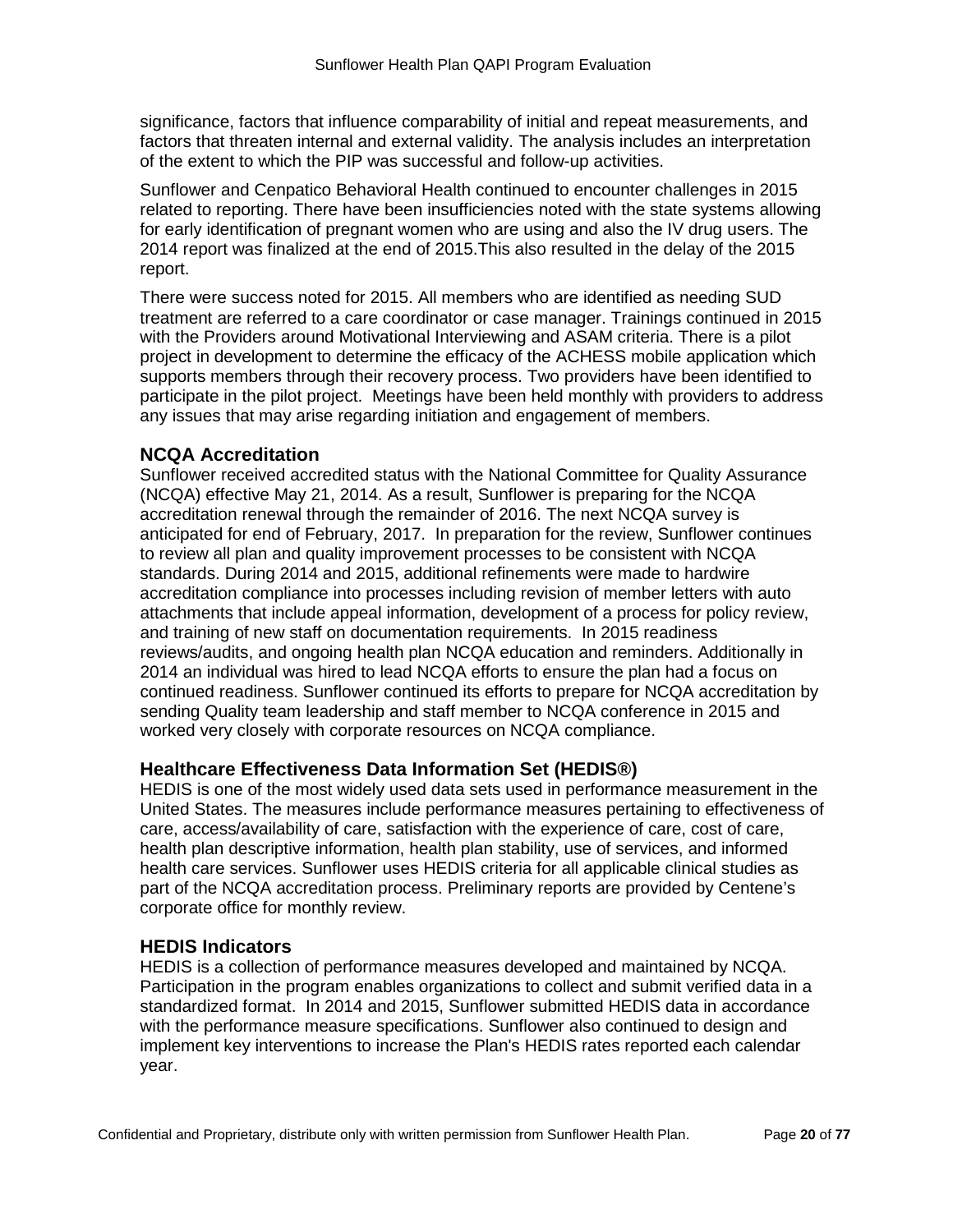Sunflower has been collecting HEDIS data since plan inception January 2013 and loading the information into its certified-HEDIS software. Sunflower focuses efforts to improve on HEDIS measures by factoring in those that are required for NCQA accreditation and those that are included in the yearly state Pay for Performance (P4P) measures. Sunflower has tracked progress on these measures on a monthly basis throughout 2015 while actively working interventions and continues to track these measures on a monthly basis for our performance in 2015. Unfortunately due to the timing of the due date of this report, a determination as to whether the measure goals will be met will not be able to be provided until the final HEDIS 2016 results are available, which will likely be after July 2016. As an area for improvement, for 2016 the HEDIS work-plan will focus on the NCQA and state recognized P4P measures.

# **Well Child Visits in the First 15 Months of Life**

Sunflower focused on the measure Well Child Visits in the First 15 Months of Life in 2015. One of the Kansas Pay for Performance Measures included a HEDIS-like or custom measure to look at the number of visits for newborns. This resulted in some overlap between the HEDIS measure and the P4P measure. The focus of the pay for performance measure on four or more well child visits within the first 7 months of life for the members who were born January to May of the measurement year aligns with the Well Child Visits in the First 15 Months of Life measure.

Below, you will see the interventions that we used along with the results of our efforts. Keep in mind that there is no established NCQA benchmark for the custom measure Well Child 7.

- Member Connection outreach and visits to newborns and mothers
- Monthly letters sent out to children having birthdays to promote Well Child Checks and Immunizations
- Monthly post cards sent for newborns born previous month to promote Well Child Checks and Immunizations
- SHP sponsored baby showers to educate expectant mothers to be on Well Child Checks and Immunization
- Birthday card mailings month prior to birthday reminding of well-child visits
- Start Smart for Your Baby Program Packets given to expectant mothers with Periodicity schedule
- POM calls made to parents/guardians of newborns to remind them of schedule for well-child visits.
- Developed EPSDT Provider Resource Kit on Well Child Checks, immunizations, billing, and other resources to assist providers and their office staff
- Training offered to both Medical Management, Provider Relations and Customer Service pertaining to the HEDIS measure and the importance of this to the member
- Developed magnet to write appointments on for inclusion in Smart Start for Your Baby Packets and also to be handed out by plan staff

The table provided below demonstrates results related to HEDIS measure. It is important to note that the final HEDIS 2016 rate is not available at the time of this report, therefore an administrative rate is provided.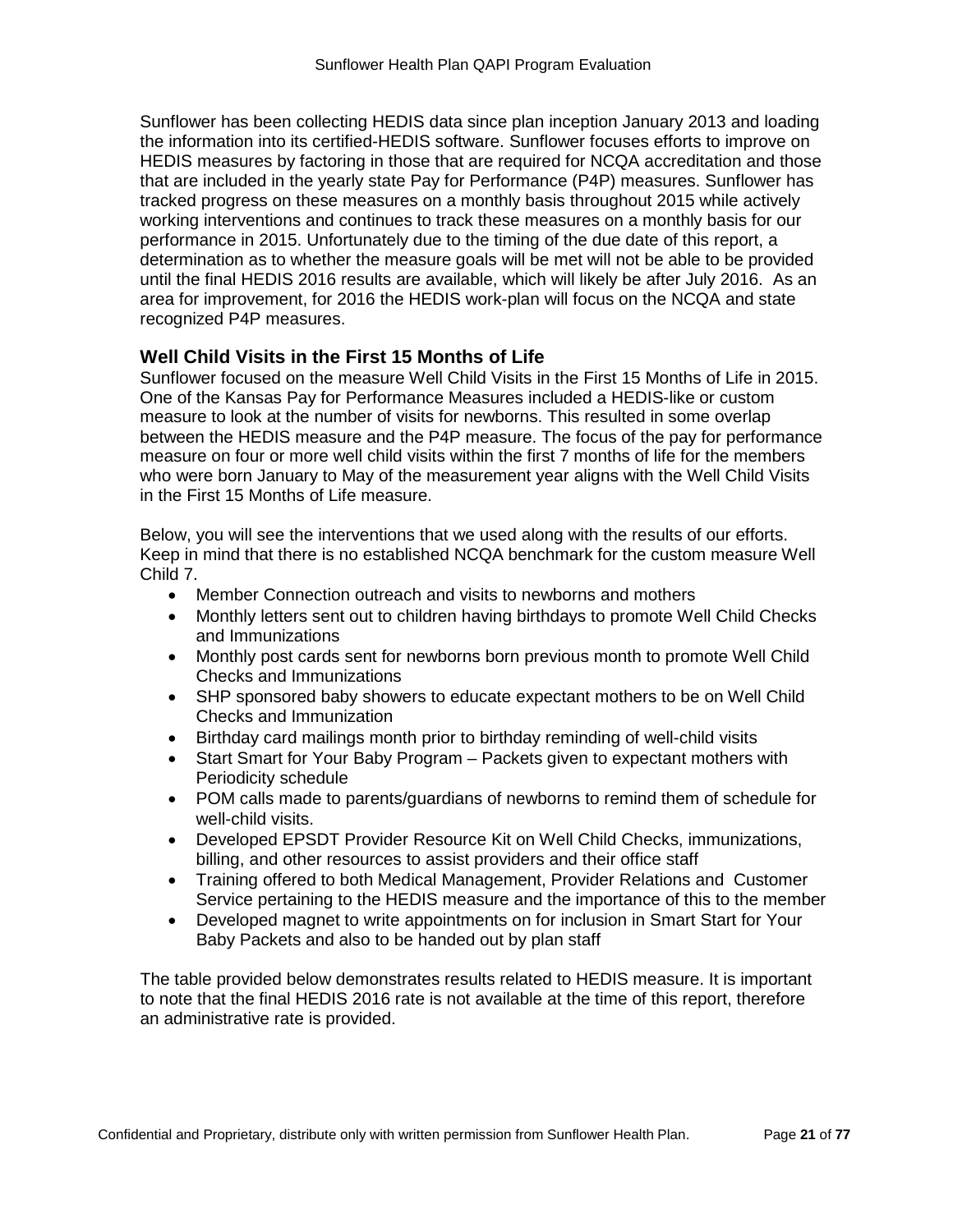|                                                 | <b>HEDIS</b> | <b>HEDIS</b> | <b>NCOA</b>       |
|-------------------------------------------------|--------------|--------------|-------------------|
| <b>HEDIS MEASURE</b>                            | 2015         | $2016*$      | 2015              |
|                                                 | (CY2014)     | (CY2015)     | <b>HEDIS 50th</b> |
|                                                 | Admin.       | Admin.       | Percentile        |
| Well Child Visits 15 month (Four visits)        | 13.25        | *10.03       | 9.58              |
| Well Child Visits 15 month (Five visits)        | 19.27        | $*15.21$     | 17.82             |
| Well Child Visits 15 month (Six or more visits) | 44.33        | $*55.20$     | 59.76             |
| Well Child Visits 7 month (Four or more visits) | 68.49        | $*68.18$     | N/A               |

*\* Awaiting final administrative run*

# **Childhood Immunizations**

Much of Sunflower Health Plan's immunization data comes from the Kansas State Immunization Registry or WebIZ as supplemental data. This data has been collected for our non-compliant members since 2013. One of the barriers we have encountered is that the data comes to us with different codes assigned, dependent on what the provider has used. This past year, the plan implemented the use of the auditor approved CDC mapping table for the CVX immunization codes, in order to map them over from WebIZ to allow for translation to the CPT codes that are accepted in our HEDIS software. A significant improvement was observed in most of our immunizations, and this can be attributed to our interventions, listed below.

- Alerts for Customer Service Representatives to indicate members who have care gaps and can remind them of the need for an appointment and assist with making one, if needed
- Birthday card mailings the month prior to the member's birthday, as a reminder of Well Child Checks and Immunizations
- Monthly post cards sent for newborns born previous month with Periodicity schedule
- Baby showers given for parents of newborns, providing educational information concerning child wellness issues
- Start Smart for Your Baby Program outreach to parents of newborns to educate on Periodicity schedule
- POM calls made to parents/guardians of newborns to remind them of schedule for well-child visits, including immunizations
- Wyandotte County Back-to-School Fair distributed Health Check Schedules and other information regarding health issues
- Corporate "Healthy Reminders" mailer sent out bi-monthly to remind members of immunizations completed and due
- HEDIS Quick Reference Guide distribution to new providers and annual updates to existing providers with ICD-10 updates
- Gap analysis for high volume providers currently available on the Provider Portal
- Provider newsletter article completed in Summer 2015 issue with an article pertaining to supporting HEDIS scores
- Provider EPSDT Reference Kit developed and distributed to high volume providers
- Obtaining KDHE Immunization Registry data, beginning with a list of non-compliant members from July QSI run, and then on another 3 subsequent runs, to enter as Supplemental Data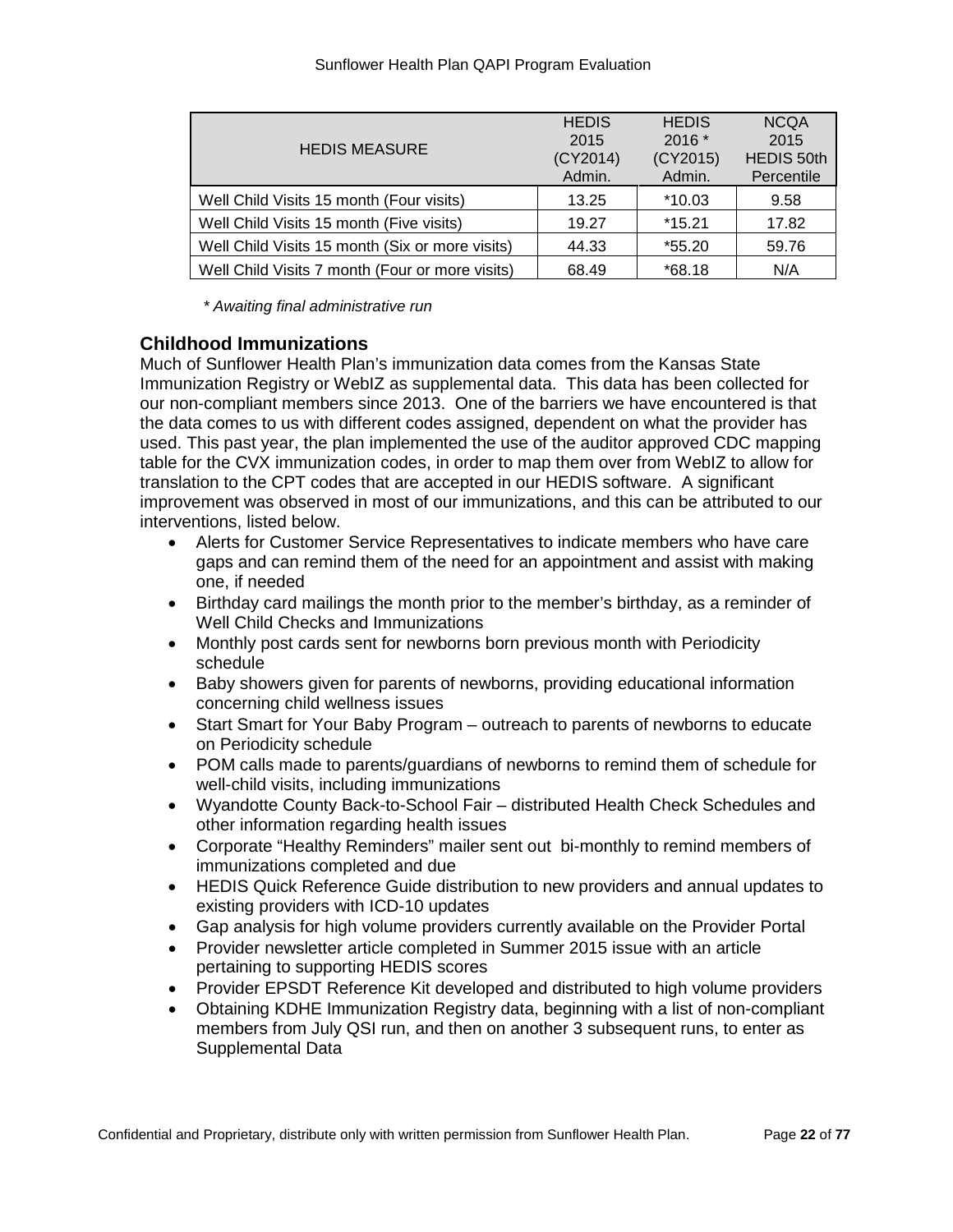The table provided below demonstrates results related to HEDIS measure. It is important to note that the final HEDIS 2016 rate is not available at the time of this report, therefore an administrative rate is provided.

| <b>HEDIS MEASURE</b>                     | <b>HEDIS</b><br>2015<br>(CY2014)<br><b>Hybrid</b> | <b>HEDIS</b><br>$2016*$<br>(CY2015)<br>Admin. | <b>NCOA</b><br>2015<br><b>HEDIS 50th</b><br>Percentile |
|------------------------------------------|---------------------------------------------------|-----------------------------------------------|--------------------------------------------------------|
| DTaP Immunizations                       | 75.00                                             | *85.21                                        | 79.52                                                  |
| <b>OPV/IPV Immunizations</b>             | 90.00                                             | $*90.18$                                      | 91.22                                                  |
| Measles, Mumps and Rubella Immunizations | 89.29                                             | *87.33                                        | 90.93                                                  |
| H Influenza Type B Immunizations         | 85.95                                             | *88.66                                        | 91.00                                                  |
| <b>Hepatitis B Immunizations</b>         | 90.24                                             | $*89.21$                                      | 91.48                                                  |
| Rotavirus Immunizations                  | 68.57                                             | *78.16                                        | 69.91                                                  |
| Influenza Immunizations                  | 46.67                                             | $*42.64$                                      | 51.34                                                  |

*\* Awaiting final HEDIS 2016 hybrid rates*

# **Comprehensive Diabetes Care**

Sunflower continued to work on this HEDIS measure, with the assistance of OptiCare for the Eye Exam submeasure. There was an increase of 26.4% on the final rates from 2013 to 2014. The current administrative rates for 2015 are 8.95 % above the previous year, and the final hybrid rates are expected to exceed the previous year's rate. Additionally, in fourth quarter of 2015 Sunflower ventured into project to impact those members who were still showing non-compliance with their diabetes monitoring with Quest/ExamOne to allow members the option to have their lab draws, blood pressure, height and weight measurements taken in their own home. This resulted in approximately 700 members who were willing to participate and getting these tests and measurements completed to allow for proper monitoring and treatment as needed based on the results with their provider.

Interventions: Comprehensive Diabetes Care

- Corporate "Healthy Reminders" mailed September of 2015, highlighting the submeasures completed and those that still needing compliance
- OptiCare's HEDIS Outreach Diabetic Retinopathy Exam sub-measure; monthly progress reports starting in July of 2015
- CentAccount Program Incentives
- New member outreach within 90 days of plan enrollment; receive "Welcome to Sunflower" letter with new member packet and card
- Script provided to Medical Management for contacts with non-compliant members and diabetic members in Case Management
- Member mailer postcards and letter with measure/test dates and reminders
- Customer service training on measure to discuss care gaps with members on calls; reminders sent prior to care gap reports going out to members
- Use of KanBeWell program materials as well as KRAMES educational materials to educate members about diabetes care
- Member Newsletter containing detailed information on the importance of screenings, and proper diabetes care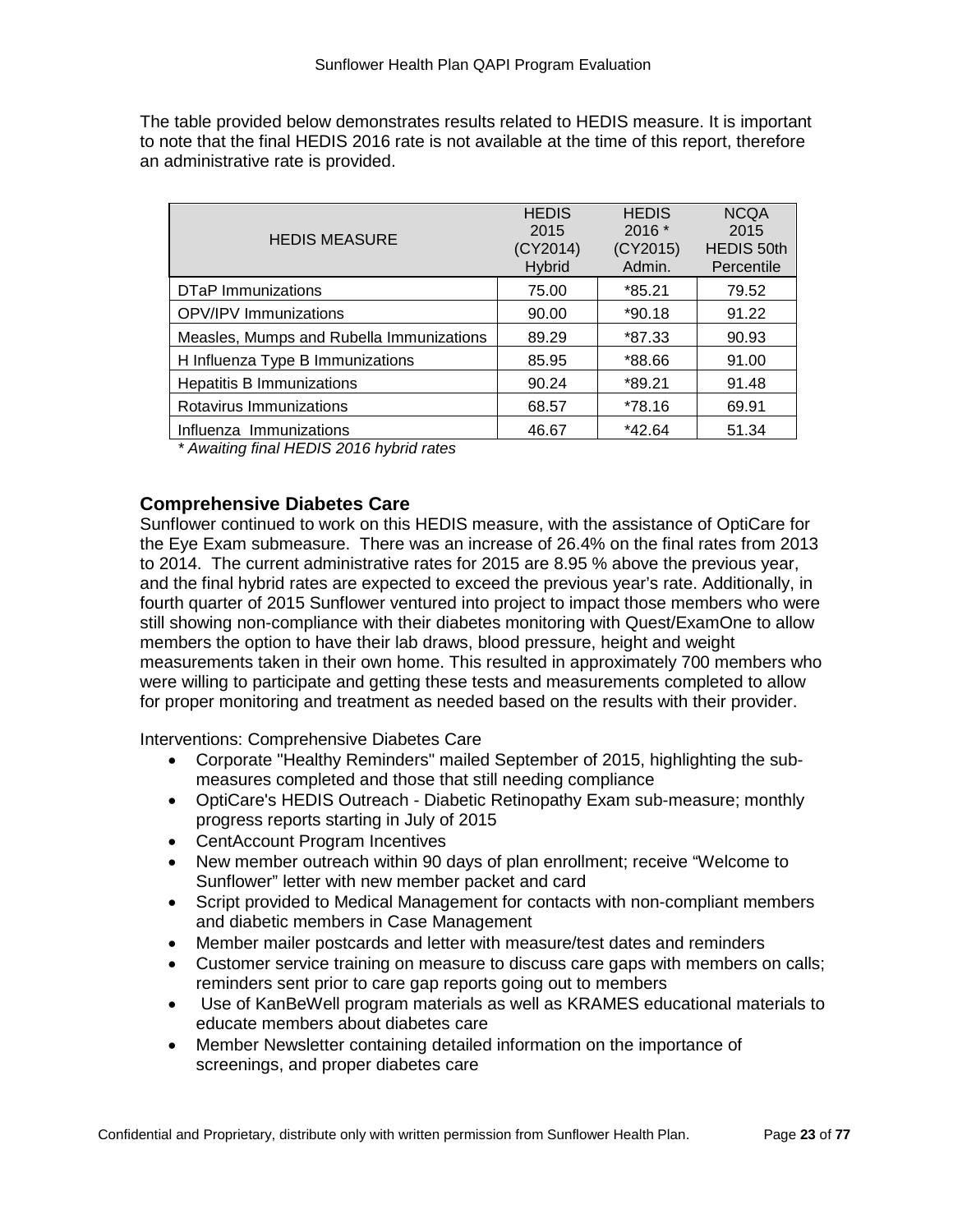- Quest Diagnostics providing outreach to non-compliant members and offering member lab draws in the member's home, as well as BMI and BP measurements
- Provider profiling report distributed to top-volume providers of non-compliant members and visits to providers as appropriate
- Provider newsletter articles related to plan performance and goals
- Include P4P measure review/discussion in DVO meetings with vendors who have the ability to assist members

The table provided below demonstrates results related to HEDIS measure. It is important to note that the final HEDIS 2016 rate is not available at the time of this report, therefore an administrative rate is provided.

|                                        | <b>HEDIS</b>   | <b>HEDIS</b>   | <b>HEDIS</b> | <b>NCQA</b>       |
|----------------------------------------|----------------|----------------|--------------|-------------------|
| <b>HEDIS MEASURE</b>                   |                |                |              |                   |
|                                        | 2014           | 2015           | $2016*$      | 2015              |
|                                        | (CY2013)       | (CY2014)       | (CY2015)     | <b>HEDIS 50th</b> |
|                                        | <b>H</b> vbrid | <b>H</b> vbrid | Admin.       | Percentile        |
| Comprehensive Diabetes Care - Eye Care | 48.59          | 61.42          | *59.55       | 54.74             |
| Comprehensive Diabetes Care - HbA1c    |                |                |              |                   |
| Testing                                | 83.42          | 84.48          | *79.35       | 86.20             |

*\* Awaiting final HEDIS 2016 hybrid rates*

Two additional measures that Sunflower focused on in 2015 were Breast Cancer Screenings and Cervical for the entire population served with anticipation of improvement for those waivers that these measures were a focus as a part of the state P4P measures. Those measures and their interventions are noted below.

Breast Cancer Screening (BCS) Interventions:

- Mailer to female members
- Mammogram post cards and "Healthy Reminders" mailing from Corporate office
- Provider Profile mailer
- Member education

Cervical Cancer Screening (CCS) Interventions:

- Mailer to female members
- "Healthy Reminders" mailing from Corporate office
- Care Gap Reports available on Provider Portal
- Member education

### **Behavioral Health HEDIS Measures**

Two of the behavioral health measures that were the plan's focus this year were Follow-Up after Hospitalization for Mental Health and Initiation and Engagement of AOD Treatment. Since most of the measures listed below hover around the Quality Compass 75<sup>th</sup> percentile, the last column identifies the NCQA benchmark for this percentile, rather than the  $50<sup>th</sup>$  percentile, as used in the above tables.

Interventions for Follow-Up after Hospitalization for Mental Health:

• CM involvement during Hospital Discharge Planning, including assistance with appointments; referral is received by CM as soon as the authorization is received by the health plan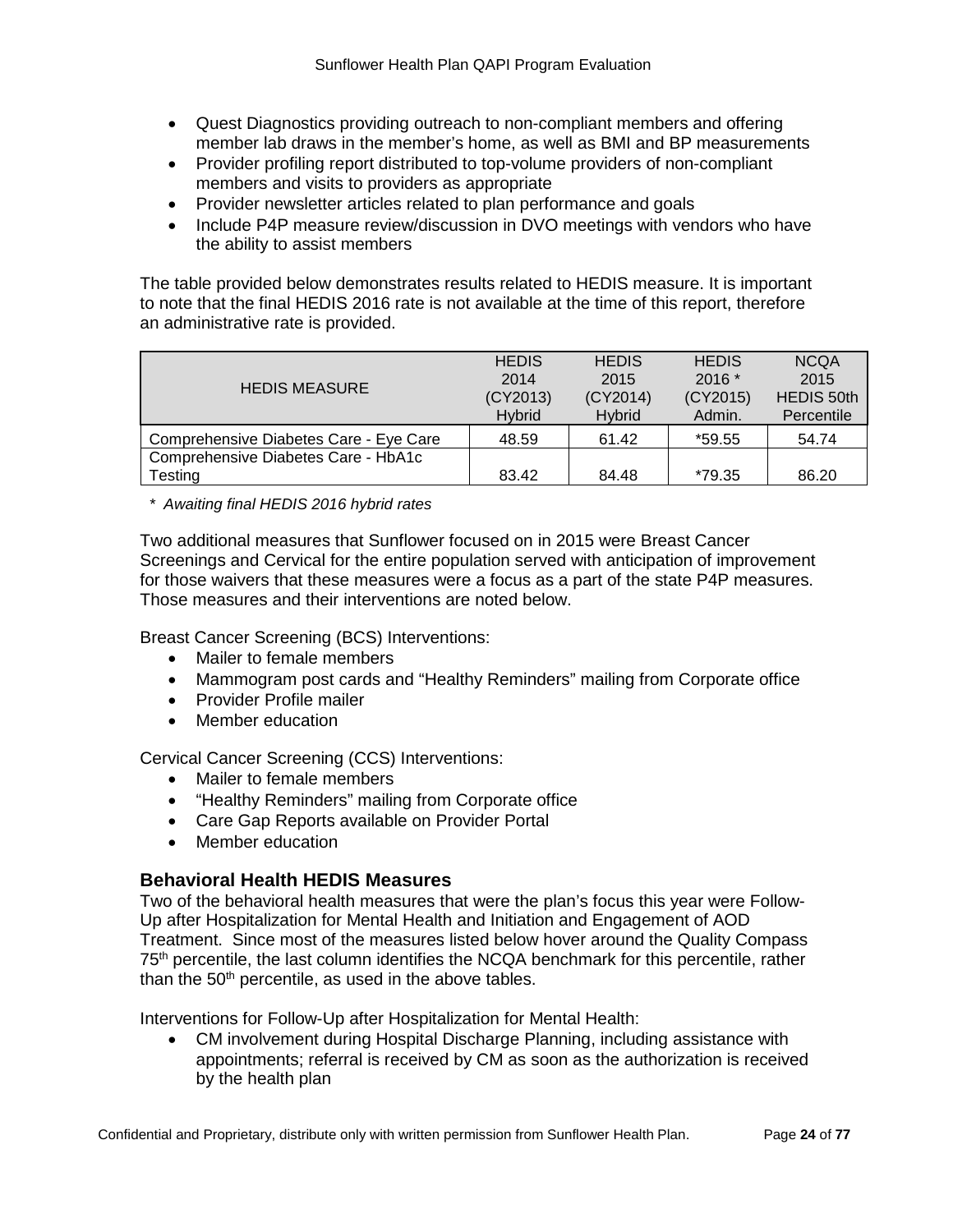- CMHCs to develop process to identify & follow members who are hospitalized; due to the change in the state processes, notifications will have to now be re-directed for hospitalizations; discussion in progress
- Education of CMHCs and Inpatient Hospital Administrators and Chief of Medical Staff as to the importance of this indicator and the elevation of awareness of the need to collaborate with the health plan's CM to ensure follow-up appointments are scheduled
- Provider Newsletter article
- Staff training on measure and bridge appointments
- Work with major hospitals to make sure bridge appointments are being billed
- Analyses of data to determine what facilities are not billing these visits
- Provider mailers/reminders to bill 513 visits
- Provider profiling given to providers detailing their rates during annual visits
- Include P4P measure review/discussion in DVO meetings
- Non-compliant list distributed to CBH for review as requested
- Hiring of BH HEDIS Coordinator to manage clinical team interventions and track progress

Interventions for Antidepressant Medication Management:

• Monthly mailer sent out by Corporate, Healthy Reminder. Targets members with a depression diagnosis and a recently prescribed/filled antidepressant, or a new Rx script. Member must also have a negative 90-day Rx history with AMM medications. Member receives an informational brochure and personalized letter to encourage prescription compliance and provide general education regarding the prescription

The Initiation and Engagement of Alcohol and Other Drug Dependence Treatment measure also had a Performance Improvement Project by SHP. The State of Kansas modified the HEDIS measure by adjusting the age group from the HEDIS standards. So both the HEDIS measure and the HEDIS-like modified measure were followed during the year. The table below only includes the actual HEDIS measure.

Interventions for Initiation and Engagement of AOD Treatment:

- Daily outreach and engagement of SUD members into Care Coordination to improve treatment compliance
- Interventions will then be generalized to all eligible study members
- Targeted SUD provider education; regular meetings scheduled throughout the year with providers; train on measures & review the HEDIS specifications
- Include P4P measure review/discussion in DVO meetings with affected vendors
- Data collected on an on-going basis and collected weekly, monthly, quarterly and analyzed annually for volume & impact on measures

Intentionally Left Blank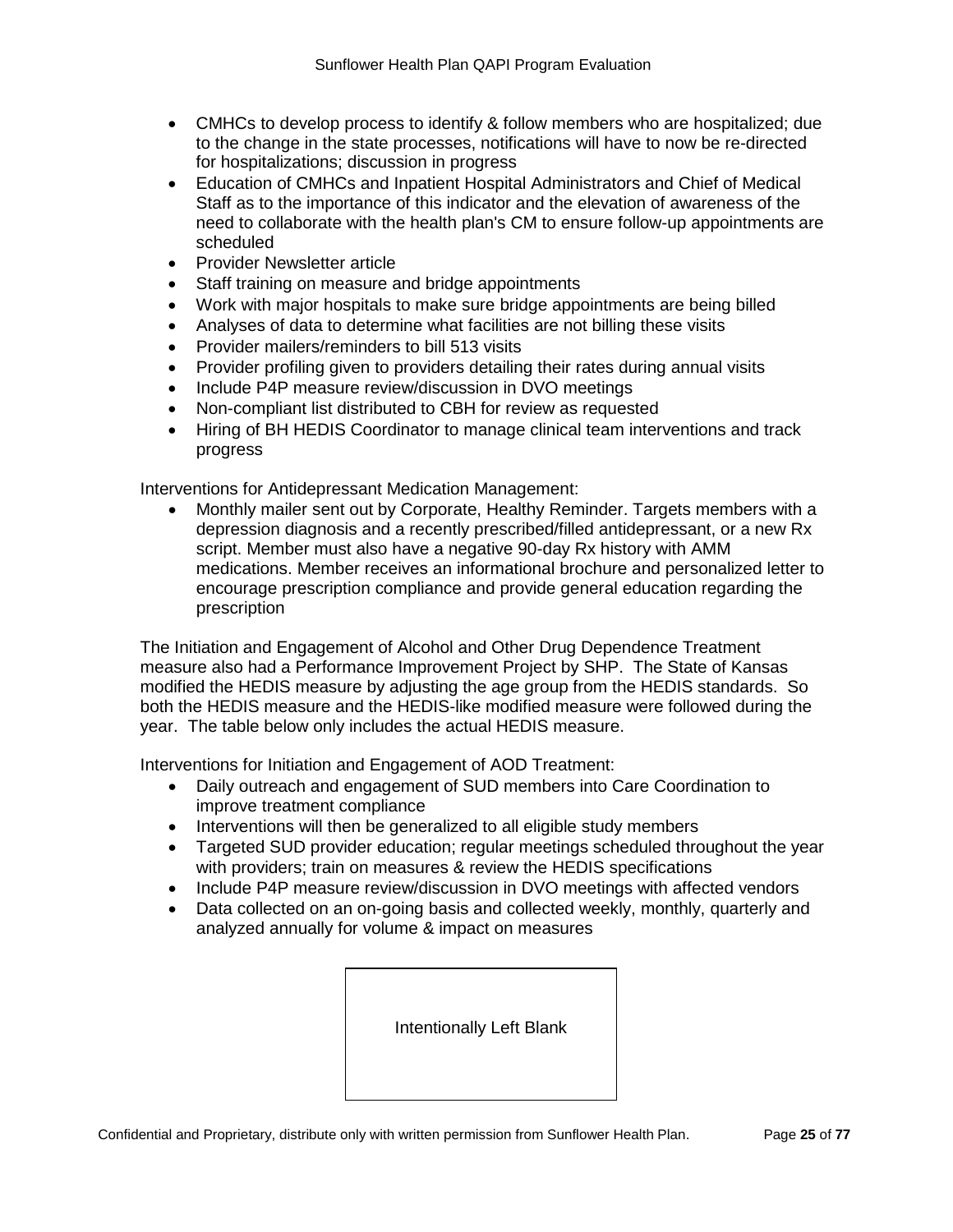The table provided below demonstrates results for the HEDIS measures. It is important to note that the final HEDIS 2016 rates are not available at the time of this report, therefore an administrative rate is provided.

| <b>HEDIS MEASURE</b>                                                 | <b>HEDIS</b><br>2014<br>(CY2013)<br><b>Hybrid</b> | <b>HEDIS</b><br>2015<br>(CY2014)<br><b>Hybrid</b> | <b>HEDIS</b><br>$2016*$<br>(CY2015)<br>Admin. | <b>NCQA</b><br>2015<br><b>HEDIS</b><br>75 <sub>th</sub><br>Percentile |
|----------------------------------------------------------------------|---------------------------------------------------|---------------------------------------------------|-----------------------------------------------|-----------------------------------------------------------------------|
| Follow-up after Hospitalization for Mental Illness - 7 day           | 65.13                                             | 59.54                                             | 67.34                                         | 56.78                                                                 |
| Follow-up after Hospitalization for Mental Illness - 30<br>day       | 82.17                                             | 72.60                                             | 78.14                                         | 75.28                                                                 |
| ADHD Medication Follow-up (Initiation Phase)                         | N/A                                               | 55.84                                             | 54.07                                         | 49.07                                                                 |
| ADHD Medication Follow-up (Continuation &<br>Maintenance Phase)      | N/A                                               | 64.74                                             | 66.09                                         | 58.36                                                                 |
| Antidepressant Medication Management (Effect. Acute<br>Phase)        | 57.14                                             | 49.09                                             | 50.03                                         | 56.15                                                                 |
| Antidepressant Medication Management (Effect.<br>Continuation Phase) | 37.44                                             | 33.78                                             | 34.46                                         | 40.48                                                                 |
| Initiation and Engagement of AOD Treatment: Initiation               | 42.62                                             | 44.22                                             | 39.25                                         | 42.17                                                                 |
| Initiation and Engagement of AOD Treatment:<br>Engagement            | 14.66                                             | 15.47                                             | 11.17                                         | 14.96                                                                 |

*\* HEDIS 2016 - Awaiting final administrative rates*

### **Pharmacy HEDIS Measures**

During 2015, Annual Monitoring for Patients on Persistent Medications was one of our Pay for Performance measures for the State of Kansas. Since this was also the case in 2014, the plan had initiated the interventions listed below that allowed a 6.8% improvement from 2013 to 2014. Based on administrative data that is available pending final rates for HEDIS 2016, it is anticipated that Sunflower will again achieve 75<sup>th</sup> percentile on this particular measure.

Interventions for Annual Monitoring for Patients on Persistent Medications:

- Reminder faxes sent to providers throughout the year of members who need testing, with detail on specific members and the importance of this procedure; if records are received, they are given to Quality Department to enter into QSI as supplemental data
- In late 3rd quarter, member outreach begins by medical management to members who have not had testing since the beginning of the year; calls are made to prescribers to supplement the faxes for non-adherent Digoxin members; after that, the same process will be done for prescribers of ACE/ARB & Diuretics
- During November, pharmacy will refer members to case management from the non-compliant list who may need assistance in scheduling appointments with a provider or lab
- During November, pharmacy will refer members to case management from the non-compliant list
- Provider mailers sent to top providers detailing members who need lab tests completed, using a provider profile process.
- Direct contact with providers having non-compliant members, during the  $3<sup>rd</sup>$  quarter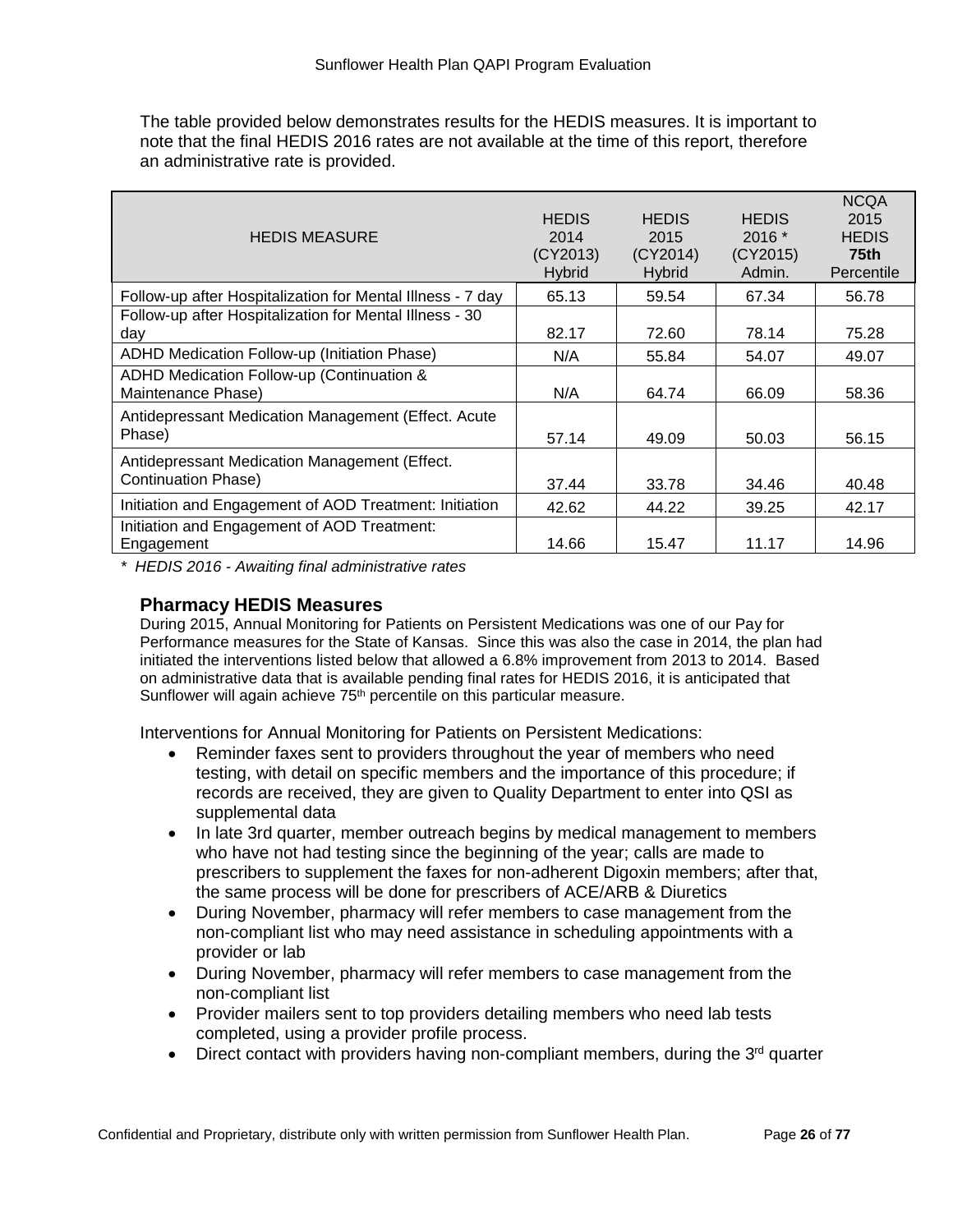The table provided below demonstrates results related to HEDIS measure. It is important to note that the final HEDIS 2016 rate is not available at the time of this report, therefore an administrative rate is provided that has not yet been determined to be final.

| <b>HEDIS MEASURE</b>                                                    | <b>HEDIS</b> | <b>HEDIS</b> | <b>HEDIS</b> | <b>NCQA 2015</b>  |
|-------------------------------------------------------------------------|--------------|--------------|--------------|-------------------|
|                                                                         | 2014         | 2015         | $2016*$      | <b>HEDIS 75th</b> |
|                                                                         | (CY2013)     | (CY2014)     | (CY2015)     | Percentile        |
| Annual Monitoring for Persistence Medications -<br><b>Combined Rate</b> | 84.18        | 89.88        | 89.70        | 89.17             |

# **PATIENT SAFETY**

# **Quality of Care and Adverse Events**

Sunflower monitors the safety of its members through identification of potential and/or actual quality of care (QOC) events and adverse incidents (AI). Sunflower's Quality Improvement Department monitors member and provider issues related to quality of care and adverse incidents on an ongoing basis. A QOC Severity Level table is used to classify issues into the four levels (Low, Medium, High and Critical) based on the potential or actual serious effects. These issues are tracked and trended for patterns and any applicable corrective action plans put into place when issues warrant further action. All cases are entered into a database and reviewed quarterly. Practitioners or providers with multiple potential quality of care issue referrals per quarter may be subject to additional review/investigation. Providers will be reported to the Credentialing Committee at the discretion of the Peer Review Committee. Reports are provided to the QIC and Credentialing departments for consideration at the time of re-credentialing.

Potential quality of care issues are defined as any alleged act or behavior that may be detrimental to the quality or safety of patient care, is not compliant with evidence-based standard practices of care, or that signals a potential sentinel event.

Quality of care events include but are not limited to the following:

- Admit following outpatient surgery
- Altercations requiring medical intervention
- CMS Never Events
- Decubitus Ulcers in LTC
- Enrollee elopement/escape from facility
- Enrollee Injury or Illness during BH Admission
- Enrollee suicide attempt
- Falls/Trauma
- Fetal Demise
- Hospital Acquired Infections
- Medication errors that occur in an acute care setting
- Newborn Admission within 30 days of newborn discharge
- Post-op Complications air embolism; surgical site infections, DVT/Pulmonary Embolism Readmission (31 days)
- Sexual Battery
- Unexpected Member Death / Fetal Demise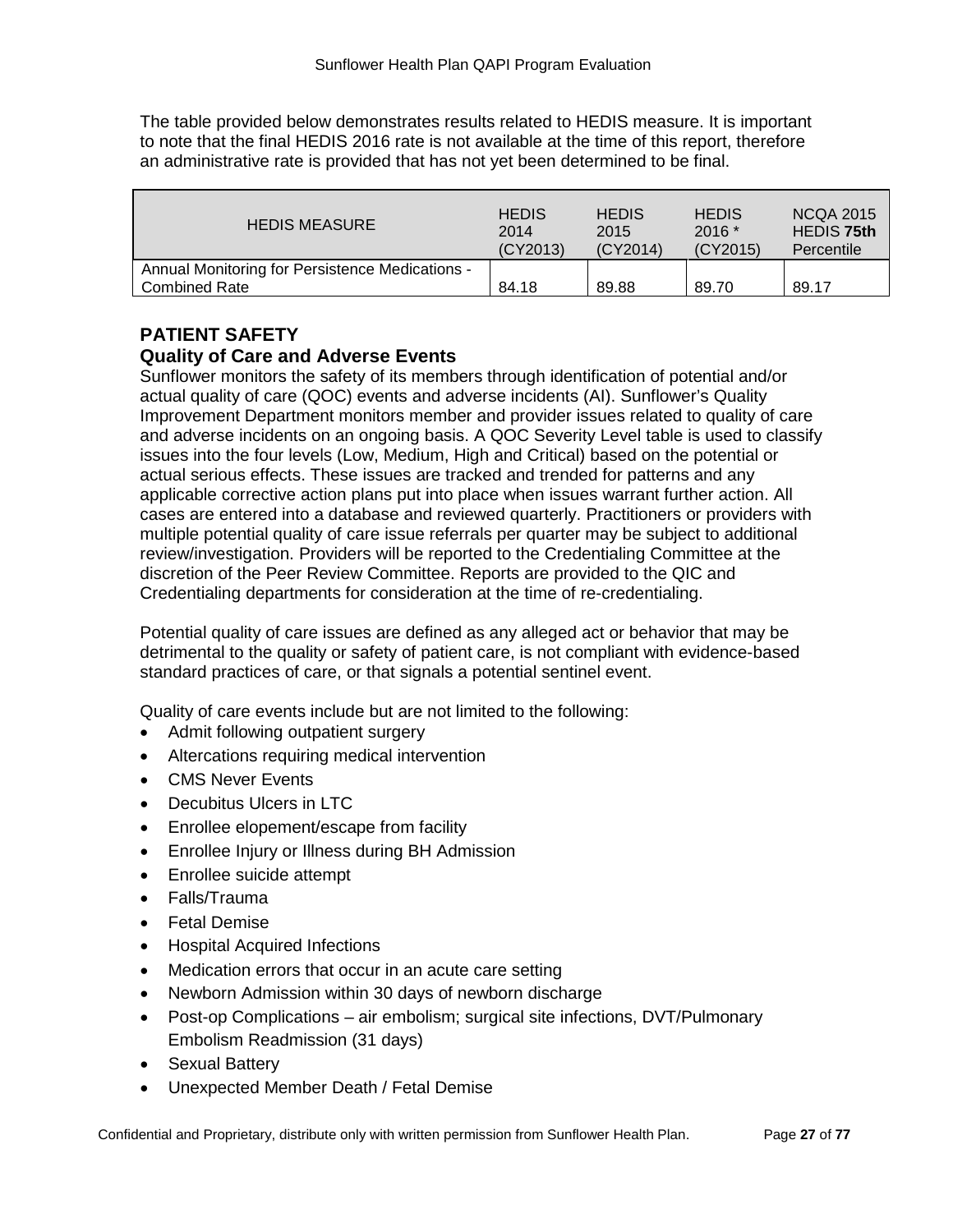- Unplanned return to operating room
- Urinary Tract Infection in LTC facility

Sunflower reviews events both at an aggregate and provider/facilty level. The below graphics show the type and severity of QOCs reviewed by Sunflower in 2015. Sunflower's data on QOCs demonstrates that the majority of the cases referred for review as potential QOC are determined to not meet the criteria for a QOC or received the lowest severity level of zero accounted for 205 cases in 2015. There was only 1 case noted to be given the highest severity level 4, with 5 cases receiving severity level of 3, 10 cases with severity level of 2 and 2 that were noted to have a severity level of 1. Sunflower provides a monthly report to the state advising of cases with high severity levels determined through the QOC process utilized internally at Sunflower and by the appropriate delegated vendors. The table below depicts the severity levels that resulted in the cases refered as potential QOC cases and their severity level based on review of records provided to Sunflower to allow for review to determine if there was a QOC concern and allow for severity level to be assigned accordingly.



Sunflower also looks at QOC data to determine the most common types of QOC cases. Adverse Medical event was noted to be the highest type of QOC referral received in 2015. The next category was noted to be Safety Risk Management issues. The third highest typ of QOC case was Medical Care Below Standard. Sunflower utilizes the Peer Review Committee to review cases and make recommendations related to the next steps which can include requesting documentation from providers to demonstrate their actions that have already been implemented to prevent further occurences and may make recommendations for education to occur with staff responsible for specified care to members to help avoid future occurences that present risk to members served.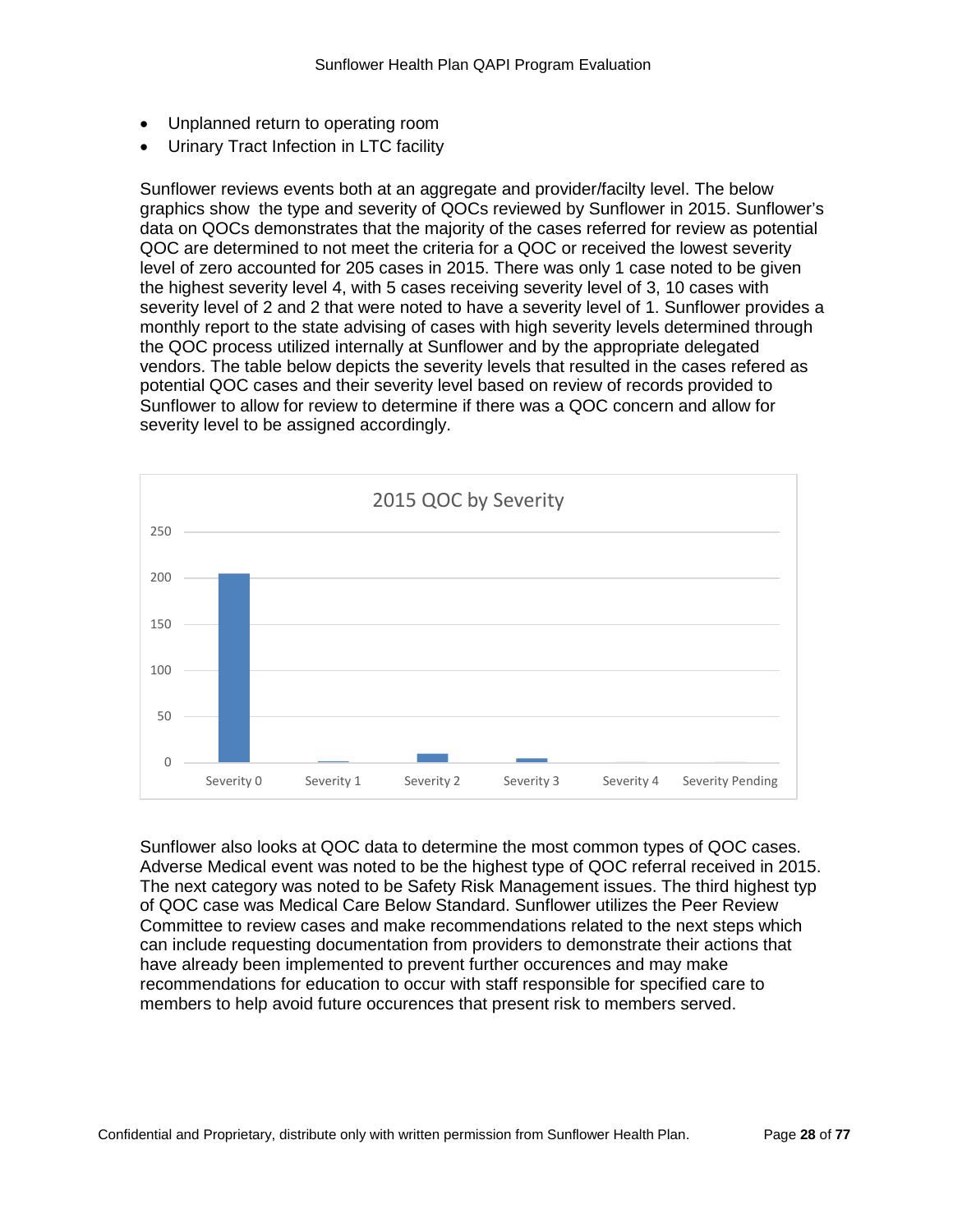

In review of the QOC issues by Providers for trends with more than 1 QOC for 2015, it was noted that there were 4 providers noted to meet that criteria. However, of the cases referred on these providers there were 8 actual referrals for these four providers. Upon review, 11 of these were noted to not be QOC concern. One provider was identified for tracking/trending of future potential QOCs due to the review of two referrals assigned low severity levels. Based on review of one of the potential QOCs, the member was referred as potential candidate to the lock-in program. There was a provider with multiple QOC referrals which at the time these cases were in the proces of review, Sunflower recieved request by the provider's attorney discontinue the appeal process related to his previous request for records for QOC review that was initiated in 2014 that overlapped into 2015 with the production of records by the provider to allow Sunflower to review the cases.

The State of Kansas has defined, and developed a system of provider reporting for events considered "Adverse Incidents". Selected providers are able to report the defined events into a state developed portal and these reports are named Adverse Incident Report(s) or AIRS. Adverse incidents are defined by the state to providers for the purpose of this selfreporting as an event over which health care personnel could exercise control and which is associated in whole or in part with medical intervention, rather than the condition for which such intervention occurred.

Adverse Incidents include potentially serious events or outcomes, as defined below:

- 1. Preventable death- Any death that occurs as a direct result of the actions (or lack thereof) of any CSP provider that can be reasonably confirmed by the providers or upon medical examination.
- 2. Physical abuse Any allegation of intentionally or recklessly causing physical harm to a consumer by any other person, while receiving a CSP service.

Confidential and Proprietary, distribute only with written permission from Sunflower Health Plan. Page **29** of **77**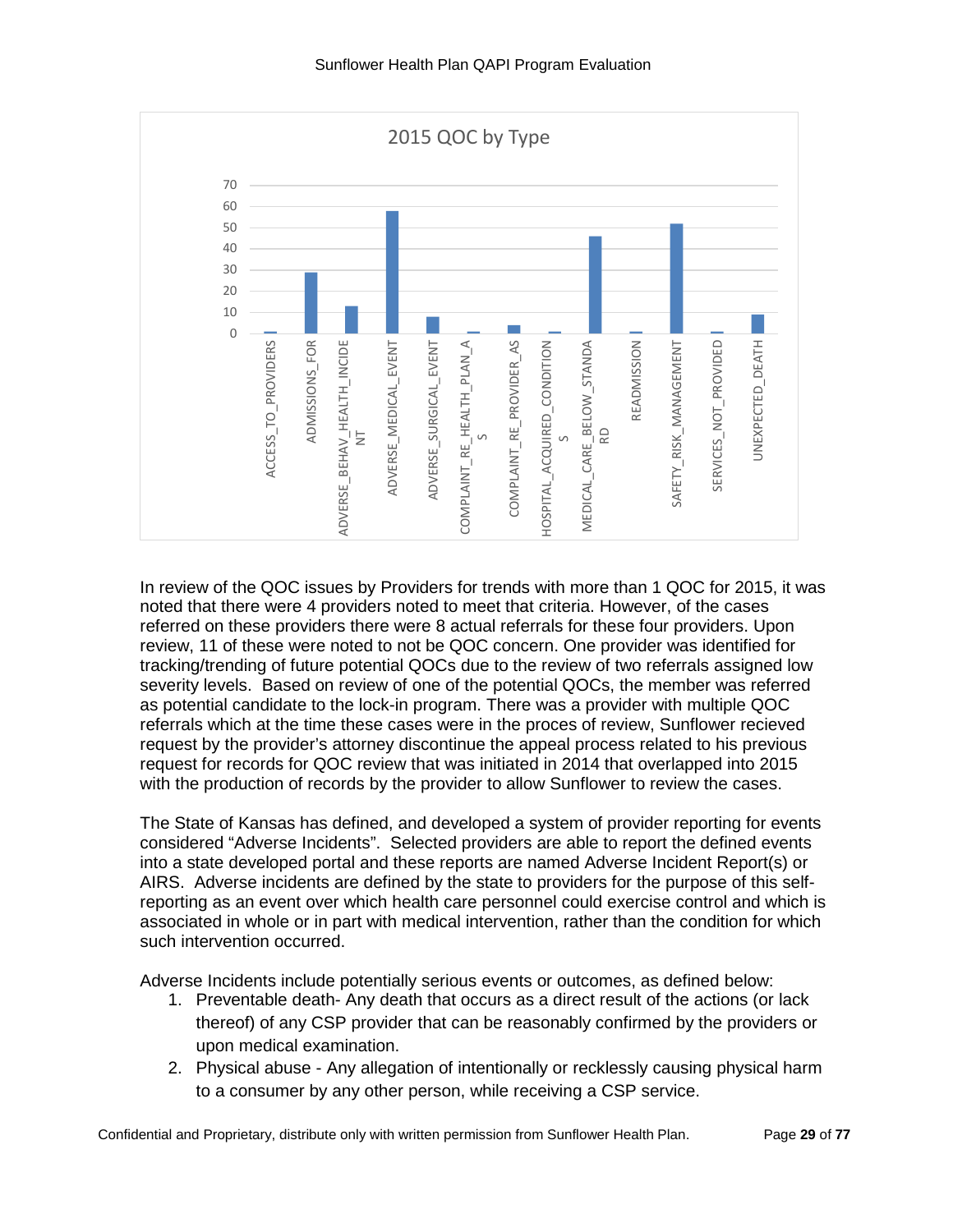- 3. Inappropriate sexual contact Any allegation of intentional touching of a sexual nature, of any consumer, who does not give consent or is incapable of resisting or declining consent due to mental deficiency, or disease, or fear of retribution or hardship. In addition:
	- a. Consumers receiving services in any KDADS CSP licensed or certified program who are under the age of 18 years of age cannot give consent
	- b. Any allegation of intentional touching of a sexual nature, by a provider, towards a consumer is inappropriate sexual contact
- 4. Misuse of medications The incorrect administration or mismanagement of medication, by someone providing a CSP service which result in or could result in serious injury or illness to a consumer.
- 5. Psychological abuse A threat or menacing conduct directed toward an individual that result in or might reasonably be expected to cause emotional distress, mental distress or fear to an individual.
- 6. Neglect The failure or omission by one's self, caretaker or another person with a duty to supply or to provide goods or services which are reasonably necessary to ensure safety and well-being and to avoid physical or mental harm or illness.
- 7. Suicide Death caused by self-directed injurious behavior with any intent to die as a result of the behavior.
- 8. Suicide attempt A non-fatal self-directed potentially injurious behavior with any intent to die as a result of the behavior. A suicide attempt may or may not result in injury.
- 9. Serious injury An unexpected occurrence involving the significant impairment of the physical condition of a consumer. Serious injury specifically includes loss of limb or function.
- 10. Elopement The unplanned departure from an inpatient unit or facility where a consumer leaves without prior notification or permission or staff escort.
- 11. High profile event Any situation which is likely to result in negative media coverage or involvement of the Kansas Legislators or complaints to the Governor's office.
- 12. Natural disaster Any closure or evacuation of a facility due to fire, storm damage or mechanical system failure that may result in major expenditures or work stoppage or any significant event affecting consumers.

These Adverse Incidents are included in the routine QOC reviews completed at the Plan. As stated previously, the State of Kansas has developed parallel reporting mechanisms for providers to report Adverse Events to the state and MCOs through an "Adverse Incident Reporting System (AIRS)". As a result, Sunflower receives reported AIRS, completes initial review by the QOC nurse, then receives follow-up and input from a Case Manager on the merit of the report and follow up actions taken to mitigate potential harm or provide services to the member. AIRs reports are aggregated in the following graphs for review but those rising to the level necessitating more in depth review by the Quality Department and/or Medical Director take a parallel path as a QOC as well.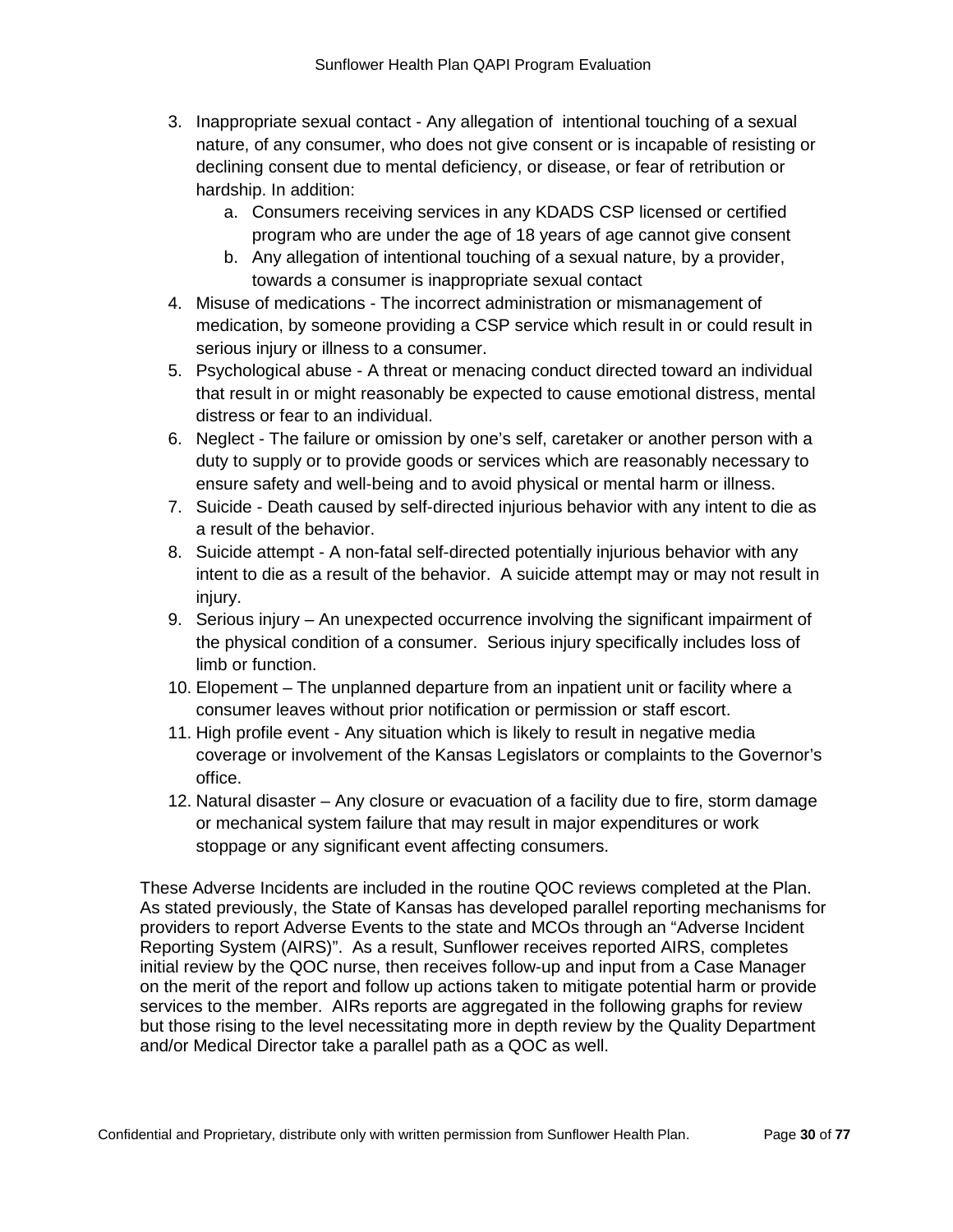In 2014, Sunflower's Quality Improvement team worked on making the process for documenting and tracking AIR's more automated within the clinical documentation system utilized by both Quality and the Medical Management teams. This process was refined in early 2015 and continues to be utilized to allow the two teams continue to work collaboratively to address needs or issues for the members as a result of the AIR reports received. The process for AIR is demonstrated in the diagram provided. This process also depicts how an AIR can be addressed related to being a potential QOC issue.

In 2015, Sunflower was forwarded 617 individual AIRs from 38 unique providers. Each AIR reported was reviewed and processed as discussed previously. The following graphic demonstrates the categorization type of 2015 AIR reports. Hospitalized/ER visits represent the highest category, with 213 AIRS related to them. Historical practice in KS has been to report any time a vulnerable member visits the ED or is hosptialized, any unexplained abrasion, or otherwise noteworthy behavior for these vulnerable populations which could contribute to this being the most commonly received type of AIR.Threatening behavior/threatening suicide was the second highest report AIR with 98 followed by staff inappropriate behavior at 78. These details are noted in the table below.



The AIR data are also trended by provider to ensure that there are not provider trends in member reported AIRs as depicted in the graph provided below. At this time, due to the low number of events that come in as AIR and are converted to true QOCs, no specific trends of providers have been noted. However, it continues to be suspected that some agencies are more diligent reporters of events making the frequency of events skewed which is something Sunflower noted in 2014 and continued to see in 2015. All events that meet mandatory reporting requirements and trends of concerns are also reported to the appropriate state and/or local agency or personnel.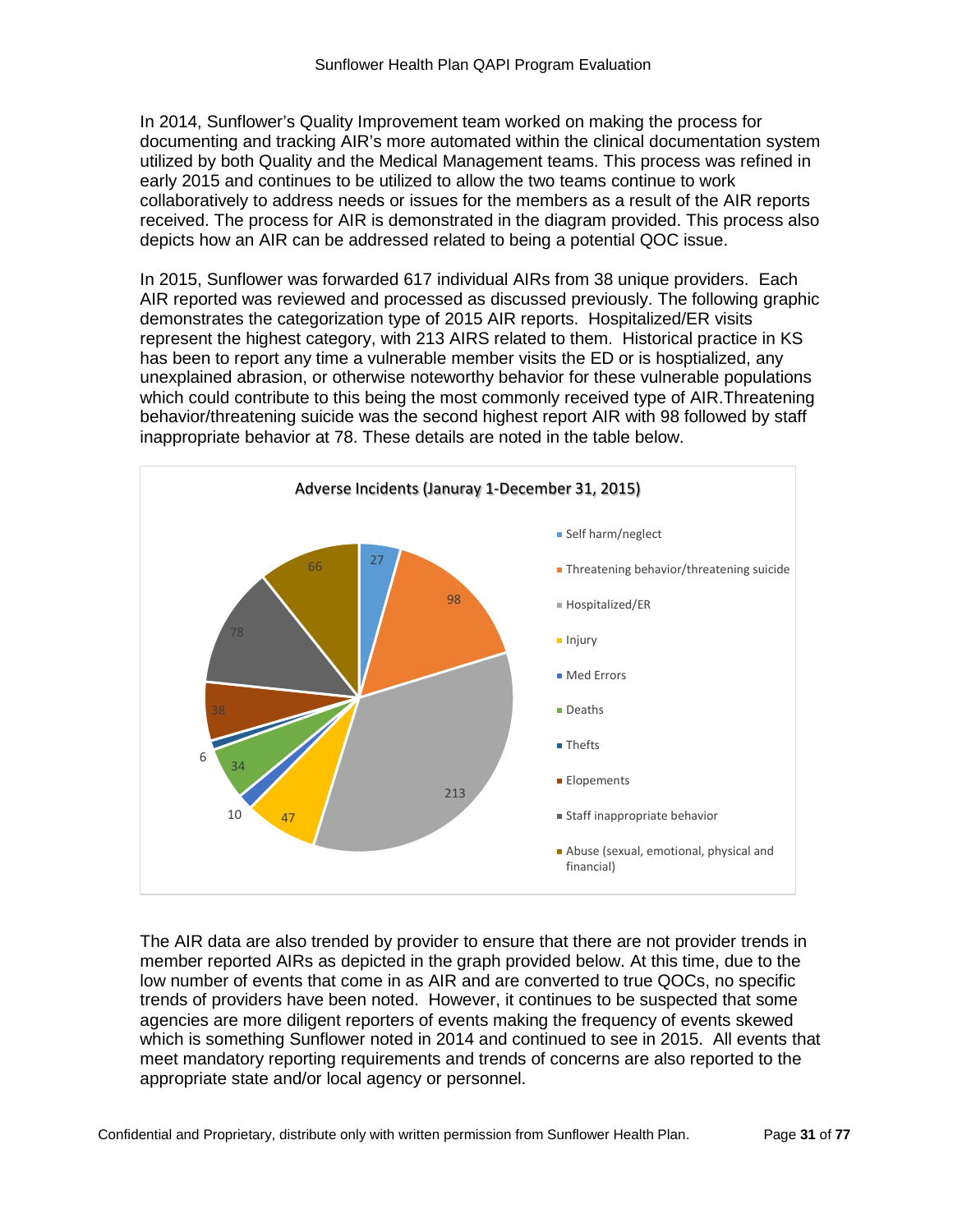

Recommendations for 2015 related to the quality of care and adverse incident reporting include continuing to evaluate for provider trending, developing more objective follow-up documentation to allow for trending of findings and provider follow up on AIR reporting.

# **Practice Guidelines (CPG)**

Sunflower utilized the following clinical and preventive health practice guidelines in 2015. Sunflower made providers aware of the guidelines and their expected use through the provider newsletters, inclusion in the provider manual, and on the Sunflower website. Performance on CPGs is monitored through performance on applicable HEDIS measures.

- ADHD
- Adult Preventive
- Anxiety Disorder
- Asthma
- Back Pain
- Diabetes
- CHF / Heart Failure
- CAD
- COPD
- Hyperlipidemia
- Hypertension
- Hypertension in Children
- Immunizations
- **Lead Screening**
- Pediatric Preventive
- Perinatal Care
- Sickle Cell
- Major Depressive Disorder
- **Schizophrenia**
- Substance Use Disorders
- Tobacco Cessation
- Weight Management

All Clinical Practice Guidelines (CPGs) and Preventive Health Guidelines (PHGs) are reviewed annually and updated accordingly. Opportunities in 2015 related to practice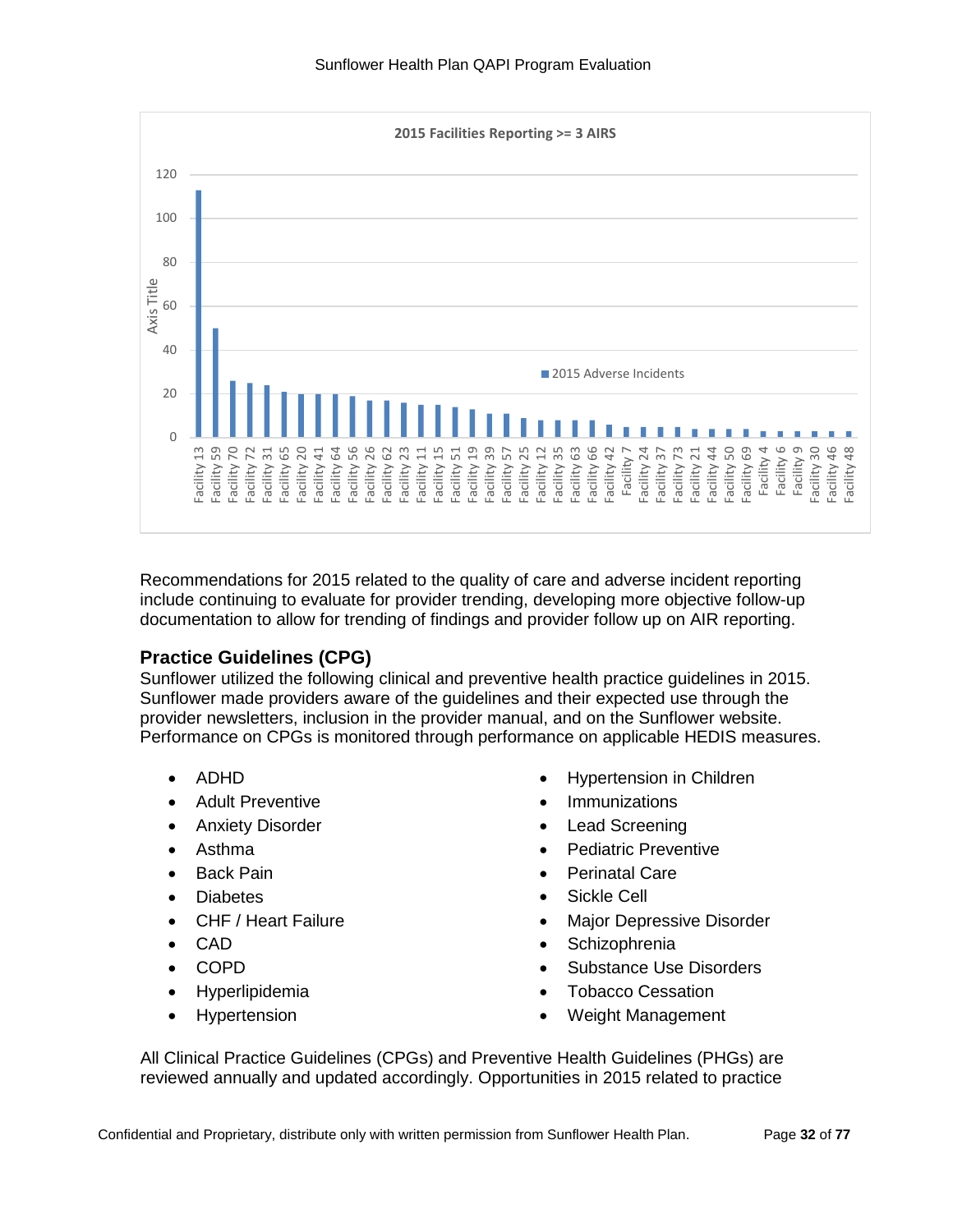guidelines were to continue and expand provider profiles in 2015 to a larger provider group to help increase knowledge, awareness and compliance.

Efforts Undertaken in 2015:

- Continue annual review of CPGs and PHGs, review and update as appropriate based on the policy and procedure requirements.-Goal met in 2015, continue in 2016.
- Continue to notify practitioners about the guidelines via newsletter and website announcements. Goal met in 2015, continue in 2016.
- Continue member and provider outreach and education-based initiatives regarding all guidelines. Goal partially met in 2015 due to three sets of provider profiles. Continue efforts in 2016.
- Continue to meet applicable NCQA Standards throughout 2015. -Goal met in 2015, continue in 2016.

Sunflower maintains preventative care guidelines as a reference on the Sunflower web site and updates them annually or as the guidelines change. These guidelines include adult preventive, immunizations, lead screening, pediatric preventive and perinatal care. These guidelines are available in hard copy upon request.

#### **Member Satisfaction**

Sunflower analyzed member satisfaction information to identify aspects of performance that do not meet member expectations and initiate actions to improve performance. Sunflower monitors multiple aspects of member satisfaction, including:

- Member grievances
- Member appeals
- Member satisfaction survey data

#### **Member Grievances**

The Sunflower Grievance & Appeal Committee and Quality Improvement Committee review grievance and appeal data on a quarterly basis. Analysis performed by the Quality Improvement Committee, which is composed of departmental leaders and network physicians, enables Sunflower to initiate quality improvement efforts to improve member satisfaction as needed. The following is a summary of the results and analysis for January 1, 2015 through December 31, 2015, compared to calendar year 2014.

Intentionally Left Blank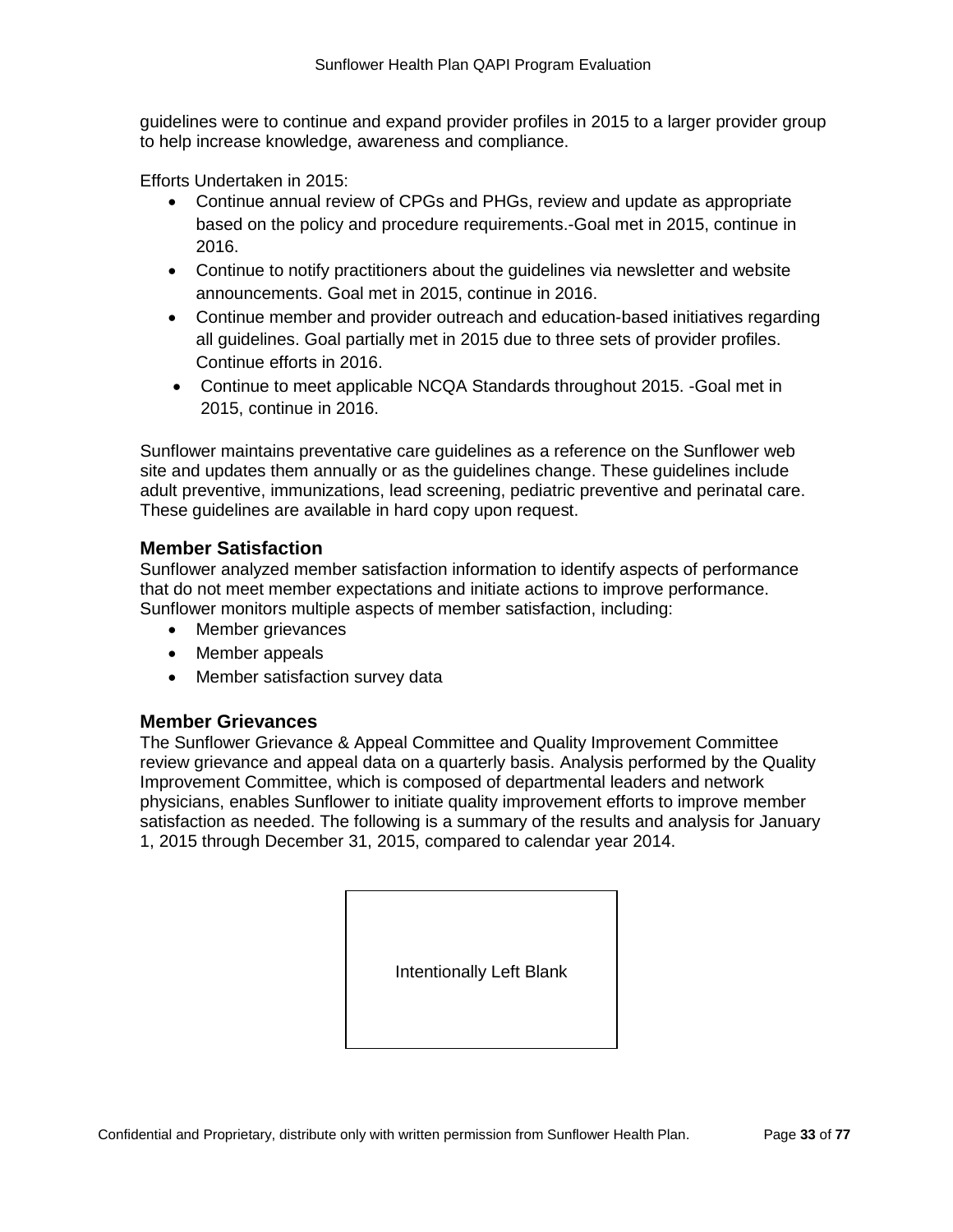| <b>Grievance Category</b>            | Jan 1 - Dec 31,<br>2014 | <b>Per 1000</b> | Jan 1- Dec 31,<br>2015 | <b>Per 1000</b> |
|--------------------------------------|-------------------------|-----------------|------------------------|-----------------|
| Access to care & Services            | N/A                     | N/A             | N/A                    | N/A             |
| Accessibility of Office              | 15                      | 0.10            | $\overline{7}$         | 0.05            |
| Attitude/Service of Staff            | 133                     | 0.93            | 151                    | 1.10            |
| Availability                         | 183                     | 1.28            | 167                    | 1.22            |
| <b>Billing and Financial Issues</b>  | 48                      | 0.34            | 59                     | 0.43            |
| Criteria Not Met - DME               | 6                       | 0.04            | 5                      | 0.04            |
| Criteria Not Met - IP                | N/A                     | N/A             | $\overline{3}$         | 0.02            |
| Criteria Not Met - MP                | 4                       | 0.03            | 8                      | 0.06            |
| <b>HCBS</b>                          | 3                       | 0.02            | 3                      | 0.02            |
| Lack of Information from<br>Provider | 9                       | 0.06            | 10                     | 0.07            |
| Level of Care Dispute                | 12                      | 0.08            | 15                     | 0.11            |
| Other                                | 60                      | 0.42            | 55                     | 0.40            |
| Overpayments                         | 1                       | 0.01            |                        | 0.00            |
| Pharmacy                             | 8                       | 0.06            | 18                     | 0.13            |
| Prior or Post Authorization          | 10                      | 0.07            | 16                     | 0.12            |
| Quality of care                      | 16                      | 0.11            | 24                     | 0.18            |
| Quality of office, building          | N/A                     | N/A             | 1                      | 0.01            |
| <b>Sleep Studies</b>                 | 1                       | 0.01            | 1                      | 0.01            |
| Sterilization                        | N/A                     | N/A             | 3                      | 0.02            |
| <b>Timeliness</b>                    | 124                     | 0.87            | 99                     | 0.72            |
| (blank)                              | N/A                     | N/A             | N/A                    | N/A             |
| <b>Grand Total</b>                   | 633                     | 4.43            | 645                    | 4.72            |

The table below displays grievance data by category and represents all member grievances resolved. All grievances are reviewed and analyzed; no sampling is used.

The grievance category denoting the highest volume in 2015 was Availability with 26% or 167 grievances out of 645 total for the year. Grievances secondary to Attitude/Service of staff accounted for 23% or 151 for 2015. These grievances include those related to providers, their office staff and health plan staff as well. Timeliness grievances came in next at 15% with 99. The grievances related to timeliness were primarily related to transportation issues. Sunflower has established a goal to have less than 5.00/1000 members annually. Sunflower successfully achieved that goal with 4.72/1000 for all grievances resolved in 2015. For 2016, Sunflower's goal is to achieve 4.5/1000 members.

Additionally, Sunflower drills down grievances by subcategory to allow further analysis of grievances to assist in identifying opportunities for improvement. Sunflower placed priority on improving transportation related grievances in 2015 due to the volume that had been experienced in 2014. This drill down allowed Sunflower to work closely with the transportation vendor on trends with transportation vendors to help alleviate situations that would result in grievances. As a result of the collaboration with the transportation vendor, Sunflower noted a 9% decline in transportation related grievances in 2015 as compared to 2014.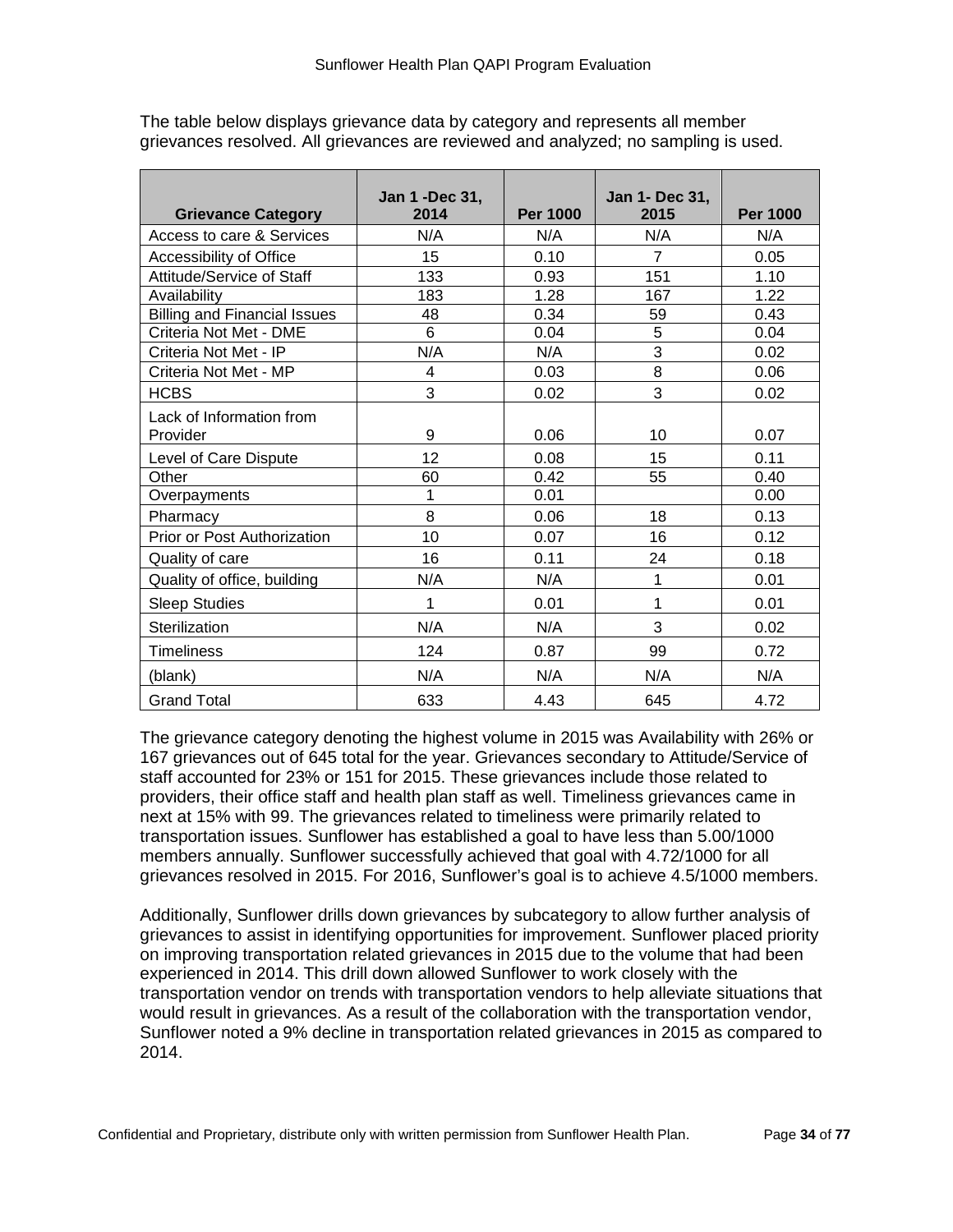| <b>Transportation Provider Grievances by</b><br><b>NCQA Sub-Category</b> | Jan 1- Dec 31,<br>2015 | <b>Percentage of total</b><br>grievances |
|--------------------------------------------------------------------------|------------------------|------------------------------------------|
| Access - Other                                                           | 3                      | 0.47%                                    |
| After-hours access                                                       | 1                      | 0.16%                                    |
| Billing - other                                                          | 1                      | 0.16%                                    |
| Claims payment                                                           | 7                      | 1.09%                                    |
| Distance to provider                                                     | 1                      | 0.16%                                    |
| <b>Eligibility issues</b>                                                | 2                      | 0.31%                                    |
| Failure to respect Member's rights                                       | 1                      | 0.16%                                    |
| Health plan service - other                                              | 1                      | 0.16%                                    |
| Provider service - other                                                 | 6                      | 0.93%                                    |
| Quality of Care - other                                                  | $\overline{2}$         | 0.31%                                    |
| Rude/unprofessional health plan staff                                    | 1                      | 0.16%                                    |
| Rude/unprofessional office staff                                         | 33                     | 5.12%                                    |
| Rude/unprofessional provider or clinical staff                           | $\overline{2}$         | 0.31%                                    |
| Service/benefit limitations or exclusions                                | 4                      | 0.62%                                    |
| <b>Transportation issue</b>                                              | 231                    | 35.81%                                   |
| Transportation vendor issue                                              | 4                      | 0.62%                                    |
| Total                                                                    | 300                    | 46.51%                                   |

The transportation sub-category drill down grievance detail is noted below.

# **Member Appeals**

Sunflower defines an appeal as a member's request for the health plan to review an action/adverse determination, in cases where the member is not satisfied with the previous decision made by Sunflower. Practitioners may appeal on behalf of a member as the member's authorized representative.

The Grievance and Appeal Committee and Quality Improvement Committee (QIC) review appeal data on a quarterly basis. Analysis is performed by the QIC which is composed of departmental leaders and network physicians, which enables Sunflower to initiate quality improvement initiatives to improve member satisfaction as needed.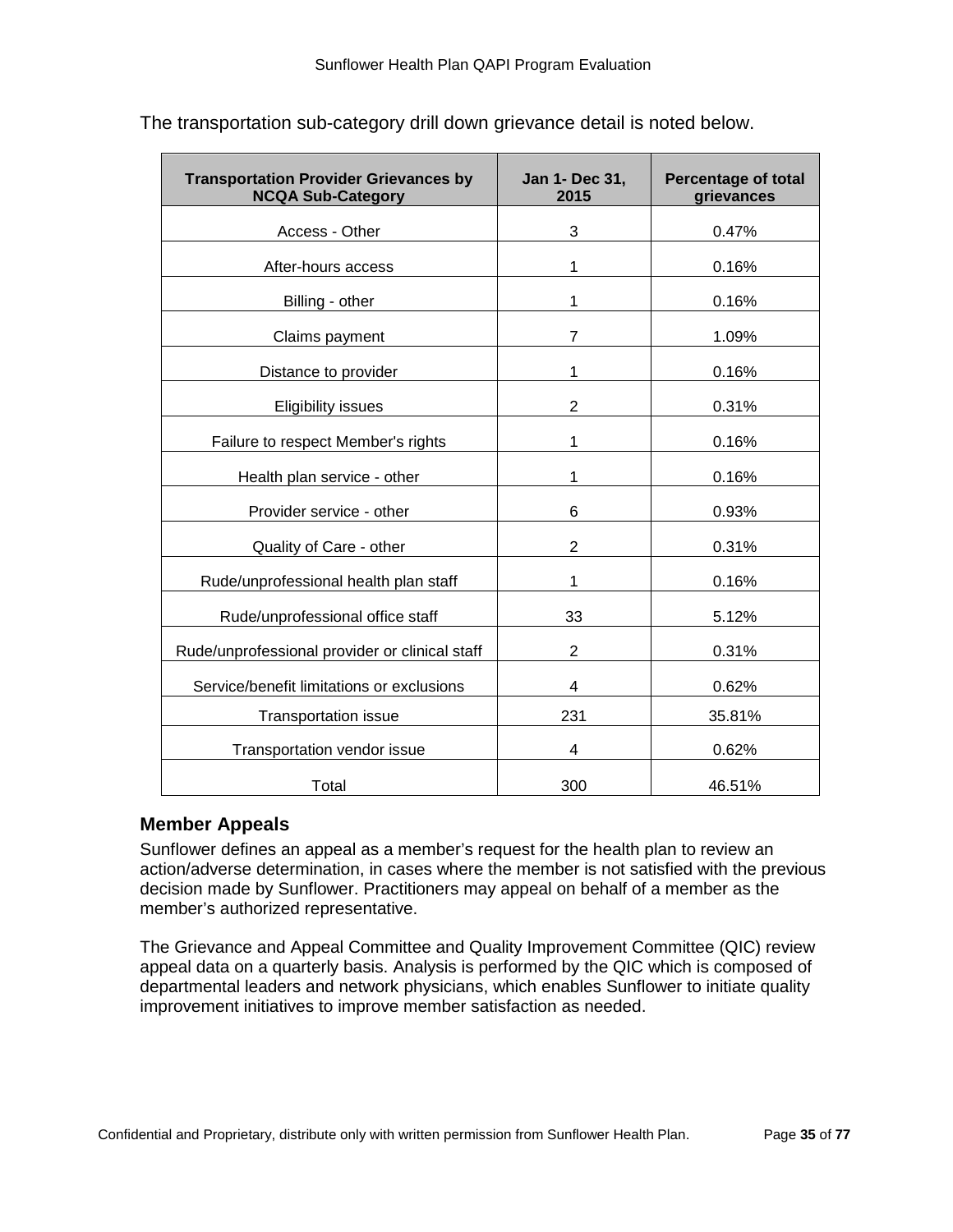| <b>Appeals Category</b>                           | Jan 1 -Dec<br>31, 2014 | <b>Per 1000</b> | Jan 1- Dec<br>31, 2015 | <b>Per 1000</b> |
|---------------------------------------------------|------------------------|-----------------|------------------------|-----------------|
| Availability                                      | 1                      | 0.01            | N/A                    | N/A             |
| Quality of care                                   | 3                      | 0.02            | N/A                    | N/A             |
| Pharmacy                                          | 87                     | 0.61            | 137                    | 1.00            |
| Criteria Not Met - Medical Procedure              | 96                     | 0.67            | 84                     | 0.61            |
| <b>HCBS</b>                                       | 81                     | 0.57            | 78                     | 0.57            |
| Criteria Not Met - Durable Medical<br>Equipment   | 47                     | 0.33            | 73                     | 0.53            |
| Level of Care Dispute                             | 53                     | 0.37            | 56                     | 0.41            |
| Prior or Post Authorization                       | 91                     | 0.64            | 48                     | 0.35            |
| Lack of Information from Provider                 | $\overline{7}$         | 0.05            | 30                     | 0.22            |
| Criteria Not Met -<br><b>Inpatient Admissions</b> | 80                     | 0.56            | 23                     | 0.17            |
| Other                                             | 5                      | 0.03            | 4                      | 0.03            |
| <b>Sleep Studies</b>                              | N/A                    | N/A             | 1                      | 0.01            |

The table below reflects member appeals by category for 2015 as they compared to 2014.

For 2015, Pharmacy appeals were noted to be of highest incidence. This was attributed to changes with criteria on specific medications and once additional documentation was provided on appeal the majority of these were able to be overturned through the appeal process. Pharmacy appeals were followed by Criteria Not Met – Medical procedures and then by HCBS appeals. Education occurred throughout 2015 with medication criteria to providers to assist them with an understanding of what is required as a result of the changes. Sunflower set a goal of 3.5 appeals per 1000 members for 2015. Sunflower failed to meet that goal with 3.9 per 1000 members in 2015. For 2016, Sunflower's goal will remain 3.5 appeals per 1000 members.

Sunflower noted an increase in the number of appeals that were overturned on appeal secondary to documentation that was made available for inclusion in the appeal review process that was not provided with the initial request for the service throughout 2015. As a result, Sunflower has implemented education to providers and encouraged providers to submit items necessary with the initial request for services/authorizations that will help in making these decisions in a more timely fashion versus through proceeding to an appeal where these documents are then provided to allow for approval. This trend is noted in the table on the following page.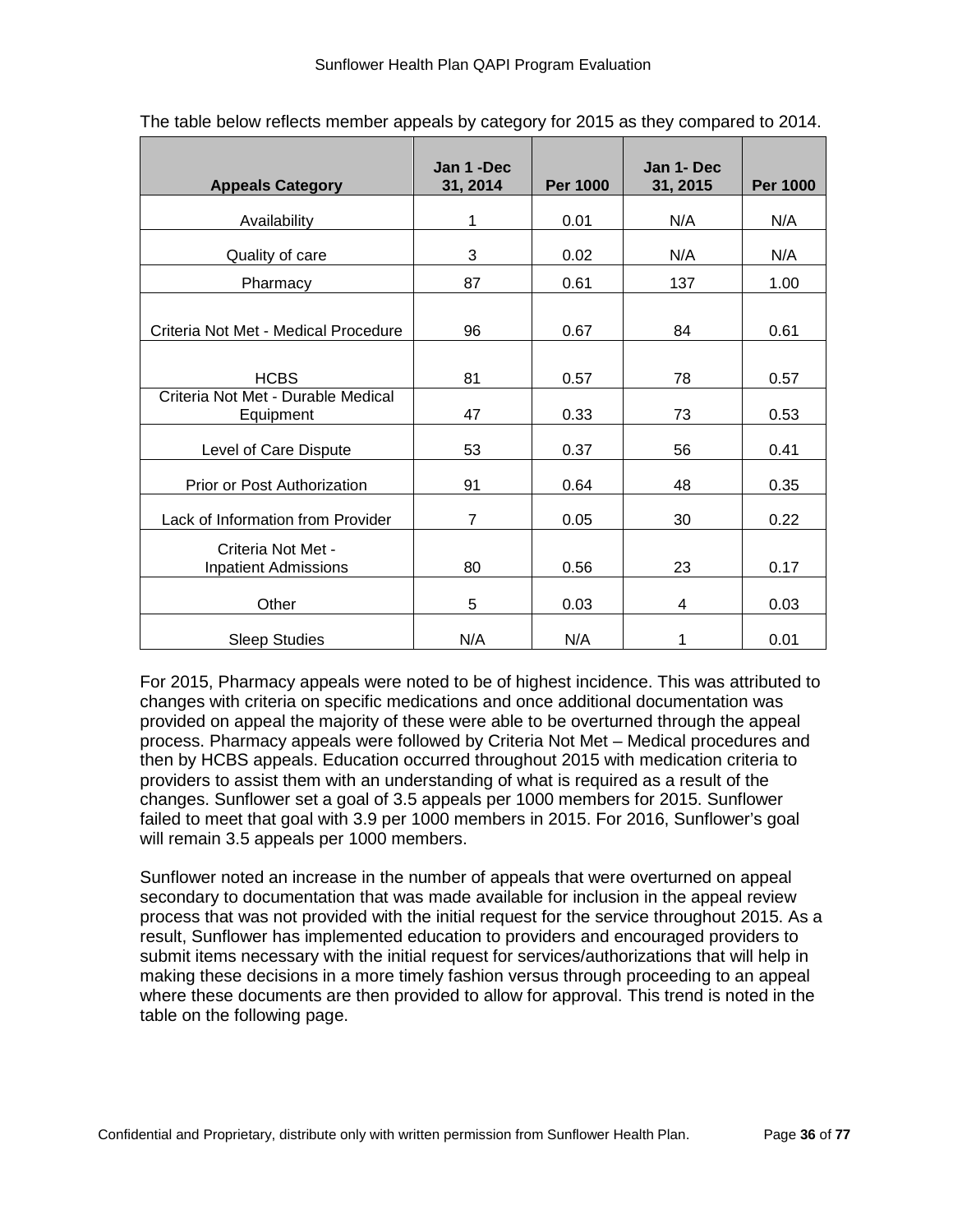| <b>Member Appeal Category</b>                | 2015<br><b>Upheld</b> | 2015<br>Overturned |
|----------------------------------------------|-----------------------|--------------------|
| Criteria Not Met - Inpatient Admissions      | 13                    | 10                 |
| Criteria Not Met - Durable Medical Equipment | 24                    | 49                 |
| Criteria Not Met - Medical Procedure         | 41                    | 43                 |
| <b>HCBS</b>                                  | 52                    | 26                 |
| Lack of Information from Provider            | 14                    | 16                 |
| Level of Care Dispute                        | 35                    | 21                 |
| Other                                        | 4                     |                    |
| Pharmacy                                     | 21                    | 116                |
| Prior or Post Authorization                  | 24                    | 24                 |
| <b>Sleep Studies</b>                         | 0                     | 1                  |
| Total                                        | 228                   | 306                |

#### Member Appeals by Category

Sunflower continues to review appeal data to determine if there are any trends with opportunities for improvement. These reviews include looking at denials by initial reviewers, appeal reviewing physician and appeal type. In 2016, Sunflower will continue to work with providers to share information related to criteria changes and to promote inclusion of documentation with initial service requests or authorizations to help make the approval process more efficient and avoid appeals potentially.

# **Provider Appeals**

Provider appeals consist of internal reviews of claim denials or payments made by Sunflower. These are monitored to assist in identifying opportunities to improve processes or assist providers in resolving claims issues. Sunflower reviews provider appeals data at the Grievance and Appeals Committee and Quality Improvement Committee (QIC) quarterly meetings. QIC includes departmental leadership which allows for discussion of the data, trends and allows for initiatives to be developed to help address trends identified in the provider appeals data. These initiatives can include but are not limited to provider education, education/ e-education of plan staff, education of provider office staff and also review of internal plan processes for opportunities.

Sunflower established a goal of a 5% reduction in provider appeals for 2015. Sunflower noted a decrease in provider appeals from 1210 for 2014 to 1040 in 2015. This reduction resulted in 14% decrease in provider appeals allowing Sunflower to meet the goal of reducing provider appeals by 5%. Sunflower's goal for 2016 will be to decrease provider appeals by 5%.

The table below depicts the provider appeals by category. Claims/billing issues were by far the highest category with 675, accounting for 65% of provider appeals in 2015. The second highest provider appeal category was authorizations with 149 or 14%. Claims/billing and authorizations are key components that work together in allowing for claims to be processed. Sunflower reviews provider grievances for trends that warrant

Confidential and Proprietary, distribute only with written permission from Sunflower Health Plan. Page **37** of **77**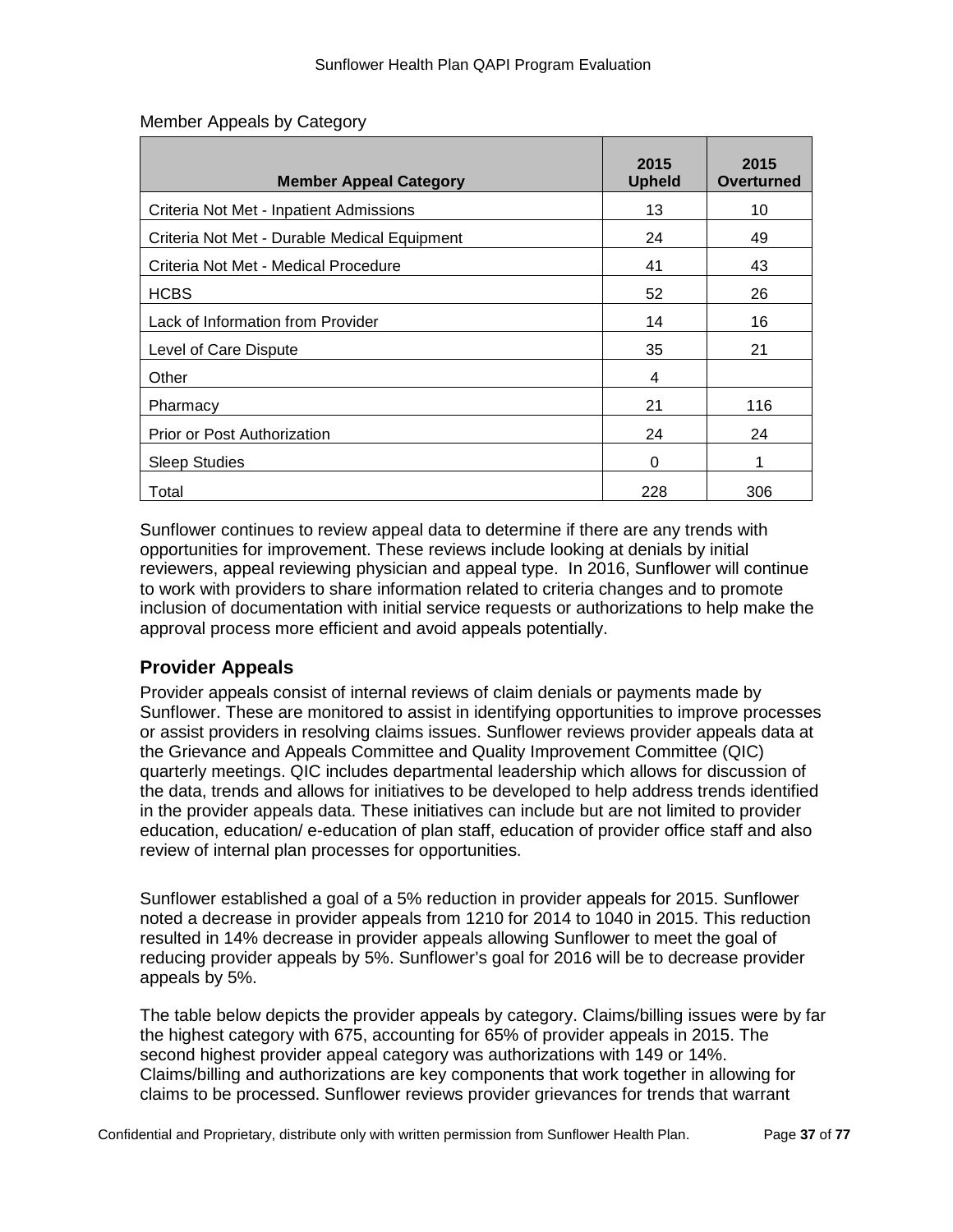processes to be evaluated for improvement opportunities as well as works with providers when opportunities exist as well with relation to authorization requests or claims submission processes that are noted to be a trend.

| <b>Provider Appeals Category</b>  | <b>Jan 1- Dec 31,</b><br>2015 | <b>Per 1000</b> |
|-----------------------------------|-------------------------------|-----------------|
| Authorizations                    | 149                           | 1.090345        |
| Claims/Billing Issue              | 675                           | 4.939482        |
| Credentialing/Contracting         | N/A                           | N/A             |
| <b>Provider Relations</b>         | 4                             | 0.029271        |
| Formulary                         | N/A                           | N/A             |
| <b>Customer Service</b>           | N/A                           | N/A             |
| <b>Health Plan Administration</b> | 4                             | 0.029271        |
| Clinical/Utilization Management   | 54                            | 0.395159        |
| Quality of Service or Care        | 76                            | 0.556149        |
| Other                             | 84                            | 0.614691        |

### **Member Satisfaction Survey**

Sunflower conducts annual member satisfaction survey utilizing the Consumer Assessment of HealthCare Providers and Systems (CAHPS) 5.0H Medicaid Adult and Child Member Satisfaction Surveys to allow for evaluation and comparison of health plan ratings by members. This is also a requirement of our state contract and to support accreditation with the national Committee for Quality Assurance (NCQA).

The 2015 Summary Rate Composite and Key Question scores for Sunflower are presented in CAHPS Adult and Child survey results provided below. These tables also demonstrate comparison of the survey results for 2015 against results for 2014 along with comparison to the Quality Compass® All Plans means and percentiles. The 2014 Quality Compass® All Plans is the mean summary rate from the Medicaid adult health plans that submitted data to NCQA in 2014. The Medicaid Child CAHPS is compared to the 2014 Quality Compass® All Plans benchmark; this benchmark includes approximately 132 samples of Medicaid child plans that submitted to NCQA.

Sunflower's summary rate results for 2015 Composites and Key Questions for the CAHPS Medicaid Adult Survey compared to the 2014 Quality Compass All Plans means and percentiles. Results for 2015 demonstrated improvement in How Well Doctors Communicate, Customer Service and Shared Decision Making.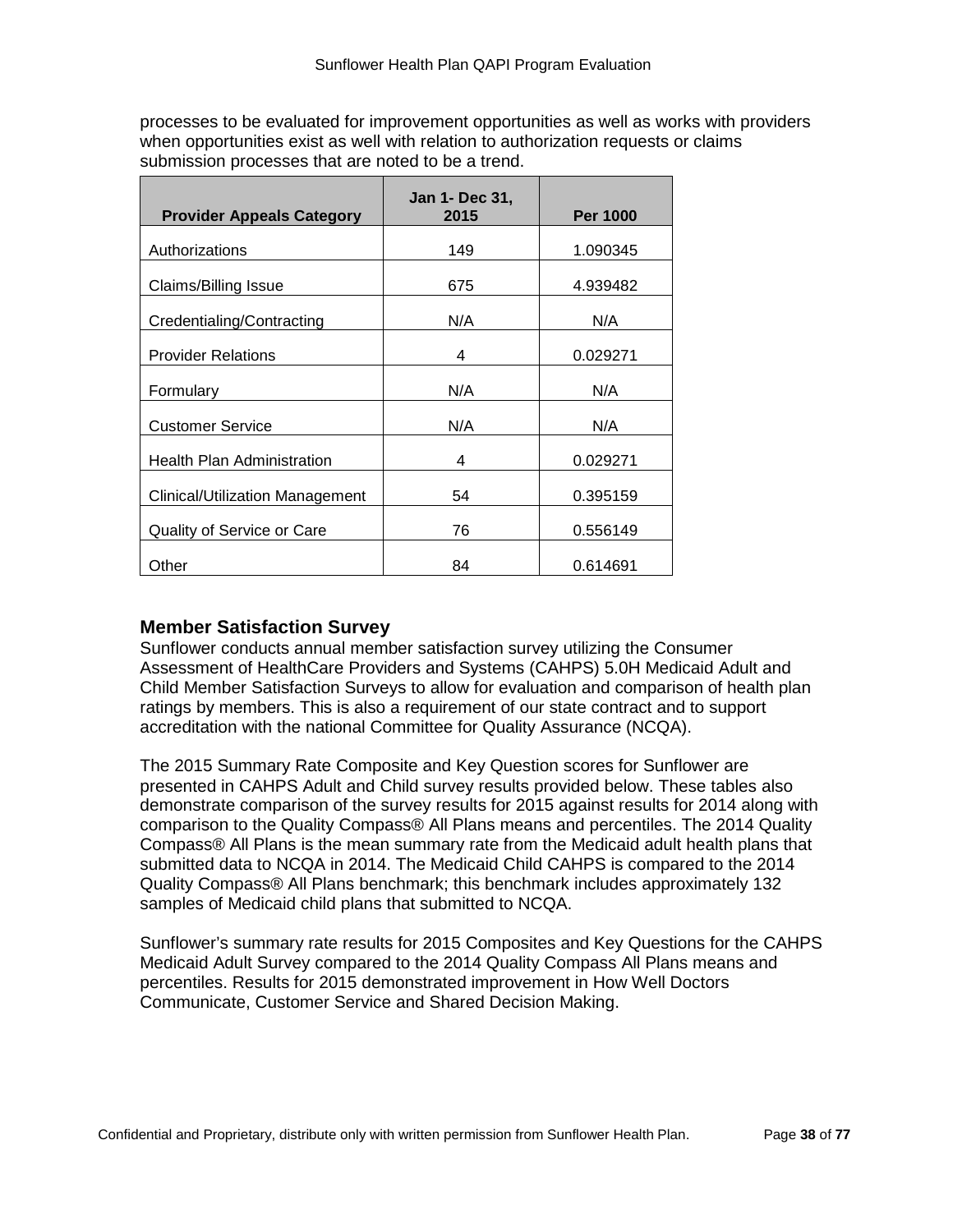|           | <b>Composite &amp; Question Ratings</b>                                                                                             | 2014<br>Rate | 2015<br>Rate | 2014 Quality<br><b>Compass</b><br><b>All Plans</b><br>Rate | 2014 Quality<br><b>Compass</b><br><b>All Plans</b><br><b>Percentile</b> |
|-----------|-------------------------------------------------------------------------------------------------------------------------------------|--------------|--------------|------------------------------------------------------------|-------------------------------------------------------------------------|
|           | <b>Getting Needed Care</b>                                                                                                          | 86.2%        | 84.1%        | 80.5%                                                      | 73 <sup>rd</sup>                                                        |
|           | Ease of getting care, tests, or treatment<br>needed                                                                                 | 87.7%        | 86.9%        | 82.5%                                                      | 82 <sup>nd</sup>                                                        |
| $\bullet$ | Obtaining appointment with specialist as<br>soon as needed                                                                          | 84.7%        | 81.3%        | 78.7%                                                      | 63 <sup>rd</sup>                                                        |
|           | <b>Getting Care Quickly</b>                                                                                                         | 87.0%        | 83.9%        | 81.0%                                                      | 75 <sup>th</sup>                                                        |
| $\bullet$ | Obtaining needed care right away                                                                                                    | 89.3%        | 88.6%        | 82.7%                                                      | 95 <sup>th</sup>                                                        |
| $\bullet$ | Obtaining appointment for care as soon<br>as needed                                                                                 | 84.7%        | 79.2%        | 79.3%                                                      | 44 <sup>th</sup>                                                        |
|           | <b>How Well Doctors Communicate</b>                                                                                                 | 89.4%        | 90.6%        | 89.5%                                                      | 67 <sup>th</sup>                                                        |
| $\bullet$ | Doctors explaining things in an<br>understandable way                                                                               | 90.8%        | 89.7%        | 89.9%                                                      | 42 <sup>nd</sup>                                                        |
|           | Doctors listening carefully to you                                                                                                  | 88.9%        | 91.2%        | 89.9%                                                      | 65 <sup>th</sup>                                                        |
| $\bullet$ | Doctors showing respect for what you<br>had to say                                                                                  | 89.8%        | 92.4%        | 91.4%                                                      | 67 <sup>th</sup>                                                        |
|           | Doctors spending enough time with you                                                                                               | 88.2%        | 89.1%        | 86.8%                                                      | 77 <sup>th</sup>                                                        |
|           | <b>Customer Service</b>                                                                                                             | 90.1%        | 92.2%        | 86.5%                                                      | 97 <sup>th</sup>                                                        |
| $\bullet$ | Getting information/help from customer<br>service                                                                                   | 84.6%        | 86.6%        | 80.3%                                                      | 92 <sub>nd</sub>                                                        |
| $\bullet$ | Treated with courtesy and respect by<br>customer service                                                                            | 95.6%        | 97.8%        | 92.7%                                                      | 99 <sup>th</sup>                                                        |
|           | <b>Shared Decision Making</b>                                                                                                       | 50.9%        | 82.2%        | <b>NA</b>                                                  | <b>NA</b>                                                               |
| $\bullet$ | Doctor/health provider talked about<br>reasons you might want to take a<br>medicine                                                 | 49.5%        | 93.2%        | <b>NA</b>                                                  | <b>NA</b>                                                               |
| $\bullet$ | Doctor/health provider talked about<br>reasons you might not want to take a<br>medicine                                             | 26.4%        | 71.7%        | <b>NA</b>                                                  | <b>NA</b>                                                               |
| $\bullet$ | Doctor/health provider asked you what<br>you thought was best when talking about<br>starting or stopping a prescription<br>medicine | 76.6%        | 81.8%        | 76.4%                                                      | 90 <sup>th</sup>                                                        |
| $\bullet$ | <b>Health Promotion and Education</b>                                                                                               | 68.4%        | 67.8%        | 71.6%                                                      | 13 <sup>th</sup>                                                        |
| $\bullet$ | <b>Coordination of Care</b>                                                                                                         | 82.1%        | 83.3%        | 79.2%                                                      | 81 <sup>st</sup>                                                        |
|           | <b>Providing Needed Information</b>                                                                                                 | 69.3%        | 70.5%        | 66.7%                                                      | 77 <sup>th</sup>                                                        |
|           | <b>Ease of Filling Out Forms</b>                                                                                                    | 93.7%        | 93.0%        | 94.2%                                                      | 23 <sup>rd</sup>                                                        |
|           | <b>Ratings Items</b>                                                                                                                |              |              |                                                            |                                                                         |
|           | Rating of Health Care                                                                                                               | 73.8%        | 74.5%        | 71.3%                                                      | 78 <sup>th</sup>                                                        |
|           | Rating of Personal Doctor                                                                                                           | 78.9%        | 81.5%        | 78.8%                                                      | 79 <sup>th</sup>                                                        |
|           | Rating of Specialist                                                                                                                | 78.5%        | 79.1%        | 80.4%                                                      | 27 <sup>th</sup>                                                        |
|           | Rating of Health Plan                                                                                                               | 71.7%        | 73.5%        | 74.7%                                                      | 37 <sup>th</sup>                                                        |

#### **Medicaid Adult CAHPS Survey Results**

Confidential and Proprietary, distribute only with written permission from Sunflower Health Plan. Page **39** of **77**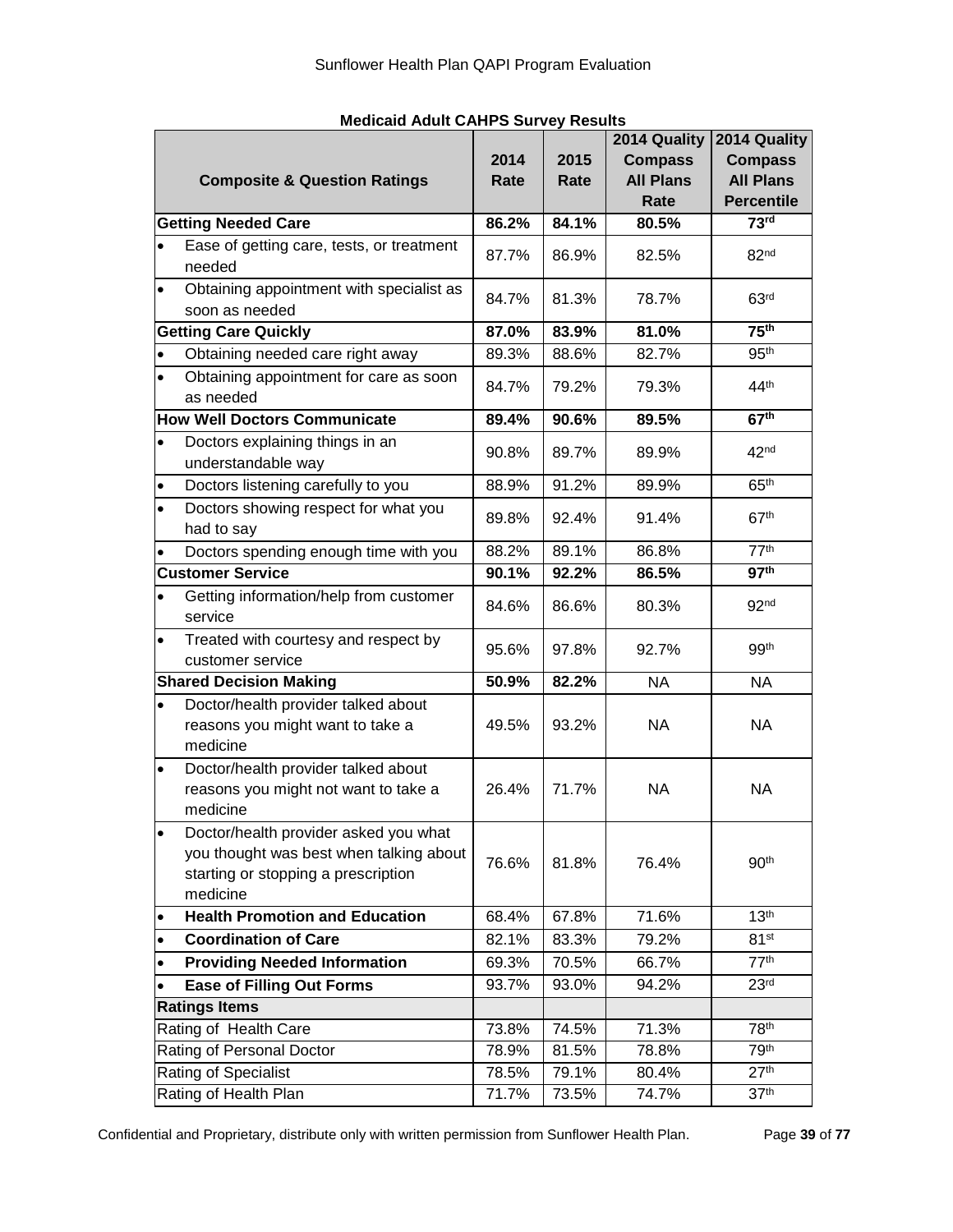Sunflower's 2015 summary rate results for Composites and Key Questions for the CAHPS Medicaid Child Survey compared to the 2014 Quality Compass All Plans. In 2015, Getting Needed Care, Customer Services and How Well Doctors Communicate all demonstrated improvement over the results for 2014 for the child survey.

| <b>Child Composite &amp; Question Ratings</b> |                                                                                                    | 2014<br>Rate<br>Title 19 | 2014<br>Rate<br>Title 21 | <b>2015 Rate</b><br>Title 19<br>& 21<br><b>Combined</b> | 2014<br>Quality<br><b>Compass</b><br><b>All Plans</b><br>Rate<br>(mean) | 2014 Quality<br><b>Compass</b><br>Plan<br><b>Approximate</b><br>Ranking |
|-----------------------------------------------|----------------------------------------------------------------------------------------------------|--------------------------|--------------------------|---------------------------------------------------------|-------------------------------------------------------------------------|-------------------------------------------------------------------------|
|                                               | <b>Getting Needed Care</b>                                                                         | 88.3%                    | 86.0%                    | 89.6%                                                   | 85%                                                                     | 84th                                                                    |
| $\bullet$                                     | Ease of getting care, tests, or treatment<br>child needed                                          | 92.2%                    | 93.0%                    | 92.4%                                                   | 89.5%                                                                   | 75 <sup>th</sup>                                                        |
| $\bullet$                                     | Obtaining child's appointment with<br>specialist as soon as needed                                 | 84.5%                    | 78.9%                    | 86.7%                                                   | 81.9%                                                                   | 87th                                                                    |
|                                               | <b>Getting Care Quickly</b>                                                                        | 92.5%                    | 92.3%                    | 91.1%                                                   | 89.5%                                                                   | 57 <sup>th</sup>                                                        |
| $\bullet$                                     | Obtaining needed care right away                                                                   | 93.5%                    | 92.6%                    | 92.6%                                                   | 90.7%                                                                   | 63 <sup>rd</sup>                                                        |
| $\bullet$                                     | Obtaining appointment for care as soon<br>as needed                                                | 91.5%                    | 92.0%                    | 89.6%                                                   | 88.4%                                                                   | 53 <sup>rd</sup>                                                        |
|                                               | <b>How Well Doctors Communicate</b>                                                                | 93.5%                    | 95.6%                    | 94.1%                                                   | 93%                                                                     | 57 <sup>th</sup>                                                        |
| $\bullet$                                     | Doctors explaining things in an<br>understandable way                                              | 95.2%                    | 95.9%                    | 95.4%                                                   | 93.5%                                                                   | 69th                                                                    |
| $\bullet$                                     | Doctors listening carefully to you                                                                 | 95.1%                    | 96.0%                    | 95.1%                                                   | 94.5%                                                                   | 55 <sup>th</sup>                                                        |
| $\bullet$                                     | Doctors showing respect for what you had<br>to say                                                 | 95.6%                    | 97.3%                    | 95.8%                                                   | 95.6%                                                                   | 48 <sup>th</sup>                                                        |
|                                               | Doctors spending enough time with your<br>child                                                    | 87.9%                    | 93.3%                    | 89.9%                                                   | 88.3%                                                                   | 63 <sup>rd</sup>                                                        |
|                                               | <b>Customer Service</b>                                                                            | 89.9%                    | 91.1%                    | 89.7%                                                   | 87.9%                                                                   | 68 <sup>th</sup>                                                        |
| $\bullet$                                     | Getting information/help from customer<br>service                                                  | 84.7%                    | 86.4%                    | 85.6%                                                   | 82.6%                                                                   | 79th                                                                    |
| $\bullet$                                     | Treated with courtesy and respect by<br>customer service staff                                     | 95.1%                    | 95.8%                    | 93.7%                                                   | 93.2%                                                                   | 53 <sup>rd</sup>                                                        |
|                                               | <b>Shared Decision Making</b>                                                                      | 56.4%                    | 57.2%                    | 80.1%                                                   | N/A                                                                     | N/A                                                                     |
| $\bullet$                                     | Doctor/health provider talked about<br>reasons you might want your child to take<br>a medicine     | 62.2%                    | 61.4%                    | 95%                                                     | N/A                                                                     | N/A                                                                     |
| $\bullet$                                     | Doctor/health provider talked about<br>reasons you might not want your child to<br>take a medicine | 30.5%                    | 28.1%                    | 67.8%                                                   | N/A                                                                     | N/A                                                                     |

#### **Medicaid Child CAHPS Survey Results**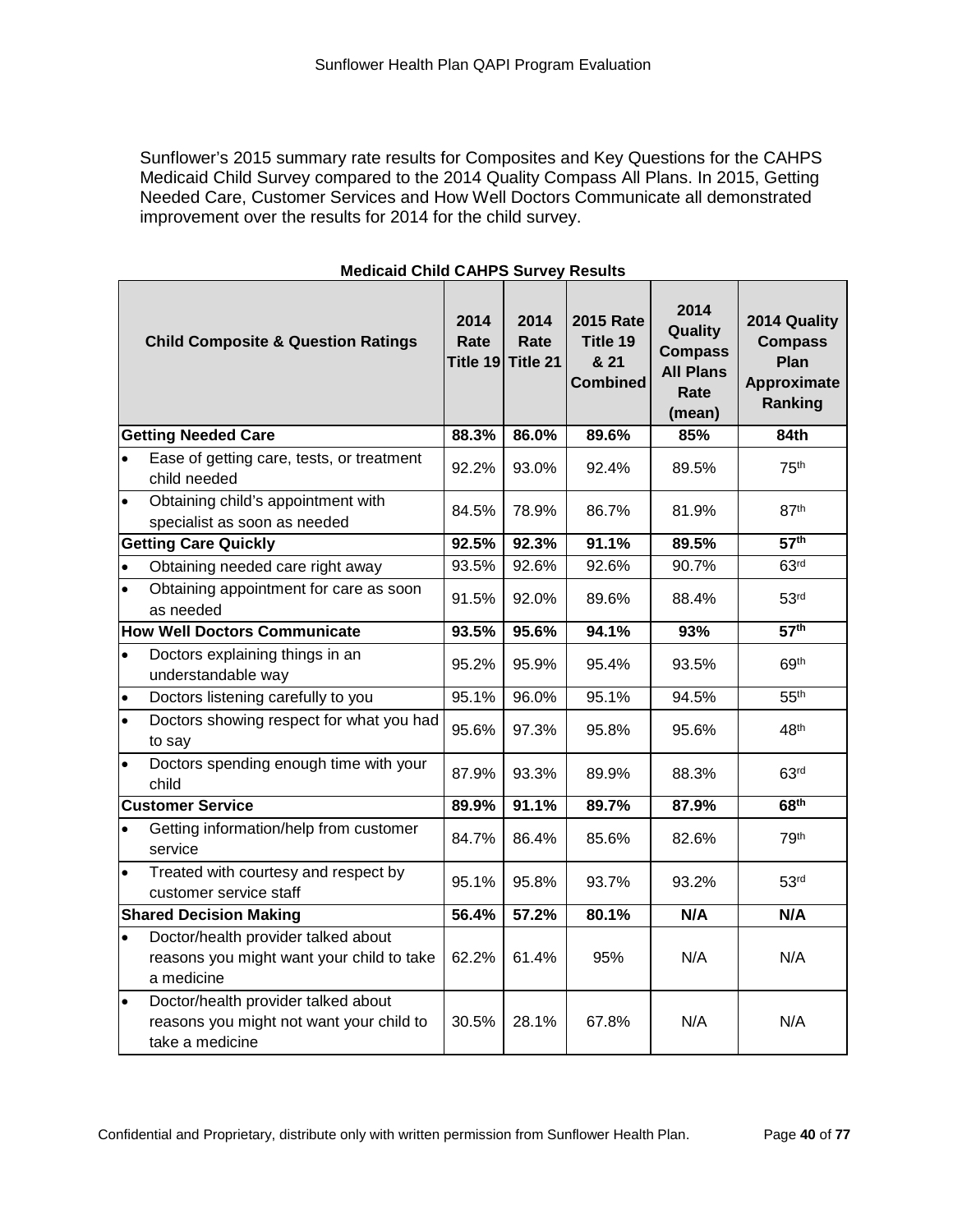| <b>Child Composite &amp; Question Ratings</b>                                                                                              | 2014<br>Rate | 2014<br>Rate<br>Title 19  Title 21 | <b>2015 Rate</b><br>Title 19<br>& 21<br><b>Combined</b> | 2014<br>Quality<br><b>Compass</b><br><b>All Plans</b><br>Rate<br>(mean) | 2014 Quality<br><b>Compass</b><br><b>Plan</b><br>Approximate<br>Ranking |
|--------------------------------------------------------------------------------------------------------------------------------------------|--------------|------------------------------------|---------------------------------------------------------|-------------------------------------------------------------------------|-------------------------------------------------------------------------|
| Doctor/health provider asked you what<br>lo<br>you thought was best for your child when<br>starting or stopping a prescription<br>medicine | 76.7%        | 82.2%                              | 77.4%                                                   | 77.2%                                                                   | 52 <sup>nd</sup>                                                        |
| <b>Health Promotion and Education</b>                                                                                                      | 74.1%        | 61.2%                              | 66.5%                                                   | 71.7%                                                                   | $<$ 10 <sup>th</sup>                                                    |
| <b>Coordination of Care</b>                                                                                                                | 83.7%        | 79.7%                              | 82.4%                                                   | 81%                                                                     | 57 <sup>th</sup>                                                        |
| <b>Ease of Filling Out Forms</b>                                                                                                           | 95.9%        | 96.0%                              | 94.8%                                                   | 95.5%                                                                   | 31 <sup>st</sup>                                                        |
| <b>Rating Items</b>                                                                                                                        |              |                                    |                                                         |                                                                         |                                                                         |
| Rating of Health Care                                                                                                                      | 86.0%        | 86.9%                              | 87%                                                     | 84.7%                                                                   | 80 <sup>th</sup>                                                        |
| Rating of Personal Doctor                                                                                                                  | 87.9%        | 87.9%                              | 89%                                                     | 87.6%                                                                   | 68 <sup>th</sup>                                                        |
| Rating of Specialist seen most often                                                                                                       | 85.7%        | 82.8%                              | 72%                                                     | 85%                                                                     | $71$ st                                                                 |
| Rating of Health Plan                                                                                                                      | 86.5%        | 84.9%                              | 71.9%                                                   | 84.5%                                                                   | $71$ <sup>st</sup>                                                      |

Sunflower's goal for the 2015 CAHPS surveys is to meet or exceed the NCQA Quality Compass  $50<sup>th</sup>$  percentile for both the Adult and Child surveys. Sunflower reached the  $50<sup>th</sup>$ percentile on most measures and exceeded the 75<sup>th</sup> and the 90<sup>th</sup> percentile on several questions. Sunflower met the goal for most areas on the 2015 Adult and on the Child surveys. The areas not meeting Sunflower's goal of meeting the  $50<sup>th</sup>$  percentile or above are the areas Sunflower is focusing improvement efforts on.

Medicaid Adult Survey – Sunflower's responses less than the  $50<sup>th</sup>$  percentile:

- "Health Promotion and Education" and "Ease of Filling out Forms" were less than the 25<sup>th</sup> percentile.
- "Obtaining Appointment for Care as Soon as Needed" and "Doctors Explained Things in an Understandable Way" were less than the 50<sup>th</sup> percentile.
- "Rating of Specialist" and "Rating of Health Plan" were also below the  $50<sup>th</sup>$ percentile.

Medicaid Child Survey – Sunflower's responses less than the  $50<sup>th</sup>$  percentile:

- "Health Promotion and Education" was less than the 25<sup>th</sup> percentile.
- "Ease of Filling out Forms" was less than the 50<sup>th</sup> percentile.

Some composites impact the members' responses to the rating questions more than others and are considered Key Drivers. SPH Analytics ran multiple linear regression analyses on the results to identify which composites were Key Drivers for both the Adult and Child Surveys.

The analysis of key drivers allows Sunflower to drive actions based on plan strengths (summary rates at or above 75th percentile), opportunities (summary rates below 50th percentile) and areas to monitor (summary rates between 50th and 75th percentile). The 2015 Key Drivers for the Medicaid Adult Survey identified as areas of opportunity or areas to monitor are identified in tables that follow.

Confidential and Proprietary, distribute only with written permission from Sunflower Health Plan. Page **41** of **77**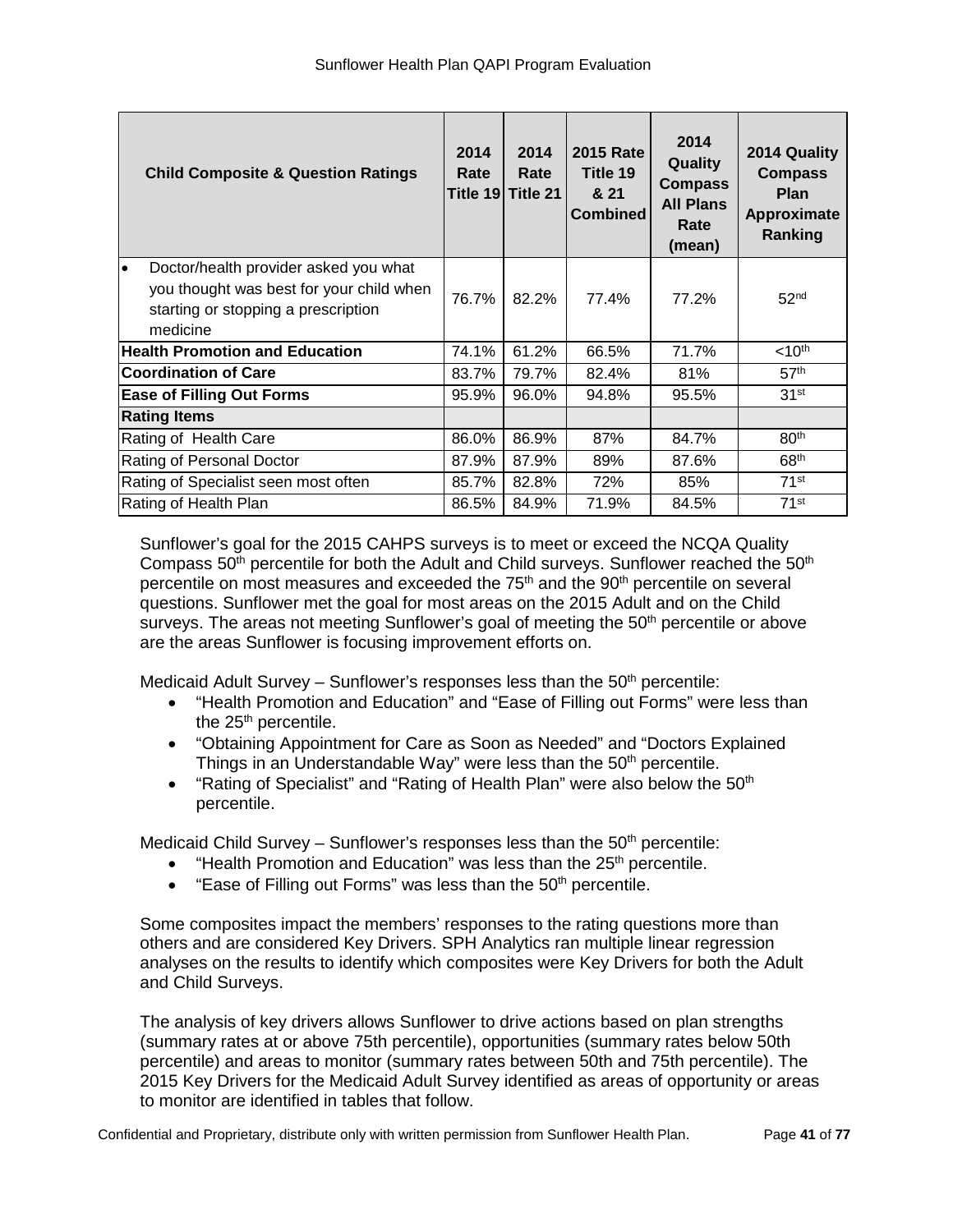| <b>Key Driver of Health Plan</b> | <b>Medicaid Adult Survey Opportunity Analysis</b><br><b>2014 Opportunity</b> | <b>2015 Opportunity</b>        |
|----------------------------------|------------------------------------------------------------------------------|--------------------------------|
| Rating                           | <b>Analysis</b>                                                              | <b>Analysis</b>                |
|                                  |                                                                              |                                |
| <b>Customer Service</b>          | 89 <sup>th</sup> , Strength                                                  | 98 <sup>th</sup> , Strength    |
| <b>Getting Needed Care</b>       | 93 <sup>rd</sup> , Strength                                                  | 71 <sup>st</sup> , Monitor     |
| <b>Key Driver of Health Care</b> | 2014 Opportunity                                                             | 2015 Opportunity               |
| Rating                           | <b>Analysis</b>                                                              | <b>Analysis</b>                |
| <b>Customer Service</b>          | N/A                                                                          | N/A                            |
| <b>Getting Needed Care</b>       | 93 <sup>rd</sup> , Strength                                                  | 71 <sup>st</sup> , Monitor     |
| <b>How Well Doctors</b>          | 46 <sup>th</sup> , Opportunity                                               | 48 <sup>th</sup> , Opportunity |
| Communicate                      |                                                                              |                                |
| <b>Getting Care Quickly</b>      | 99 <sup>th</sup> , Strength                                                  | 82 <sup>nd</sup> , Strength    |
| <b>Key Driver of Personal</b>    | <b>2014 Opportunity</b>                                                      | 2015 Opportunity               |
| <b>Doctor Rating</b>             | <b>Analysis</b>                                                              | <b>Analysis</b>                |
| <b>How Well Doctors</b>          | 46 <sup>th</sup> , Opportunity                                               | 48 <sup>th</sup> , Opportunity |
| Communicate                      |                                                                              |                                |
| Coordination of Care             | 76 <sup>th</sup> , Strength                                                  | 66 <sup>th</sup> , Monitor     |

To identify opportunities to improve performance, Sunflower examines all sources of member experience data to identify common issues across the various data sources. The sources utilized include grievance and appeal data and CAHPS survey results, including the key driver analysis, were reviewed by representatives from key Sunflower departments, including Provider Relations, Medical Management, Quality Improvement (including the Grievance and Appeal Coordinator), Network & Contracting, Customer Services, Compliance, Pharmacy, LTSS/Waiver, I/DD, and Behavioral Health. The Sunflower workgroup met and discussed barriers, opportunities to address these barriers to increase member satisfaction, and potential interventions.

The table below reflects the barriers identified in the results analysis:

- Member lack of understanding of state benefits and limitations.
- Incomplete information received from providers to authorize services on initial request.
- Members unresponsive to health plan outreach via mail, phone, or text.
- Members unaware of process for scheduling transportation and that Sunflower can provide assistance with scheduling.
- Member lack of understanding of appointment standards.
- Expectations of member affecting perception of provider attitude or service.
- Inaccurate member demographic information used for outreach.

The opportunities identified for improvement involve the interventions aimed to impact those barriers are listed below:

- Increase member understanding of Medicaid benefits.
- Educate providers on documents and information needed for PA request.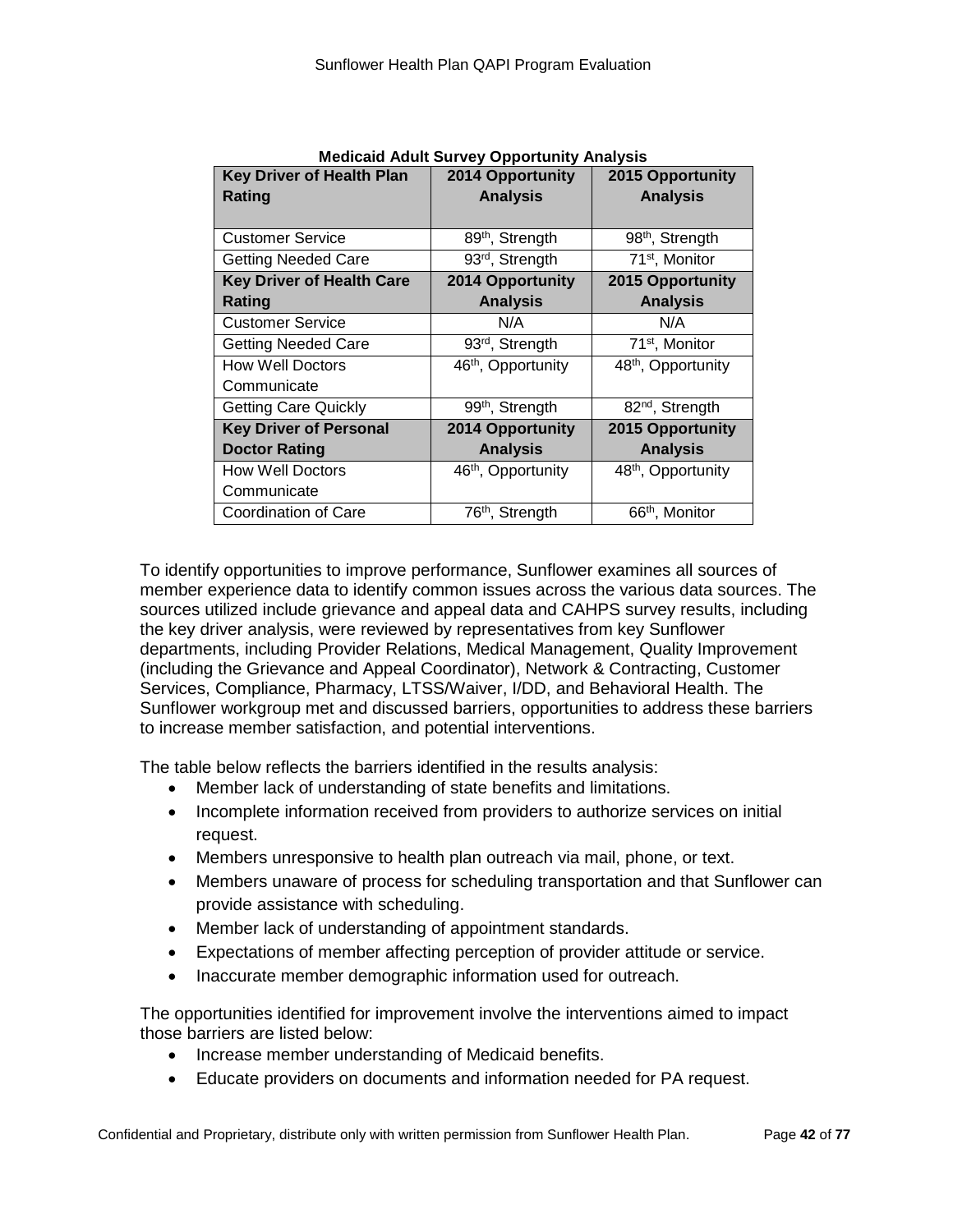- Increase member engagement in provided materials.
- Increase reliability of member demographic information.
- Member education regarding transportation benefit via the member newsletter.
- Increase member knowledge of standard/expected timeframes to obtain an appointment.

### **ACCESS & AVAILABILITY**

#### **Customer Service Call Statistics**

Sunflower monitors customer telephone access to assure members and providers can access assistance from the health plan during core business hours.

The Customer Service Department has state contractual requirements to meet telephone access standards. In 2015, the Customer Service Department met Sunflower's performance goals in 2015 for member and provider inbound calls. Sunflower's Customer Service department had a total call volume of 178,474 for 2015. The average speed to answer was 11 seconds in 2015 and Sunflower successfully met the goal of 95% answered within 60 seconds or less. The 2015 abandonment rate was 0.97% which demonstrates meeting the goal of less than 4%. As a result of the performance goals having been met, there are no opportunities to improve Sunflower's telephone access at this time. Sunflower will continue monitoring and reporting telephone access on a monthly basis to allow for tracking, trending and identifying any opportunities.

Member's Rights and Responsibilities are given to the member on enrollment by the State and also upon enrollment with Sunflower in the Member Handbook. The handbook provides a description of both the Case Management and Disease Management programs, the types of diseases they manage and the telephone number to obtain more specific information. Members receive an updated Member Handbook annually. Member Rights and Responsibilities are a part of the training curriculum for all new Customer Service Representatives.

#### **Accessibility of Primary Care Services**

Sunflower Health Plan (Sunflower) monitors primary care provider appointment accessibility against its standards, identifies opportunities for improvement and initiates actions as needed to improve results. Sunflower incorporates data and results from the Consumer Assessment of Healthcare Providers and Systems (CAHPS®) surveys, practitioner office surveys, member complaints/grievances, and customer service telephone triage access on a regular basis and actions are initiated when needed to improve performance. This report describes the monitoring methodology, results, analysis, and action for each measure. Access to behavioral healthcare practitioner and behavioral healthcare telephone access is monitored on a regular basis and actions are initiated when needed to improve performance by Cenpatico, Sunflower's NCQA-accredited behavioral healthcare vendor.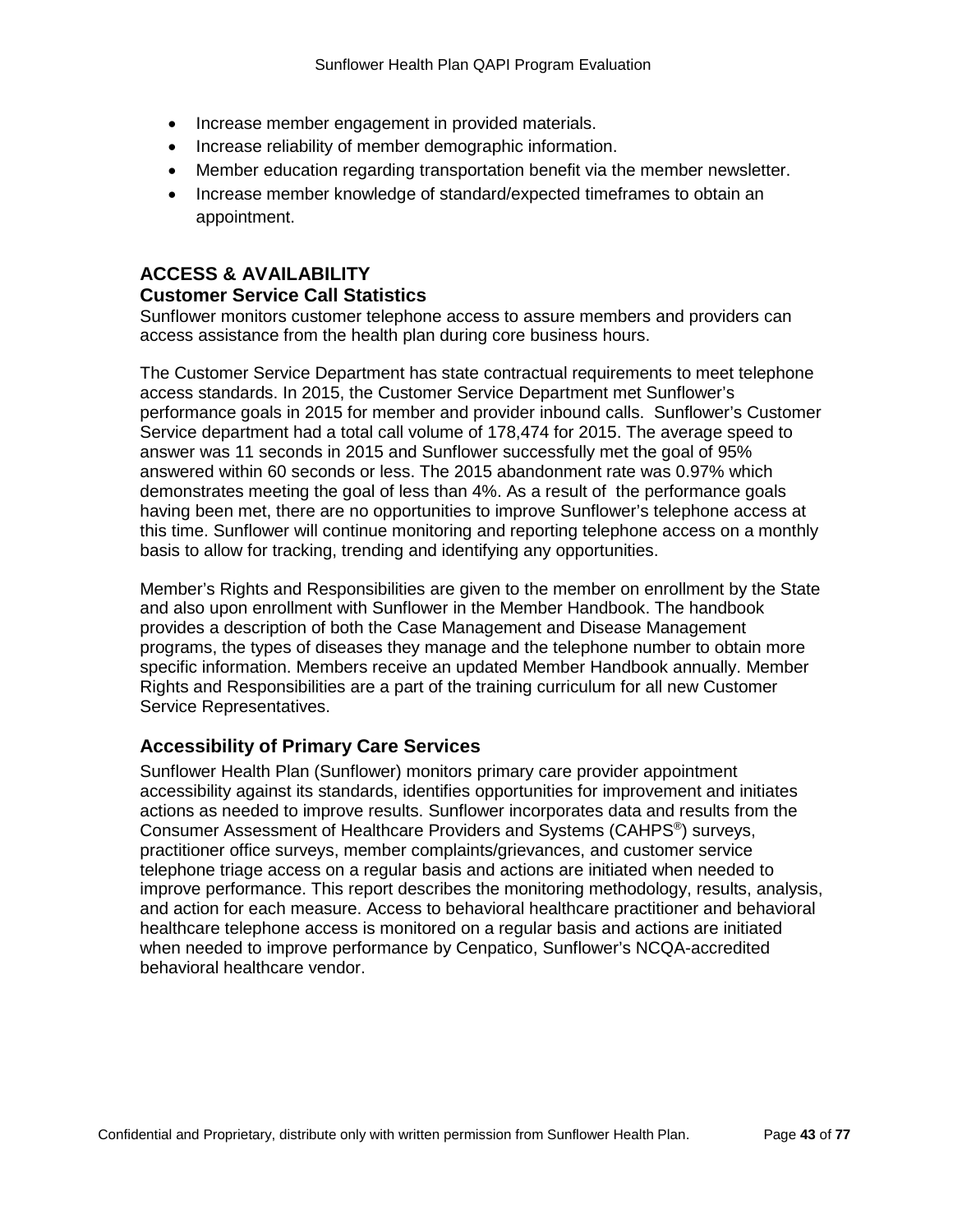Below is a table showing the standards, performance goal, measurement, and frequency for each area of assessment of accessibility.

| <b>Accessibility Type</b>                                                                                                                                                                | <b>Standard and Performance</b><br>Goal                                                                           |                        | <b>Measurement</b><br><b>Frequency</b> |
|------------------------------------------------------------------------------------------------------------------------------------------------------------------------------------------|-------------------------------------------------------------------------------------------------------------------|------------------------|----------------------------------------|
| Primary care: Routine,<br>Non-Symptomatic                                                                                                                                                | 90% within 21 calendar days<br>of request                                                                         | <b>Phone Survey</b>    | Annually                               |
| Primary care: Urgent,<br>Symptomatic                                                                                                                                                     | 90% within 48 hours of<br>request                                                                                 | <b>Phone Survey</b>    | Annually                               |
| Primary care: Emergent                                                                                                                                                                   | 90% within 24 hours of<br>request                                                                                 | <b>Phone Survey</b>    | Annually                               |
| <b>OB: First Trimester</b>                                                                                                                                                               | 90% within 14 calendar days<br>of request                                                                         | Phone Survey           | Annually                               |
| <b>OB: Second Trimester</b>                                                                                                                                                              | 90% within 7 calendar days of<br>request                                                                          | Phone Survey           | Annually                               |
| <b>OB: Third Trimester</b>                                                                                                                                                               | 90% within 3 calendar days of<br>request                                                                          | Phone Survey           | Annually                               |
| OB: High Risk Pregnancy                                                                                                                                                                  | 90% within 3 calendar days of<br>request                                                                          | Phone Survey           | Annually                               |
| Wait Time in Office                                                                                                                                                                      | Patients seen in less than 45<br>min. of appointment time                                                         | <b>Phone Survey</b>    | Annually                               |
| After-hours Care                                                                                                                                                                         | 90% have acceptable after-<br>hours coverage                                                                      | <b>Phone Survey</b>    | Annually                               |
| Q4 Adult Survey:<br>Percent of members who<br>responded always or<br>usually to "Obtaining<br>needed care right away"                                                                    | Quality Compass 50th<br>percentile                                                                                | <b>CAHPS</b><br>Survey | Annually                               |
| Q6 Adult Survey:<br>Percent of members who<br>responded always or<br>usually to "Obtaining<br>appointment for care as<br>soon as needed"                                                 | Quality Compass 50th<br>percentile                                                                                | <b>CAHPS</b><br>Survey | Annually                               |
| Q4 Child Survey:<br>Percent of members who<br>responded always or<br>usually to "Child obtaining<br>needed care right away"                                                              | Quality Compass 50th<br>percentile                                                                                |                        | Annually                               |
| Q6 Child Survey:<br>Percent of members who<br>responded always or<br>usually to "Child obtaining<br>appointment for care as<br>soon as needed"                                           | Quality Compass 50th<br>percentile                                                                                | <b>CAHPS</b><br>Survey | Annually                               |
| Supplemental Adult and<br>Child (in 2015 survey):<br>In the last 12 months,<br>when you phoned after<br>regular office hours, how<br>often did you get the help<br>or advice you needed? | NA-Will compare against<br>other health plans in book of<br>business for vendor and<br>across Centene Corporation | <b>CAHPS</b><br>Survey | Annually                               |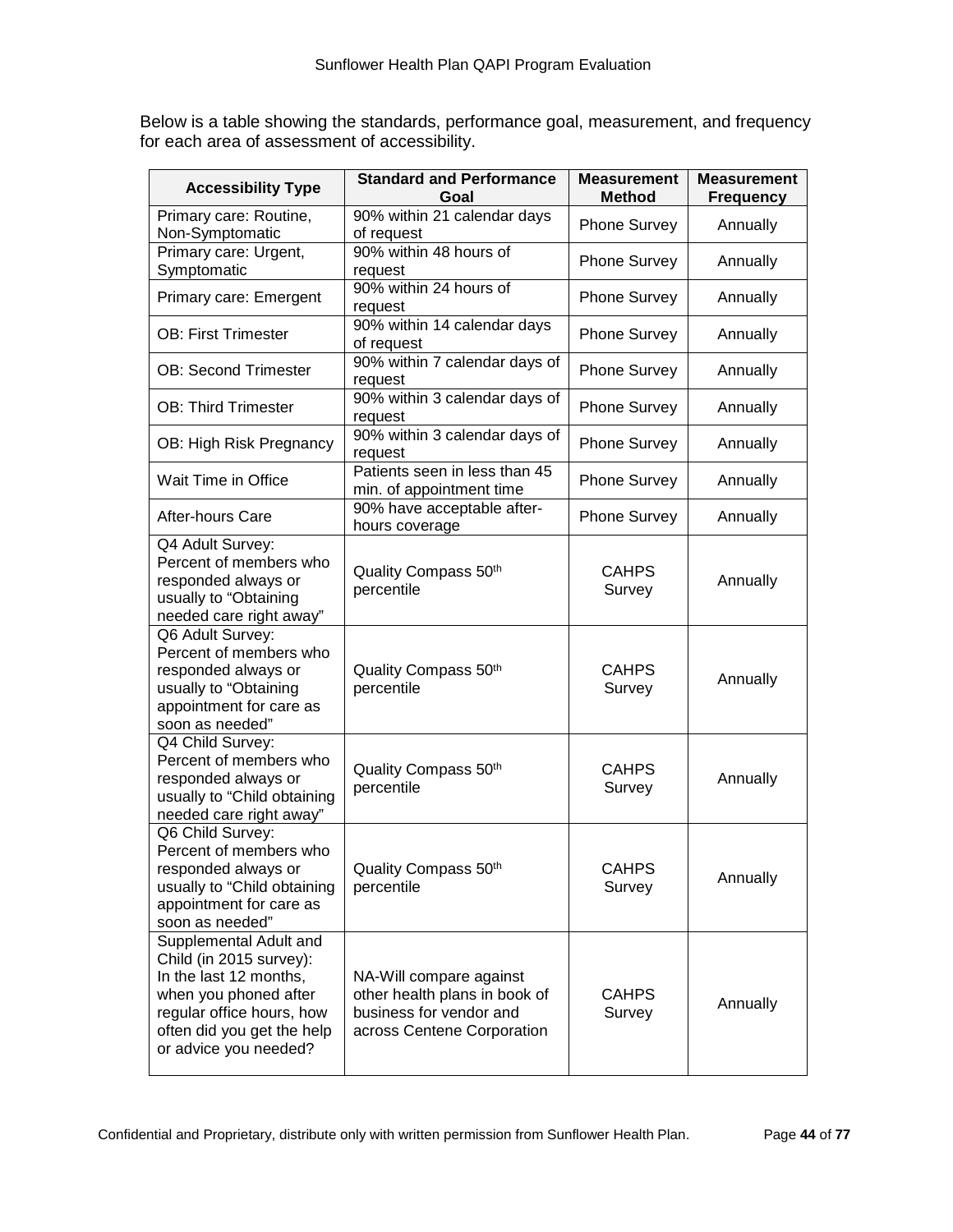| <b>Accessibility Type</b>                             | <b>Standard and Performance</b> | <b>Measurement</b>    | <b>Measurement</b> |
|-------------------------------------------------------|---------------------------------|-----------------------|--------------------|
|                                                       | Goal                            | <b>Method</b>         | <b>Frequency</b>   |
| Member Grievances<br>related to Appointment<br>Access | $< 5.0/1000$ members            | Grievance<br>Database | Annually           |

### **Appointment Access Definitions - Standards and Methodology**

Sunflower defines urgent care appointments as within 48 hours from the time of the request. Routine appointment accessibility for PCPs are not to exceed three weeks from the date of member requests. Access to a specialty care appointment within 30 days of request is the standard. Sunflower also monitors office wait times and defines an acceptable wait time as within 45 minutes from time member enters a practitioner office, for both PCPs and specialists.

Sunflower surveyed a sample of participating (in network) credentialed practitioners, both PCPs and specialists (includes OB/GYN), with Sunflower Health Plan as of July 17, 2015. No practitioners were excluded from the sample. Practitioner data was pulled from Sunflower's provider management system, Portico. Data is collected by standardized survey; a total of 1074 practitioners were included for the 2015 analysis. Sunflower Health Plan's appointment availability surveys request confirmation that the practitioner can accommodate members' appointment needs based on current practitioner availability for routine and urgent appointments.

| <b>Appointment Type</b>                                                                          | <b>Standard and Performance Goal</b>                                                                  | <b>Measurement</b><br><b>Method</b>                           | <b>Measurement</b><br><b>Frequency</b> |
|--------------------------------------------------------------------------------------------------|-------------------------------------------------------------------------------------------------------|---------------------------------------------------------------|----------------------------------------|
| Primary care urgent<br>appointments within 48<br>hours                                           | 90% of surveyed PCPs report<br>availability of urgent appointment<br>within defined timeframe         | Survey sample<br>of all PCP offices                           | Annually                               |
| Primary care routine<br>appointments not to<br>exceed three weeks from<br>date of member request | 90% of surveyed PCPs report<br>availability of urgent and<br>appointment within defined<br>timeframes | Survey sample<br>of all PCP offices                           | Annually                               |
| Specialist urgent care<br>appointments within 48<br>hours                                        | 90% of surveyed specialists report<br>availability of urgent appointment<br>within defined timeframe  | Survey sample<br>of all specialist<br>offices                 | Annually                               |
| Specialist routine<br>appointments not to<br>exceed 30 days from the<br>date of member request   | 90% of surveyed specialists report<br>availability routine appointment<br>within defined timeframes   | Survey sample<br>of all specialist<br>offices                 | Annually                               |
| Wait time not to exceed<br>45 minutes                                                            | 90% of surveyed PCPs<br>90% of surveyed specialists                                                   | Survey sample<br>of PCP offices<br>and specialists<br>offices | Annually                               |

The table below demonstrates the primary care and specialist standards and measurement methods by appointment type that Sunflower is contractually evaluating on an annual basis.

| <b>Practitioner Type</b>                                    | <b>Standard</b>                                                                               | 2015 Results | <b>Goal Met?</b><br>(Yes/No) |
|-------------------------------------------------------------|-----------------------------------------------------------------------------------------------|--------------|------------------------------|
| Primary care urgent care<br>appointments within 48<br>hours | 90% of surveyed PCPs report<br>availability of urgent appointment<br>within defined timeframe | 91.33%       | Yes                          |

Confidential and Proprietary, distribute only with written permission from Sunflower Health Plan. Page **45** of **77**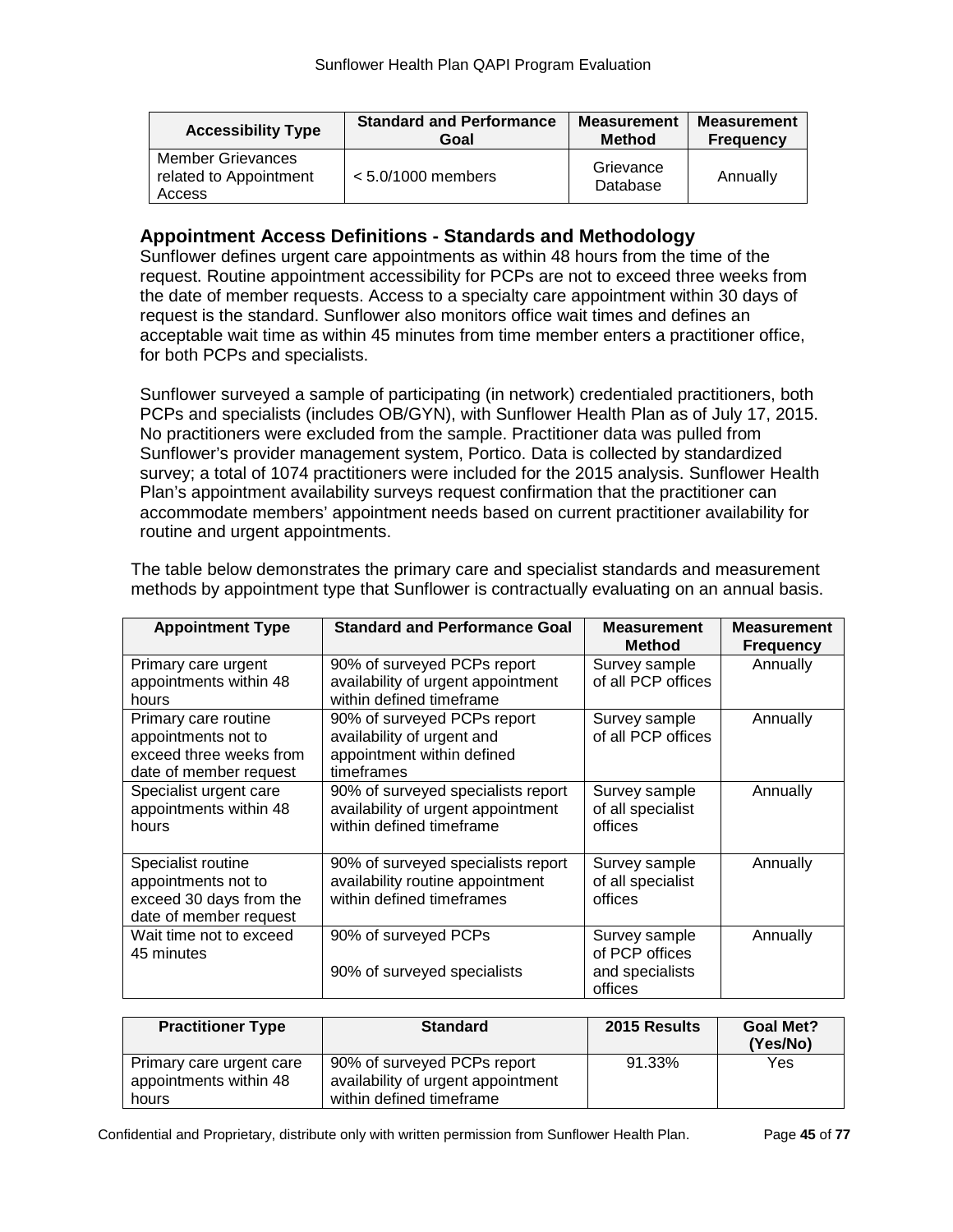| <b>Practitioner Type</b> | <b>Standard</b>                    | 2015 Results | <b>Goal Met?</b><br>(Yes/No) |
|--------------------------|------------------------------------|--------------|------------------------------|
| Primary care routine     | 90% of surveyed PCPs report        | 87.86%       | <b>No</b>                    |
| appointments not to      | availability of urgent and         |              |                              |
| exceed three weeks from  | appointment within defined         |              |                              |
| date of member request   | timeframes                         |              |                              |
| Specialist urgent care   | 90% of surveyed specialists report | 68.58%       | <b>No</b>                    |
| appointments within 48   | availability of urgent appointment |              |                              |
| hours                    | within defined timeframe           |              |                              |
| Specialist routine       | 90% of surveyed specialists report | 70%          | <b>No</b>                    |
| appointments not to      | availability routine appointment   |              |                              |
| exceed 30 days from the  | within defined timeframes          |              |                              |
| date of member request   |                                    |              |                              |
| Wait time not to exceed  | 90% of surveyed PCPs               | 87.86%       | <b>No</b>                    |
| 45 minutes               |                                    |              |                              |
|                          | 90% of surveyed specialists        | 96%          | Yes                          |

The survey of a sample of PCPs for accessibility of routine and urgent care appointments found that the Sunflower goal of 90% compliance with appointment standards was met for urgent appointments (91.33%) but fell slightly short for routine care appointments (87.86%).

The survey of specialists for accessibility of routine and urgent care appointments found that the Sunflower goal of 90% compliance with appointment standards was not met for both urgent (68.58%) and routine (70%) appointments. The audit sample for wait time not to exceed 45 minutes found that the Sunflower goal of 90% compliance was not met for PCPs (87.86%), but was met for specialists (96%). Sunflower will reassess these standards in 2016 and will provide communication to providers who did not meet the compliance of 90% to allow the opportunity to correct.

### **After-Hours Care**

The 2015 CAHPS survey included question addressing After-Hours Care; Q#63 on the Adult Survey Supplemental Questions "In the last 6 months, did you phone your personal doctor's office after regular office hours to get help or advice for yourself?", Q#64 "In the last 6 months, when you phoned after regular office hours, how often did you get help or advice you needed?"; Q#87 on the Child Survey Supplemental Questions "In the last 6 months, did you phone your child's personal doctor's office after regular office hours to get help or advice for yourself?", Q#88 "In the last 6 months, when you phoned after regular office hours, how often did you get help or advice you needed?"..

Results from the 2015 Child CAHPS After-Hours Care supplemental survey question #87 results indicated that for Title 19, only 16.1% called their providers office after hours in the last 6 months and to get help/advice for their child. For the Title 19 Child with Chronic Conditions there were 21.3%, Title 21 16.5% had called and Title 21 with Chronic Conditions 13.0% had called for help/advice after hours in the previous 6 months. Then for the After-Hours Care supplemental question #88 with regard to the last 6 months, when you phoned after regular offices hours how often did you get the help/advice you needed? The results for Title 19 were 81.7% reported always/usually and for Title 19 with Chronic Conditions 78.9% reported always/usually. Specific to the Title 21 population, the survey revealed 75.25 for always/usually and Title 21 with Chronic Conditions demonstrated 74.2% with responses always/usually.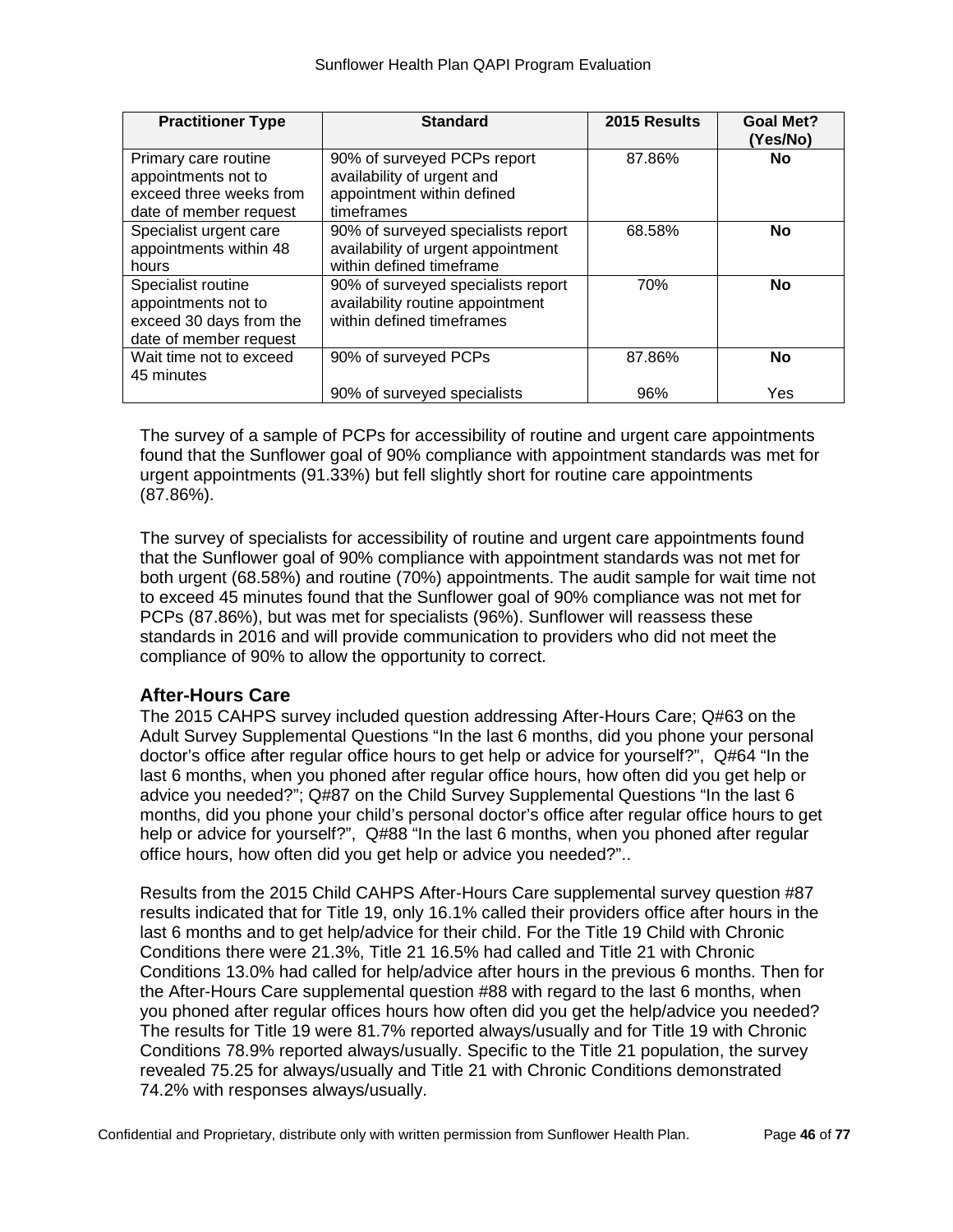The 2015 Adult CAHPS After-Hours Care supplemental survey question rate is 16.3% for phoning the members' personal doctor's office after regular office hours in the previous 6 months to get help or advice for themselves. The rate of getting the help or advice needed is 74.1%.

### **CAHPS Survey**

Sunflower monitors practitioner appointment accessibility through analysis of relevant CAHPS® survey question results. Sunflower reviews results from CAHPS Question 4 "Obtaining needed care right away" and Question 6 "Obtaining care when needed, not when needed right away" in both the Adult and Child Medicaid surveys. Survey responses reported reflect the percent of members who report "Always" or "Usually" to the survey questions. In 2015, Sunflower utilized additional CAHPS questions to capture data for more providers to more globally assess primary care access information.

The table below demonstrates the Sunflower rates for CAHPS Adult member satisfaction survey results comparing 2015 to 2014. Also, the tables demonstrates the plans ranking per the 2014 Quality Compass ranking.

| <b>Composite &amp; Question Ratings</b>             | 2014<br>Rate | 2015<br>Rate | 2014 Quality<br><b>Compass</b><br>Plan<br>Ranking |
|-----------------------------------------------------|--------------|--------------|---------------------------------------------------|
| <b>Getting Care Quickly</b>                         | 87.0%        | 83.9%        | 75th                                              |
| Obtaining needed care right away                    | 89.3%        | 88.6%        | 95th                                              |
| Obtaining appointment for care as soon<br>as needed | 84.7%        | 79.2%        | 44th                                              |

| Intentionally Left Blank |
|--------------------------|

Below, is the table that represents Sunflowers Child CAHPS survey results for comparison of 2015 results with 2014 survey demonstrated by Title 19 and Title 21 member satisfaction survey results.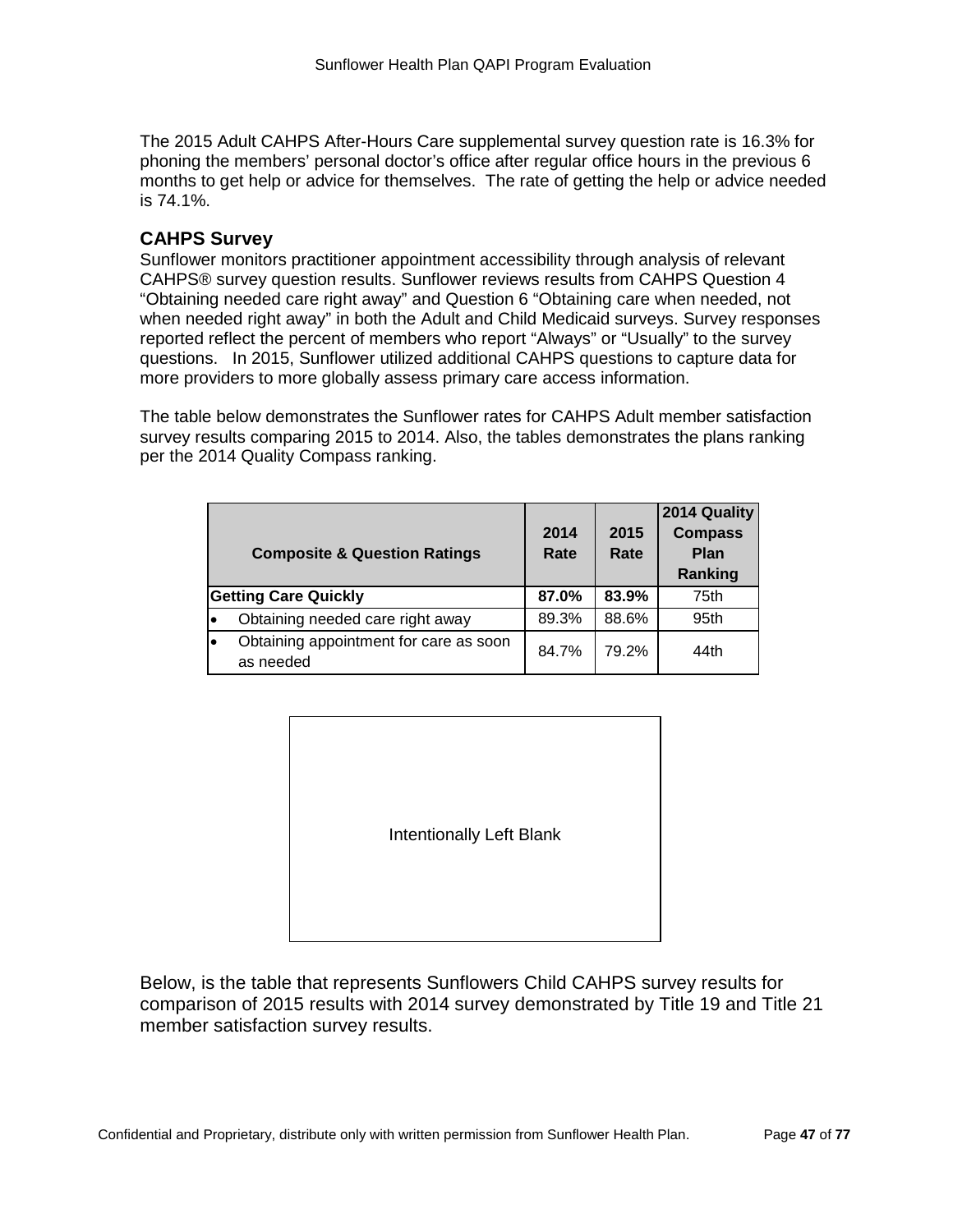|                             | <b>Child Composite &amp; Question Ratings</b>       | 2014<br>Rate<br>Title 19 | 2015<br>Rate<br>Title 19 | Title 19<br>2014<br>Quality<br><b>Compass</b><br><b>All Plans</b><br><b>Percentile</b> | 2014<br>Rate<br>Title 21 | 2015<br>Rate<br>Title 21 | Title 21<br>2014<br>Quality<br><b>Compass</b><br><b>All Plans</b><br><b>Percentile</b> |
|-----------------------------|-----------------------------------------------------|--------------------------|--------------------------|----------------------------------------------------------------------------------------|--------------------------|--------------------------|----------------------------------------------------------------------------------------|
| <b>Getting Care Quickly</b> |                                                     | 92.5%                    | 90.9%                    | 73rd                                                                                   | 92.3%                    | 90.0%                    | 43rd                                                                                   |
| lo                          | Obtaining needed care right away                    | .5%93                    | 93.8%                    | 73 <sup>rd</sup>                                                                       | 92.6%                    | 91.4%                    | 47th                                                                                   |
| I۰                          | Obtaining appointment for care as<br>soon as needed | 91.5%                    | 90.7%                    | 64th                                                                                   | 92.0%                    | 88.5                     | 41st                                                                                   |

\*The 2014 Quality Compass benchmark is the mean summary rate from Medicaid Child samples submitted to NCQA 2014 approximately 132 samples.

To identify opportunities to improve performance, Sunflower examines all sources of member experience data to identify common issues across the various data sources. These resources include grievance and appeal data and CAHPS survey results, including the key driver analysis, were reviewed by representatives from key Sunflower departments, including Provider Relations, Medical Management, Quality Improvement (including the Grievance and Appeal Coordinator), Network & Contracting, Customer Services, Compliance, Pharmacy, LTSS/Waiver, I/DD, and Behavioral Health. The Sunflower workgroup met and discussed barriers, opportunities to address these barriers to increase member satisfaction, and potential interventions.

### **Network Access**

Sunflower reviews data to evaluate practitioner access to members which includes cultural and linguistic capabilities with regard to meeting the needs of Sunflower's membership. Additionally, practitioner availability with respect to members living in urban and rural areas.

### **Cultural and Linguistic Capabilities**

Sunflower believes the practitioner network is able to meet the linguistic and cultural needs of the membership, based on the availability of translation services which members are accessing, the availability of practitioners in the network that speak other languages, and based on the lack of grievances regarding cultural/linguistic issues. The available data demonstrates that the current Spanish speaking capabilities among practitioners, together with the language assistance services available to members and the availability of Spanish speaking call center staff, adequately meets the cultural and linguistic needs of Sunflower's Spanish speaking members. There were no other significant cultural or linguistic needs identified for Sunflower residents. However, interpreter services and translation of written materials is available to any Sunflower member as needed.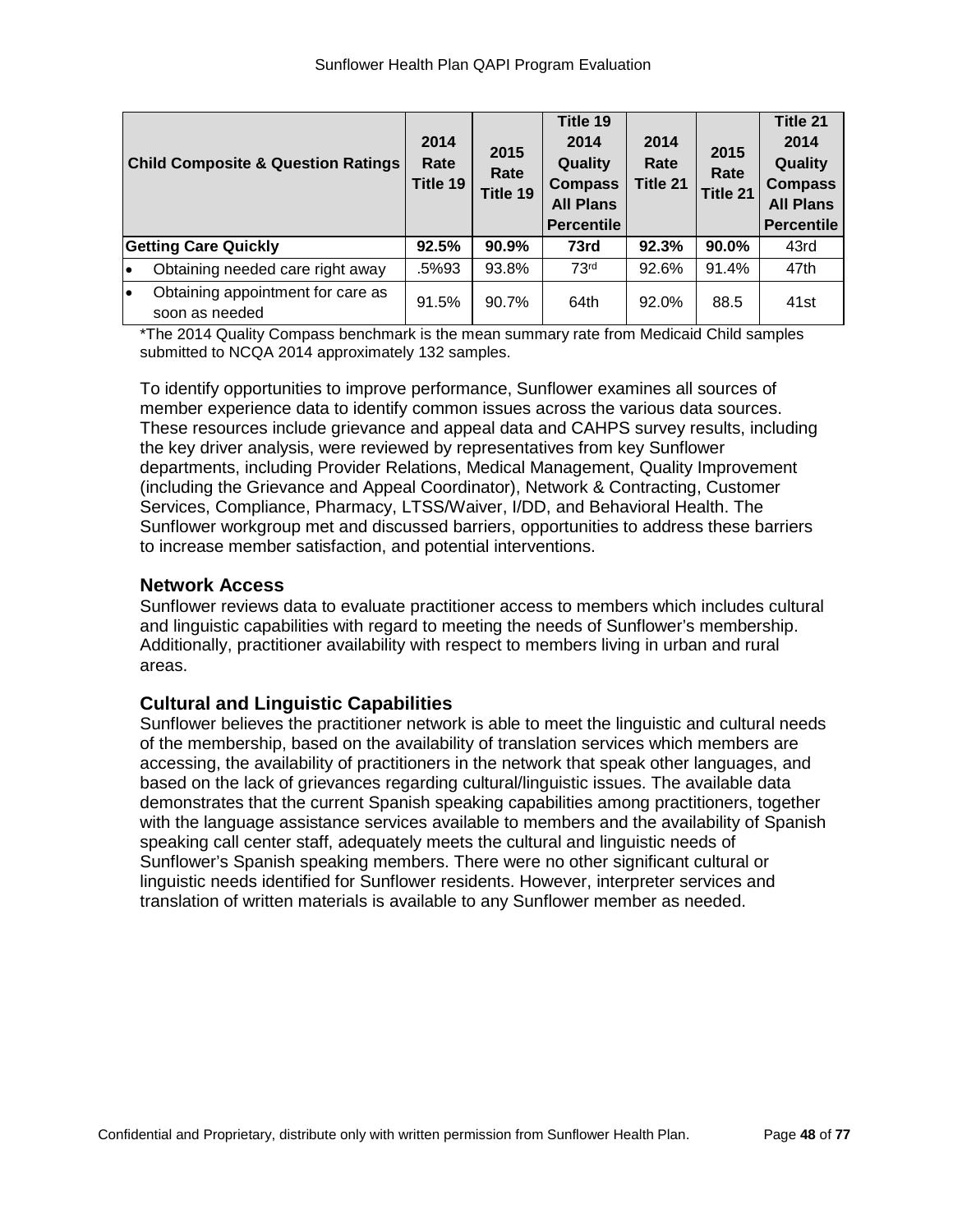# **Practitioner Availability**

Practitioner availability monitoring is completed for primary care practitioners (PCPs), high volume specialty care practitioners, and high volume behavioral health practitioners. As noted above, Cenpatico, the Plan's behavioral health vendor, monitors and analyzes behavioral health practitioner availability on behalf of Sunflower Health Plan.

The table below reflects the practitioner type, access standard, method of measurement and measurement frequency.

|                                                     | nesuns by Fraunnoner Type                                                             |                |                  |
|-----------------------------------------------------|---------------------------------------------------------------------------------------|----------------|------------------|
| <b>Practitioner Type</b>                            | <b>Standard</b>                                                                       | <b>Results</b> | <b>Goal Met?</b> |
| PCPs: All Types                                     | 95% of urban members have at least 1 PCP<br>within 20 miles                           | 99.9%          | Yes              |
|                                                     | 95% of rural members have at least 1 PCP<br>within 30 miles                           | 99.9%          | Yes              |
|                                                     | At least 1 PCP per 2000 members                                                       | 1:51           | Yes              |
| PCPs:<br><b>Family Practitioners</b><br>/ General   | 95% of urban members have at least 1 FP or GP<br>within 20 miles                      | 99.9%          | Yes              |
| Practitioners                                       | 95% of rural members have at least 1 FP or GP<br>within 30 miles                      | 99.9%          | Yes              |
|                                                     | At least 1 FP or GP per 2000 members                                                  | 1:117          | Yes              |
| PCPs: Internal<br>Medicine                          | 95% of urban members ≥19 have at least 1<br>internist within 20 miles                 | 99.5%          | Yes              |
|                                                     | 95% of rural members ≥19 have at least<br>1internist within 30 miles                  | 88.1%          | <b>No</b>        |
|                                                     | At least 1 IM per 2000 adult members                                                  | 1:185          | Yes              |
| <b>PCPs: Pediatrics</b>                             | 95% of urban members ≤18 years of age have<br>at least 1 pediatrician within 20 miles | 98.2%          | Yes              |
|                                                     | 95% of rural members ≤18 years of age have at<br>least 1 pediatrician within 30 miles | 73.0%          | <b>No</b>        |
|                                                     | At least 1 pediatrician per 2000 child members                                        | 1:179          | Yes              |
| <b>PCP Extenders:</b><br><b>Nurse Practitioners</b> | 95% of members have at least 1 NP within 20<br>miles                                  | 98.9%          | Yes              |
|                                                     | 95% of rural members have at least 1 NP within<br>30 miles                            | 99.5%          | Yes              |
|                                                     | At least 1 NP per 2000 members                                                        | 1:280          | Yes              |
| <b>PCP Extenders:</b><br>Physician                  | 95% of members have at least 1 PA within 20<br>miles                                  | 98.0%          | Yes              |
| Assistants                                          | 95% of rural members have at least 1 PA within<br>30 miles                            | 90.5%          | No               |
|                                                     | At least 1 PA per 2000 members                                                        | 1:464          | Yes              |

**Results by Practitioner Type**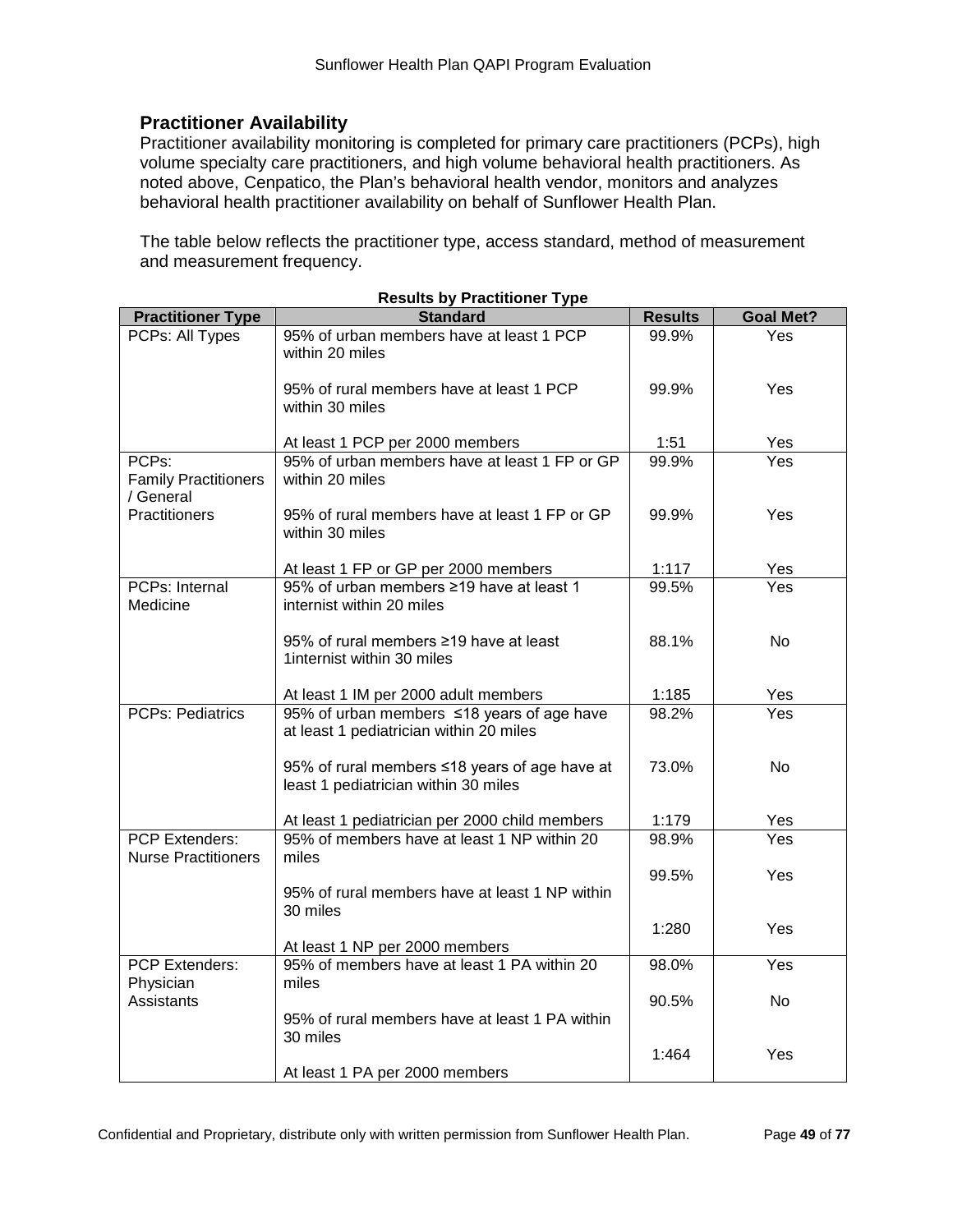| <b>Practitioner Type</b>     | <b>Standard</b>                                                                      | <b>Results</b> | <b>Goal Met?</b> |
|------------------------------|--------------------------------------------------------------------------------------|----------------|------------------|
| Obstetrics and<br>Gynecology | 95% of urban female members have at least 1<br>OB/GYN within 15 miles                | 97.4%          | Yes              |
|                              | 95% of rural female members have at least 1<br>OB/GYN within 60 miles                | 95.4%          | Yes              |
|                              | At least 1 OB/GYN per 2000 members                                                   | 1:220          | Yes              |
| Cardiology                   | 95% of urban members have at least 1<br>cardiologist within 25 miles                 | 97.9%          | Yes              |
|                              | 95% of rural members have at least 1<br>cardiologist within 100 miles                | 98.0%          | Yes              |
|                              | At least 1 cardiologist per 5000 members                                             | 1:400          | Yes              |
| Orthopedics                  | 95% of urban members have at least 1<br>orthopedic specialist within 25 miles        | 99.8%          | Yes              |
|                              | 95% of rural members have at least 1 orthopedic<br>specialist within 100 miles       | 98.7%          | Yes              |
|                              | At least 1 orthopedic specialist per 5000<br>members                                 | 1:594          | Yes              |
| Hematology<br>/Oncology      | 95% of urban members have at least 1<br>Hematology/Oncology provider within 25 miles | 96.2%          | Yes              |
|                              | 95% of rural members have at least 1                                                 |                |                  |
|                              | Hematology/Oncology provider within 100 miles                                        | 83.3%          | No               |
|                              | At least 1 Hematology/Oncology provider per<br>5000 members                          | 1:1090         | Yes              |

#### **Results by Practitioner Type**

Geographic analysis of provider availability entails comparing results to the standards for primary care for members residing in urban areas (95% of members having at least 1 PCP within 20 miles) and rural areas (95% of members have at least 1 PCP within 30 miles).

Availability for all PCP types combined and by specific type for family/general practitioners, internists, and pediatricians met Sunflower's standards for members residing in urban areas. Two standards were not met for Sunflower members residing in rural areas. The two that failed to meet the standard were internal medicine and pediatricians. Sunflower also measures availability for PCP-Extenders, i.e. nurse practitioners and physician assistants, which both met the standards for urban members in 2015. Availability of physician assistants for members residing in rural areas did not meet the standard of 95%, with results of 90.5%. All PCP types exceeded the numeric/ratio standards established by Sunflower: 1:2000 for all types of PCPs.

Sunflower's standards for OB/GYN practitioners are that 95% of female members have access to at least 1 OB/GYN within 15 miles for urban areas and within 60 miles for rural areas; both standards were met for OB/GYNs in 2015. In addition to OB/GYNs, high-volume specialty care practitioners are defined as any provider greater than 150 encounters per 1,000 members. The specialty care providers meeting this threshold were cardiologists, hematology/oncology practitioners, and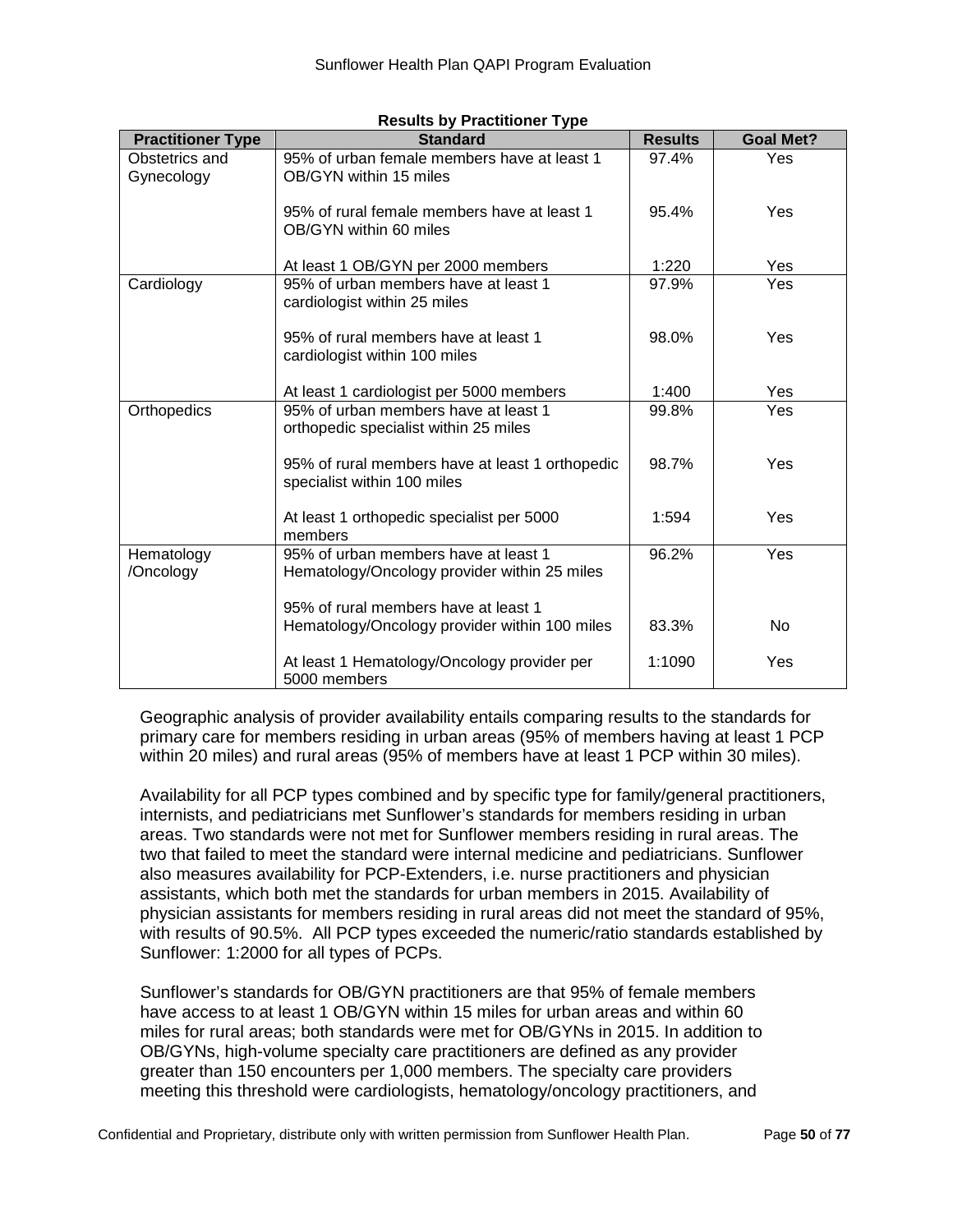orthopedic specialists. The high-volume specialists met both the urban (95% of members have at least 1 specialists within 25 miles) and the rural (95% of members have at least 1 specialist within 100 miles) geographic standards, other than hematology/oncology, which fell below the 95% of rural members having at least 1 provider within 100 miles, at 83.3% for 2015.

Sunflower's rural standards include both rural areas and "frontier" areas. Much of the state of Kansas is considered rural or frontier. While definitions of "frontier" vary, estimates based on the definition of frontier as counties having a population density of six or fewer people per square mile show that approximately three-fourths of the state is considered frontier. Per the US Department of Agriculture, the term "frontier and remote" describes territory characterized by a combination of low population size and a high degree of geographic remoteness, and are defined in relation to the time it takes to travel by car to the edges of nearby Urban Areas (UAs). Based on this definition, over 58% of the Kansas population is considered living in "frontier and remote" areas. The large percentage of the state considered as rural or frontier/remote creates a challenge for the availability of healthcare services. Many of these counties in Kansas are considered Medically Underserved Area (MUA) or a Health Professional Shortage Area (HPSA) by the U.S. Department of Health and Human Services (DHHS).

In many rural areas in Kansas, hospitals are considered "critical access" and provide a variety of healthcare services, including primary care. Many rural hospitals have Rural Health Clinics (RHCs), Federally Qualified Healthcare Clinics (FQHCs) or health departments located in or near the acute care hospital that provide services to the entire county, and often to several surrounding counties as well. These arrangements, unique to rural and frontier/remote areas, may not accurately reflect the availability of services through Quest Analytics reporting. Sunflower believes that despite not meeting the geographic standards for internists, pediatricians, and physician assistants and Hematologists/Oncologists per Quest Analytics reporting, members in rural and frontier areas of the state do have adequate access to primary and specialty care when considering the overall availability of all PCPs, including PCP-Extenders and known primary care and specialty services available through hospitals, as Sunflower is contracted with all available hospitals in the rural and frontier areas.

# **Provider Satisfaction Survey**

The Centene Corporation provider satisfaction survey includes evaluation of satisfaction with communication between behavioral health practitioners and primary care practitioners. Levels of primary care practitioner satisfaction with behavioral health practitioner communication are collected through the annual provider satisfaction survey, and shared with Cenpatico. Centene utilizes SPH Analytics formerly known as The Meyers Group (TMG), a National Committee for Quality Assurance (NCQA) Certified Survey Vendor, to conduct the provider satisfaction survey for all Centene health plans.

SPH Analytics followed a one-wave mail and internet with phone follow-up survey methodology to administer the provider satisfaction survey from September to October 2015. Sunflower's sample size was 1,500. SPH Analytics collected 359 surveys (97 mail, 25 internet, and 237 phone) from the eligible provider population. After adjusting for ineligible providers, the mail/internet survey response rate was 8.9%, and the phone survey response rate 36.5%. A response rate is only calculated for those providers who are eligible and able to respond. The methodology demonstrating the response rates for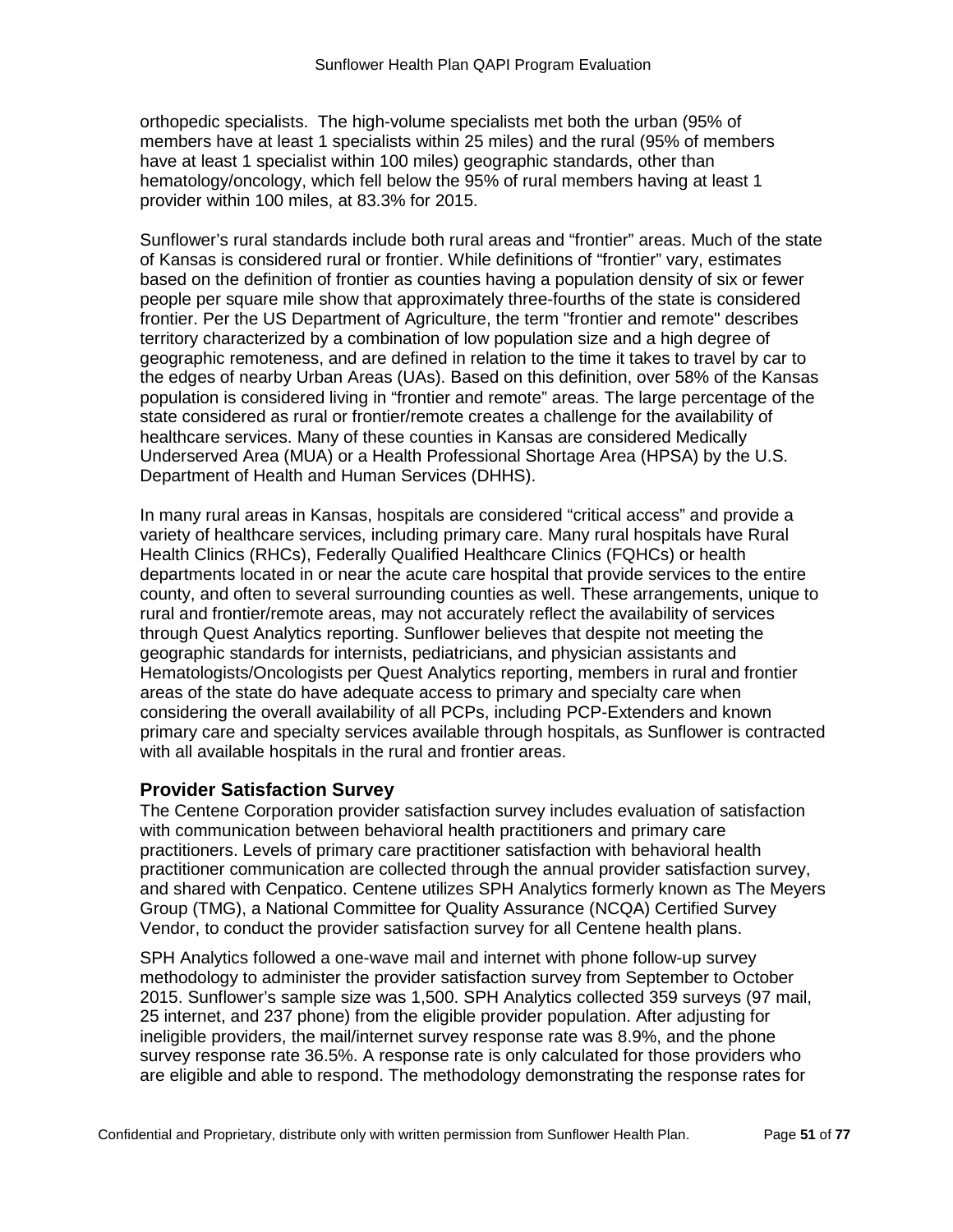mail, internet and phone survey responses is depicted below as well as shows how the ineligible provider responses are addressed.

#### **Mail/Internet Component**

97 (mail) + 25 (Internet) / 1,500 (sample) – 127 (ineligible) = 8.9% **Phone Component** 237 (phone) / 919 (sample) – 269 (ineligible) = 36.5%

The 2015 survey results demonstrated the following: 64.8% of the responses were from primary care offices, 34.9% of the responses were from specialty practices, and 18.7% of the responses were from behavioral health offices. 10.9% were completed by the physician, 4.9% completed by a behavioral health clinician, 48.3% completed by the office manager, and 35.9% completed by a nurse or other staff.

# **Continuity and Coordination of Care between Medical and Behavioral Healthcare**

Sunflower's Medical Management team works in collaboration with Cenpatico Behavioral Health, Sunflower's behavioral health delegate and sister organization. Sunflower annually assesses the following areas of collaboration between medical and behavioral healthcare:

- Exchange of information between behavioral health care and primary care practitioners and other relevant medical delivery system practitioners or providers;
- Appropriate diagnosis, treatment and referral of behavioral health disorders commonly seen in primary care;
- Appropriate use of psychotropic medications;
- Management of treatment access and follow-up for patients with coexisting medical and behavioral disorders;
- Implementation of a primary or secondary preventive behavioral health program;
- Special needs of members with severe and persistent mental illness.

| <b>Specific Area Monitored</b>                                          | <b>Description of Monitor</b>                                                                                    |
|-------------------------------------------------------------------------|------------------------------------------------------------------------------------------------------------------|
| <b>Exchange of Information</b>                                          | Rate of practitioner satisfaction with behavioral<br>health practitioner communication as reported               |
| <b>Appropriate Diagnosis, Treatment and</b>                             | through the annual provider satisfaction survey.<br>Antidepressant Medication Management (AMM)                   |
| <b>Referral of BH Disorders Commonly</b><br><b>Seen in Primary Care</b> | <b>HEDIS Measure: Acute Phase &amp; Continuation</b><br>Phase.                                                   |
| ፚ<br><b>Appropriate Use of Psychotropic</b><br><b>Medications</b>       |                                                                                                                  |
| <b>Screening and Management of</b><br><b>Coexisting Disorders</b>       | Number of members identified, screened and<br>engaged in behavioral health services for perinatal<br>depression. |
| <b>Preventive Behavioral Program</b>                                    | Number of members identified and screened for<br>perinatal depression.                                           |

The table below demonstrates how Sunflower specifically monitors these areas.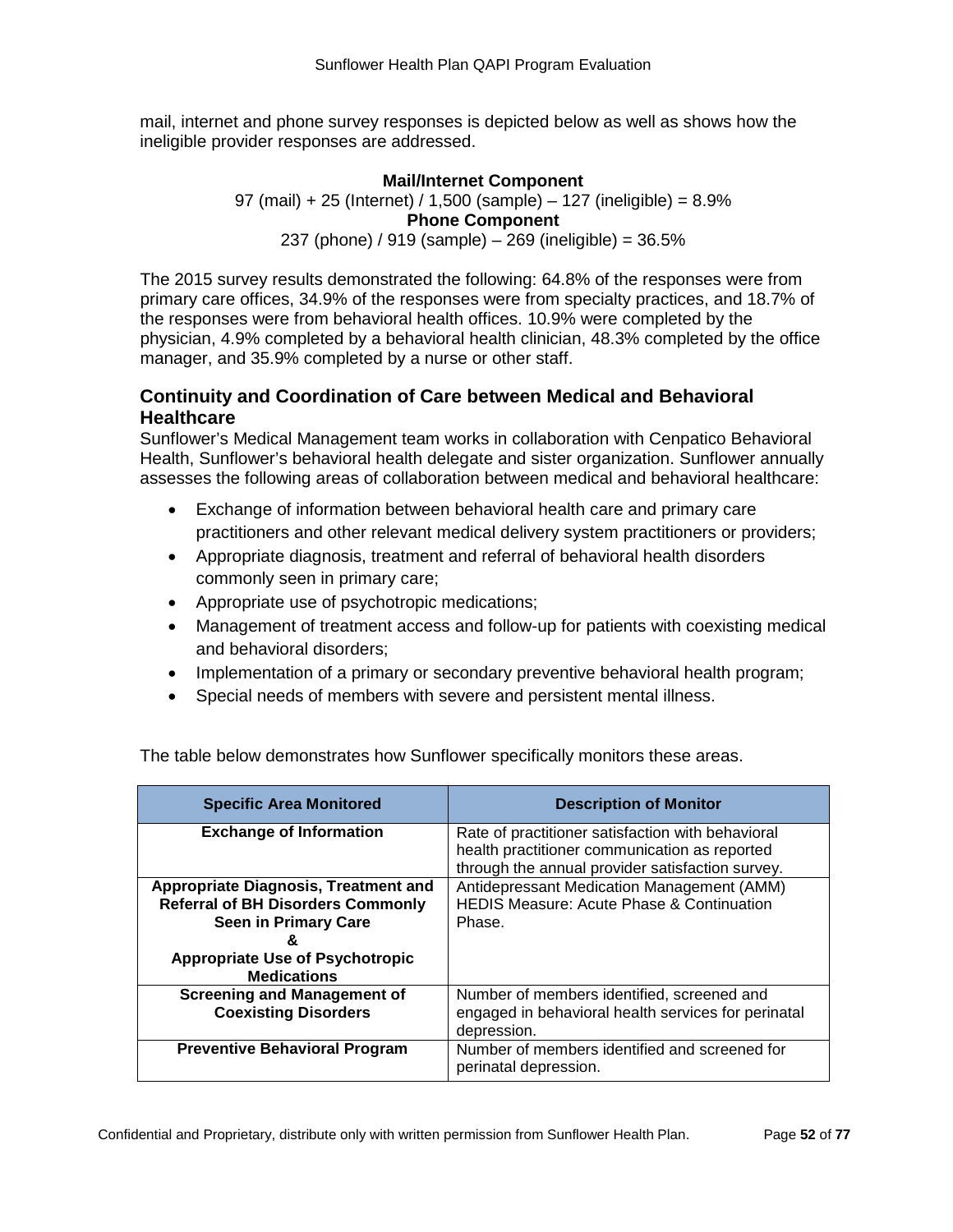| <b>Specific Area Monitored</b>                                                | <b>Description of Monitor</b>                                                                                                           |
|-------------------------------------------------------------------------------|-----------------------------------------------------------------------------------------------------------------------------------------|
| <b>Special Needs of Members with Serious</b><br>and Persistent Mental Illness | Diabetes Screening for People with Schizophrenia<br>or Bipolar Disorder Who Are Using Antipsychotic<br>Medications (SSD) HEDIS Measure. |

# **Exchange of Information between Behavioral Health and Primary Care**

Sunflower collects data and identifies opportunities to improve the exchange of information through the annual provider satisfaction survey, which includes evaluation of satisfaction with communication between behavioral health practitioners and primary care practitioners. Levels of primary care practitioner satisfaction with behavioral health practitioner communication are collected through the annual provider satisfaction survey, and shared with Cenpatico.

In the standardized survey tool administered by SPH Analytics for Sunflower's 2015 Provider Satisfaction Survey, two questions measure the timeliness and the frequency of communication from behavioral health practitioners to primary care practitioners. Responses for the specific questions are noted in the table below for 2015. The response for question 4E demonstrated an increase from 6.9% in 2014 to 10.4% for 2015. For question 4F, there was a minimal increase from 33.3% in 2014 to 33.7% in 2015.

| <b>Provider Satisfaction Questions</b>                                                                                           | 2015 Percent<br>Satisfied* | 2015 Responses<br><b>Composite/Attribute</b>                                                                |
|----------------------------------------------------------------------------------------------------------------------------------|----------------------------|-------------------------------------------------------------------------------------------------------------|
| 4E: Please rate the timeliness of exchange of<br>information/feedback /reports from the<br>behavioral health providers?          | 10.4%                      | Excellent $-3.1\%$<br>Very Good $-7.4%$<br>$Good - 54.6%$<br>Fair $-27.6%$<br>Poor $-7.4%$<br>$(n=150)$     |
| 4F: How often do you receive verbal and/or<br>written communication from behavioral health<br>providers regarding your patients? | 33.7%                      | Always $-6.0\%$<br>Usually $-27.7%$<br>Sometimes $-31.5%$<br>Rarely $-24.5%$<br>Never $-10.3%$<br>$(n=125)$ |

 *\* Summary Rates represent the most favorable response percentage(s).*

Sunflower was unable to compare performance on the 2015 survey against a benchmark, as SPH Analytics does not provide Medicaid Book of Business benchmarks for the two relevant questions since these are custom questions. Similarly, the composite for the Network/Coordination of Care section of the survey does not include these custom questions so was not reviewed for this report. Significant opportunity for improvement is noted, in particular for the timeliness of the exchange of information between practitioners, based on the low rate (6.9%) of satisfaction noted on the 2014 provider survey. Sunflower's goal for the 2015 provider satisfaction survey is an increase of 5 percentage points on each survey question. Sunflower did not achieve the goal for either one of the questions.

Sunflower collaborates with Cenpatico Behavioral Health to promote the exchange of information through completion of an assessment for each member upon discharge for a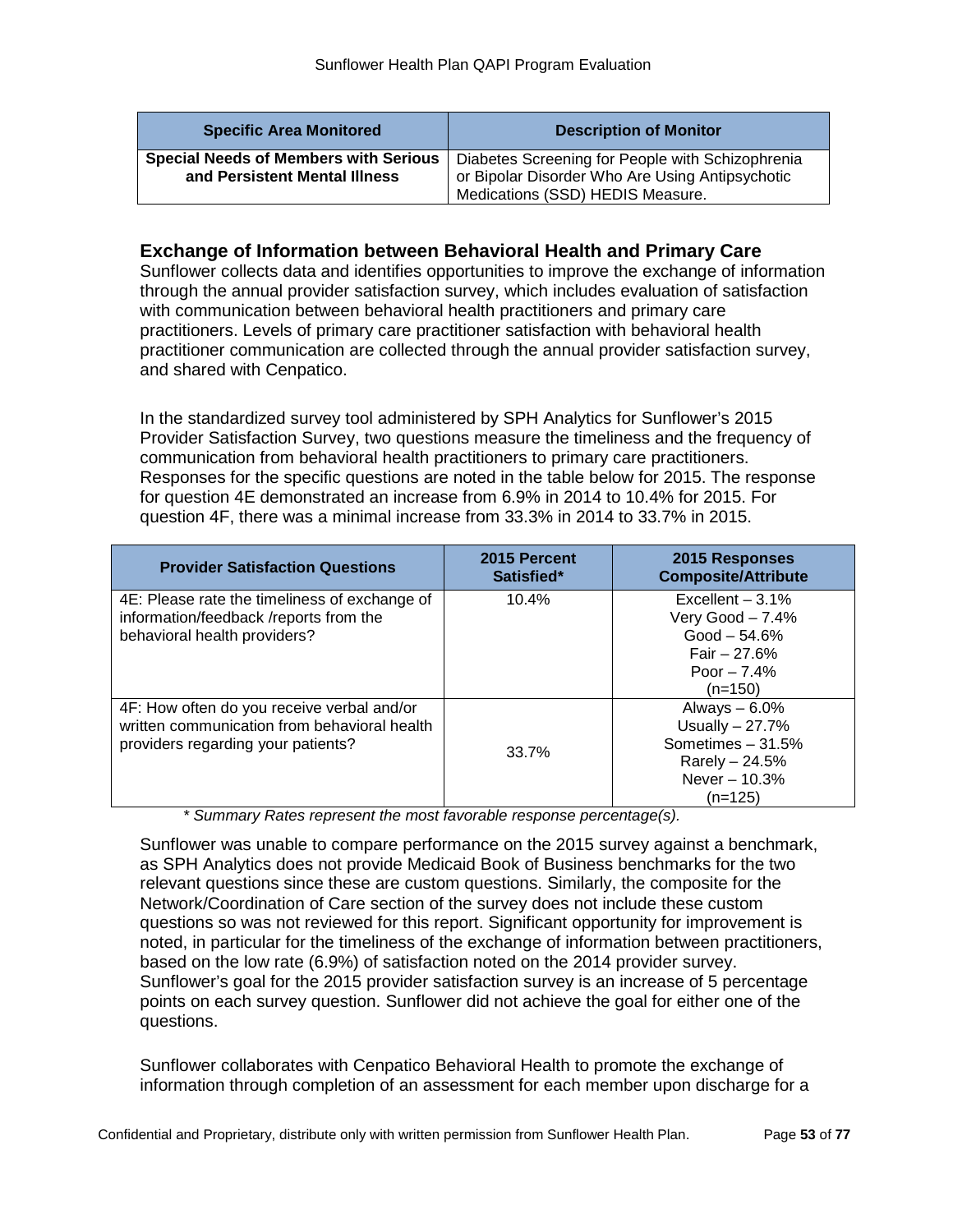behavioral health inpatient admission. Cenpatico Behavioral Health identifies a member's PCP and faxes the discharge assessment, which includes information regarding discharge medications and behavioral health providers with whom the member has follow up care arranged. Discharge summaries containing protected health information related to HIV/AIDS or substance abuse treatment are not eligible for re-disclosure to the member's PCP unless the member provides specific written consent to release the information obtained by Cenpatico Behavioral Health. Efforts are made to obtain this consent to allow for the records to be provided to the PCP. Case managers and care coordinators also address this with members during initial or ongoing outreach, providing education to members regarding the importance of providing consent to allow the information to be shared with their PCP.

Sunflower and Cenpatico Behavioral staff also identified the following barriers related to the exchange of information between medical and behavioral healthcare providers:

- Members do not have an established relationship with a PCP.
- Staff unable to identify the member's PCP, therefore cannot facilitate exchange of information.
- Member knowledge deficit regarding importance of and process for providing consent to share treatment records that include HIV/AIDS or substance abuse treatment information.
- Physicians are unaware their patients are seeing behavioral health clinicians and/or who the behavioral health providers are.
- Physicians are unaware their patients are seeing behavioral health clinicians and/or who the behavioral health providers are.
- Behavioral health clinicians are not aware of who the member's assigned PCP is.
- Members leaving acute inpatient for psychiatric care maintain the stigma of mental illness and often do not want their other providers or support systems to know they were hospitalized for behavioral health issues.
- Members with acute psychosis are difficult to coordinate services as they are resistant to others outside of their perceived support group.

Additionally, the following opportunities were identified to address the barriers with regard to making impact on improving communication between behavioral health providers and primary care:

- Member education to help establish relationship with a PCP.
- Staff education and ongoing auditing of inpatient cases.
- Member education regarding providing consent for information to be shared to allow for communication of treatment including HIV/AIDS and substance abuse treatment for improved coordination of care
- Education of medical providers regarding a member's behavioral health providers.
- Member education regarding importance of sharing information between providers.
- Education of behavioral health providers regarding a member's PCP.
- Member education regarding importance of sharing information between providers.
- Treatment record review for all high volume behavioral health providers to identify attempts to coordinate care and provide technical assistance to providers who do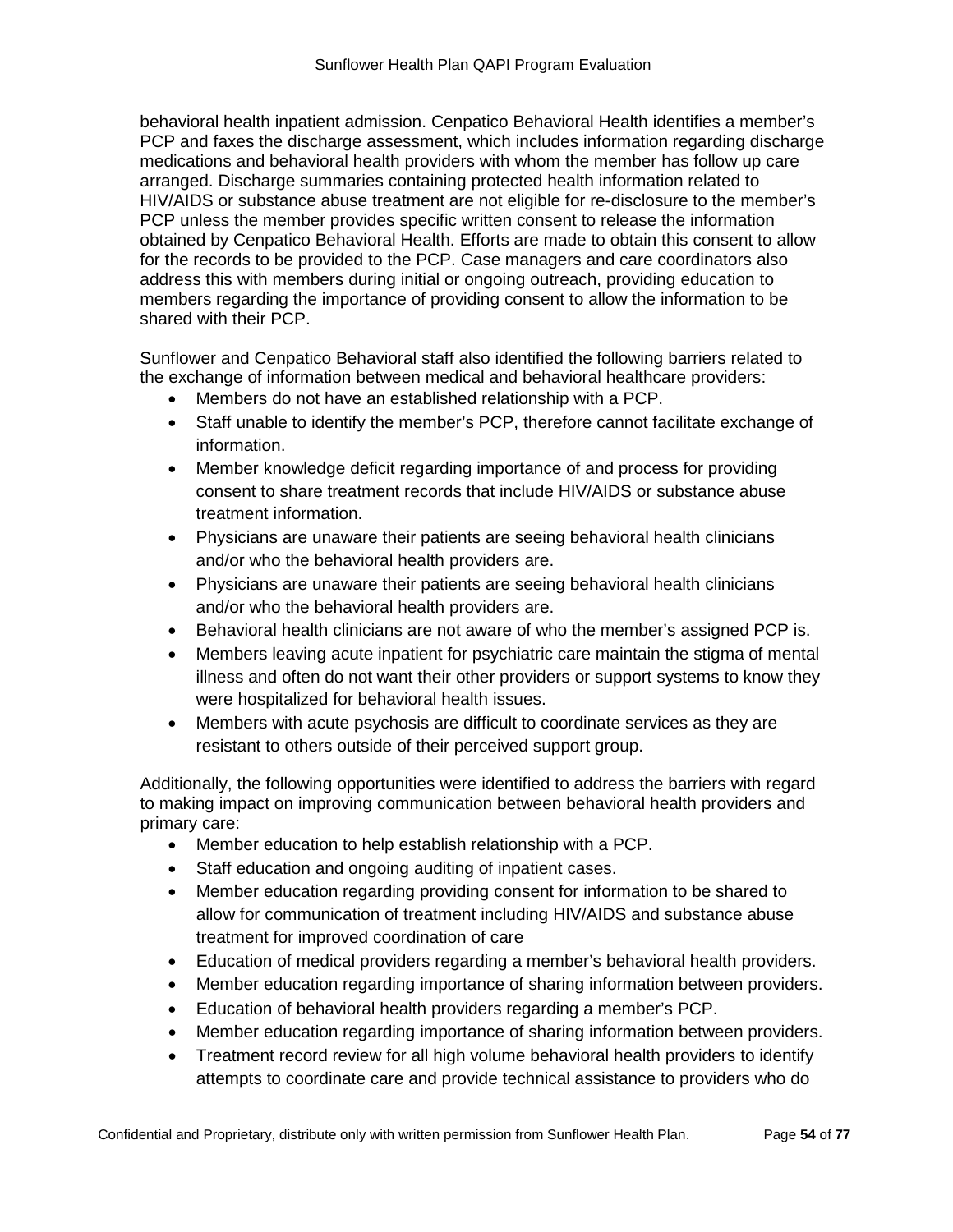not meet the standards.

- Work with members to understand that mental health also impacts all areas of their health and quality of life and encourage coordination of care with other providers.
- Minimize the number of people who are contacting the member to one case manager that will coordinate with other members of the care team.

# **Appropriate Diagnosis, Treatment and Referral of Behavioral Disorders Commonly Seen in Primary Care & the Appropriate Use of Psychotropic Medications**

Sunflower collects and analyzes data regarding appropriate diagnosis, treatment and referral of behavioral health disorders commonly seen in primary care, and appropriate use of psychotropic medications through assessment of the Antidepressant Medication Management (AMM) HEDIS measure. Sunflower and Cenpatico Behavioral Health collaborate on this HEDIS measure as practitioners from both primary care health and behavioral health treat members with depressive disorders and prescribe antidepressant medications.

The AMM HEDIS measure has two indicators:

- *Effective Acute Phase Treatment -* the percentage of newly diagnosed and treated members who remained on an antidepressant medication for at least 84 days (12 weeks).
- *Effective Continuation Phase Treatment -* the percentage of newly diagnosed and treated members who remained on an antidepressant medication for at least 180 days.

Sunflower's results on the HEDIS measures for effective acute and continuation phase of treatment are noted in the table below.

| <b>AMM Indicator</b>                                | <b>HEDIS 2015</b>    | Goal*  | <b>HEDIS 2014</b>   | Goal** |
|-----------------------------------------------------|----------------------|--------|---------------------|--------|
| <b>Effective Acute</b><br><b>Phase Treatment</b>    | 49.09%<br>(834/1699) | 49.66% | 57.14%<br>(116/203) | 51.47% |
| Effective<br><b>Continuation Phase</b><br>Treatment | 33.78%<br>(574/1699) | 33.93% | 37.44%<br>(76/203)  | 35.26% |

*\*Quality Compass 2014 Medicaid 50th percentile*

*\*\*Quality Compass 2013 Medicaid 50th percentile*

Sunflower's HEDIS 2015 (measurement year 2014) rate for the *Effective Acute Phase Treatment* measure did not meet the goal of reaching or exceeding the Quality Compass 50th percentile. The *Effective Acute Phase Treatment* indicator fell slightly below the performance goal of 49.66% with a rate of 49.09%. The *Effective Continuation Phase Treatment* rate for HEDIS 2015 also fell slightly below the performance target of 33.93%, with a rate of 33.78%. Sunflower will continue to work to increase performance in 2016.

Both AMM HEDIS 2015 rates demonstrate a decreased rate from HEDIS 2014, however due to Sunflower first beginning health plan operations in January 2013, the HEDIS 2014 final rates are not considered a valid indicator of Sunflower's performance and HEDIS 2015 rates were used as baseline.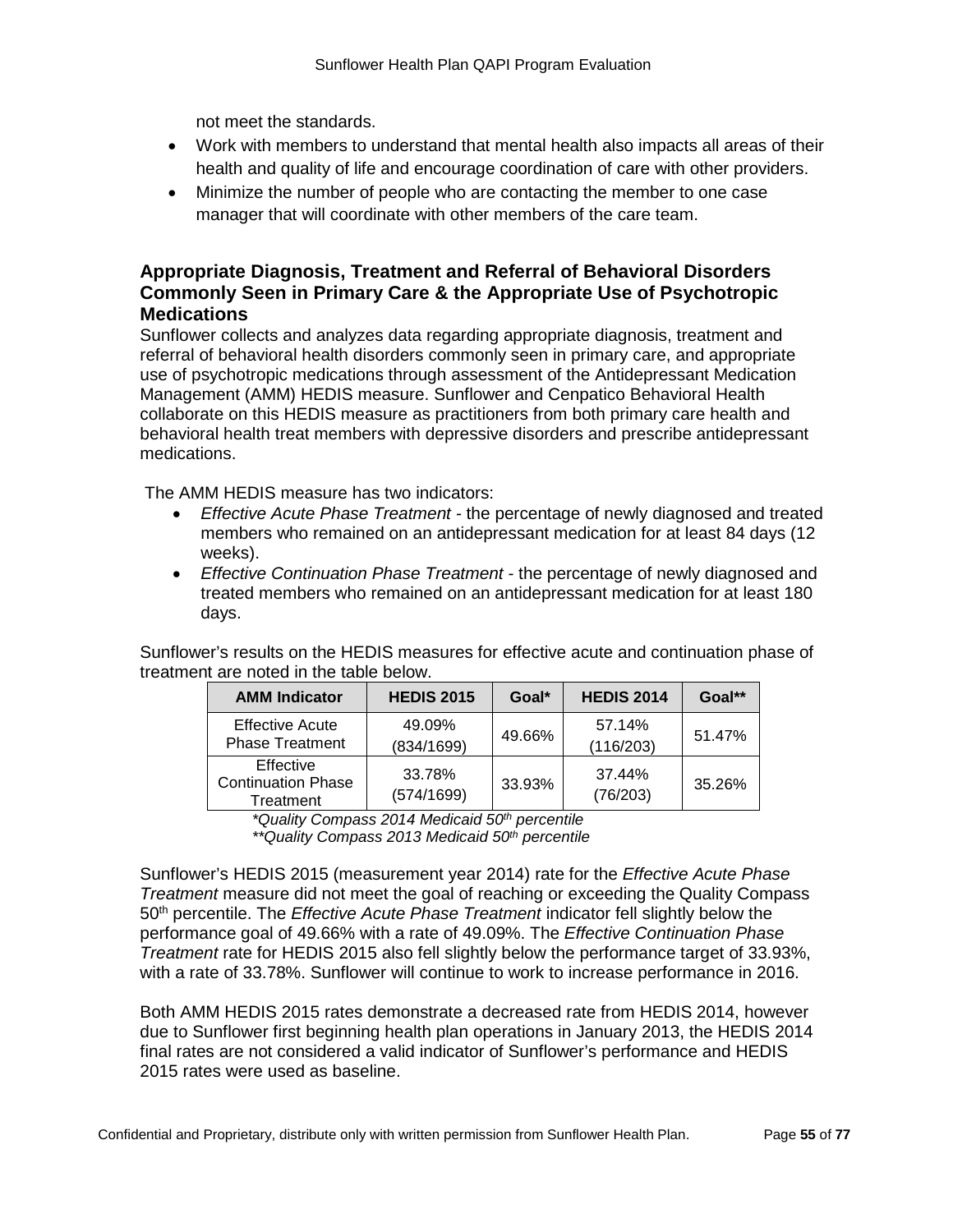Sunflower and Cenpatico Behavioral Health provide Depression Disease Management (DM) to members with depression. Outreach is made to members identified with a diagnosis of depression to engage them in the DM program, and referrals are made by Sunflower staff. Adherence to treatment plans, including antidepressant medications, is a primary focus of the program. Sunflower and Cenpatico Behavioral Health also identified barriers and opportunities related to the appropriate diagnosis, treatment, and referral of behavioral disorders and the appropriate use of psychotropic medications, displayed in the table below.

Analysis of the data lead to the identification of the following barriers that were focused one:

- Member knowledge deficit regarding importance of adherence, ways to manage side effects, etc.
- The treating provider may not be aware the member is not consistently taking their prescribed medication.
- Treating providers not familiar with the depression clinical practice guideline.

The opportunities identified as interventions to address the barriers are noted below:

- Targeted outreach to members with a depression diagnosis and recently prescribed/fill of a new antidepressant prescription.
- Utilize pharmacy data to identify members who are non-adherent and distribute letter to prescribers to notify of member non-adherence.
- Article in the provider newsletter, educated providers about Sunflower's adopted clinical practice guidelines, including the depression guideline.

# **Management of Treatment Access and Follow-up for Members with Coexisting Medical and Behavioral Disorders & Primary or Secondary Preventive Behavioral Healthcare Program**

Sunflower provides a preventive behavioral health program targeting early identification of pregnant members at risk for depression as a means to assure treatment access and follow-up for these members with coexisting conditions. The program, through collaboration with Cenpatico Behavioral Health, allows for early co-management of cases where a member may be experiencing depression along with their pregnancy. The collaborative efforts to identify members at risk for perinatal depression involve identifying all pregnant members and those who recently delivered Start Smart member mailings, and involves screening of members to identify those at risk or with depression, Depression education materials are provided to the mothers who are expecting and those who have delivered along with an Edinburgh Depression Scale and a self-addressed envelope. Education is provided to practitioners about the program to allow for referrals. Efforts also utilize case management and disease management as opportunities to identify members early with depression.

This program attempts to encourage the newly delivered woman to identify the signs and symptoms of depression and seek help for depression so that complications can be minimized and nurturing of the newborn can be optimal through the goals provided below.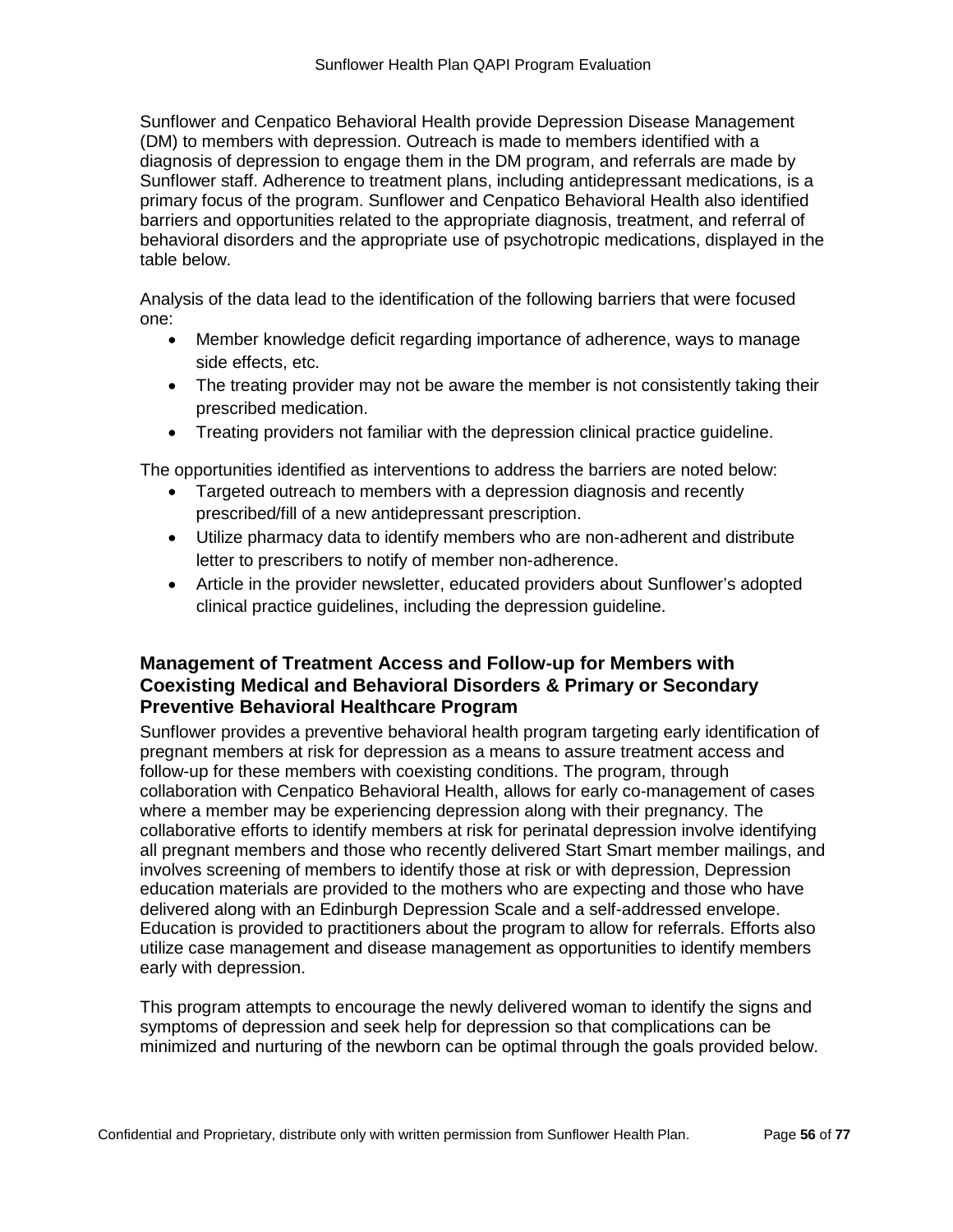- Educate members in the perinatal period about the risks of depression;
- Educate members regarding the signs and symptoms of depression;
- Educate the member about accessing services for treatment of depression;
- Educate the member's provider if the member demonstrates depression using the Edinburgh Scale; and,
- Identify members at moderate or high risk for depression and engage them in preventative care to avoid adverse outcomes.

Returned surveys are scored and assigned as high, moderate, or low risk. Then outreach is performed for each member regardless of their score. Response rates are low ranging from 1.6% to 4.0%. The majority of those who did respond indicated that their level was low on the survey. The trends with regard to low response rate to survey and low risk levels assessed are consistent with what was seen in 2014 as well. Of the surveys received in 2015, there was a minimal decrease in the number of those who scored as moderate or high in 2014 compared to 2015. The 2015 Survey results are noted below:

|             | <b>Number</b><br><b>Sent</b> | <b>Number</b><br><b>Returned</b> | <b>Response</b><br>Rate | <b>Number</b><br>Low | Rate<br>Low | <b>Number</b><br><b>Moderate</b><br>/High | Rate<br><b>Moderate</b><br>/High |
|-------------|------------------------------|----------------------------------|-------------------------|----------------------|-------------|-------------------------------------------|----------------------------------|
| Prenatal    | 3086                         | 123                              | 4.0%                    | 87                   | 70.7%       | 28                                        | 22.8%                            |
| Post-Partum | 3871                         | 63                               | 1.6%                    | 48                   | 76.2%       | 6                                         | 9.5%                             |
| Total       | 6957                         | 186                              | 2.7%                    | 135                  | 72.6%       | 34                                        | 18.3%                            |

The Cenpatico Behavioral Health clinical team is notified of all moderate or high risk members within two (2) business days of receipt of completed surveys. The clinical team set a target of 24 hours from receipt of notification to first outreach to the identified members. Clinical outreach demonstrated a successful increase in 2015 for 89% of the moderate and high risk prenatal members this reporting period compared to 2014 (72%), with a 24% change in rate. This is not a statistically significant increase (p>.0813). Cenpatico exceeded its performance goal to increase the successful outreach and engagement rate by 10%. Of the members who accepted Cenpatico's clinical outreach and engagement services, 100% accessed behavioral health services within 45 days of completion of their depression screen.

The following barriers and opportunities were identified regarding management of members with coexisting medical and behavioral health disorders and the Perinatal Depression Screening Program.

- Members at risk for perinatal depression cannot be identified due to low response rates to survey.
- Member knowledge deficit about the Start Smart program and benefits of the program (i.e. depression screening) and availability of behavioral health services.
- Provider knowledge deficit regarding services Sunflower can provide to members with perinatal depression.
- Provider perception that depression screening is time consuming and office lacks staff to do screening.
- Member and provider knowledge deficit about the Start Smart program and benefits of the program (i.e. depression screening) and availability of behavioral health services.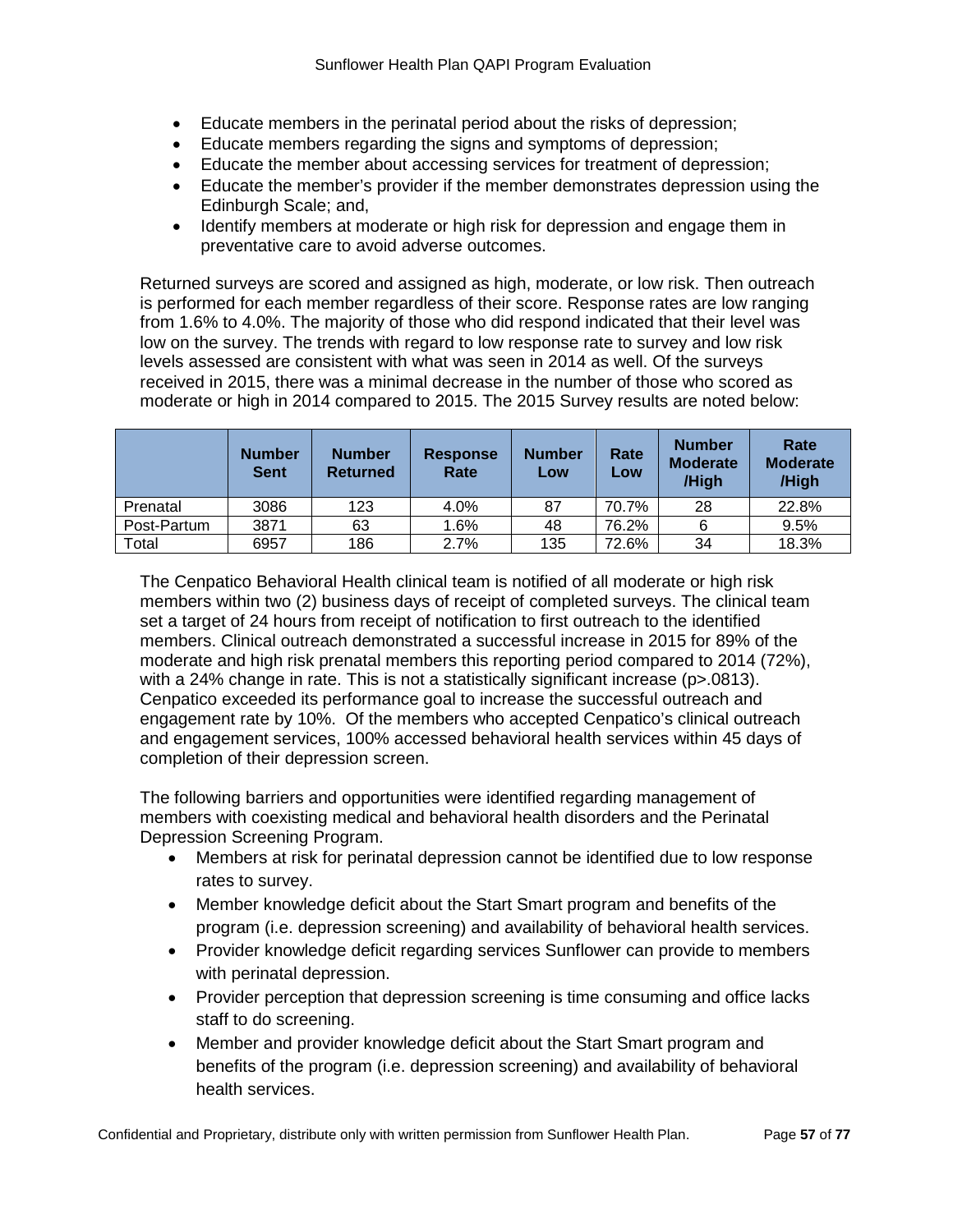The opportunities identified were as follows:

- Sunflower CM staff complete depression screenings in real time with members during calls.
- Member and provider education related to Start Smart program and benefits as well as availability of behavioral health services
- Provider education related to Sunflower services available to members with Perinatal Depression
- Provider education related to importance of taking the time to complete the screening

# **Coordinating Special Needs of Members with Serious & Persistent Mental Illness**

Sunflower collects data on challenges surrounding coordination and continuity of care for members with serious and persistent mental illness through assessment of the HEDIS *Diabetes Screening for People with Schizophrenia or Bipolar Disorder who Are Using Antipsychotic Medications (SSD)* measure. The SSD measures assesses the percentage of members 18-64 years of age with schizophrenia or bipolar disorder who were dispensed an antipsychotic medication and had a diabetes screening test during the measurement year. Use of this measure as a monitor for coordination of care is key to ensuring members with high acuity special healthcare needs are receiving the proper monitoring and service coordination for both their behavioral and physical health conditions.

The SSD measure is a new measure for HEDIS 2015. Sunflower's HEDIS 2015 final rate serves as the baseline for this monitoring performance. For Sunflower's Health's baseline year (HEDIS 2015, Measurement Year 2014) the goal was to achieve the NCQA Quality Compass HMO Medicaid 50th percentile of 79.38%. Sunflower's final rate of 72.69% failed to meet that goal.

Barrier analysis was performed and Sunflower recognized the following barriers to coordination of care for members with special needs including those with serious and persistent mental illness:

- Knowledge deficit of members with SPMI regarding the risk of diabetes and the importance of diabetic screening
- Member confusion regarding involvement of both medical and behavioral health case managers/care coordinators
- PCPs are unaware their patients are seeing behavioral health clinicians or who the behavioral health provider is that the member is seeing.
- Members do not have an established relationship with a PCP.
- Health plan staff unable to identify the member's PCP, therefore cannot facilitate exchange of information.
- Treating providers not familiar with the depression clinical practice guideline.
- Member knowledge deficit regarding importance of adherence, ways to manage side effects, etc.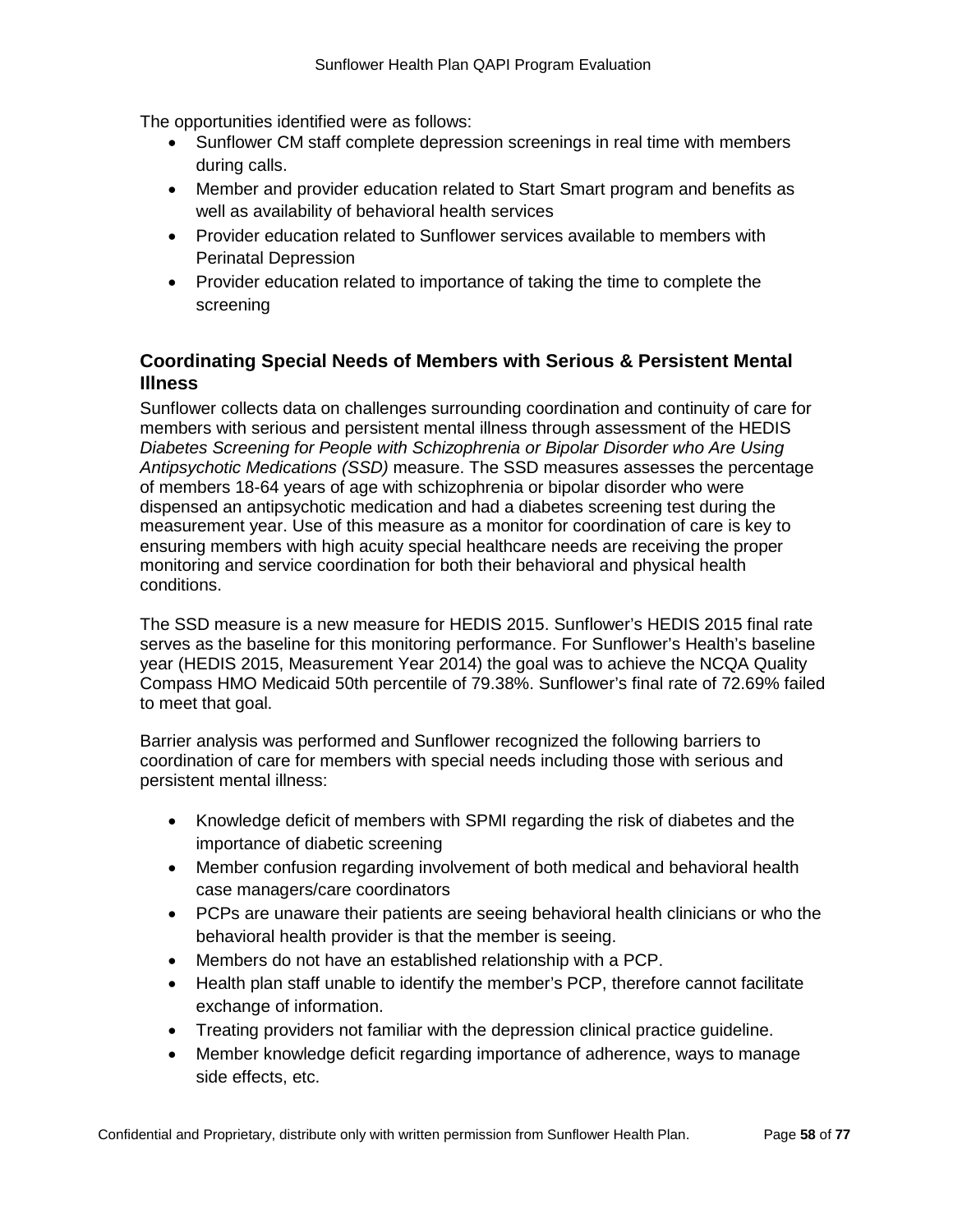The collaborate efforts of Sunflower and Cenpatico Behavioral Health demonstrate efforts to overcome barriers that were initiated back into 2014 which were carried through for 2015 and new action as were added as well in 2015 based on analysis of data. Below are the actions taken with regard to overcoming and assisting members with improved health and quality of life.

- Member and provider newsletter articles about the availability of behavioral health services through Cenpatico
- Members with a depression diagnosis and recently prescribed/fill of a new antidepressant sent an informational brochure and personalized letter to encourage prescription compliance and provide general education regarding the prescription. Provide telephonic outreach to these members as well.
- Full integration of medical and behavioral health care management services one primary lead case manager/care coordinator. Primary case manager addresses medical and behavioral health issues concurrently.
- Cenpatico staff re-trained regarding discharge assessment process and how to effectively identify the member's PCP. Monthly audits by Cenpatico QI staff continue, and include ongoing staff education regarding successful facilitation of the exchange of information.
- Enhance post-discharge outreach call script for medical inpatient admissions, to include addressing behavioral health treatment and encouraging members to share information between providers and provide consent if needed.
- Provider newsletter article regarding depression and availability of support from Sunflower
- Provider newsletter article regarding Sunflower's practice guidelines and how to access the guidelines, including the depression guideline.

# **UTILIZATION MANAGEMENT PROGRAM**

### **Purpose**

The purpose of the Utilization Management (UM) Program Description is to define the structures and processes utilized within the Medical Management Department, including assignment of responsibility to appropriate individuals, in order to promote fair, impartial and consistent utilization decisions and coordination of medical and behavioral care for the health plan members.

### **Scope**

The scope of the Utilization Management Program (UM Program) is comprehensive and applies to all eligible members across all product types, age categories and range of diagnoses. The UM Program incorporates all care settings including preventive care, emergency care, primary care, specialty care, acute care, behavioral health care, community based services, short-term care, long term care and ancillary care services. The scope of activities include screening, intake, assessment, utilization management, discharge planning and aftercare, case management, crisis management, referrals, collaboration with providers/practitioners, disease management, preventative health activities and psychiatric medication utilization review.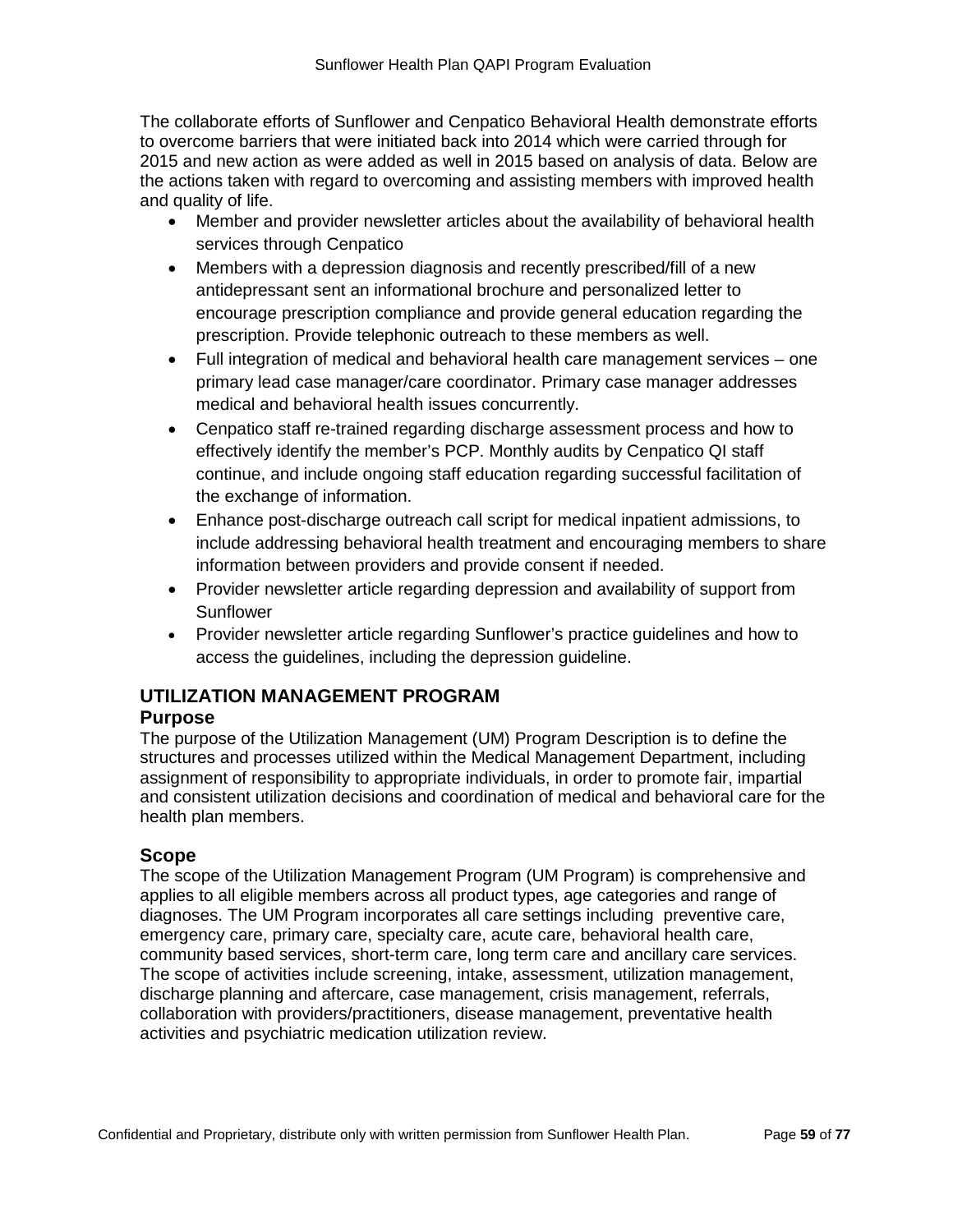### **Goals**

The goals of the UM Program are to optimize members' health status focusing on recovery and a, sense of well-being, productivity, and access to quality health care, while at the same time actively managing cost trends. The UM Program aims to provide quality services that are a covered benefit, medically necessary, appropriate to the patient's condition, rendered in the appropriate setting and meet professionally recognized standards of care. This program focuses on individualized treatment strategies that promote resiliency and recovery using evidence-based practices.

### **Implementation**

The UM Program seeks to advocate the appropriate utilization of resources, utilizing the following program components: 24-hr nurse triage, authorization/precertification, second opinion, ambulatory review, and retrospective for medical health care services, case management, disease management when applicable, maternity management, preventive care management and discharge planning activities. Additional program components implemented to achieve the program's goals include tracking utilization of services to guard against over- and under-utilization of services and interactive relationships with practitioners to promote appropriate practice standards. The Primary Care Physician (PCP) is responsible for assuring appropriate utilization of services along the continuum of care.

# **Authority**

The Plan Board of Directors (BOD) has ultimate authority and accountability for the oversight of the quality of care and services provided to members. The BOD oversees development, implementation and evaluation of the Quality Improvement Program. The Plan BOD delegates the daily oversight and operating authority of the utilization management (UM) activities to the Plan's Quality Improvement Committee (QIC), which, in turn, delegates responsibility for the UM Program to the UM Committee (UMC), including the review and appropriate approval of medical necessity criteria and protocols and utilization management policies and procedures. The UMC is responsible for reviewing all utilization management issues and related information and making recommendations to the Plan's QIC, which reports to the BOD. The UM Program is reviewed and approved by the Plan's BOD on an annual basis.

The Chief Medical Director has operational responsibility for and provides support to the Plan's UM Program. The Plan Chief Medical Director, Vice President of Medical Management (VPMM) and/or any designee as assigned by the Plan President and CEO are the senior executives responsible for implementing the UM program including cost containment, medical quality improvement, medical review activities pertaining to utilization review, quality improvement, complex, controversial or experimental services, and successful operation of the UMC. A board certified psychiatrist and licensed behavioral health practitioners are involved in the implementation, monitoring and directing of behavioral health aspects of the UM Program, and a dentist is involved in the implementation, monitoring and directing of dental health aspects of the UM program. A pharmacist oversees the implementation, monitoring and directing of pharmacy services. In addition to the Chief Medical Director, the Plan may have one or more Medical and/or associate Medical Directors.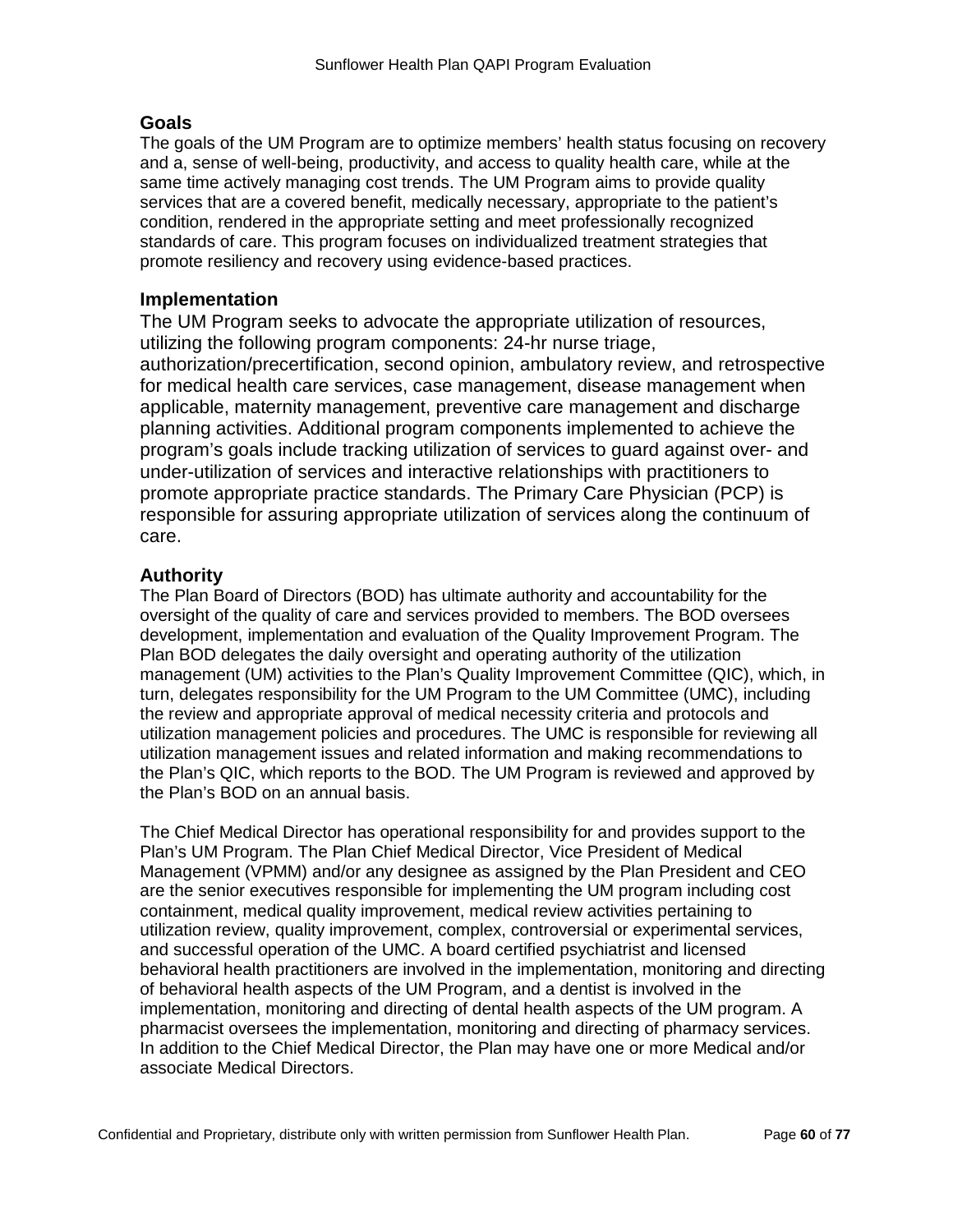The Chief Medical Director's responsibilities include, but are not limited to coordination and oversight of the following activities:

- Assists in the development/revision of UM policies and procedures as necessary to meet state statutes and regulations
- Monitors compliance with the UM Program
- Provides clinical support to the UM staff in the performance of their UM responsibilities
- Assures that the Medical Necessity criteria used in the UM process are appropriate and reviewed by physicians and other practitioners according to policy

# **Program Integration**

The UM Program, Pharmacy and Therapeutics (P&T) Program, Quality Improvement (QI), Credentialing, and the Fraud and Abuse Programs are closely linked in function and process. The UM process utilizes quality indicators as a part of the review process and provides the results to the Plan's QI department. As case managers perform the functions of utilization management, member quality of care measures indicators prescribed by the Plan as part of the patient safety plan, are identified. Additionally as the quality department is made aware of issues, they work directly with members of the Medical Management team to discuss and follow up with the member to ensure safety and immediate remediation as needed. All required information is documented and forwarded to the QI department for review and resolution. As a result, the utilization of services is interrelated with the quality and outcome of the services.

Any adverse information that is gathered through interaction between the UM staff and the practitioner or facility staff is also vital to the re-credentialing process. Such information may relate, for example, to specific case management decisions, discharge planning, precertification of non-covered benefits, etc. The information is forwarded to the QI Department in the format prescribed by Sunflower for review and resolution as needed. The Chief Medical Director or Medical Director determines if the information warrants additional review by the Plan Peer Review or Credentialing Committee. If committee review is not warranted, the information is documented and may be used for provider trending and/or reviewed at the time of the provider's re-credentialing process.

UM policies and processes serve as integral components in preventing, detecting, and responding to Fraud and Abuse among practitioners and members. The Medical Management Department will work closely with the Compliance Officer and Centene's Special Investigations Unit to resolve any potential issues that may be identified.

In addition, the Plan coordinates utilization/care management and education activities with local community providers for activities that include, but are not limited to:

- Early childhood intervention.
- State protective and regulatory services.
- Women, Infant and Children Services (WIC).
- EPSDT Health Check outreach.
- Substance Abuse Screenings.
- Juvenile Justice.
- Foster Care agencies.
- Services provided by the local community mental health centers and substance abuse providers.

Confidential and Proprietary, distribute only with written permission from Sunflower Health Plan. Page **61** of **77**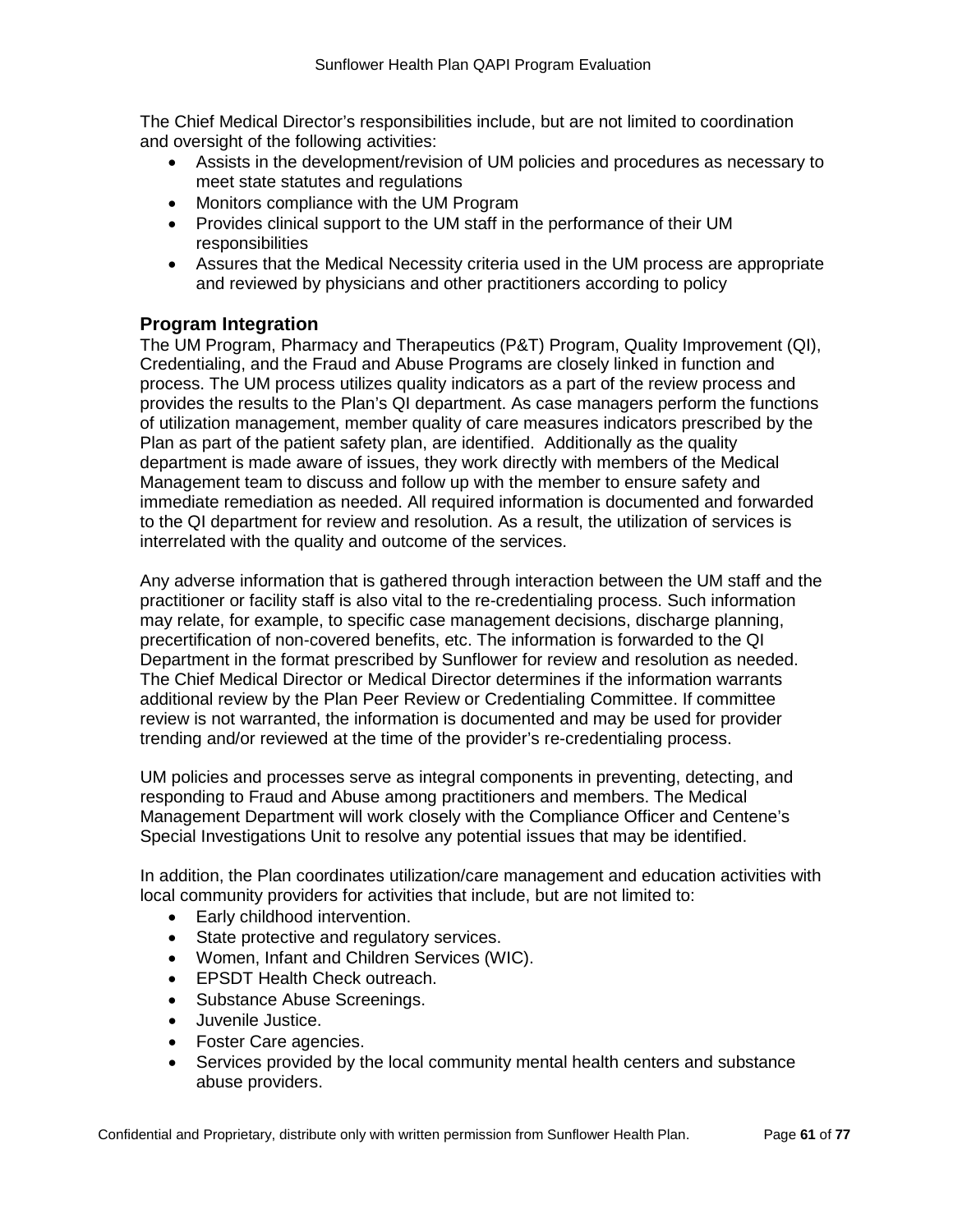• Services provided by local public health departments.

#### **Complex Case/Care Management**

Case management or coordination of care is a collaborative process of assessment, planning, coordinating, monitoring and evaluation of the services required to meet the members' individual needs. Case management serves as a means for achieving member wellness, recovery, and autonomy through advocacy, communication, education, identification of services resources and service facilitation. The goal of case management is provision of quality health care along a continuum, decreased fragmentation of care across settings, enhancement of the member's quality of life, and efficient utilization of patient care resources.

Members identified who will potentially benefit from care management are assigned a case manager who is registered nurses or social worker. The case manager will develop a care plan for the member and work with the member and the member's doctor to obtain the necessary care for the member. In order to optimize the outcome for all concerned, case management services are best offered in a climate that allows direct communication between the Case Manager, the member, and appropriate service personnel, while maintaining the member's privacy, confidentiality, health, and safety through advocacy and adherence to ethical, legal, accreditation, certification, and regulatory standards or guidelines.

#### **Disease Management**

Disease management is a multidisciplinary, continuum-based approach to health care delivery that proactively identifies populations with or at risk for chronic medical conditions. Disease management programs generally are offered telephonically, involving interaction with a trained nursing professional, and require an extended series of interactions, including a strong educational component. Sunflower offers disease management to those members with the following conditions:

• Asthma

**Hypertension** 

• Diabetes

• Heart disease

Sunflower determined the case management identification criterion being utilized was adequately identifying the population at risk. The data reviewed in this population assessment does not indicate a need for any fundamental changes in the case management program at this time, and Sunflower's protocol for complex case management will remain essentially the same in 2016 as no material changes in the membership relative to product line, age/gender, language, and race and ethnicity were identified. However, there have been many changes made to the overall case management services provided by Sunflower as the health plan moves into the third year of operations. Some of the improvements include:

- Development of an Emergency Department Diversion program to assure members are connected with a primary care provider to manage their care and to provide any needed education and resources.
- Two new post-discharge nurse positions to contact all members not in case management after they have been discharged from the hospital.
- Implementation of a dedicated Transplant Case Manager (2) to assist transplant members.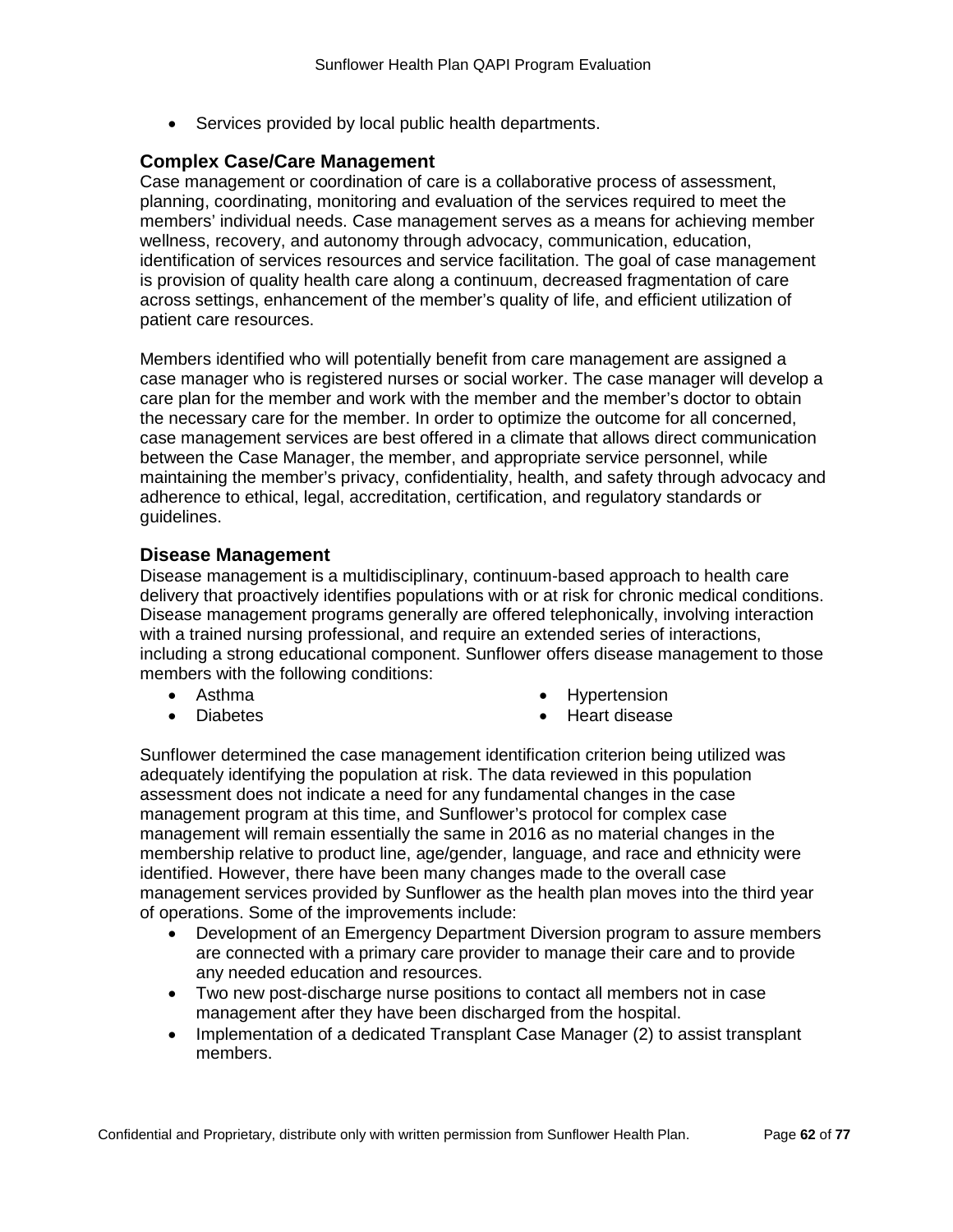- Sickle Cell Case Management Program to assess and educate all sickle cell members, assists with resources, coordinates care between providers, and any other functions necessary.
- Refocused efforts on TANF and CHIP members; Sunflower has instituted efforts to assist new mothers to obtain four well-child visits within the first 6 months of life to ensure babies are receiving timely immunizations and meeting appropriate developmental milestones.
- Efforts to increase the percentage of Notice of Pregnancy forms completed on pregnant women to identify the high risk pregnancies and offer Start Smart Case Management, which includes identifying any mother at risk for pre-term deliver and working with the physician and the member to consider 17P injections to reduce the risk of a pre-term birth.
- Community baby showers to connect with members in their community and present information about pregnancy, newborn care, and breastfeeding.
- Partner closely with Utilization Management staff to arrange safe discharges for NICU babies.
- Initiated Integrated Case Management, a training program for staff conducted by the Case Management Society of America (CMSA). This program provides education and instruction for staff on how to work together to manage the member as a whole person. The program includes 40 hours of self-study, webinar sessions, 1.5 days of face-to-face training with CMSA instructors, and an exam with certificate upon successful completion of the course, earning case managers 59 CEUs. Sunflower case managers continue to complete the program.
- Continuation of the holistic care based on the ICM model which includes as its primary pillar a one case owner model. In doing so, behavioral health was integrated into the health plan operations as opposed to a contracted service from our sister company. This resolved the silo effect with working as one team across all populations to care for the entire population as opposed to segments. This member centric model allows for the primary case owner to remain if the member has an established relationship but allow them to bring in their SME for a particular health state.
- To improve coordination of care between departments, Sunflower began daily rounds on all inpatient members. Sunflower also began scheduling Complex Medical Rounds, Long Term Service and Supports (LTSS) rounds, and integrated rounds to discuss and coordinate care.
- Sunflower has a wide range of member materials, including a new diabetes handbook that is brightly colored and easy to read.
- Sunflower has also recently begun using the Krames Patient Education materials database which contains patient education materials for thousands of diagnoses, medications, and medical procedures.

# **Utilization Management Committee (UMC)**

Daily oversight and operating authority of utilization management activities is delegated to the UMC, which reports to the Plan's QIC and ultimately to the Plan BOD. The UMC is responsible for the review and appropriate approval of medical necessity criteria and protocols and utilization management policies and procedures. The UMSC coordinates annual review and revision of the UM Program Description, Work Plan, and the Annual UM Program Evaluation.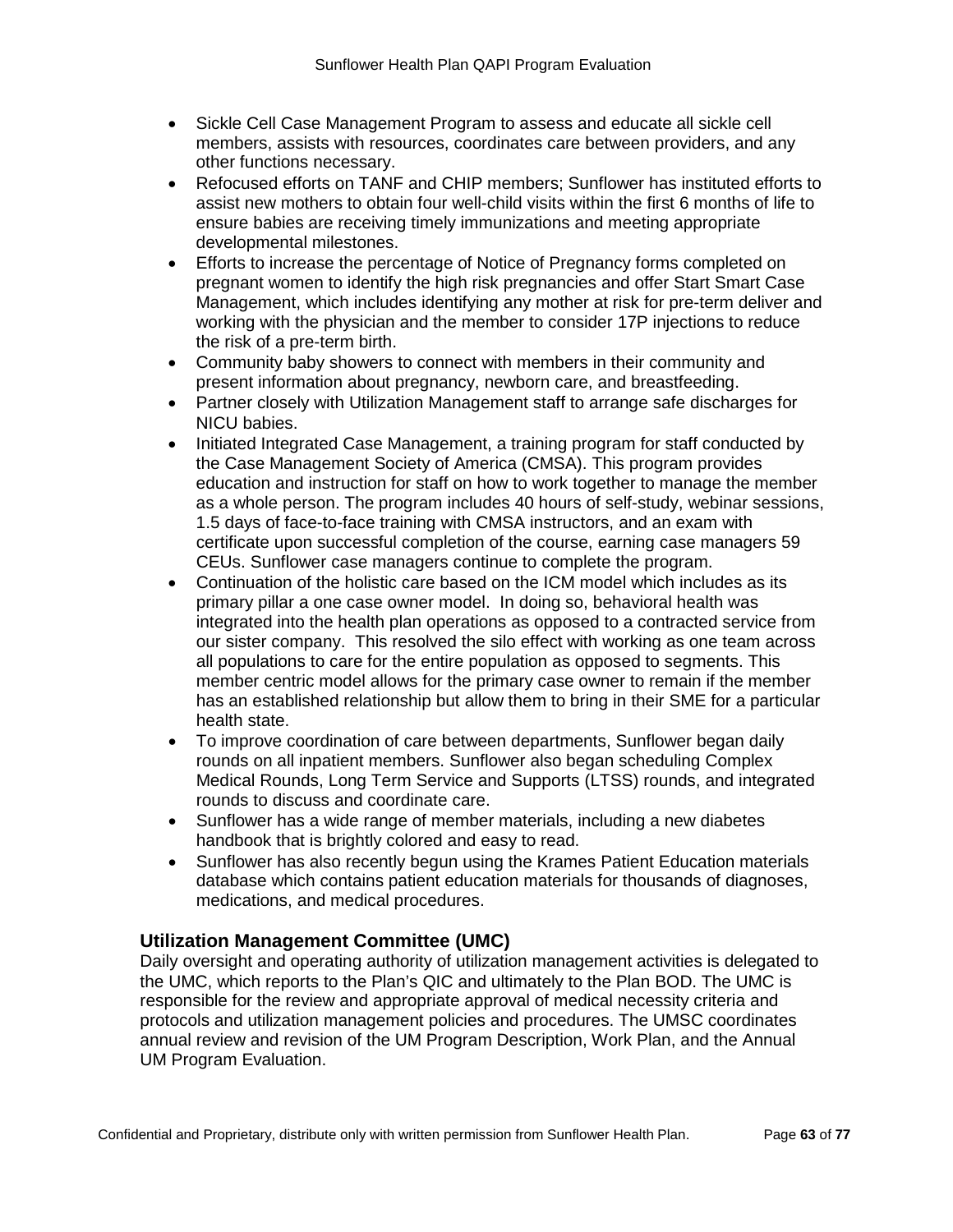These documents are presented to the QIC for approval. The UMC monitors and analyzes relevant data to detect and correct patterns of potential or actual inappropriate under- or overutilization, which may impact health care services, coordination of care and appropriate use of services and resources as well as member and practitioner satisfaction with the UM process. Analysis of the above tracking and monitoring processes, as well as status of corrective action plans, as applicable, are reported to the Plan's QIC.

In addition to the above, the UMC also provides ongoing evaluation of the appropriateness and effectiveness of provider incentive programs based on utilization data. This includes evaluating the performance of the provider using pay for performance measures and the impact of the contracts on participating physicians to ensure the goal of providing sufficient incentives to ensure the provision of high quality, cost effective care.

### **UM Committee Scope**

- Oversees the UM activities of Plan in regard to compliance with contractual requirements, federal and State statutes and regulations, and requirements of accrediting bodies such as NCQA and/or URAC
- Annually review and approve the UM program description, guidelines, and procedures
- Annually review and approve the criteria for determination of medical appropriateness to be used for nurse review
- Adapt criteria for determination of medical appropriateness to work within the delivery system
- Review provider specific reports for trends or patterns in utilization
- Review reports specific to facility or geographic areas for trends or patterns
- Formulate recommendations for specific providers for further study
- Monitor the adequacy of the network to meet the needs of the patient population
- Examines results of annual member and practitioner satisfaction surveys to determine overall satisfaction with the UM program and identify areas for performance improvement
- Examine reports of the appropriateness of care for trends or patterns of under or over utilization and refer them to the proper provider group for performance improvement or corrective action
- Examine results of annual surveys of members and providers regarding satisfaction with the UM program
- Include a feedback mechanism for communicating findings and recommendations, and contain a plan for implementing corrective actions
- Report findings to the QIC
- Liaison with the QIC for ongoing review of indicators of clinical quality

### **UM Committee Members**

The Plan actively involves participating network practitioners in utilization review activities as available and to the extent that there is not a conflict of interest. The Plan's UM Program Description and policies define when such a conflict may exist and describe the remedy when conflicts occur. Participation in the Plan's UMC is one of the primary ways in which network practitioners participate in Plan utilization review activities.

The UMC includes leadership the following (all voting members):

• Chief Executive Officer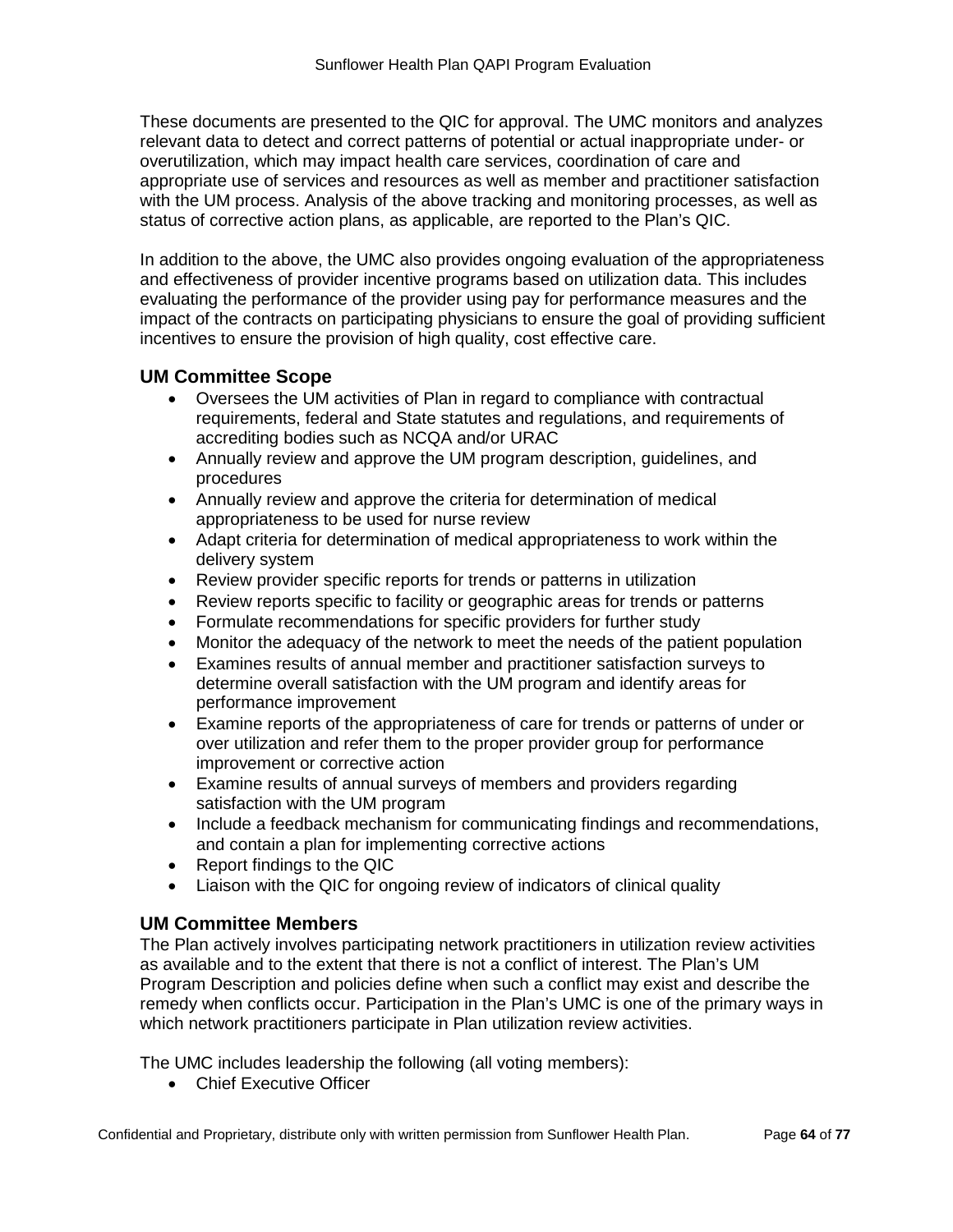- Chief Medical Director / Medical Director(s)
- Plan Network Physicians representing the range of practitioners within the network and across the regions in which it operates (at least one being a behavioral health provider)
- VP of Medical Management
- VP of Quality Improvement
- Other Plan operational staff as requested

Meeting Frequency and Documentation of Proceedings:

The UMC meets at least four (6) times per year and the VPMM maintains detailed records of all UMC meeting minutes, UM activities, case management program statistics and recommendations for UM improvement activities made by the UMC. The UMC submits to the QIC all meeting minutes and written reports regarding all UM studies and activities.

The utilization management process encompasses the following program components: 24 hr nurse triage, referrals, second opinions, prior authorization, pre-certification, concurrent review, ambulatory review, retrospective review, discharge planning and care coordination. All approved services, both medical and behavioral, must be medically necessary. The clinical decision process begins when a request for authorization of service is received at the Plan level. Request types may include authorization of specialty services, HCBS services, second opinions, outpatient services, ancillary services, behavioral health services, scheduled inpatient services, or emergent/urgent inpatient services, including obstetrical deliveries. The process is complete when the requesting practitioner and member (when applicable) have been notified of the determination.

# **Medical Necessity Criteria**

The goal in utilization management is to help guide best practice medicine in the most efficient and economical manner while addressing patient-specific needs. To that end, the clinical decision criteria utilized aligns the interests of the health plan, the practitioner, and the member. The UM criteria are nationally recognized, evidence-based standards of care and include input from recognized medical experts. UM criteria and the policies for application are reviewed and approved at least annually and updated as appropriate. Utilization review criteria are utilized as an objective screening guide and are not intended to be a substitute for physician judgment. Utilization review decisions are made in accordance with currently accepted medical or behavioral health care practices, while taking into consideration the individual member needs and complications at the time of the request, in addition to the local delivery system available for care. The Medical Director reviews all potential medical necessity denials for medical appropriateness and is the only one with authority to implement an adverse determination which results in reduction, suspension, denial, or termination of services.

In general, the Plan uses McKesson's InterQual guidelines to determine medical necessity and appropriateness of physical and behavioral health care. InterQual is a recognized leader in development of clinical decision support tools, and is used by 3000 organizations and agencies to assist in managing health care for more than 100 million people. InterQual is developed by generalist and specialist physicians representing a national panel from academic as well as community based practice, both within and outside the managed care industry. InterQual provides a clear, consistent, evidence-based platform for care decisions that promote appropriate use of services, enhance quality, and improve health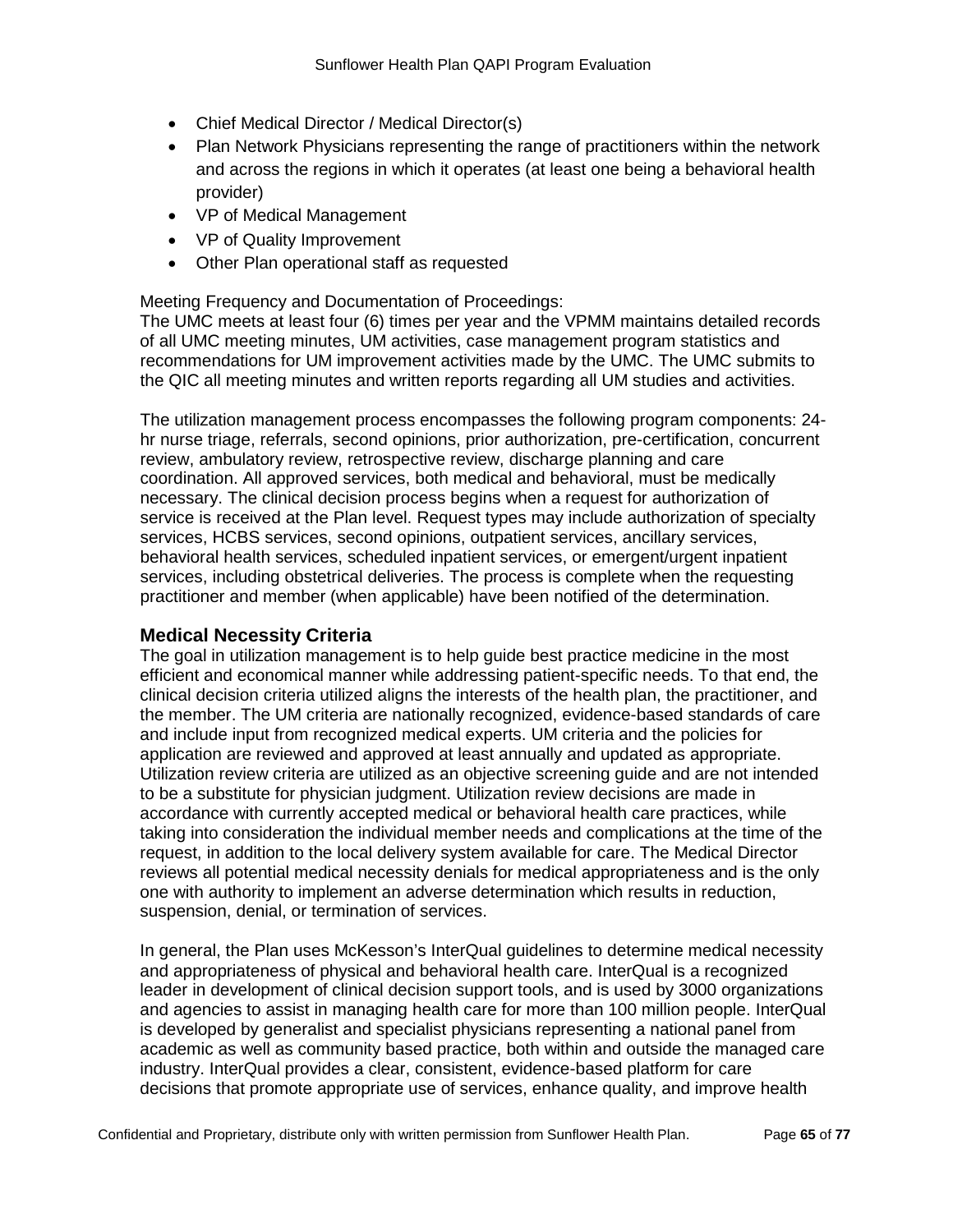outcomes. The Plan will use InterQual's Level of Care and Care Planning Criteria for Pediatric Acute, Adult Acute, Home Care, Durable Medical Equipment and Procedures to determine medical necessity and appropriateness of care. The Plan may also use the Sub acute/Skilled Nursing guidelines to assist in determining medical necessity for sub-acute or skilled nursing care for members with catastrophic conditions or special health care needs. For determination of medical necessity and appropriateness of substance use services, the Plan uses the ASAM as contained in KCPC. For determination of the community based services for behavioral health, the Plan uses InterQual and develops a medical necessity criteria based on the service description as needed; this criteria is submitted and approved to the Provider Advisory Council.

### **Timeliness of Decision Making**

Utilization management decisions are made in a timely manner to accommodate the clinical urgency of the situation and to minimize any disruption in the provision of health care. Established timelines are in place for practitioners to notify the plan of a service request and for the health plan to make UM decisions and subsequent notifications to the member and practitioner.

For all pre-scheduled services requiring prior authorization, the provider must notify the Plan within five (5) days prior to the requested service date. Prior authorization is never required for emergent or urgent care services. Facilities are required to notify the Plan of all inpatient admissions and long-term care facility admissions within one (1) business day following the admission. Post-stabilization services delivered in the emergency department do not require authorization. Once the member's emergency medical condition is stabilized, certification for urgent or emergent hospital admission or authorization for follow-up care is required as stated above.

The Plan will make determinations for standard, non-urgent, pre-service prior authorization requests within 14 calendar days of receipt of the request. A determination for urgent preservice care (expedited prior authorization) will be issued within 72 hours of receiving the request for service. The Plan will make determination for urgent concurrent, expedited continued stay and/or post stabilization review within 24 hours of receipt of the request for services. A request made while a member is in the process of receiving care is considered to be an urgent concurrent request if the care requested meets the definition of urgent, even if the earlier care was not previously approved by the Plan. If the request does not meet the definition of urgent care, the request may be handled as a new request and decided within the time frame appropriate for the type of decision (i.e., pre-service and post-service). Medical necessity of post service decisions (retrospective review) will be limited to special circumstances and subsequent member/practitioner notification will occur no later than 30 calendar days from receipt of request.

### **New Technology Assessment**

In instances of determining benefit coverage and medical necessity of new and emerging technologies and the new application of existing technologies or application of technologies for which no InterQual Criteria exists, the Medical Director shall first consult Centene's available Medical Policy Statements. The Centene Clinical Policy Committee, with representation from Sunflower and Centene Health Plans, develops these statements. The Corporate Clinical Policy Committee (CPC) is responsible for evaluating new technologies or new applications of existing technologies for inclusion in the benefit plan. The CPC shall develop, disseminate and annually update medical policies related to: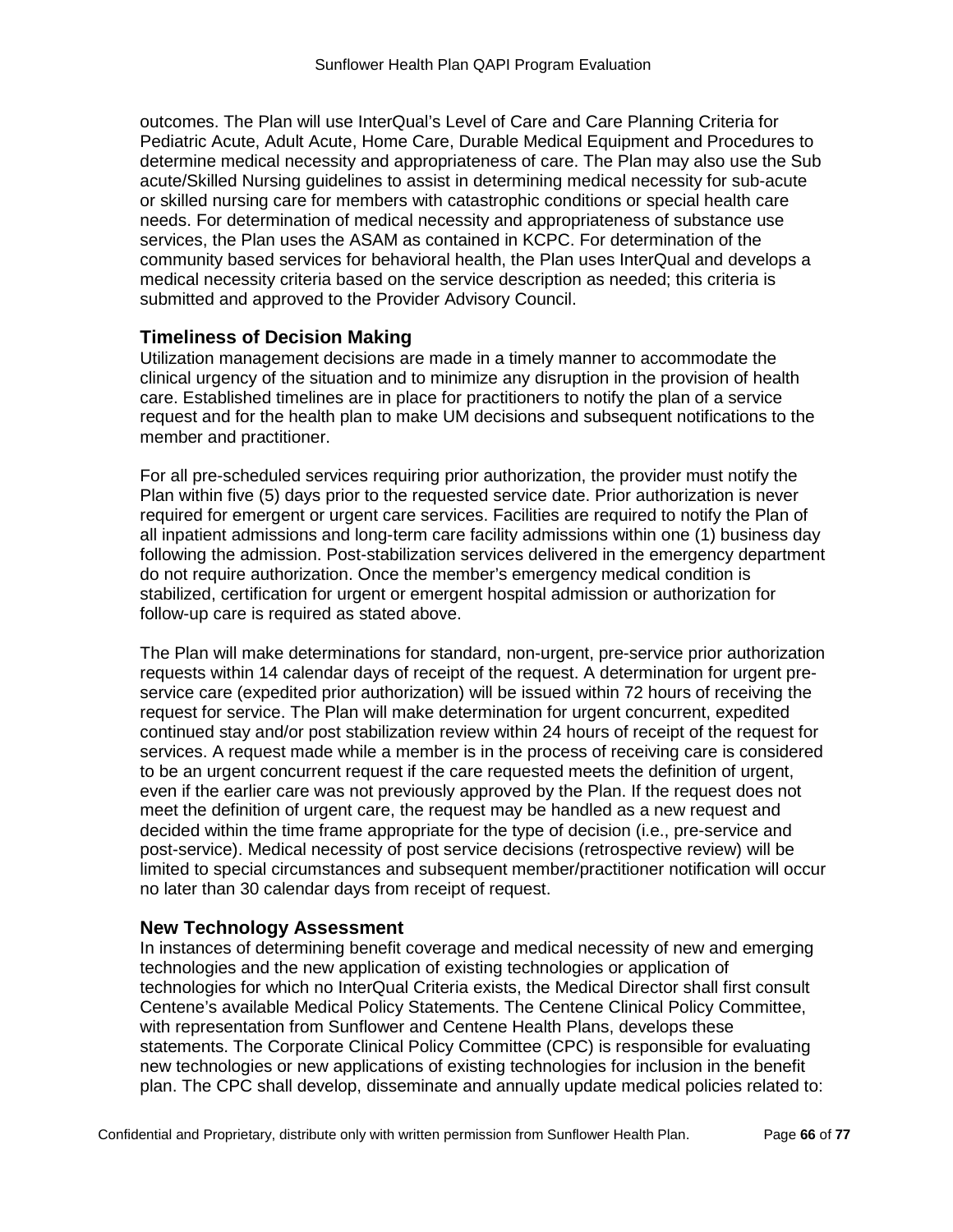medical procedures, behavioral health procedures, pharmaceuticals and devices. The CPC or assigned designee shall review appropriate information to make the coverage decision including published scientific evidence, applicable government regulatory body information, CMS's National Coverage Decisions database/manual and input from relevant specialists and professionals who have expertise in the technology. Practitioners are notified in writing through the provider newsletters and the practitioner web portal of new technology determinations made by Sunflower. As with standard UM criteria, the treating practitioner may, at any time, request the medical policy criteria pertinent to a specific authorization by contacting the Medical Management Department or may discuss the UM decision with the Medical Director.

### **Inter-Rater Reliability**

The purpose of inter-rater reliability is to evaluate the consistency with which utilization management (UM) staff involved in the UM process apply InterQual criteria in decisionmaking. Sunflower's goal is for 100% of Sunflower's UM and QI staff to pass all applicable IRR tests with a score of 90% or higher. At least annually, the Sunflower State Medical Management Department will conduct IRR tests as distributed by the Corporate Medical Management Department. There were no staff members that did not reach a final passing score, there are two allowed attempts. All staff that failed an IRR subset initially went through InterQual retraining for that subset before taking the re-take IRR for that subset.

The 2015 Annual IRR Testing was completed in October 2015, utilizing the 2014 InterQual criteria for test questions, allowing results to demonstrate knowledge of content end users have applied over the last year. There were twenty-seven staff members who took the annual IRR testing and passed with

Staff was assigned products for testing that are reflective of the end users role, to ensure accurate reporting data. Sunflower Medical Management/Training teams assign the product-specific tests in which each staff member conducts medical necessity review. InterQual product tests include: Acute Adult, Acute Pediatric, LTAH, Rehabilitation, Subacute/SNF, Home Care, Procedures, Imaging, and DME

### **Case Management Survey**

Sunflower monitors member satisfaction with case management programs by obtaining feedback from members enrolled in case management and by qualitatively and quantitatively analyzing member complaints about case management. The goal is 90% satisfaction on all components of the Case Management program through direct member satisfaction survey.

| Question                                                                                                     | % of members<br>responding as "very<br>satisfied" or<br>"somewhat satisfied" | <b>Goal Met?</b> |
|--------------------------------------------------------------------------------------------------------------|------------------------------------------------------------------------------|------------------|
| Q1. How satisfied are you with the help you<br>received from your Case Manager?                              | 91%                                                                          | Yes              |
| Q2. Were you able to understand the information<br>from your Case Manager about your health<br>condition(s)? | 91%                                                                          | Yes              |

The results are stratified by individual survey question in the table below for 2015.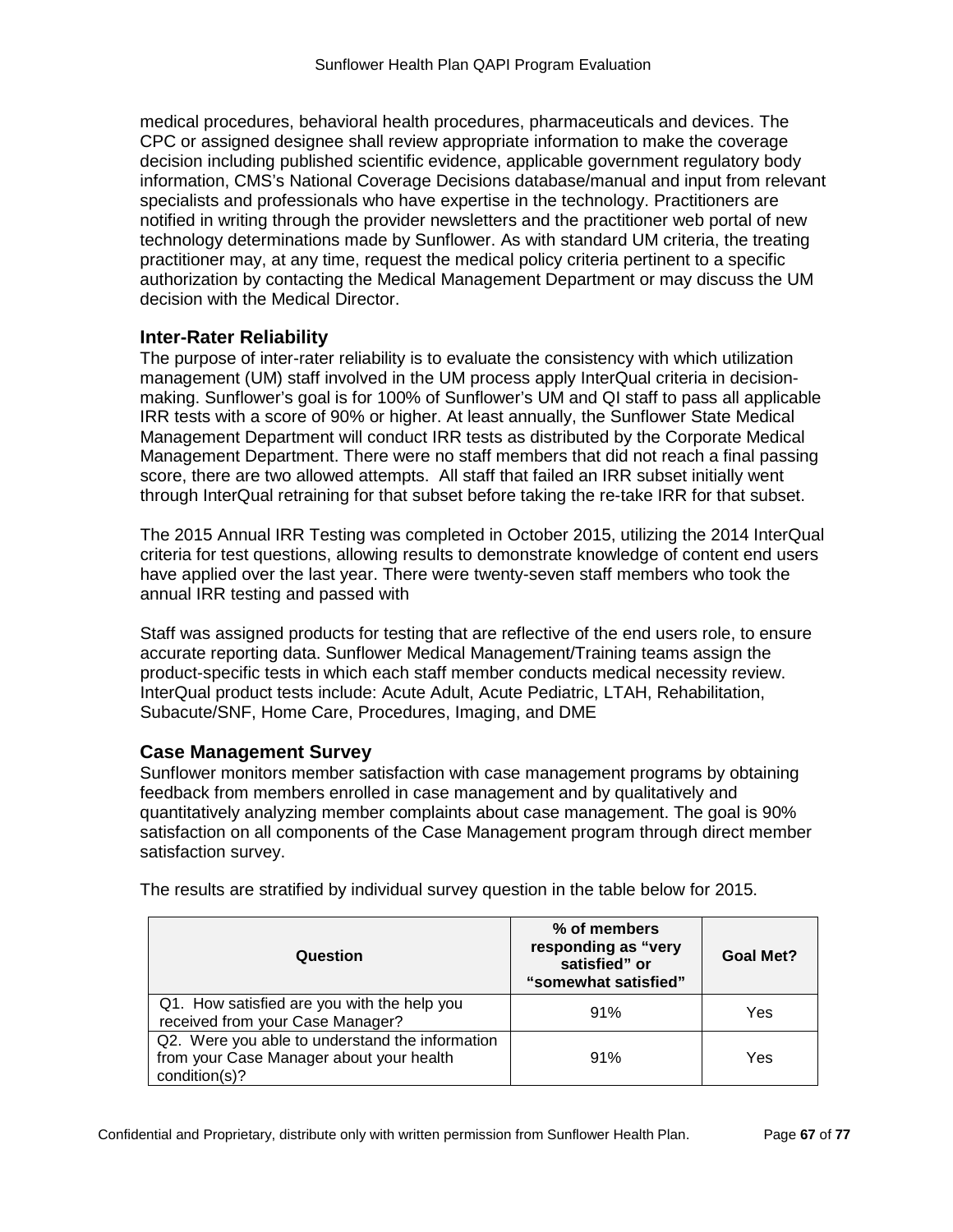| Question                                                                                                                           | % of members<br>responding as "very<br>satisfied" or<br>"somewhat satisfied" | <b>Goal Met?</b> |
|------------------------------------------------------------------------------------------------------------------------------------|------------------------------------------------------------------------------|------------------|
| Q3. Have you been able to follow any of Case<br>Manger's heath care suggestions to improve your<br>health?                         | 96%                                                                          | Yes              |
| Q4. Did you and your Case Manager come up<br>with goals to work on?                                                                | 87%                                                                          | No.              |
| Q5. Was your Case Manager usually able to<br>speak with you?                                                                       | 93%                                                                          | Yes              |
| Q6. Did your Case Manager help you get the<br>health care services that you needed?                                                | 93%                                                                          | Yes              |
| Q7. How pleased are you with how well your<br>Case Manager helped you with other resources?                                        | 91%                                                                          | Yes              |
| Q8. How satisfied are you with any learning<br>materials you received from your Case Manager?                                      | 93%                                                                          | Yes              |
| Q9. If you had any cultural needs, how satisfied<br>are you with how they were met by your Case<br>Manager.                        | 91%                                                                          | Yes              |
| Q10. How pleased are you with how your health<br>and quality of life improved because you received<br>help from your Case Manager? | 92%                                                                          | Yes              |
| Q11. How satisfied overall are you with Case<br>Management services you received?                                                  | 92%                                                                          | Yes              |

Barrier analysis conducted on the survey results revealed the following issues:

- The number of members surveyed was low. Initial attempts to obtain completed surveys by mail resulted in a very low return rate. Telephonic outreach was then attempted, but members were often difficult to reach by phone for survey completion.
- The number of low responses created a challenge for identifying areas of concerns across the membership in case management.
- The survey was for members who had completed case management, many were the same type of member so a larger sample might provider greater/broader representation.

The following opportunities for improvement were identified and implemented:

- To increase the survey completion rate, conduct surveys when member has already been contacted, i.e. when case managers are speaking with members, they can ask if the member is willing to conduct a short survey and transfer the member to another staff member, versus making outreach calls specifically for the purpose of conducting a survey. Members can be difficult to reach telephonically and the response rate to mailed surveys was very low.
- Educate staff to document reason why no response given to specific questions on surveys and attempt to gather specific information about why the member responded if a negative response given.
- Continue to educate staff regarding proper tracking and processing of complaints regarding the case management program.
- Regarding Q4: "Did you and your Case Manager come up with goals to work on?" retrain staff on the importance of collaboration with the member regarding care

Confidential and Proprietary, distribute only with written permission from Sunflower Health Plan. Page **68** of **77**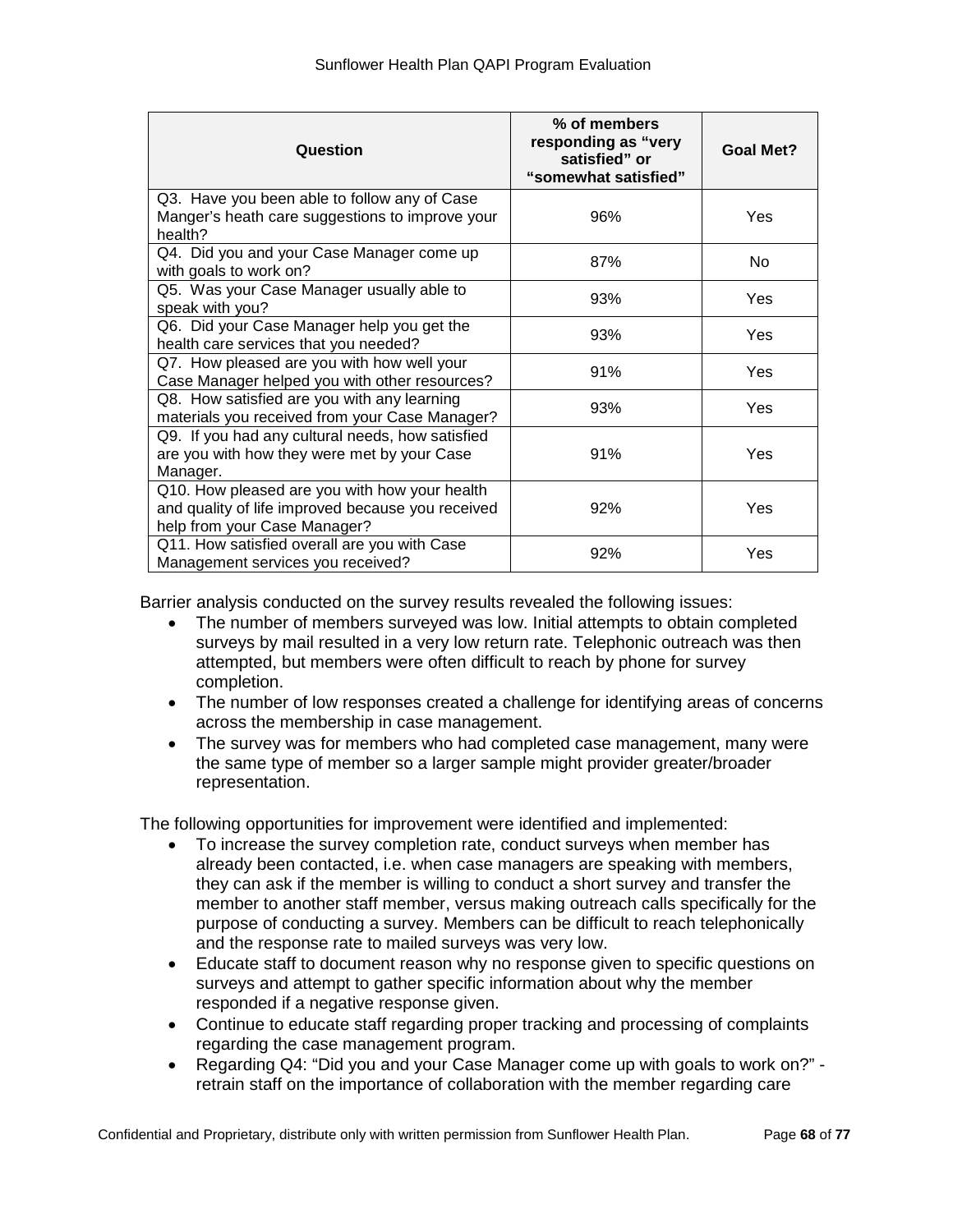planning. As all active complex case management cases include development of a care plan in collaboration with the member or caregiver, this may be due more to the case manager not clearly requesting ongoing feedback and input into the plan with the member and communicating the care plan goals to the member.

- Educate Sunflower staff regarding results of the survey and specific questions where goals were not met, and brainstorm on ways to address areas of concern.
- Remind case management staff to clearly address the follow-up schedule with the member and ensure the member is in agreement, as well as addressing any barriers to reaching the member for follow-up (e.g. potential upcoming moves, alternative phone numbers to reach the member, etc.).
- Consider development of a survey tool that can be used for members remaining in Care Coordination in the MLTSS program to get a more broad view of services provided by Sunflower CM.

#### **Grievances related to CM**

Grievances received by the Sunflower were also reviewed as they relate to Case Management satisfaction. Review of 2015 member grievances/complaints regarding the case management program or case management process yielded 5 in total. All member grievances were investigated and resolved in a timely manner. Due to the low number of complaints received from Sunflower members, there were no overall opportunities regarding case management services that could be identified. Individual issues were addressed individually with the involved Case Management staff.

### **Member Satisfaction with UM**

Sunflower annually monitors member satisfaction with UM through analysis of relevant CAHPS® survey question results. The 2015 scores for Sunflower are compared to the Quality Compass® All Plans means and percentiles for the applicable questions. As a new health plan, the goal is to reach the 50<sup>th</sup> percentile compared to Quality Compass.

| <b>Composite &amp; Question Ratings</b>        | Adult               | <b>T19 Child</b>    | <b>T21 Child</b>    |
|------------------------------------------------|---------------------|---------------------|---------------------|
|                                                | <b>2015 Rate</b>    | <b>2015 Rate</b>    | 2015 Rate           |
| <b>Getting Needed Care</b>                     | 84.1%               | 88.1%               | 90.9%               |
|                                                | $(71^{st})$         | (76 <sup>h</sup> )  | (93 <sup>rd</sup> ) |
| Q14: Ease of getting care, tests, or treatment | 86.9%               | 91.5%               | 93.3%               |
| needed                                         | (92 <sup>nd</sup> ) | (64 <sup>th</sup> ) | (87 <sup>th</sup> ) |
| Q25: Obtaining appointment with specialist as  | 81.3%               | 84.7%               | 88.6%               |
| soon as needed                                 | (55th)              | (78 <sup>th</sup> ) | $(89^{th})$         |
| <b>Getting Care Quickly</b>                    | 83.9%               | 92.3%               | 90.0%               |
|                                                | (82 <sup>nd</sup> ) | (73 <sup>rd</sup> ) | (43 <sup>rd</sup> ) |
| Q4: Obtaining needed care right away           | 88.6%               | 93.8%               | 91.4%               |
|                                                | (96 <sup>th</sup> ) | (73rd)              | (47 <sup>th</sup> ) |
| Q6: Obtaining appointment for care as soon as  | 79.2%               | 90.7%               | 88.5%               |
| Ineeded                                        | (48 <sup>th</sup> ) | (64ʰ)               | (41st)              |

The table below reflects the CAHPS Medicaid Adult and Child Survey Results for 2015:

\*Percentile rankings are compared to 2014 Quality Compass all Plans as noted for general populations

An opportunity analysis was conducted to identify opportunities to improve performance and a barrier analysis to identify the root causes of member dissatisfaction with the UM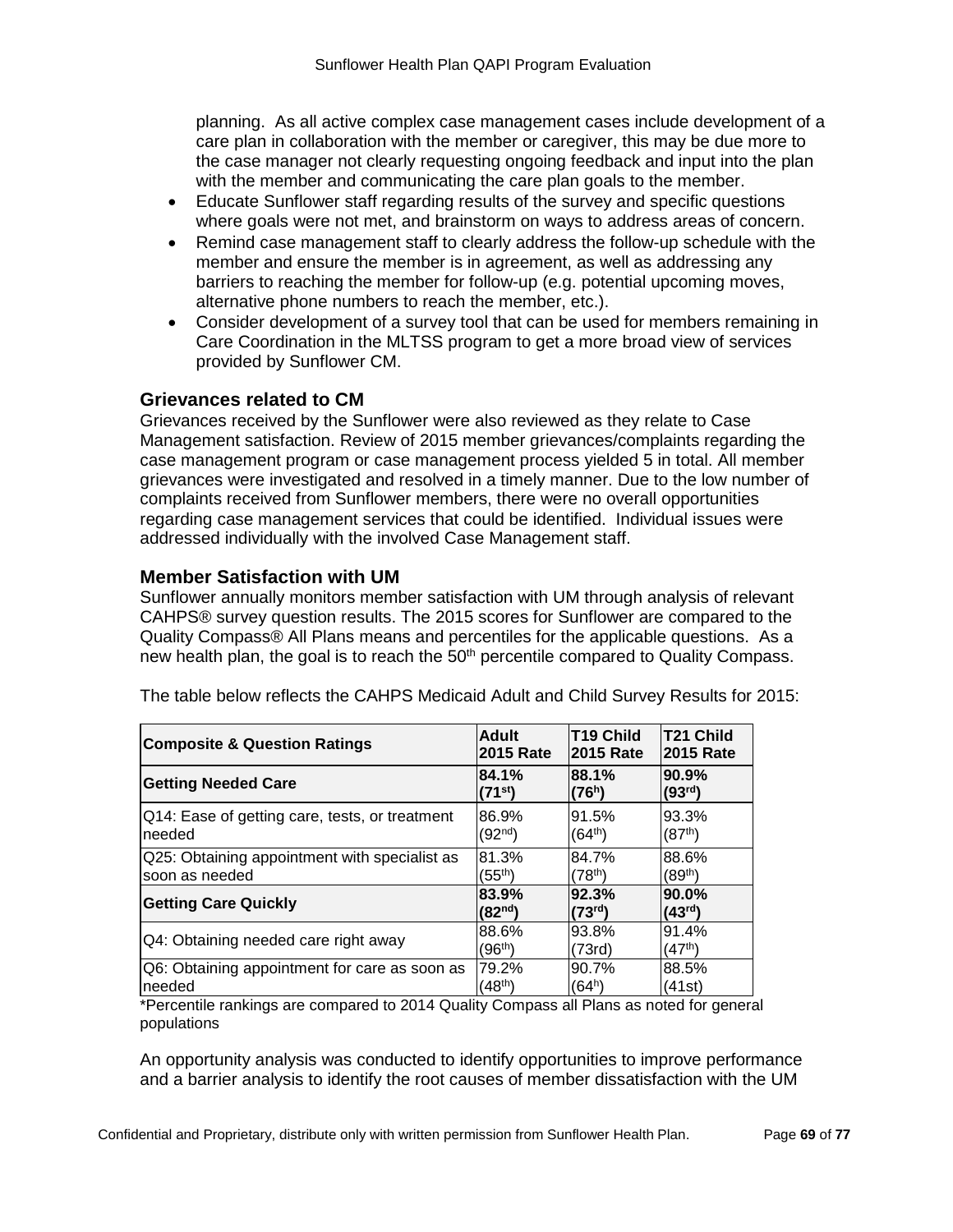process. Along with the CAHPS survey results, Sunflower also looked at UM denials and appeals data to assess member satisfaction with the UM process, previously discussed.

Sunflower Quality Improvement, Medical Management, Customer Service, and Provider Relations staff completed an initial barrier analysis. Staff identified the following potential barriers and opportunities for improvement, with associated interventions.

As a result of the analysis of the results of the survey, the following were noted to be barriers that were in need of attention:

- Members are not aware of the assistance Sunflower can provide in locating a provider if they are experiencing difficulty.
- Online provider directory does not provide adequate search functionality to allow members to easily find available providers.
- Members do not understand the UM process or how authorization decisions are made.
- Limited specialists of some specialty types in some geographic areas.
- UM requests with insufficient information from providers can lead to denials or delay authorization.
- Member and provider knowledge deficit regarding the PDL, drugs that require prior authorization, and the process for obtaining prior authorization.
- Provider knowledge deficit regarding the appointment accessibility standards.
- Member lack of understanding of appointment standards.

The interventions determined to be opportunities to make an impact in improving upon the identified barriers are noted below:

- Member education regarding assistance Sunflower can provide in locating providers, including the availability of case management services for members with complex needs who access care with many different providers.
- Enhance the online provider directory.
- Member education regarding UM process and how decisions about care are made.
- Determine if specific network gaps exist and increase contracting efforts in those geographic areas for specific specialty types.
- Educate providers on the need for complete clinical information to make a timely decision to not delay care for members.
- Member and provider education regarding the PDL and medication prior authorization requirements.
- Provider education regarding standards for timeliness of appointments.
- Increase member knowledge of standard/expected timeframes to obtain an appointment.

### **Provider Satisfaction with UM**

Sunflower monitors practitioner satisfaction with the UM process on an ongoing basis through internal quality monitoring, and annually through analysis of relevant questions on the practitioner satisfaction survey.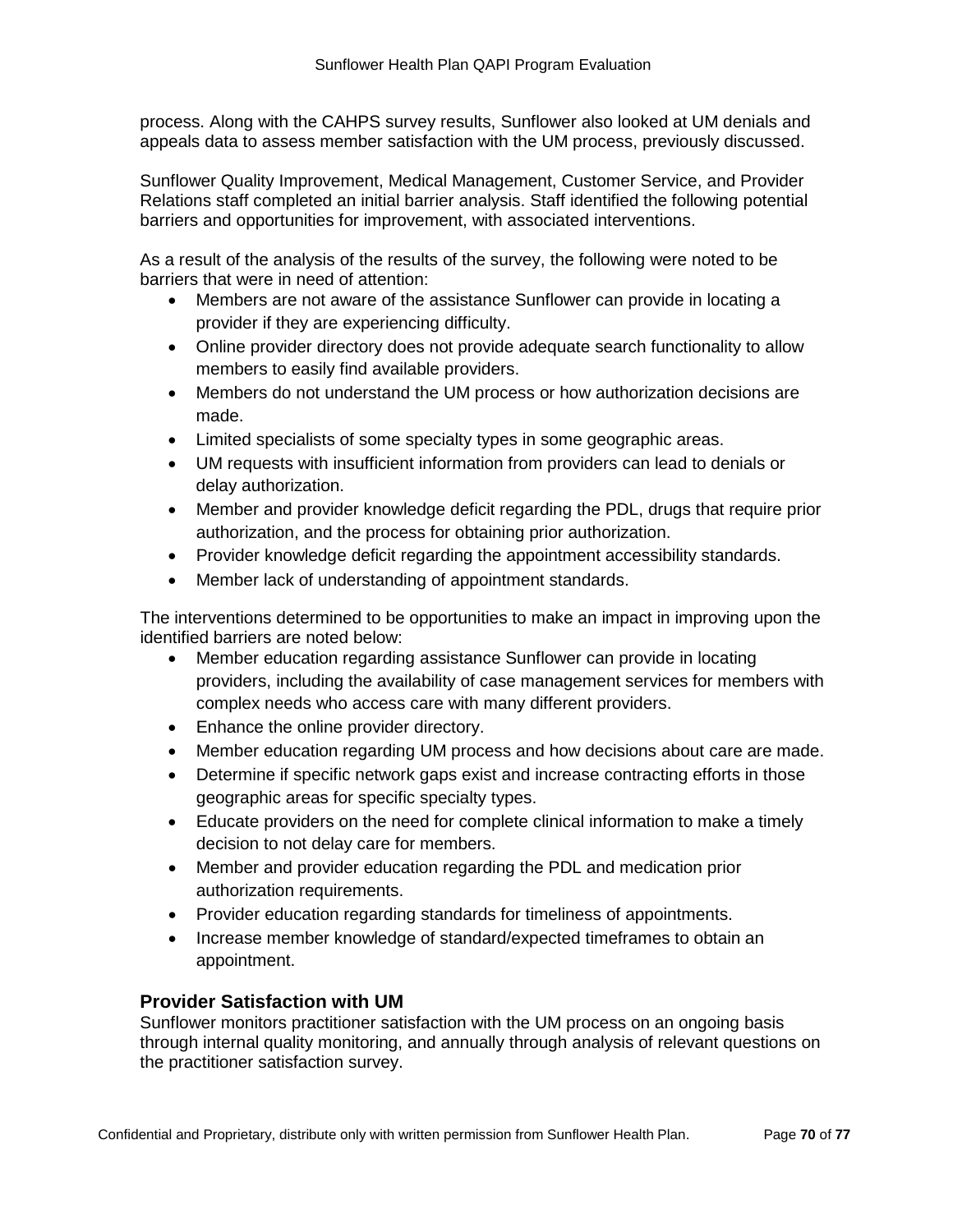Sunflower saw improvement on the 2015 rate related to Utilization and Quality Management as well as the overall score for Pharmacy. Access to knowledgeable UM staff improved from 14.8% to 17.4%. Access to Case/Care Managers from the health plan also had an increase from 15.9% to 19.6%. Pharmacy areas noted with improvement include extent to which formulary reflects standard of care, branded drugs on formulary, ease of prescribing preferred drugs with formulary guidelines and availability of comparable drugs to substitute those not included in the formulary. The data is depicted in the table below from the Provider Satisfaction Survey Results specific to UM and Quality Management areas.

|                                                                                               | 2015           | <b>2014 SPHA</b>                   | 2014           |
|-----------------------------------------------------------------------------------------------|----------------|------------------------------------|----------------|
| <b>Composite &amp; Key Questions</b>                                                          | <b>Summary</b> | <b>Book of</b>                     | <b>Summary</b> |
|                                                                                               | Rate           | <b>Business</b><br><b>Medicaid</b> | Rate           |
| <b>Utilization &amp; Quality Management</b>                                                   | 18.1%          | 33.9%                              | 17.9%          |
| 3A. Access to knowledgeable UM staff.                                                         | 17.4%          | 31.8%                              | 14.8%          |
| 3B. Procedures for obtaining pre-certification/referral/<br>authorization information.        | 12.4%          | 33.3%                              | 13.8%          |
| 3C. Timeliness of obtaining pre-<br>certification/referral/authorization information.         | 12.7%          | 33.3%                              | 16.1%          |
| 3D. The health plan's facilitation/support of<br>appropriate clinical care for patients.      | 15.7%          | 32.4%                              | 17.0%          |
| 3E. Access to Case/Care Managers from this health<br>plan.                                    | 19.6%          | 30.6%                              | 15.9%          |
| 3F. Degree to which the plan covers and encourages<br>preventive care and wellness.           | 30.6%          | 41.9%                              | 29.7%          |
| 3G. Extent to which UM staff share review criteria and<br>reasons for adverse determinations. | 12.2%          | NA.                                | 15.2%          |
| 3H. Consistency of review decisions.                                                          | 12.6%          | <b>NA</b>                          | 12.3%          |
| Pharmacy                                                                                      | 12.7%          | 22.2%                              | 10.2%          |
| 5A. Consistency of the formulary over time.                                                   | 8.8%           | 22.7%                              | 8.9%           |
| 5B. Extent to which formulary reflects current<br>standards of care.                          | 13.7%          | 23.1%                              | 9.3%           |
| 5C. Variety of branded drugs on the formulary.                                                | 13.3%          | 19.7%                              | 11.4%          |
| 5D. Ease of prescribing your preferred medications<br>within formulary guidelines.            | 15.6%          | 24.3%                              | 11.7%          |
| 5E. Availability of comparable drugs to substitute<br>those not included in the formulary.    | 12.3%          | 21.1%                              | 9.6%           |

\* Summary Rates represent the most favorable response percentage(s).

\* SPH's 2014 Medicaid Book of Business consists of data from 23 plans representing 12,193 respondents.

To identify opportunities to improve performance, Sunflower conducted a barrier analysis to identify root causes of provider dissatisfaction with the UM process. Along with the provider satisfaction survey results, Sunflower also reviewed UM denials and appeals to assess provider satisfaction with the UM process. It should be noted that from the 2014 to the 2015 Provider Satisfaction gains were achieved overall for categories of Utilization & Quality Management and Pharmacy.

Sunflower Quality Improvement, Medical Management, Customer Service, and Provider Services staff completed an initial barrier analysis, along with support from the Centene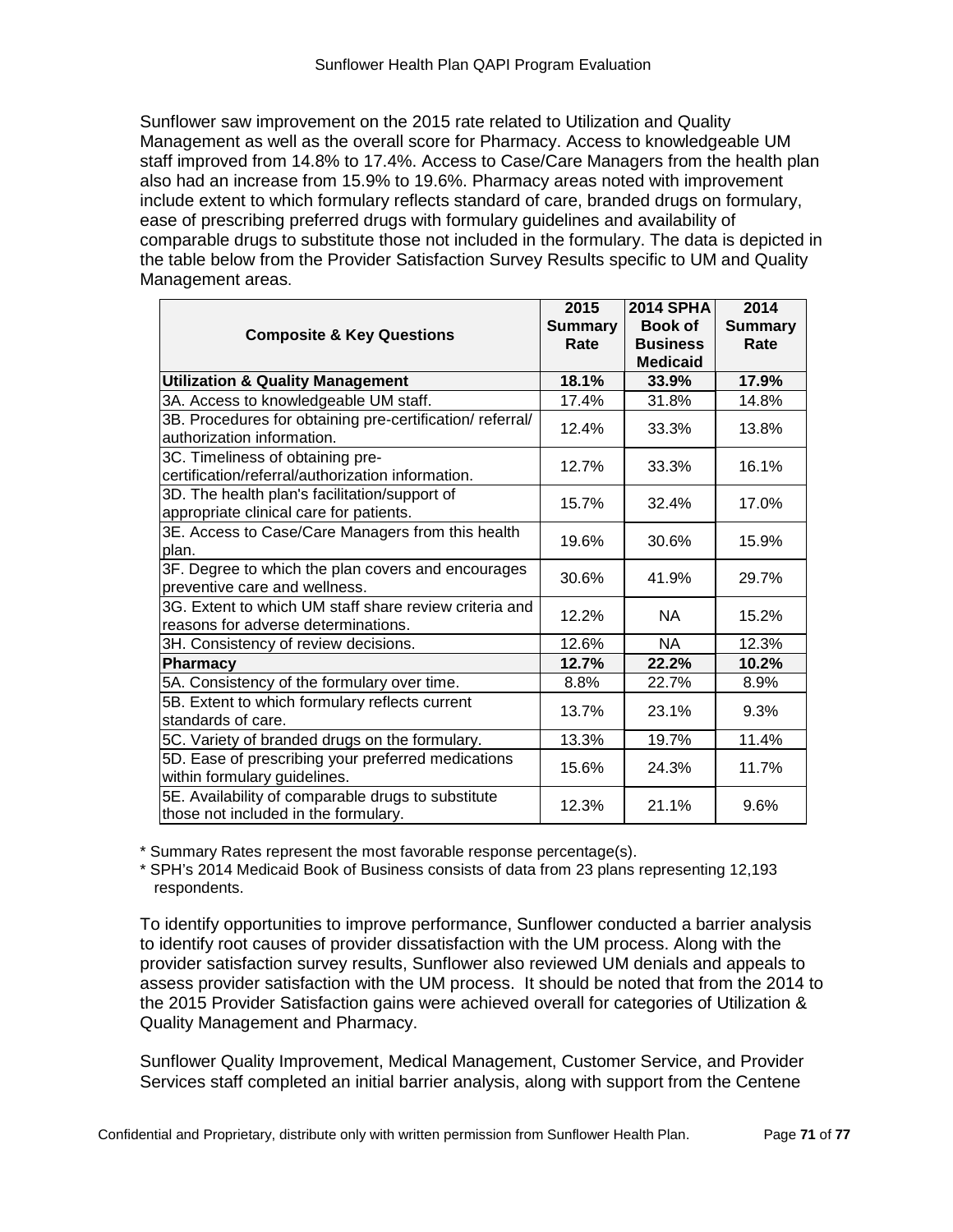Corporation Quality Improvement Department. Staff identified the following potential barriers and opportunities for improvement.

Sunflower's data analysis led to the following barriers identified to work towards resolving to improve what the provider satisfaction survey demonstrated. Those barriers are noted below:

- Providers unaware of the availability of case management services through Sunflower.
- Providers unfamiliar with the UM process, authorization requirements, and how to contact the appropriate UM staff.
- Knowledge deficit of UM staff regarding processes.
- Providers not familiar with pharmacy processes and not aware that the PDL and authorization requirements are dictated by the State.
- Providers unaware of the availability of bulletins and other information available on the provider website.

Sunflower also identified the following interventions as opportunities that could help improving the provider satisfaction survey results:

- Educate and encourage providers to refer members to case management.
- Increase provider awareness of assigned case manager for members already in case management.
- Educate providers on the UM process, medical necessity criteria, and how to contact UM staff.
- Staff re-training and onboarding of qualified staff.
- Provider education regarding the pharmacy program, and limitations of Sunflower due to State control.
- Provider education regarding the array of resources available on the provider website.

# **Delegated Vendor Oversight**

Sunflower selected delegated vendors to oversee certain activities to ensure quality of care for its members. Sunflower retains accountability for delegated services and monitors their performance through annual audits and by requiring monthly performance measures reporting. These measures include, but are not limited to:

- Timely submission of grievance and appeals data for vendors contracted for those services
- Prior authorizations by service type.
- Provider network.
- Claims and encounter data.

The following is a listing of the delegated vendors. The first five are wholly-owned subsidiaries of Centene, as is the final listed, Dental Health and Wellness:

1. Cenpatico (CBH) - Sunflower's managed behavioral health care vendor. Cenpatico provides utilization management, network development and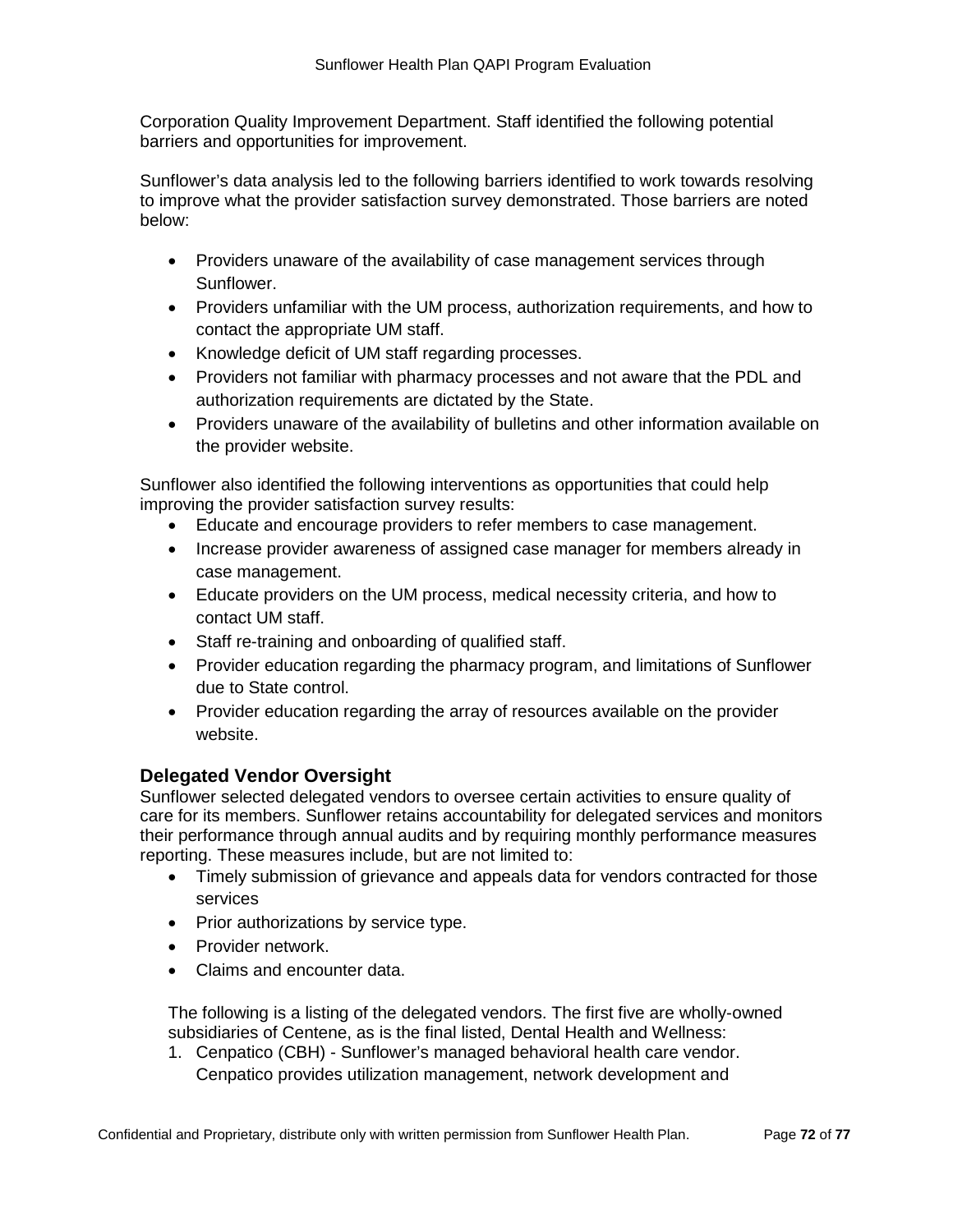maintenance, case management, credentialing of their network, and claims payment data.

- 2. OptiCare Sunflower's vision care provider. OptiCare provides utilization management, network development and maintenance, credentialing of their network, and claims payment data.
- 3. US Script Sunflower's pharmacy benefits manager. US Script provide information for prior authorizations, utilization management, verification of active licenses for all participating pharmacies, and claims payment data.
- 4. Nurtur Sunflower's disease management provider. Nurtur provides disease management for the following programs: Asthma, Coronary Artery disease, Chronic Obstructive Pulmonary Disease, Diabetes Mellitus, Hypertension, Hyperlipidemia and Tobacco Smoking Cessation.
- 5. NurseWise Sunflower's after-hours call center and nurse advice line. NurseWise is a bilingual care line of registered nurses which complete health screenings and after hours nurse advice.
- 6. National Imaging Associates (NIA) Sunflower's high-tech radiological imaging provider. NIA provides prior authorizations, credentialing of their network, first level appeals, and claims information.
- 7. Logisticare Sunflower's transportation vendor.
- 8. Alere Assists Sunflower in obtaining risk assessment information on pregnant members and facilitating utilization of 17P.
- 9. Dental Health and Wellness (DHW) They provide prior authorizations, utilization management, network development and maintenance and claim payment information.

Quarterly meetings are held with each vendor to review and monitor performance metrics and address any issues affecting Sunflower. Centene Corporation completes the annual vendor oversight audits on behalf of Sunflower and includes any Kansas specific requirements in the audit, as well as conducting applicable file reviews of Sunflower members. In conjunction with Centene Corporate and the other Centene health plans, Sunflower reviews the vendor evaluation results. As needed, the VP of Quality Improvement reviews the results with the Vendor Manager and the Compliance Manager to identify any necessary interventions. All potential interventions are discussed with a multi-disciplinary Sunflower team and ultimately with the Quality Improvement Committee as needed. As necessary, action plans are implemented and improvement monitored.

Sunflower evaluates each delegated entity's capacity to perform the proposed delegated activities prior to the executing of a delegation agreement. Sunflower retains accountability for any functions and services delegated, and as such will monitor the performance of the delegated entity through annual approval of the delegated programs (Credentialing, UM, QI, etc.), routine reporting of key performance metrics and annual or more frequent evaluation to determine whether the delegated activities are being carried out according to the contract, accreditation standards and program requirements. Sunflower retains the right to reclaim the responsibility for performance of delegated functions, at any time, if the delegate is not performing adequately.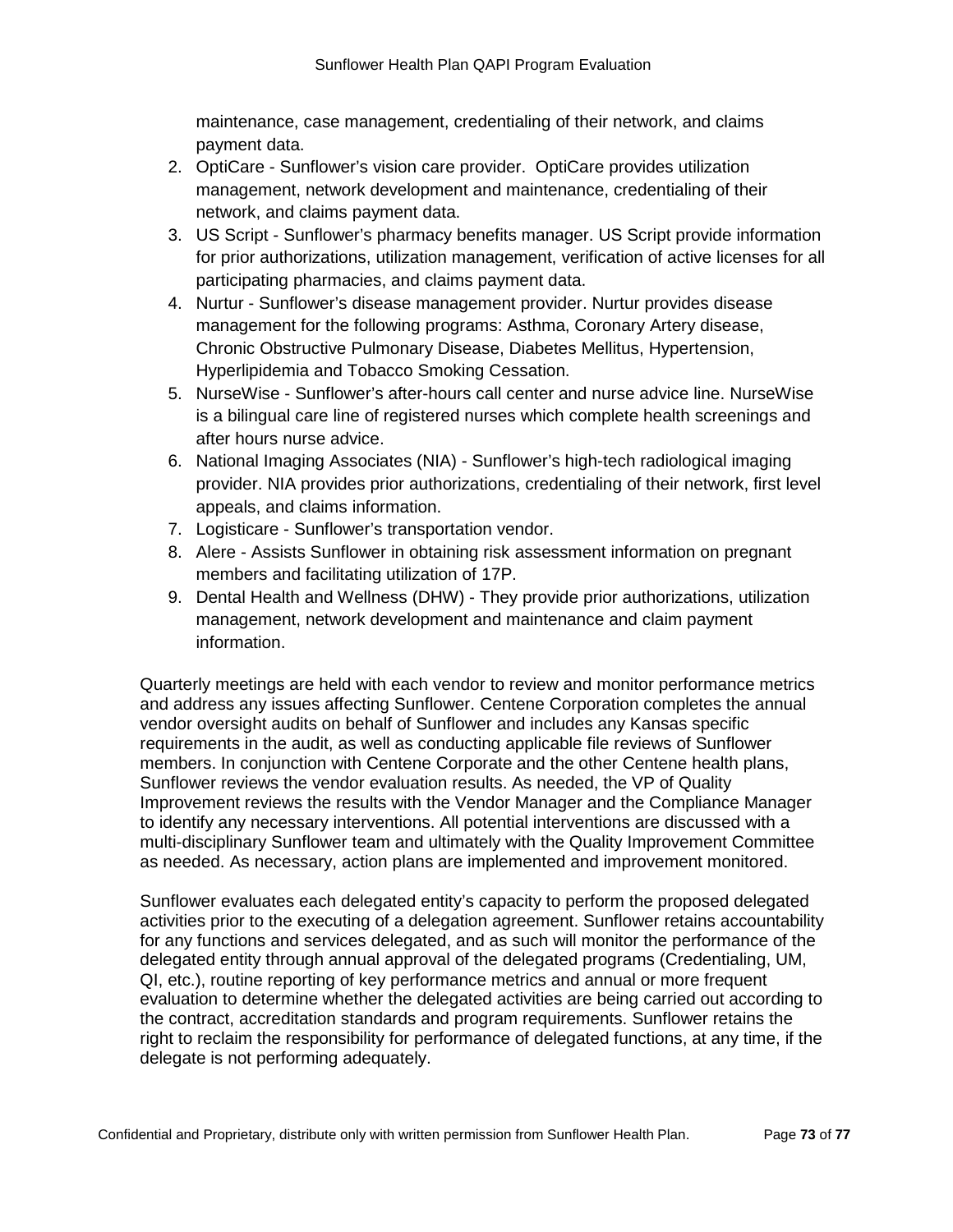Newly delegated entities are required to have a pre-delegation audit prior to contract implementation. All entities are subject to annual audits and submit regular reports of key functions to the Delegated Vendor Oversight Committee.

The following table contains the results of vendor audits conducted in 2015 and scope of the review:

| <b>Vendor and</b><br>Type            | Date of Audit            | <b>Areas Audited</b>                                                                                        | <b>Scored Below</b><br>90%/QIP<br>Implemented |
|--------------------------------------|--------------------------|-------------------------------------------------------------------------------------------------------------|-----------------------------------------------|
|                                      |                          | <b>UM: P&amp;Ps &amp; UM Program</b><br>Description; denial files; appeal files                             | No.                                           |
|                                      |                          | Credentialing: P&Ps &<br>Credentialing Program Description,<br>credentialing/recredentialing file<br>review | No                                            |
| <b>NIA</b><br>Radiology              | January 2015             | Compliance: P&Ps Compliance<br>Program Description; sample reports;<br>staff interviews                     | No                                            |
|                                      |                          | <b>Member Rights &amp; Responsibilities:</b><br>applicable P&Ps                                             | No                                            |
|                                      |                          | <b>Quality Improvement: P&amp;Ps &amp; QI</b><br>Program Description                                        | No                                            |
|                                      |                          | Claims: P&Ps claims file review                                                                             | No                                            |
|                                      |                          | <b>Complaints: file review</b>                                                                              | No.                                           |
|                                      |                          | Compliance: P&Ps Compliance<br>Program Description; sample reports;<br>staff interviews                     | No                                            |
| <b>Opticare</b><br><b>Vision</b>     | October 2015             | Credentialing: P&Ps &<br>Credentialing Program Description,<br>credentialing/recredentialing file<br>review | No                                            |
|                                      |                          | <b>Member Rights &amp; Responsibilities:</b><br>applicable P&Ps                                             | No                                            |
|                                      |                          | <b>Quality Improvement: P&amp;Ps &amp; QI</b><br>Program Description                                        | <b>No</b>                                     |
|                                      |                          | <b>UM: P&amp;Ps &amp; UM Program</b><br>Description; denial files                                           | No                                            |
|                                      |                          | Compliance: P&Ps Compliance<br>Program Description; sample reports;<br>staff interviews                     | Yes                                           |
| Logisticare<br><b>Transportation</b> | <b>September</b><br>2015 | <b>Driver Requirements and Training:</b><br>P&Ps sample provider agreement;<br>provider materials           | No                                            |
|                                      |                          | <b>Invoice Processing: P&amp;Ps sample</b><br>reports; claims/billing manual                                | No                                            |
|                                      |                          | Provider: P&Ps sample provider<br>agreement; provider materials                                             | Yes                                           |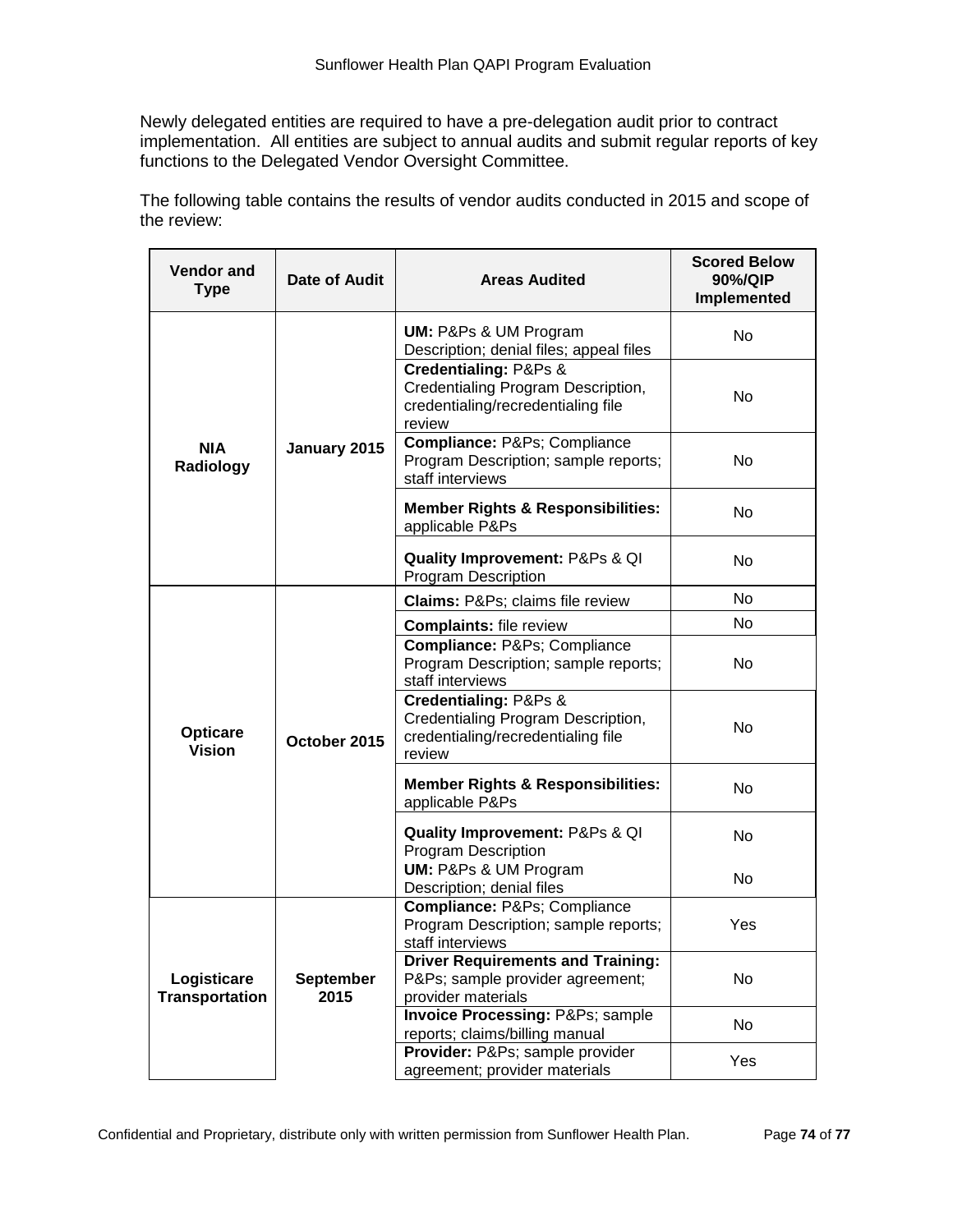| <b>Vendor and</b><br><b>Type</b>                                 | <b>Date of Audit</b> | <b>Areas Audited</b>                                                                                        | <b>Scored Below</b><br>90%/QIP<br>Implemented |
|------------------------------------------------------------------|----------------------|-------------------------------------------------------------------------------------------------------------|-----------------------------------------------|
|                                                                  |                      | Safety & Security: sample provider<br>agreement; provider materials;<br>sample inspection form              | No                                            |
|                                                                  |                      | <b>Vehicle Equipment Requirements</b><br>& Maintenance: sample vehicle<br>inspection form/report            | No                                            |
|                                                                  |                      | <b>Claims: P&amp;Ps claims file review</b>                                                                  | No                                            |
| <b>US Script</b><br>Pharmacy<br><b>Benefits</b><br><b>Manger</b> | <b>March 2015</b>    | Compliance: P&Ps Compliance<br>Program Description; sample reports;<br>staff interviews                     | No                                            |
|                                                                  |                      | Credentialing: P&Ps &<br>Credentialing Program Description,<br>credentialing/recredentialing file<br>review | No                                            |
|                                                                  |                      | <b>Member Rights &amp; Responsibilities:</b><br>applicable P&Ps                                             | No                                            |
|                                                                  |                      | Performance Standards: P&P<br>reports                                                                       | No                                            |
|                                                                  |                      | Quality Improvement: P&Ps & QI<br><b>Program Description</b>                                                | No                                            |
|                                                                  |                      | <b>UM: P&amp;Ps &amp; UM Program</b><br>Description; denial file review                                     | No                                            |
|                                                                  | <b>April 2015</b>    | Case Management: P&Ps file<br>review                                                                        | Yes                                           |
|                                                                  |                      | Claims: P&Ps claims file review                                                                             | No                                            |
|                                                                  |                      | <b>Complaints: file review</b>                                                                              | No.                                           |
| <b>Cenpatico</b><br><b>Behavioral</b><br><b>Health</b>           |                      | Compliance: P&Ps Compliance<br>Program Description; sample reports;<br>staff interviews                     | Yes                                           |
|                                                                  |                      | Credentialing: P&Ps &<br>Credentialing Program Description,<br>credentialing/recredentialing file<br>review | Yes                                           |
|                                                                  |                      | <b>Member Rights &amp; Responsibilities:</b><br>applicable P&Ps                                             | No                                            |
|                                                                  |                      | Quality Improvement: P&Ps & QI<br>Program Description                                                       | Yes                                           |
|                                                                  |                      | UM: P&Ps & UM Program<br>Description; denial file review; appeal<br>file review                             | No                                            |
| <b>Cenpatico</b><br><b>STRS</b><br><b>Therapies</b>              | <b>April 2015</b>    | Case Management: P&Ps file<br>review                                                                        | Yes                                           |
|                                                                  |                      | <b>Claims: P&amp;Ps claims file review</b>                                                                  | N/A                                           |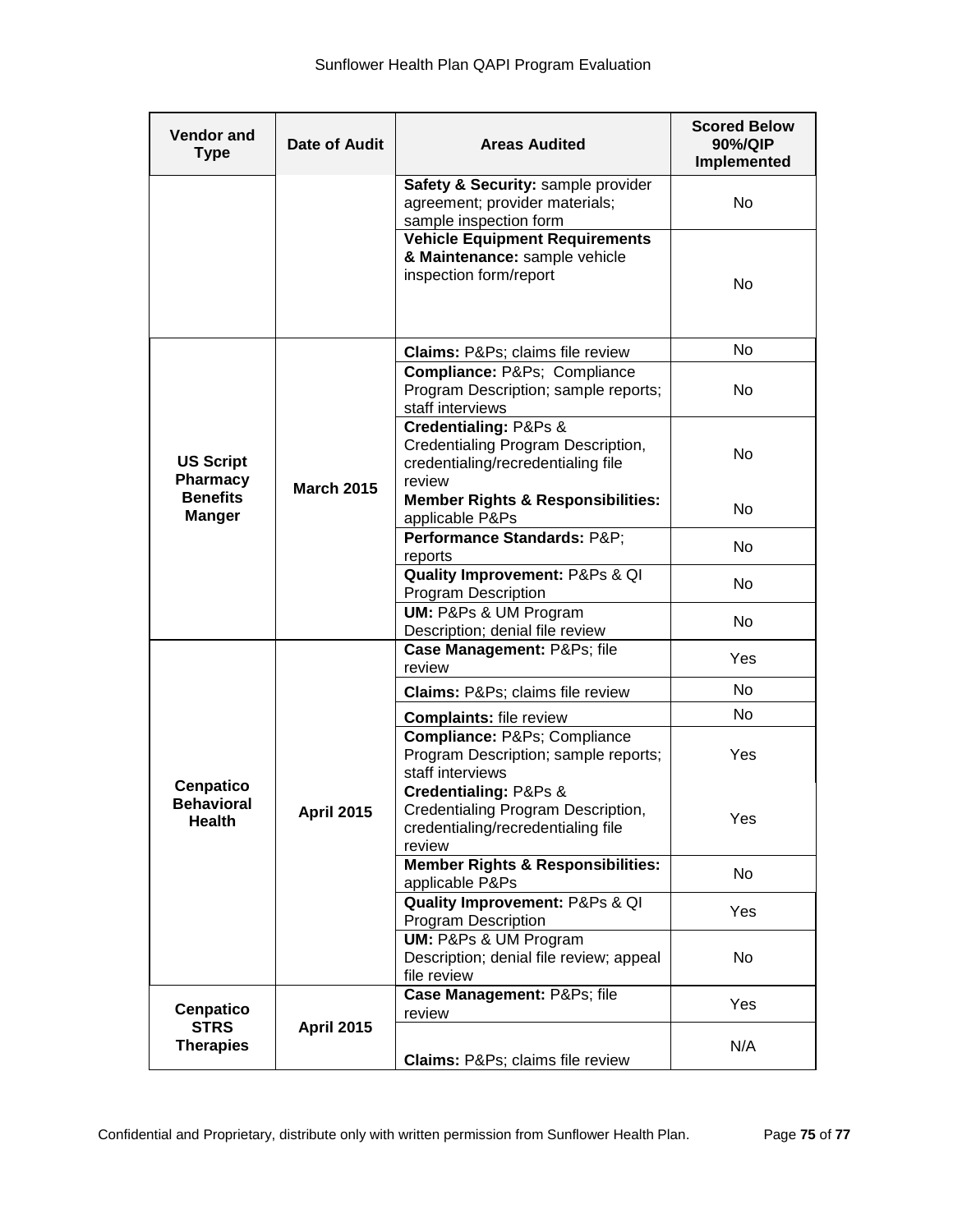| <b>Vendor and</b><br><b>Type</b>                    | Date of Audit   | <b>Areas Audited</b>                                                                                                                                                                                                                      | <b>Scored Below</b><br>90%/QIP<br>Implemented |
|-----------------------------------------------------|-----------------|-------------------------------------------------------------------------------------------------------------------------------------------------------------------------------------------------------------------------------------------|-----------------------------------------------|
|                                                     |                 | <b>Complaints: file review</b>                                                                                                                                                                                                            | N/A                                           |
|                                                     |                 | Compliance: P&Ps Compliance<br>Program Description; sample reports;<br>staff interviews                                                                                                                                                   | Yes                                           |
|                                                     |                 | <b>Credentialing: P&amp;Ps &amp;</b><br>Credentialing Program Description,<br>credentialing/recredentialing file<br>review                                                                                                                | N/A                                           |
|                                                     |                 | <b>Member Rights &amp; Responsibilities:</b><br>applicable P&Ps                                                                                                                                                                           | No.                                           |
| <b>Dental Health</b><br>and Wellness<br>Dental      | N/A             | Claims: P&Ps claims file review                                                                                                                                                                                                           | N/A                                           |
|                                                     |                 | Compliance: P&Ps Compliance<br>Program Description; sample reports;<br>staff interviews                                                                                                                                                   | N/A                                           |
|                                                     |                 | Credentialing: P&Ps &<br>Credentialing Program Description,<br>credentialing/recredentialing file<br>review                                                                                                                               | N/A                                           |
|                                                     |                 | <b>Member Rights &amp; Responsibilities:</b><br>applicable P&Ps                                                                                                                                                                           | N/A                                           |
|                                                     |                 | Quality Improvement: P&Ps & QI<br><b>Program Description</b>                                                                                                                                                                              | N/A                                           |
|                                                     |                 | <b>UM: P&amp;Ps &amp; UM Program</b><br>Description; denial file review; appeal<br>file review                                                                                                                                            | N/A                                           |
| <b>Nutur</b><br><b>Disease</b><br><b>Management</b> | <b>July2015</b> | <b>NCQA Disease Management</b><br>standards: Care Coordination,<br>Clinical Quality, Evidence-based<br>Programs, Patient Services,<br><b>Practitioner Services &amp; Program</b><br>Operations - applicable P&Ps,<br>sample reports, etc. | Yes                                           |
|                                                     |                 | Compliance: P&Ps Compliance<br>Program Description; training<br>documents; sample reports                                                                                                                                                 | No                                            |
|                                                     |                 | Disease Management: DM case file<br>review                                                                                                                                                                                                | Yes                                           |
| <b>NurseWise</b><br><b>Nurse Hotline</b>            | October 2015    | Compliance: P&Ps Compliance<br>Program Description; staff interviews;<br>sample reports                                                                                                                                                   | No                                            |